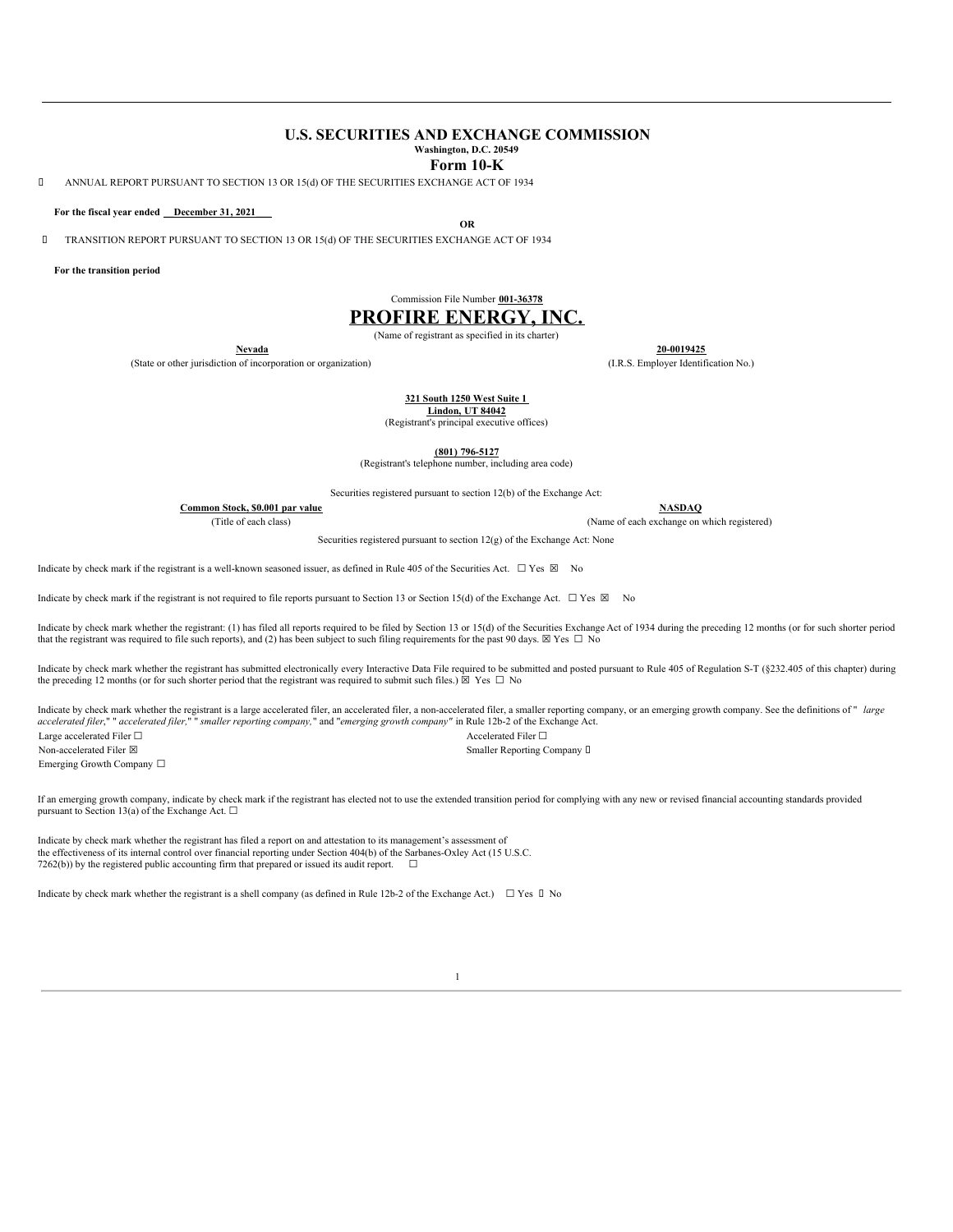The aggregate market value of the voting and non-voting common equity held by non-affiliates computed by reference to the price at which our common stock was last sold as of the last business day of our most recently compl

| Title.<br>clas.<br><br>-01                   |      | registered<br>exchange on :<br>Name of<br>ı which<br>each |
|----------------------------------------------|------|-----------------------------------------------------------|
| SO.OO<br>-stock-<br>.ommor<br>par value<br>. | PFIL |                                                           |

As of March 7, 2022, the registrant had 51,840,239 shares of common stock, par value \$0.001, issued and 47,514,864 shares outstanding.

Documents Incorporated by Reference: Portions of the Profire Energy, Inc. Definitive Proxy Statement for the 2022 Annual Meeting of Stockholders are incorporated by reference into Part III of this report.

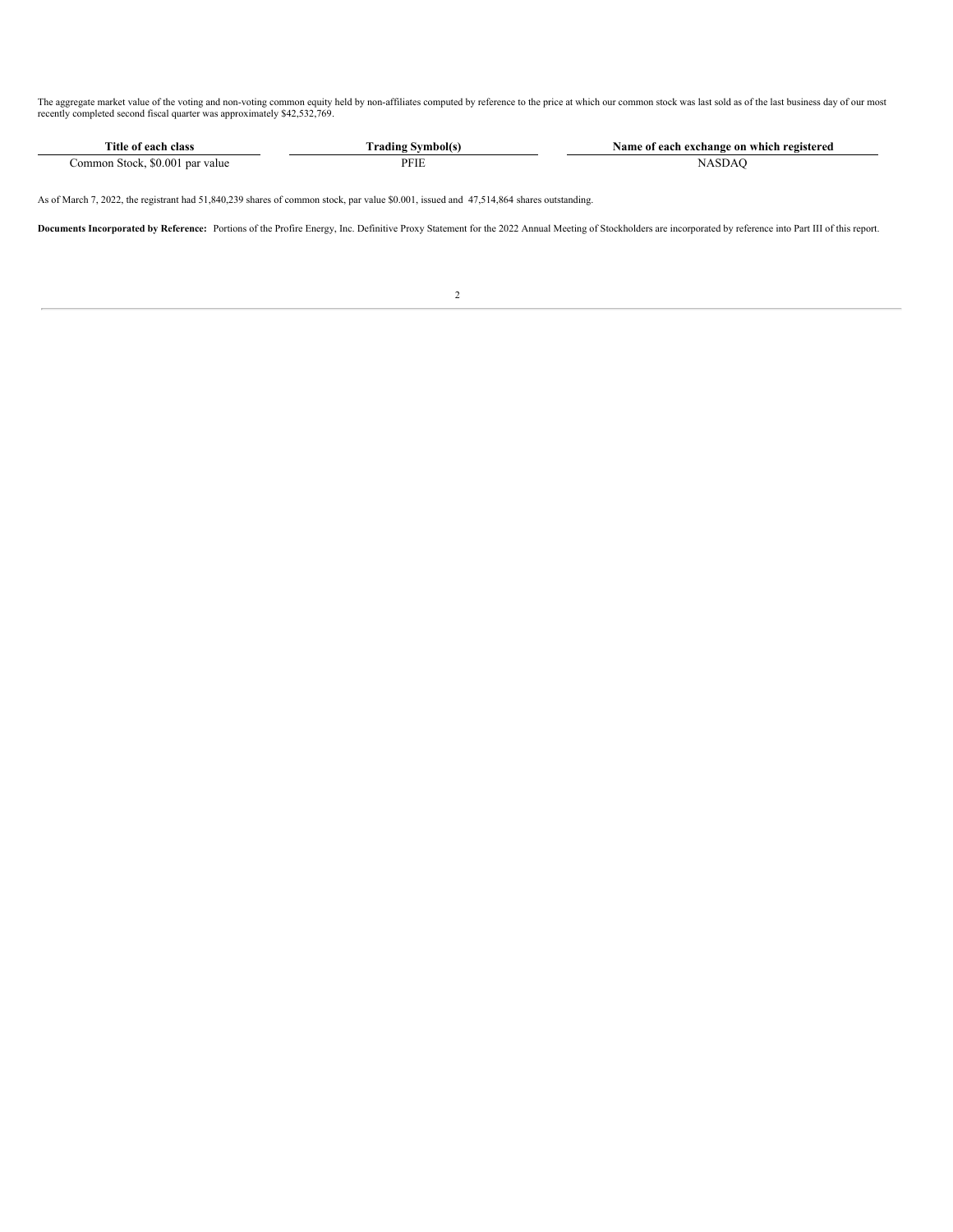**PROFIRE ENERGY, INC. FORM 10-K TABLE OF CONTENTS**

<span id="page-2-0"></span>

| <b>Explanatory Note</b>                                                                                              | $\overline{4}$ |
|----------------------------------------------------------------------------------------------------------------------|----------------|
| Cautionary Note Regarding Forward-Looking Statements                                                                 | $\overline{4}$ |
| <b>PART I</b>                                                                                                        |                |
| Item 1. Business                                                                                                     | $\overline{2}$ |
| Item 1A. Risk Factors                                                                                                | $\overline{2}$ |
|                                                                                                                      |                |
| Item 1B. Unresolved Staff Comments                                                                                   | 22             |
| Item 2. Properties                                                                                                   | 22             |
| Item 3. Legal Proceedings                                                                                            | 22             |
|                                                                                                                      |                |
| Item 4. Mine Safety Disclosures                                                                                      | 22             |
| <b>PART II</b>                                                                                                       |                |
| Item 5. Market for Registrant's Common Equity, Related Shareholder Matters and Issuer Purchases of Equity Securities | 23             |
| Item 6. Selected Financial Data                                                                                      | 23             |
| Item 7. Management's Discussion and Analysis of Financial Condition and Results of Operations                        | 23             |
|                                                                                                                      |                |
| Item 7A. Quantitative and Qualitative Disclosures About Market Risk                                                  | 26             |
| Item 8. Financial Statements and Supplementary Data                                                                  | 27             |
| Item 9. Changes in and Disagreements with Accountants on Accounting and Financial Disclosure                         | 54             |
| Item 9A. Controls and Procedures                                                                                     | 54             |
|                                                                                                                      |                |
| Item 9B. Other Information                                                                                           | 55             |
| <b>PART III</b>                                                                                                      |                |
| Item 10. Directors, Executive Officers, and Corporate Governance                                                     | 56             |
| Item 11. Executive Compensation                                                                                      | 56             |
|                                                                                                                      |                |
| Item 12. Security Ownership of Certain Beneficial Owners and Management and Related Stockholder Matters              | 56             |
| Item 13. Certain Relationships and Related Transactions and Director Independence                                    | 56             |
| Item 14. Principal Accounting Fees and Services                                                                      | 56             |
| <b>PART IV</b>                                                                                                       |                |
| Item 15. Exhibits, Financial Statement Schedules                                                                     | 57             |
|                                                                                                                      |                |
| Signatures                                                                                                           | 59             |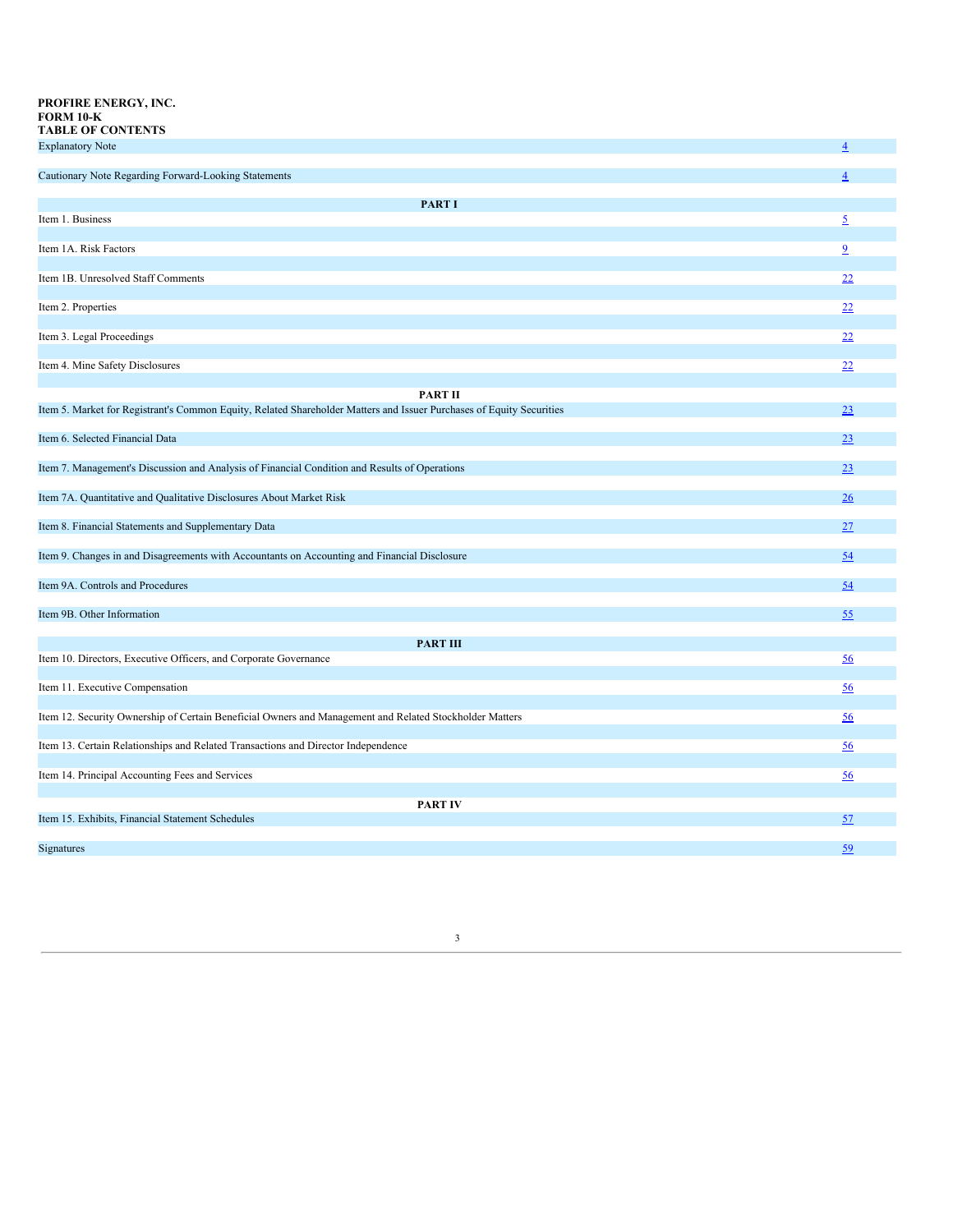### **Explanatory Note**

Unless otherwise indicated by the context, any reference herein to the "Company", "Profire", "we", "our" or "us" means Profire Energy, Inc., a Nevada corporation, and its corporate subsidiaries and predecessors. Unless otherwise indicated by the context, all dollar amounts stated in this report on Form 10-K are in U.S. dollars.

### <span id="page-3-0"></span>**Cautionary Note Regarding Forward-Looking Statements**

This annual report on Form 10-K contains forward-looking statements within the meaning of Section 27A of the Securities Act of 1933, as amended (the "Securities Act"), and Section 21E of the Securities Exchange Act of 1934, as amended (the "Exchange Act"), that are based on Management's beliefs and assumptions and on information currently available to Management. For this purpose, any statement contained in this report that is not a statement of historical fact may be deemed to be forward-looking, including, but not limited to, statements relating to our future actions, intentions, plans, strategies, objectives, results of operations, cash flows and the adequacy of or need to seek additional capital resources and liquidity. Without limiting the foregoing, words such as "may," "should," "expect," "project," "plan," "anticipate," "believe," "estimate," "intend," "budget," "forecast," "predict," "potential," "continue," "should," "could," "will" or comparable terminology or the negative of such terms are intended to identify forward-looking statements; however, the absence of these words does not necessarily mean that a statement is not forward-looking. Forward-looking statements by their nature involve known and unknown risks and uncertainties and other factors that may cause actual results and outcomes to differ materially depending on a variety of factors, many of which are not within our control. Such factors include, but are not limited to, economic conditions generally and in the oil and gas industry in which we and our customers participate; competition within our industry; legislative requirements or changes which could render our products or services less competitive or obsolete; our failure to successfully develop new products and/or services or to anticipate current or prospective customers' needs; price increases; limits to employee capabilities; delays, reductions, or cancellations of our contracts with customers, suppliers or other parties; sufficiency of working capital, capital resources and liquidity; conflicts of interest between our significant investors and our other stakeholders; volatility of our operating results and share price and other factors detailed herein and in our other filings with the United States Securities and Exchange Commission (the "SEC" or "Commission"). Should one or more of these risks or uncertainties materialize, or should underlying assumptions prove incorrect, actual outcomes may vary materially from those indicated. The foregoing factors should not be construed as exhaustive and should be read in conjunction with the other cautionary statements that are included in this report. For a more detailed [discussion](#page-8-0) of the principal factors that could cause actual results to be materially different, you should read our risk factors in Item 1A. Risk Factors, included elsewhere in this report.

Forward-looking statements are based on our assessment of current industry, financial and economic information, all of which are dynamic factors subject to rapid and abrupt changes. Our actual results could differ materially from those stated or implied by such forward-looking statements due to risks and uncertainties associated with our business. Moreover, neither we nor any other person assumes responsibility for the accuracy and completeness of these forward-looking statements and we hereby qualify all our forwardlooking statements by these cautionary statements.

Forward-looking statements in this report are based only on information currently available to us and speak only as of the date on which they are made. We undertake no obligation to amend this report or publicly revise these forward-looking statements (other than as required by law) to reflect subsequent events or circumstances, whether as the result of new information, future events or otherwise.

The following discussion should be read in conjunction with our financial statements and the related notes contained elsewhere in this report and in our other filings with the Commission.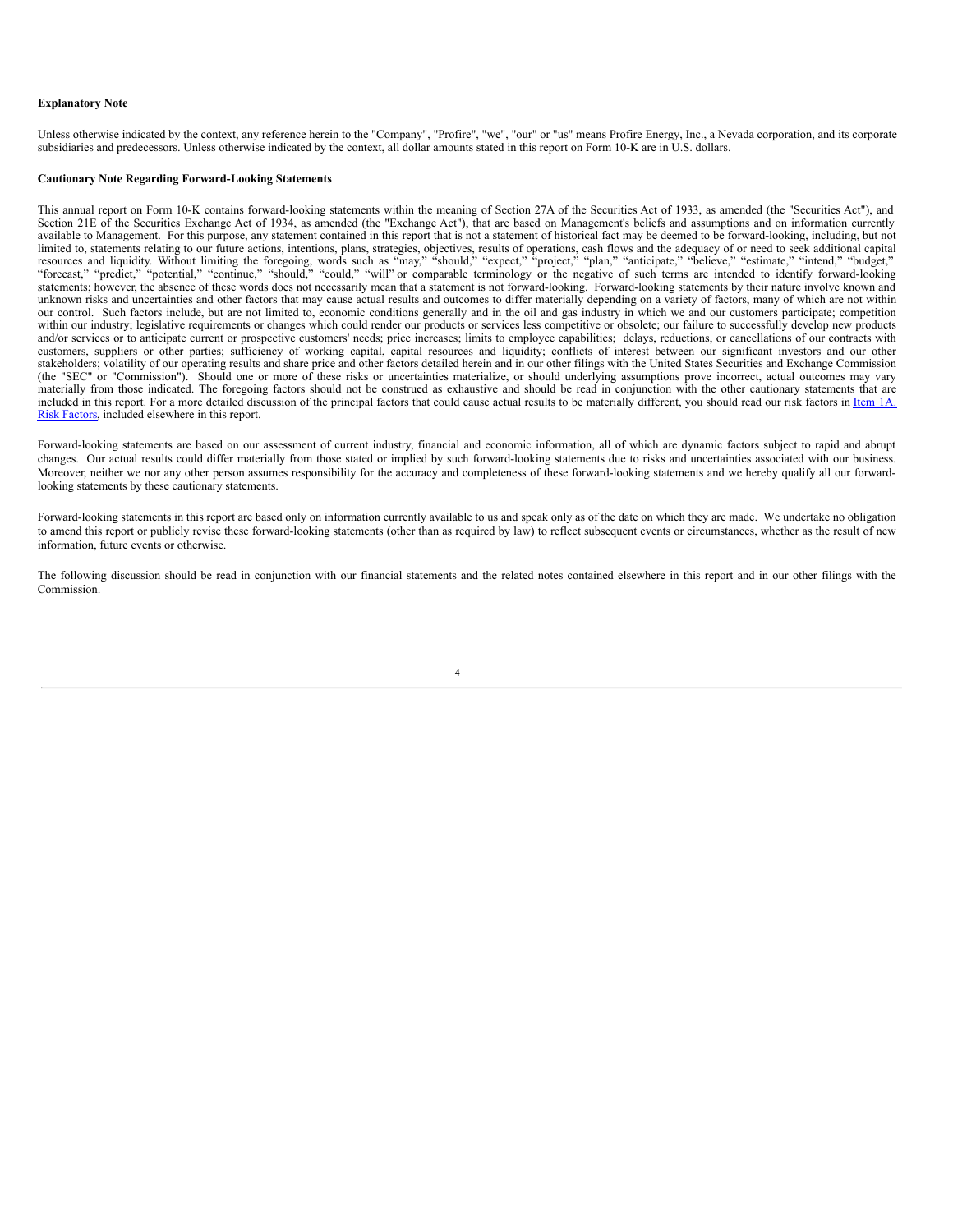### **PART I**

#### <span id="page-4-0"></span>**Item 1. Business**

#### *Overview*

We are a technology company providing solutions that enhance the efficiency, safety, and reliability of industrial combustion appliances while mitigating potential environmental impacts related to the operation of these devices. Our legacy business is primarily focused in the upstream, midstream, and downstream transmission segments of the oil and gas industry. However, in recent years, we have commenced identifying applications and completed several installations in other industries where we believe our solutions will be applicable as we expand our addressable market over time. We specialize in the engineering and design of burner and combustion management systems and solutions used on a variety of natural and forced draft applications. We sell our products and services primarily throughout North America. Our experienced team of sales and service professionals are strategically positioned across the United States and Canada providing support and service for our products.

### *Principal Products and Services*

Across the energy industry, there are numerous demands for heat generation and control. Applications such as combustors, enclosed flares, gas production units, treaters, glycol and amine reboilers, indirect line-heaters, heated tanks, and process heaters require heat as part of their production and or processing functions. This heat is generated through the process of combustion, which must be controlled, managed, and supervised. Combustion and the resulting generation of heat are integral to the process of separating, treating, storing, incinerating, and transporting oil and gas. Factors such as specific gravity, the presence of hydrates, temperature and hydrogen sulfide content contribute to the need for heat generation in oil and gas production and processing applications. Our burner-management systems ignite, monitor, and manage pilot and burner systems that are utilized in this process. Our technology affords remote ope extensive service and combustion experience provides customers with solutions that are consistent with industry trends and regulatory requirements to mitigate environmental<br>impacts and reduce emissions through increased ef

Oil and gas companies, including upstream, midstream, downstream, pipeline, and gathering operators, utilize burner-management systems to achieve increased safety, greater operational efficiencies, and improved compliance with industry regulations. Without a burner-management system, a field employee must discover and reignite an extinguished burner flame, then restart the application manually. Therefore, without a proper burner-management system, all application monitoring must be accomplished in-person, directly on-site. This requirement for on-site monitoring, in an environment with limited field personnel, can result in the potential interruption of production for long periods of time and increased risks associated with reigniting a flame, which can lead to site hazards, including explosions and the possibility of venting gas into the atmosphere. In addition, without a burner -management system, burners often operate for longer durations, frequently with lower efficiency, resulting in increased equipment fatigue and greater expense related to fuel consumption. We continue to assess regulatory requirements on behalf of our customers. We believe that burner-management systems and services offer solutions for customers to meet compliance standards where applicable. In addition to product sales, we dispatch specialized service technicians to provide maintenance and installation support throughout the United States and Canada.

We initially developed our first burner-management controller in 2005. Since that time, our systems have become widely adopted throughout the United States and Western Canada. Profire burner-management systems have been designed to comply with widely accepted safety and industrial codes and standards in North America, including those<br>prescribed and certified by the Canadian Standards Ass

Our systems and solutions have been widely adopted by exploration and production companies (E&P), midstream operators, pipeline operators, as well as downstream transmission<br>and utility providers. Our customers include, An Africa, the Middle East, and Asia. Though firmly established and primarily focused on North American oil and gas markets, we continue to invest in expansion efforts in international markets and the broader combustion indus

*Environmental, Social and Governance Focus*

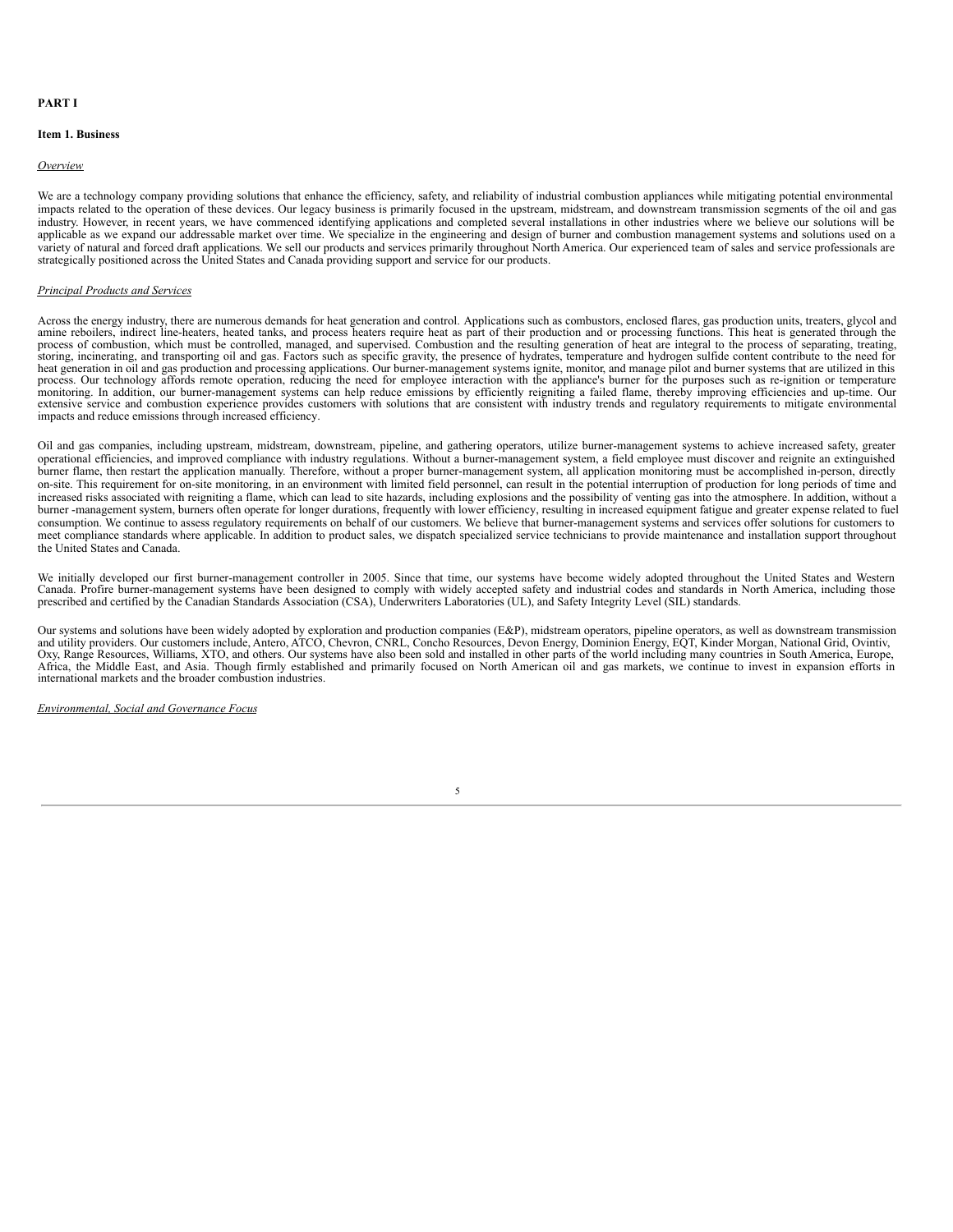As guiding principles and core to our strategy, our products and solutions are developed with a focus on safety, environmental impacts, reliability, and efficiency. Protecting human life, protecting the environment, and protecting our customers' investments are key guiding principles. Our products play a crucial role in supporting our customers' existing and future initiatives regarding improving workplace safety and environmental impacts.

Our burner-management technology is designed to monitor, operate, and manage a wide array of complex industrial heat-applications. Providing our customers with safetyapproved and certified technology, purposefully designed and built to meet regulatory requirements and process needs, is a critical component of our customers' safety protocols and initiatives.

Proper burner and combustion management control, coupled with peripheral solutions, increase site and location safety while reducing emissions. Profire technology and solutions are integrated into a variety of applications to significantly reduce the release of methane and volatile organic compounds into the environment.

Profire burner-management controls and complementary solutions provide users with the ability to monitor field equipment remotely. This reduces truck rolls and the need for field personnel to travel to and manually inspect burner malfunctions in remote sites and locations. Our automated solutions help our customers improve safety, reduce emissions, and decrease operating costs.

Operator safety is at the heart of burner-management solution technology. Integration of our solutions and products helps our customers increase the likelihood that their employees return home safe each day. Adding greater physical distance between humans and the combustion process, as well as ensuring gas supplies are properly shut off when no flame is present, are two of the critical elements of how our burner-management solutions help protect human life.

### *Principal Markets and Distribution Methods*

Our principal market is the oil and gas industry of the United States and Western Canada, specifically, the Permian, Marcellus, Niobrara, Bakken, STACK, SCOOP and Eagle Ford US basins as well as the Duvernay and Montney and other formations located in Canada. We place a strong emphasis on developing and fostering direct relationships with end users on many fronts including environmental, health and safety, automation, engineering, and field operations leaders and team members.

Due to the nature of our legacy business, we collaborate with and sell to many Original Equipment Manufacturers (OEMs) who manufacture production, processing, and heating<br>equipment as well as other strategic partners that augmentation to our sales and service teams.

Although our primary focus is on serving the oil and gas industry, we continue to look for expansion opportunities and development projects to diversify our product and market footprint in other industries. Some industries of focus include power generation, agriculture, construction and infrastructure, hydrogen production, mining, biogas, and soil reclamation.

#### *Competition*

Profire has several competitors including ACL, Combustex, SureFire, and Platinum. These companies offer similar products and services to Profire, but at a smaller scale. While price is a significant method of competition within the oil and gas industry, we believe the most important competitive factors are performance, quality, reliability, durability, and product support and service expertise. We believe a quality-focused approach will support us in remaining competitive.

As we continue to develop products and capabilities, we have begun to compete with companies such as Honeywell Thermal, Emerson, and Siemens in connection with larger, more complex applications. As we continue to expand further into downstream oil and gas applications and outside of traditional oil and gas markets, we expect this competition to intensify.

#### *Sources and Availability of Raw Materials*

We operate under release date purchase orders with the majority of our suppliers, including our international-based supply chain. This allows for our procurement team to work closely with our suppliers to navigate market fluctuations and the changing needs of our customers. In the past, we have not experienced any sudden or dramatic increase in the prices of the major parts or components needed for our systems. However, as industry activity levels fluctuate and global economic pressures change, we have begun to see upward pressure on the prices of system components, which may persist for some time.

Some of the components that we resell, such as some of our valve products, are available from a limited number of suppliers. If our access to such products becomes constricted, we could experience a material adverse impact on our results of

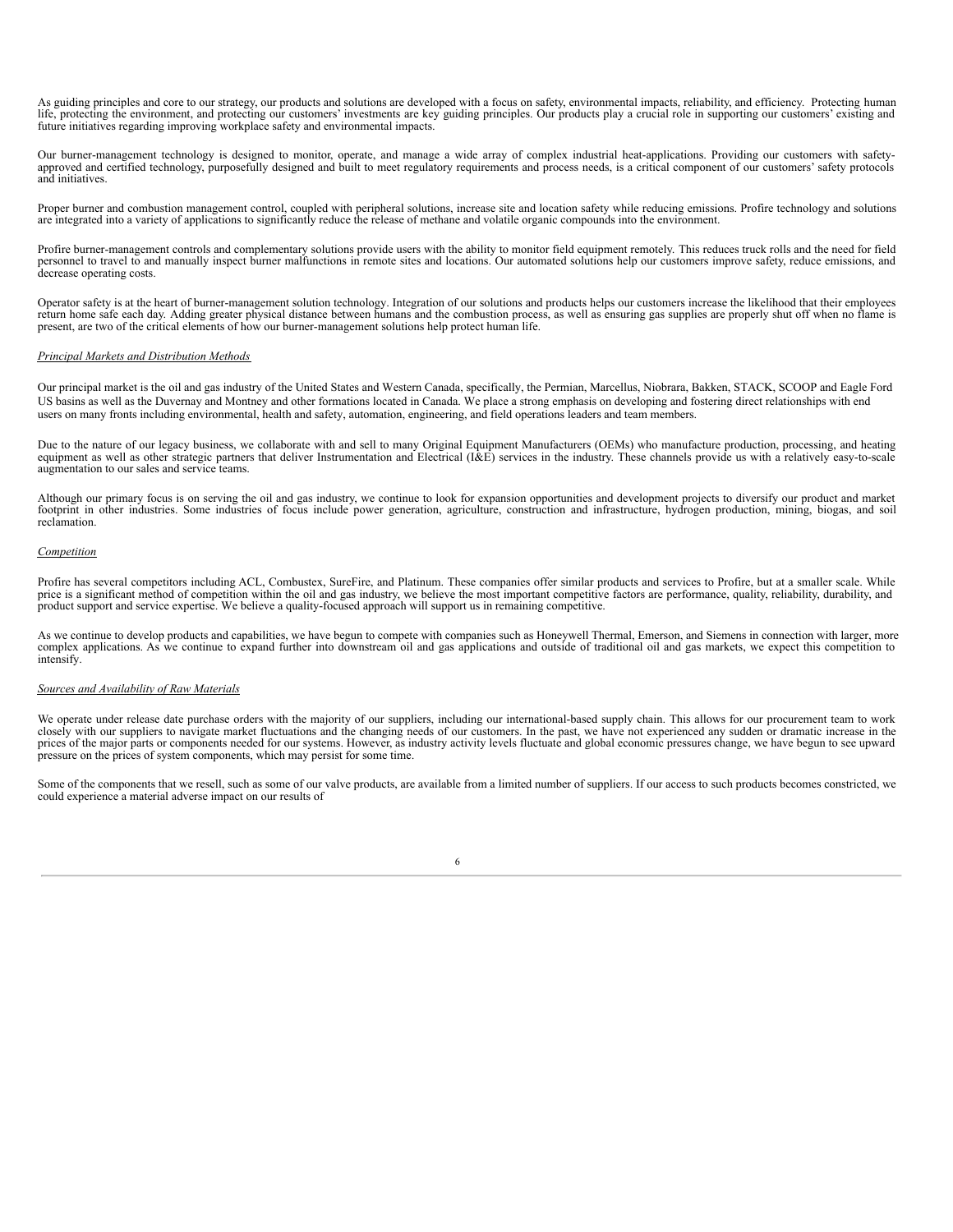operations or financial condition. Because many of the component parts we use are relatively low-priced and readily available, we do not anticipate that a sudden or dramatic increase in the price (or decrease in supply) of any particular part would have a material adverse effect on our results of operations or financial condition, even if we are unable to increase our sales prices proportionate to any particular price increase.

We utilize third-party contract manufacturers, including Logican Technologies, to assemble our burner-management system controllers, along with other proprietary products. We believe this has provided us with improved manufacturing efficiencies. Additionally, the use of third-party fabricators enables us to concentrate our capital on liquidity maintenance, research and development projects, and other strategies that align with our core competencies instead of investments in manufacturing equipment. Under the direction of our product engineers, the manufacturers are able to procure all electronic parts, specialty cases and components, and from those components assemble the complete system.<br>Using specialty equipment and processes provided distribution. We subsequently perform our own quality-control testing and ensure the programming for each system is ready for the anticipated environment of the customer.<br>Shipments to us from our manufacturers are usually seriously impacted. The entire manufacturing process is typically completed within 90 to 120 days of the manufacturer receiving our purchase order and having all the necessary components on-hand. Due to the global supply chain challenges over the past two years, we have begun to experience significant increases to some of the long lead time components used in our systems.

Our burner-management system manufacturers are located in Alberta, Canada. We have implemented a redundancy strategy which includes multiple contract manufacturers and sufficient inventory reserves to meet fluctuations in demand as well as disaster recovery.

We also believe we have adequate alternative manufacturing sources available if we lose the services of our current manufacturers. While such a loss might result in a temporary short-term disruption, we do not expect it would result in a materially adverse impact on our ability to meet demand for our products or results of operations, financial condition and cash flows for a significant period of time. We periodically evaluate alternative manufacturing options to ensure our current fabricators are competitive in price, manufacturing quality and fulfillment speed, and to ensure we have the ability to scale our production levels based on customer demand and market conditions.

#### *Dependence upon Major Customers*

During the fiscal years ended December 31, 2021 and December 31, 2020, no single customer accounted for more than 10% of our total revenues. Nonetheless, the loss of a major customer could have a material adverse effect on our business, financial condition, results of operations and cash flows.

### *Patents, Trademarks and Other Intellectual Property*

We have filed or acquired several patent applications for various product innovations. We intend to continue to assess the strategic and financial value of each potential patent as we develop various intellectual properties.

While our patents and patent applications as a group are important, we do not consider any patent or applications to be of such importance that the loss or expiration thereof would have a material adverse effect on our business.

#### *Need for Governmental Approval of our Principal Products or Services*

We are required to obtain certain safety certifications/ratings for our combustion-management systems before they are released to the market. We have received the appropriate certifications including CSA, Intertek, and UL certifications for our burner-management systems.

Although sales of our products and services have not been dependent on industry regulations, we believe industry regulations have enhanced our sales environment in certain geographies. We believe that increased regulation in the areas of lower emissions and higher safety standards for our customers—especially when coupled with consistent enforcement—may influence potential customers to purch

#### *Ef ects of Existing or Probable Governmental Regulation on our Business*

We believe that our products and services can help our customers achieve and maintain regulatory compliance and in some instances, exceed industry standards, regarding emissions, safe burner ignition methods, data logging, or other safety or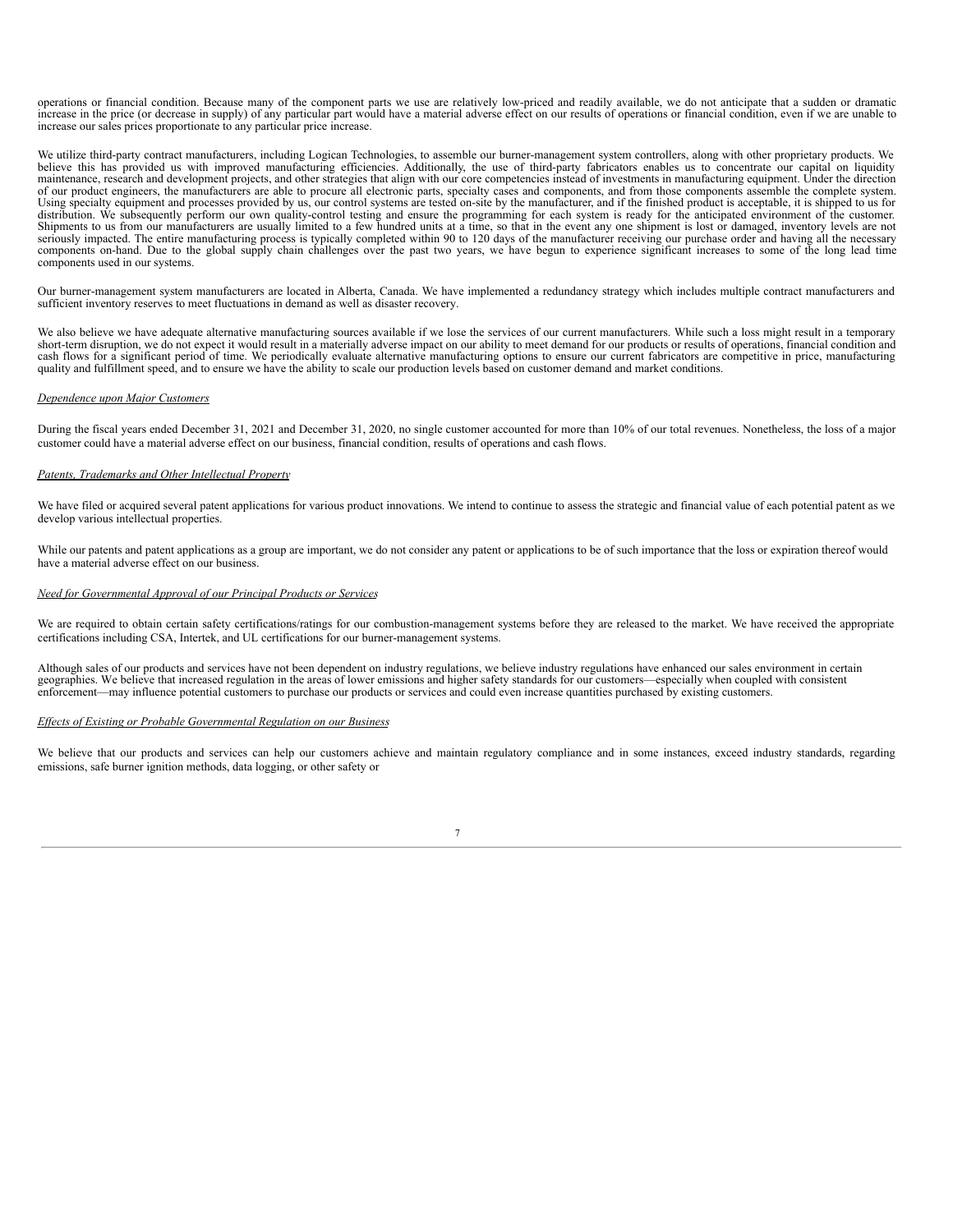environmental compliance requirements or standards that may impact our customers and markets. Examples of such regulations include:

- B149.3-10, which has evolved in recent years and is effective for Alberta, Canada, governs the safety precautions that must be met concerning the ignition of the pilot and the main burner in Alberta. It requires a programmable control to be used, if the controller complies with certain certification requirements promulgated by the CSA.
- Regulation 7 of the Air Quality Control Commission regulations in Colorado requires that combustion devices be equipped with an auto-igniter which will automatically attempt to relight the pilot flame in the combustion chamber of a control device. The auto-igniter requirement is to reduce the risk of volatile organic compound emissions.
- R307-503, as passed by the Utah Department of Air Quality, mandates that all open and enclosed flares have an auto-igniter designed to automatically attempt to relight the pilot flame of a flare in order to combust volatile organic compound emissions.
- Order 25417, in North Dakota requires producers to condition crude oil before transportation and prove oil temperature is above 110 degrees Fahrenheit, to burn off toxic gases from the oil.

Our burner-management systems help companies comply with these regulations and other clean air and emissions reduction initiatives and requirements. On behalf of our customers, we monitor regulatory requirements that impact their businesses and industries. We are currently monitoring the impact of the Methane Waste Prevention Act of 2021, the Clean Energy and Sustainability Accelerator Act, EPA New Source Performance Standards as part of 40 CFR Subpart OOOO and OOOOa, and others. We believe our burnermanagement systems and ancillary products can help customers meet the more stringent standards being proposed. We have assigned sales and service professionals to specific geographic areas to ensure we have a strong presence in the states and provinces with specific safety and emissions regulations.

We are focused on providing products and services that exceed existing regulatory and industry safety standards. We believe demand for our products may increase as regulators and our customers continue to tighten safety and efficiency standards in the industry and as our customers demand technological solutions. In addition to satisfying regulatory and safety requirements, we believe our customers continue to recognize the operational efficiencies that can be realized through the use of our burner-management systems and related products. However, significant changes in the regulatory environment could materially impact our results of operations and financial condition in either positive or negative ways depending on the nature of the change.

### *Research and Development*

We place strong emphasis on product-oriented research and development relating to the development of new or improved products and systems. During the fiscal years ended December 31, 2021 and December 31, 2020, we spent \$1,120,080 and \$1,299,103, respectively, on research and development programs.

### *Cost and Ef ects of Compliance with Federal, State and Local Environmental Laws*

Our business is affected by local, provincial, state, federal and foreign laws and other regulations relating to the gas and electric safety standards and codes presently existing in the oil and gas industry, as well as laws and regulations relating to worker safety and environmental protection.

During the fiscal years ended December 31, 2021 and December 31, 2020, respectively, we did not incur material direct costs to comply with applicable environmental laws. There can be no assurance, however, that this will continue to be the case in the future as environmental laws and regulations relating to the oil and natural gas industry are routinely subject to change.

### *Corporate Structure*

We were incorporated on May 5, 2003 in the State of Nevada. We have four wholly-owned subsidiaries: Profire Combustion, Inc., an Alberta, Canada corporation; Prochem, ULC, an Alberta, Canada unlimited liability corporation; Profire Holdings, LLC, a Utah limited liability company; and Midflow Services, an Ohio limited liability company.

8

#### *Employees*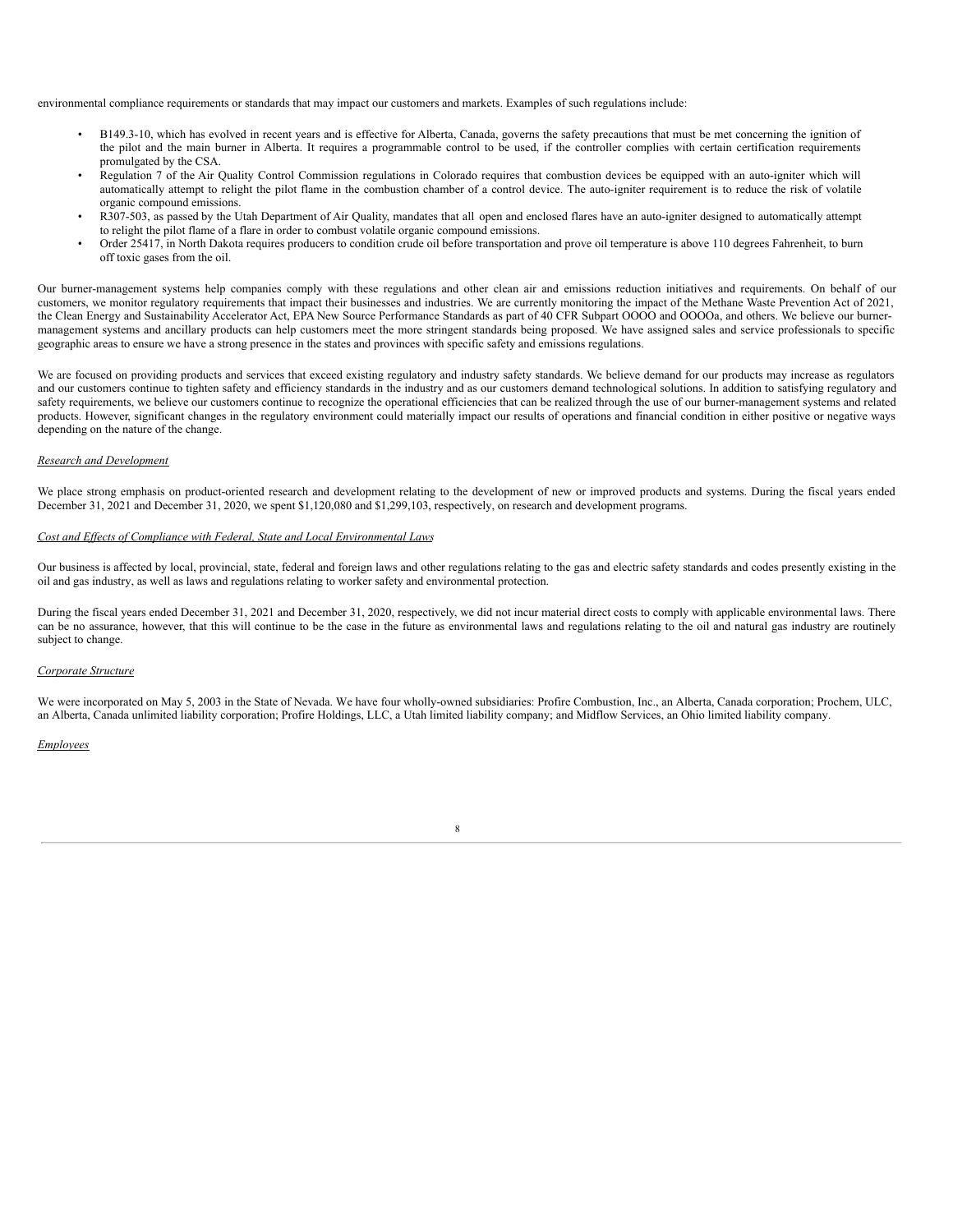As of December 31, 2021, we had a total of 98 employees, 90 of whom were full-time employees.

| Name             | Age | <b>Positions Held</b>                                         |
|------------------|-----|---------------------------------------------------------------|
| Brenton W. Hatch |     | Special Advisor & Chairman (July 2021 to present)             |
|                  |     | Executive Chairman (Jul 2020 to Jun 2021)                     |
|                  |     | Chief Executive Officer and President (2008- Jun 2020)        |
| Ryan Oviatt      | 48  | Co-Chief Executive Officer and Co-President (2020 to present) |
|                  |     | Chief Financial Officer (2015 to present)                     |
| Cameron Tidball  | 45  | Co-Chief Executive Officer and Co-President (2020 to present) |
|                  |     | Chief Business Development Officer (2018-2020)                |
| Patrick Fisher   | 44  | Vice President of Product Development (2019 to present)       |

Effective October 31, 2021, our Vice President of Operations, Jay Fugal, resigned from his position with the Company to pursue an opportunity as CEO of another company. Profire completed some internal reorganizations following Jay's resignation but did not appoint an Executive Officer as a replacement.

### *Available Information*

*Executive Of icers of the Registrant*

Our annual reports on Form 10-K, quarterly reports on Form 10-Q, current reports on Form 8-K, and amendments to those reports filed or furnished pursuant to Section 13(a) or 15(d) of the *Securities Exchange Act of 1934*(the "Exchange Act"), are available free of charge on our website at*www.profireenergy.com* as soon as reasonably practicable after we file such information electronically with, or furnish it to, the U.S. Securities and Exchange Commission (the "SEC").

### <span id="page-8-0"></span>**Item 1A. Risk Factors**

The statements in this section describe the known material risks to our business and should be considered carefully.

#### **Risks Relating to Our Business**

#### The global COVID-19 pandemic has and will likely continue to adversely affect us, and it could have a material adverse impact on our business, financial condition, liquidity, *results of operations and prospects.*

Since the beginning of 2020, the COVID-19 pandemic has spread across the globe and disrupted economies around the world, including the oil and gas industry in which we operate. The rapid spread of the virus led to the implementation of various responses, including federal, state and local government-imposed quarantines, shelter-in-place mandates, sweeping restrictions on travel, and other public health and safety measures, nearly all of which materially reduced global demand for crude oil. Although many of these restrictions have been loosened or lifted around the world, the extent to which the global COVID-19 pandemic will continue to affect our business, financial condition, liquidity, results of operations, prospects, and the demand for our products will depend on future developments, which are highly uncertain and cannot be predicted with confidence, including the duration or any recurrence of the outbreak and responsive measures, additional or modified government actions, new information which may emerge concerning the severity of the global COVID-19 pandemic and the effectiveness of actions taken to contain the coronavirus or treat its impact now or in the future, among others.

Some impacts of the global COVID-19 pandemic that could have an adverse effect on our business, financial condition, liquidity and results of operations, include:

- significant changes in prices for oil production, resulting from world-wide swings in demand and resulting over or under supply of existing production;
- further decreases in the demand for oil production, resulting from significantly decreased levels of global, regional and local travel as a result of new or additional federal, state and local government-imposed quarantines, including shelter-in-place mandates, enacted to slow the spread of the virus and any new variant;

• increased likelihood that our customers will make rapid changes to capital expenditures due to oil prices fluctuations, swings in demand for oil production and other factors that could impact production;

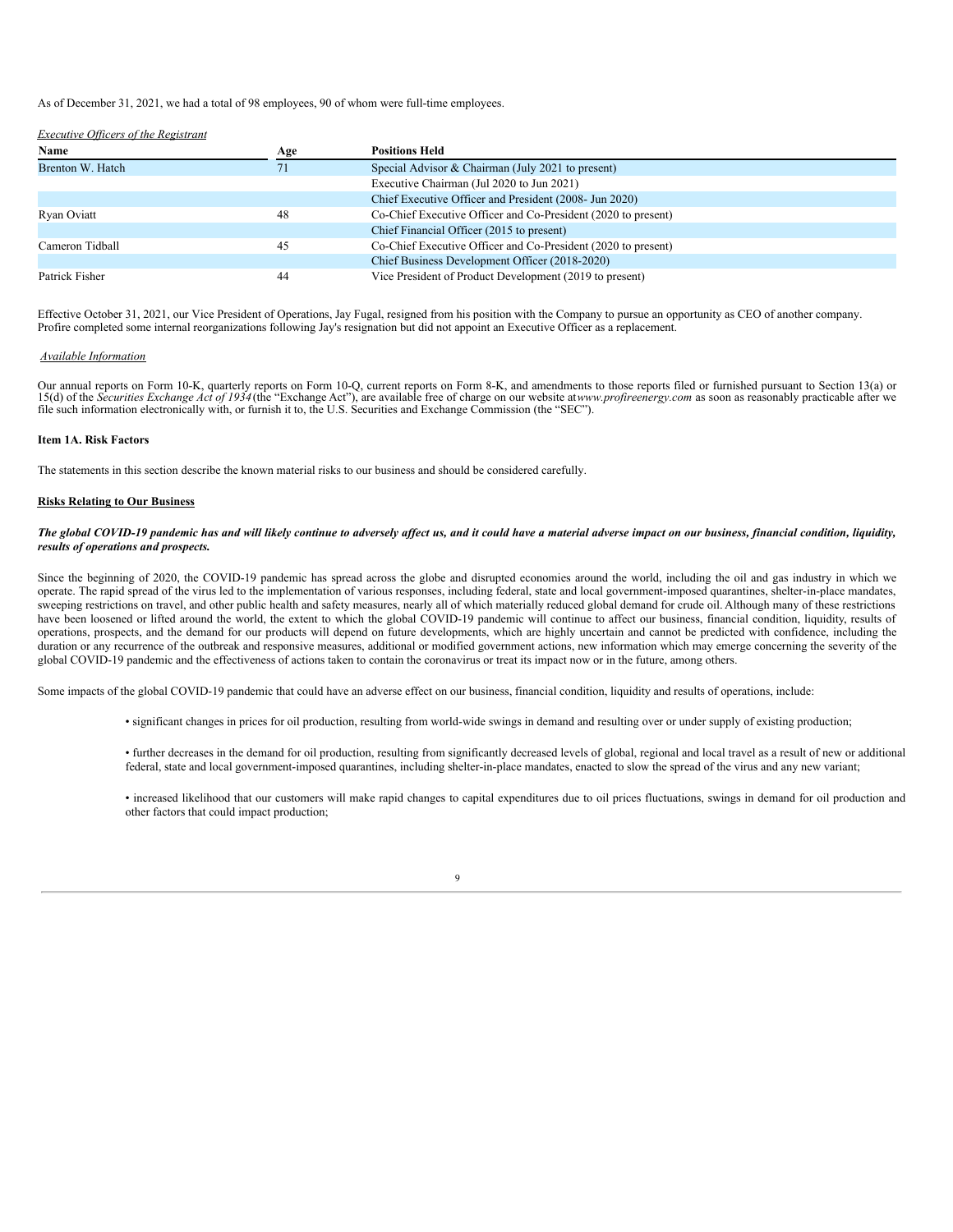- increased potential that our customers may seek to invoke force majeure provisions as a result of significantly adverse market conditions to avoid the performance of contractual obligations;
- increased costs and staffing requirements related to facility modifications, social distancing measures or other best practices implemented in connection with federal, state or local government, and voluntarily imposed quarantines or other regulations or guidelines concerning physical gatherings; and
- increased legal and operational costs related to compliance with significant changes in federal, state, and local laws and regulations.

To the extent the global COVID-19 pandemic continues to adversely affect the global economy, and/or adversely affects our business, financial condition, liquidity, results of operations and prospects it may also have the effect of increasing the likelihood and/or magnitude of other risks described above.

#### *Oil Prices could continue to be volatile due to the COVID-19 Pandemic and other factors.*

Oil prices can have significant impact on the demand for our products. The global COVID-19 pandemic negatively impacted global oil demand to an unprecedented degree. Although oil prices have recovered significantly and reached historic pre-pandemic levels in February 2022, future oil prices remain highly uncertain due to the COVID-19 pandemic and other global political and economic factors. Uncertainty regarding the supply and demand for oil is likely to lead to increased volatility in the price of oil, which could have a material adverse effect on our business, financial condition, liquidity and results of operations.

### Changes in the level of capital-spending by our customers could materially and adversely impact our business and financial condition.

Our principal customers are oil and natural gas exploration and production companies that operate in the upstream and midstream space and the original equipment manufacturers, or OEM's, that supply the exploration and production companies with the required production and processing equipment. Thus, the results of our operations and financial condition depend on the level of capital spending by our customers. The energy industry's level of capital spending is significantly influenced by the prevailing commodity prices of natural gas and crude oil because the amount of crude oil and natural gas that our customers can economically produce also depends on the prevailing prices for those commodities. Volatility in commodity prices may make our customers reluctant to invest in the oil and gas industry where our products would be used. Although our products may enhance the operational efficiency of producing wells, other operational decisions and behaviors by producers could lead to reductions or delays in the capital spending of our customers and therefore reduce the demand for our products and services, which could materially and adversely impact our results of operations, financial condition and cash flow.

The energy industry's level of capital spending may also be affected by government regulations or other efforts designed to mitigate climate change or reduce greenhouse gas emissions. Increasing attention to climate change, increasing societal expectations on companies to address climate change, and potential consumer and customer use of substitutes to oil and gas may result in increased costs and lower profits for our customers, and reduced demand for their products. These factors may also cause our customers to allocate more capital spending to other areas or other types of energy production.

We depend on our customers' willingness to make operating and capital expenditures to transport, refine and produce oil and natural gas. Industry conditions are influenced by numerous factors over which we have no control, such as:

- the level of oil and gas production;
- the demand for oil and gas related products;
- domestic and worldwide economic conditions;
- political instability in the Middle East and other oil-producing regions;
- the actions of the Organization of Petroleum Exporting Countries (OPEC);

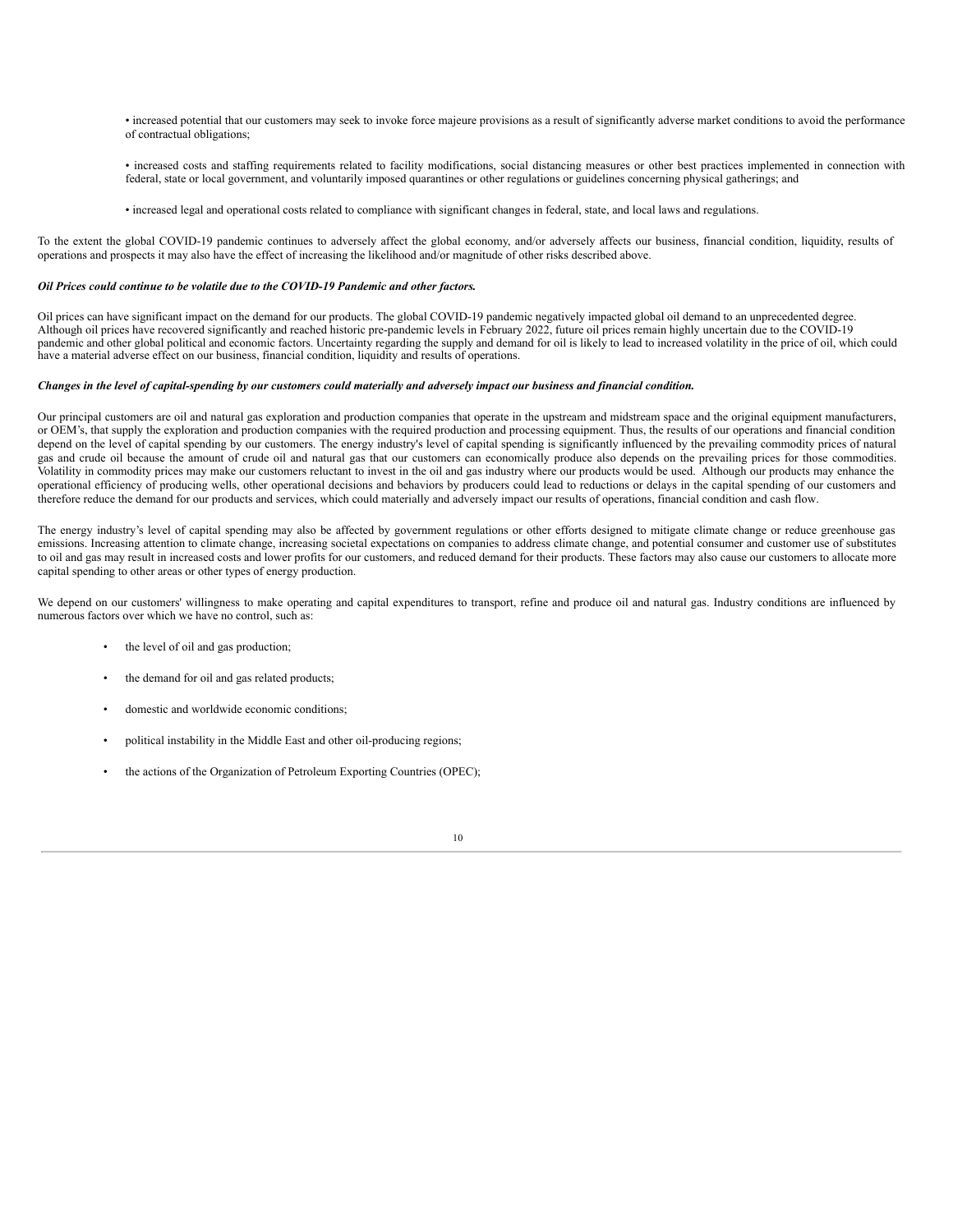- political and economic instability, including wars and acts of terrorism, political unrest, boycotts, curtailments of trade, tariffs and sanctions, and other business restrictions;
- the price of foreign imports of oil and gas, including liquefied natural gas;
- natural disasters or weather conditions, such as hurricanes;
- technological advances affecting energy consumption;
- the level of oil and gas inventories globally;
- the cost of producing oil and gas;
- the price and availability of alternative fuels and energy sources;
- increasing attention and expectations relating to climate change and reduction of greenhouse gas emissions;
- merger and divestiture activity among oil and gas producers; and
- governmental regulations, including those related to climate change.

These and other industry conditions could influence our customers' willingness to make operating and capital expenditures to transport, refine and produce oil and natural gas. If our customers reduce or eliminate such operating and capital expenditures, it may adversely affect our business and financial condition.

### Changes in foreign exchange rates in countries where our business operates could have a material adverse impact on our business and financial condition.

A portion of our consolidated revenue and consolidated operating income is in Canadian dollars. As a result, we are subject to significant risks, including:

- Canadian currency exchange risks resulting from changes in Canadian currency exchange rates and the execution of controls in this area; and
- limitations on our ability to reinvest earnings from operations in the United States to fund our operations in Canada.

If the volatility in the CAD/USD exchange rate causes a devaluation in either currency, it could have a material adverse impact on our business and financial condition.

#### *The competitive nature of the oilfield services industry could lead to an increase of direct competitors.*

As our segment within the oil and gas exploration and production industry grows and matures it is reasonable to expect additional companies may seek to enter this market. New entrants to our industry may be more highly capitalized, better recognized or better situated to take advantage of market opportunities. If we are unable to adequately compete against current and future competitors, or if the competition results in price reductions or decreased demand for our products, our business, financial condition and results of operations may be materially and adversely affected.

### We may not realize all of the anticipated benefits of our acquisitions, joint ventures or divestitures, or these benefits may take longer to realize than expected.

Our future business strategies may include growth through the acquisitions of other businesses. We may not be able to identify attractive acquisition opportunities or successfully acquire those opportunities that are identified. Even if we are successful in integrating future acquisitions into existing operations, we may not derive the benefits, such as administrative or operational synergy or earnings, that were expected from such acquisitions, which may result in the commitment of capital resources without the expected returns on capital. Additionally, the competition for acquisition opportunities may increase which in turn would increase our cost of making acquisitions.

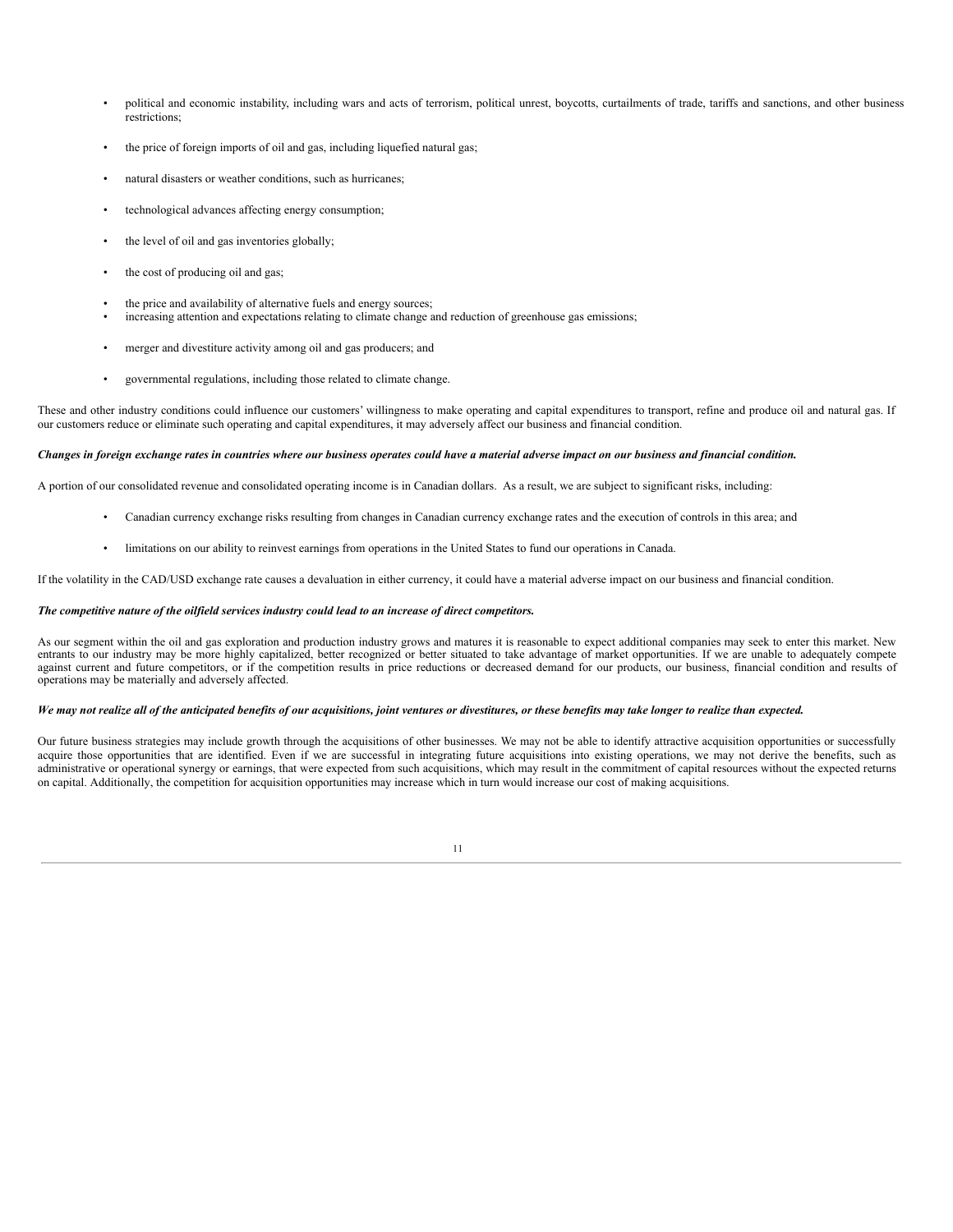In pursuing our business strategy, from time to time we evaluate targets for potential acquisitions. We conduct due diligence to identify valuation issues and potential loss contingencies, negotiate transaction terms, complete transactions and manage post-closing matters such as the integration of acquired businesses. However, we may incur unanticipated costs or expenses following a completed acquisition, including post-closing asset impairment charges, expenses associated with eliminating duplicate facilities, litigation, and other liabilities.

The risks associated with our past or future acquisitions also include the following:

- the business culture of the acquired business may not match well with our culture;
- we may fail to retain, motivate and integrate key management and other employees of the acquired business;
- we may experience problems in retaining customers and integrating customer bases;
- we may experience complexities associated with managing the combined businesses; and
- consolidating multiple physical locations.

The anticipated benefits of acquisitions may not be realized, if at all, and we may incur significant time and costs beyond those anticipated with the integration of new acquisitions to the existing business. If we are unable to accomplish the integration and management of the combined business successfully, or achieve a substantial portion of the anticipated benefits of these acquisitions within the time frames anticipated by Management, it could have a material adverse effect on our business and financial condition.

Many of these factors are outside of our control and any one of them could result in increased costs, decreases in the amount of expected revenues, and diversion of Management's time and attention. They may also delay the realization of the benefits we anticipate when we enter into a transaction. Failure to implement our acquisition strategy, including successfully integrating acquired businesses, could have a material adverse effect on our business and financial condition.

### Our operations involve operating hazards, which, if not insured or indemnified against, could harm our results of operations and financial condition.

Our operations are subject to hazards inherent in our technology's use in oilfield service operations, oilfield development and oil production activities, including fire, explosions, blowouts, spills and damage or loss from natural disasters, each of which could result in substantial damage to the oil-producing formations and oil wells, production facilities, other property, equipment and the environment, or in personal injury or loss of life. These hazards could also result in the suspension of purchasing, or in claims by employees, customers or third parties which could have a material adverse effect on our financial condition.

Some of these risks are either not insurable or insurance is available only at rates that we consider uneconomical. Although we will maintain liability insurance in an amount that we consider consistent with industry practice, the nature of these risks is such that liabilities could exceed policy limits. We may not always be successful in obtaining contractual indemnification from our customers, and customers who provide contractual indemnification protection may not maintain adequate insurance or otherwise have the financial resources necessary to support their indemnification obligations. Our insurance or indemnification arrangements may not adequately protect us against liability or loss from all the hazards of our operations. The occurrence of a significant event that we have not fully insured or indemnified against, or the failure of a customer to meet its indemnification obligations to us, could materially and adversely affect our results of operations and financial condition.

### Changes to governmental regulation of the oil and gas industry could materially and adversely affect our business.

If the laws and regulations governing oil and natural gas exploration and production were to become less stringent, we could experience a decline in the demand for our products, which we expect would materially and adversely impact our results of operations and financial condition. These regulations are subject to change and new regulations may curtail or eliminate customer activities in certain areas where we currently operate.

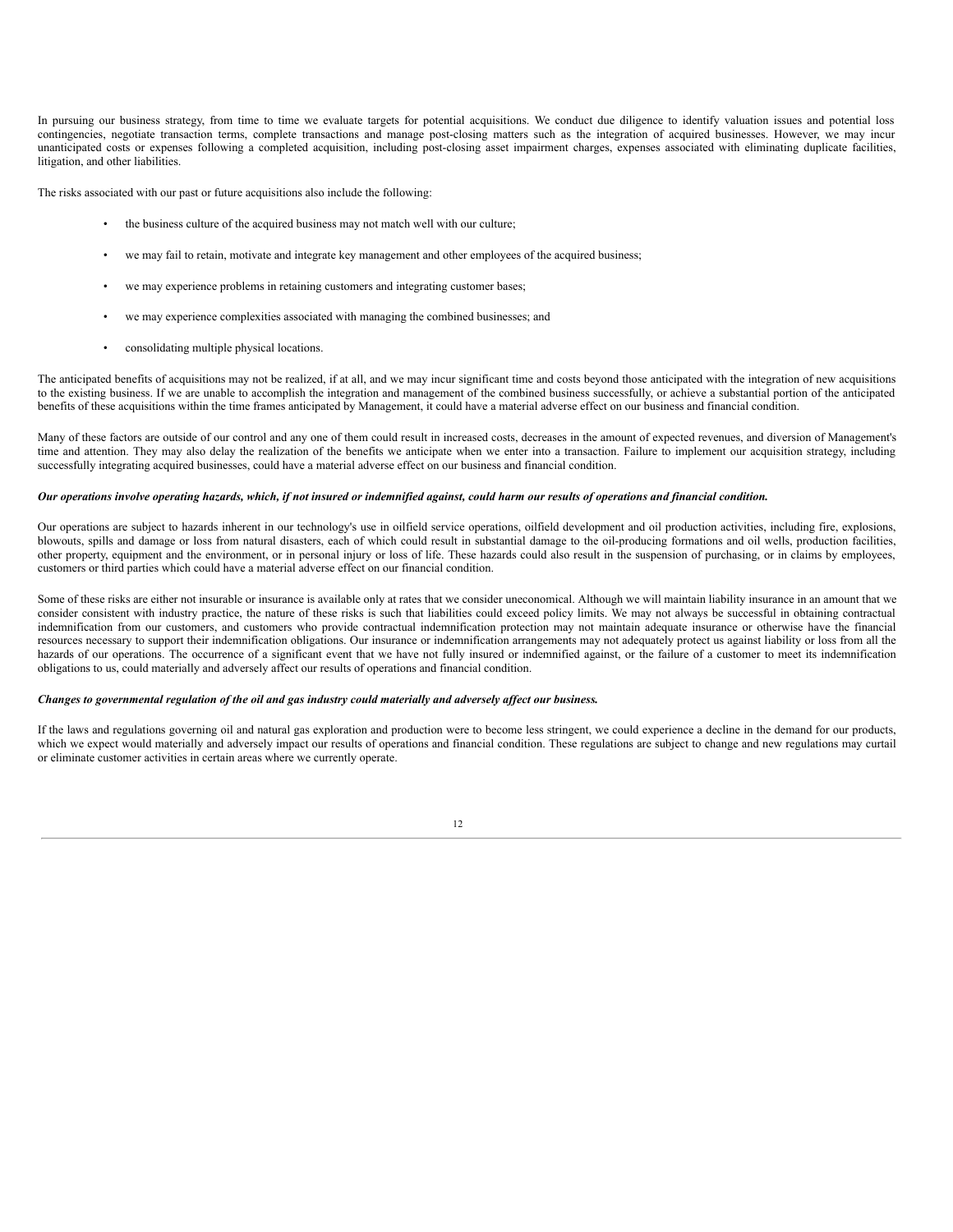Furthermore, our operations are affected by local, provincial, state, federal, and foreign laws and other regulations relating to oil, gas and electric standards. Such standards can be related to safety, environmental protection, or other regulatory dimensions for the oil and gas industry. Less stringent standards could adversely impact our business and financial conditions.

Increased legislation, regulation and other government actions related to climate change and greenhouse gas emissions could also increase costs for our customers and reduce demand for their products, which could cause a reduction in demand for our products and adversely affect our business and financial condition.

### Our international operations subject us to certain operating risks, which could adversely impact our results of operations and financial condition.

Our international operations involve additional risks not associated with our domestic operations. We intend to continue our expansion into international oil and gas producing areas. The effect on our international operations from the risks we describe will not be the same in all countries and jurisdictions. Risks associated with our operations outside of the United States include risks of:

- multiple, conflicting, and changing laws and regulations, export and import restrictions, and employment laws;
- regulatory requirements, and other government approvals, permits, and licenses;
- adverse tax consequences;
- political and economic instability, including wars and acts of terrorism, political unrest, boycotts, curtailments of trade, tariffs and sanctions, and other business restrictions;
- expropriation, confiscation, or nationalization of assets;
- renegotiation or nullification of existing contracts;
- difficulties and costs in recruiting and retaining individuals skilled in international business operations;
- foreign exchange restrictions;
- foreign currency fluctuations;
- foreign taxation;
- the inability to repatriate earnings or capital;
- changing foreign and domestic monetary policies;
- cultural and communication challenges;
- industry-process changes in heating and flow of oil;
- regional economic downturns;
- foreign governmental regulations favoring or requiring the awarding of contracts to local contractors or requiring foreign contractors to employ citizens of, or purchase supplies from, a particular jurisdiction that may harm our ability to compete; and
- failure to comply with anti-corruption and anti-bribery laws, including the U.S. Foreign Corrupt Practices Act.

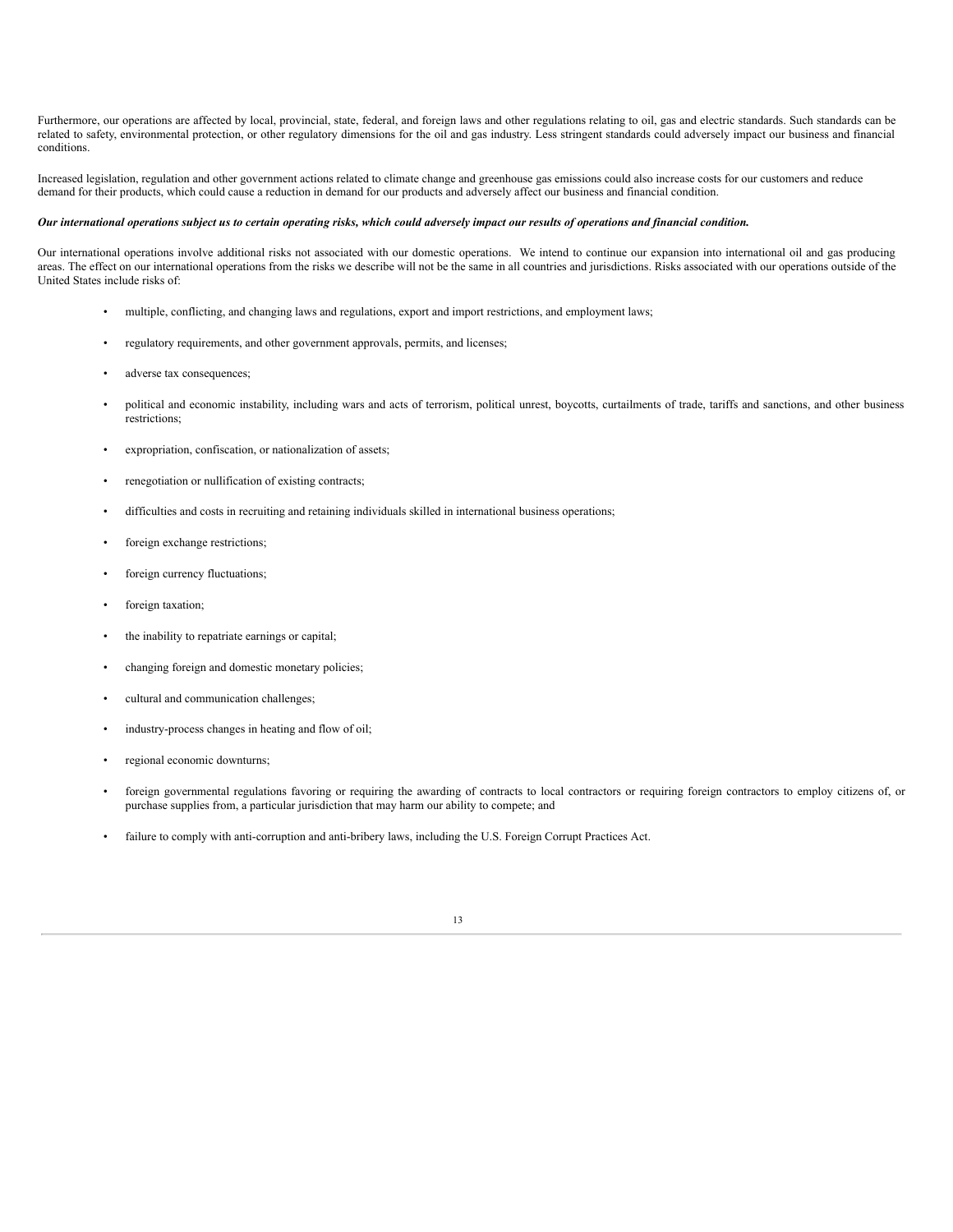### *Our business could result in liability for litigation, personal injury and property damage claims assessments.*

Most of our products are used in hazardous production applications and involve exposure to inherent risks, including explosions and fires, where an accident or a failure of a product could result in liability for personal injury, loss of life, property damage, pollution or other environmental hazards or loss of production. Litigation may arise from a catastrophic occurrence at a location where our equipment and services are used. This litigation could result in large claims for damages, including consequential damages, and could impair the market's acceptance of our products. The frequency and severity of such incidents could affect our operating costs, insurability and relationships with customers, employees and regulators. These occurrences could result in substantial costs and diversion of Management's attention and resources, which could have an adverse effect on our business.

### Our business may be subject to product liability claims or product recalls, which could be expensive and could result in diversion of Management's attention.

The oil industry experiences significant product liability claims. As an installer and servicer of oilfield combustion management technologies and related products, we face an inherent business risk of exposure to product liability claims in the event that our products, or the equipment into which our products are incorporated, could malfunction and result in personal injury or death. We may be named in product liability claims even if there is no evidence that our technology, products or services caused or contributed to the accidents. Product liability claims could result in significant losses as a result of expenses incurred in defending claims or the awarding of damages. In addition, we may be required to participate in recalls involving our products if any of our products prove to be defective, or we may voluntarily initiate a recall or make payments related to such claims as a result of various industry or business practices, or in an effort to maintain good customer relationships. Our product liability insurance may not be sufficient to cover all product liability claims, such claims may exceed our insurance coverage limits, or such insurance may not continue to be available on commercially reasonable terms, if at all. Any product liability claim brought against us could have a material adverse effect on our reputation and business.

### Uninsured or underinsured claims or litigation or an increase in our insurance premiums could adversely impact our results of operations.

Although we maintain insurance protection for certain risks in our business and operations, we are not fully insured against all possible risks, nor are all such risks insurable. It is possible an unexpected judgment could be rendered against us for which we could be uninsured or underinsured and damages could be beyond the amounts we currently have reserved or anticipate incurring. Significant increases in the cost of insurance and more restrictive coverage may have an adverse impact on our results of operations. In addition, we may not be able to maintain adequate insurance in the future at rates we consider reasonable or our insurance coverage may not be adequate to cover future claims and assessments that may arise.

#### Our assets and operations, as well as the assets and operations of our customers, could be adversely affected by weather and other natural phenomena.

Our assets and operations could be adversely affected by natural phenomena, such as tornadoes, hurricanes, earthquakes, wildfire, floods, and landslides. A significant disruption in our operations or the operations of our customers due to weather or other natural phenomena could adversely affect our business and financial condition.

#### *Liability to customers under warranties may materially and adversely af ect our earnings.*

We provide warranties as to the proper operation and conformance to specifications of the products we sell. Failure of our products to operate properly or to meet specifications may increase our costs by requiring additional engineering resources and services, replacement of parts and equipment, or monetary reimbursement to a customer. In the past we have received warranty claims and we expect to continue to receive them in the future. To the extent that we incur substantial warranty claims in any period, our reputation, our ability to obtain future business, and our earnings could be adversely affected.

#### *Some of our products use equipment and materials that are available from a limited number of suppliers.*

We purchase equipment provided by a limited number of manufacturers. During periods of high demand, these manufacturers may not be able to meet our requests for timely delivery, resulting in delayed deliveries of equipment and higher prices for equipment. There are a limited number of suppliers for certain materials used in burner-management systems, our largest product line. Although these materials are generally available, supply disruptions may occur due to factors beyond our

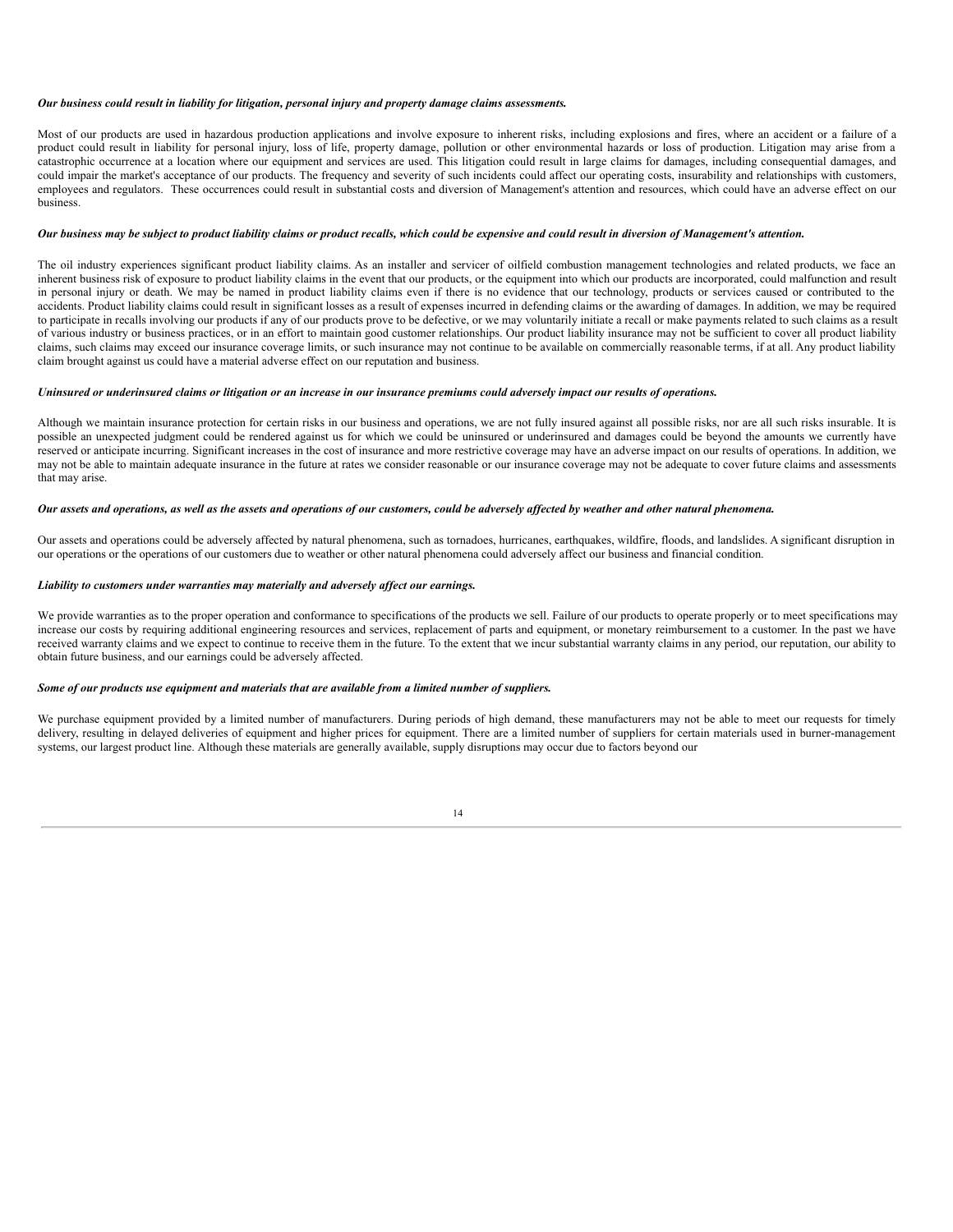control. Such disruptions, delayed deliveries, and higher prices could limit our ability to meet our customers' needs, or could increase the related costs, thus possibly reducing our revenues and profits.

### Dependence on contract manufacturing and outsourcing other portions of our supply chain may adversely affect our ability to bring products to market and damage our *reputation.*

We outsource our manufacturing processes and other functions and continue to evaluate additional outsourcing in order to maintain efficient operations. If our contract manufacturers or other outsourcers fail to perform their obligations in a timely manner or at satisfactory quality levels, our ability to bring products to market and our reputation could suffer. For example, during a market upturn, our contract manufacturers may be unable to meet our demand requirements, which may prevent us from fulfilling our customers' orders on a timely basis. The ability of these manufacturers to perform is largely outside of our control. Additionally, changing or replacing our contract manufacturers or other outsourcers could cause disruptions or delays.

### We are exposed to risks of delay, cancellation, and nonpayment by customers in the ordinary course of our business activities.

We are exposed to risks of loss in the event of delay, cancellation, and nonpayment by our customers. Our customers are subject to their own operating and regulatory risks and may be highly leveraged. We may experience financial losses in our dealings with other parties. Any delay and any increases in the cancellation of contracts or nonpayment by our customers and/or counterparties could adversely affect our results of operations and financial condition. In addition, the same factors that may lead to a reduction in our potential customers' spending may also increase our exposure to the risks of nonpayment and nonperformance by our existing customers. A significant reduction in our customers' liquidity may result in a decrease in their ability to pay or otherwise perform their obligations to us. Any increase in nonpayment or nonperformance by our customers, either as a result of recent changes in financial and economic conditions or otherwise, could have an adverse impact on our operating results and adversely affect our liquidity.

### Our ability to successfully commercialize our technology and products may be materially adversely affected if we are unable to obtain and maintain effective intellectual property rights for our technologies and planned products, or if the scope of the intellectual property protection is not sufficiently broad.

Our success may depend, in part, on our ability to obtain and maintain patent and other intellectual property protection with respect to our proprietary technology and products. In recent years, patent rights have been the subject of significant litigation. As a result, the issuance, scope, validity, enforceability and commercial value of patent rights is highly uncertain. Pending and future patent applications may not result in patents being issued which protect our technology or products or which effectively prevent others from commercializing competitive technologies and products. Changes in either the patent laws or interpretation of the same, especially in jurisdictions in which we hope to secure protection, may diminish the value of patents or narrow the scope of patent protection. Publications of discoveries in the scientific literature often lag behind actual discoveries, and patent applications, in the United States and other jurisdictions. As a result, such discoveries are typically not published until 18 months after filing, or in some cases not at all. Therefore, we may not have been the first to make the inventions claimed in our patents or pending patent applications, or we may not have been the first to file for patent protection of such inventions.

Even if the patent applications we rely on are issued as patents, they may not be issued in a form that will provide us with any meaningful protection, prevent competitors from competing with us, or otherwise provide us with any competitive advantage. Our competitors may be able to circumvent our patents by developing similar or alternative technologies or products in a non-infringing manner. The issuance of a patent is not conclusive as to its scope, validity or enforceability, and patents may be challenged in the courts or patent offices in the United States and internationally. Such challenges may result in patent claims being narrowed, invalidated or held unenforceable, which could limit our ability to stop, or prevent us from stopping, others from using or commercializing similar or identical technology and products, or limit the duration of the patent protection of our technology and products. As a result, our patent portfolio may not provide us with sufficient rights to exclude others from commercializing products similar or identical to ours, or otherwise provide us with a competitive advantage.

While we are not currently engaged in any material intellectual property litigation, in the future we may commence lawsuits against others if we believe they have infringed our rights. We may not be successful in any such litigation. Our involvement in any intellectual property litigation could require the expenditure of substantial time and other resources, may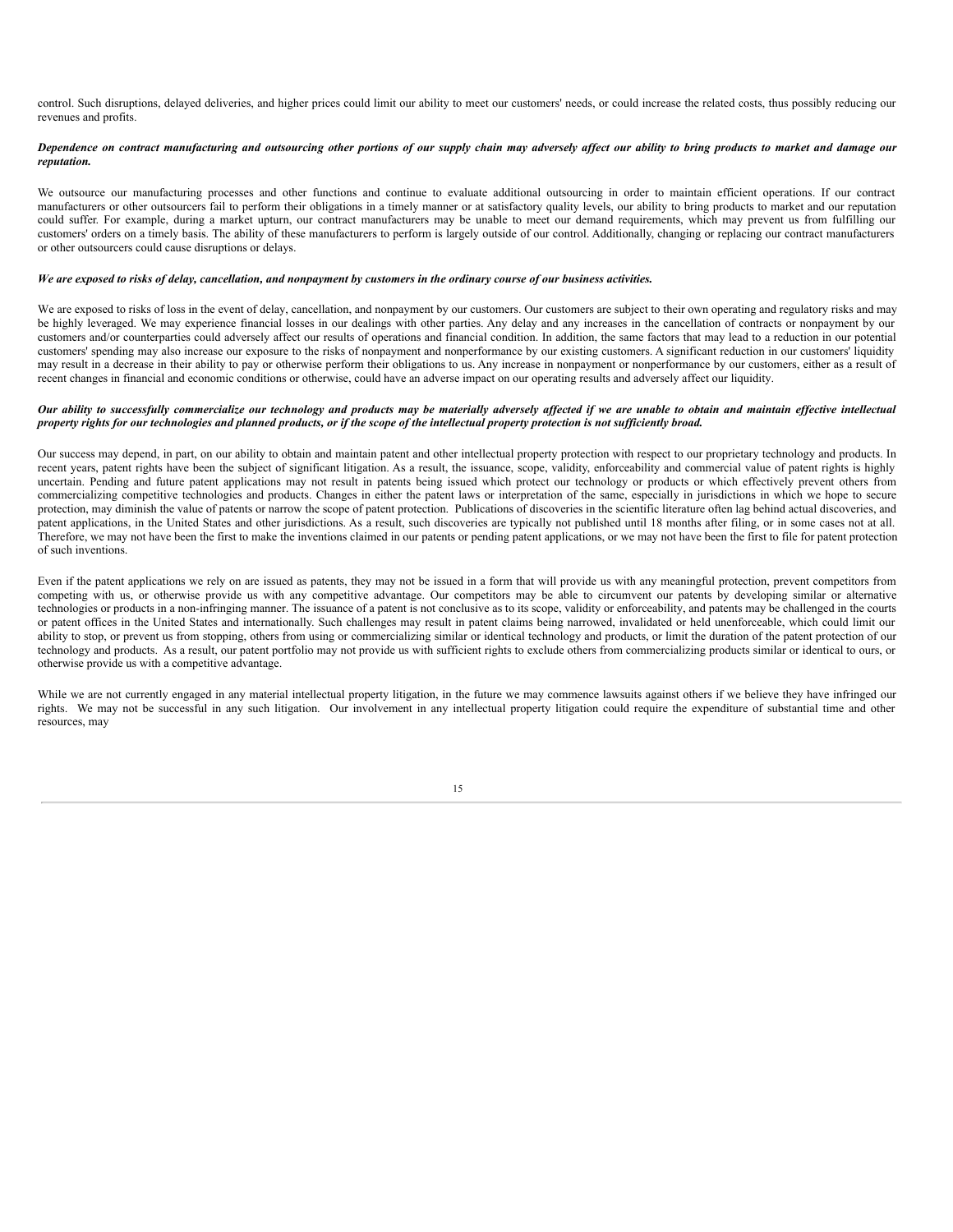adversely affect the development of sales of our products or intellectual property, our capital resources, or may divert the efforts of our technical and management personnel, and could have a material adverse effect on our business, results of operations, and financial condition.

### *We may not be able to protect or enforce our intellectual property rights throughout the world.*

Filing, prosecuting and defending our patents throughout the world would be prohibitively expensive. Competitors may use our technologies in jurisdictions where we have not obtained patent protection, to develop their own products, and may export otherwise infringing products to territories where we have patent protection but where enforcement is not as strong as in the United States. Competitors' products may compete with our products in jurisdictions where we do not have any issued patents, and our intellectual property rights may not be effective or sufficient to prevent them from competing. Many companies have encountered significant problems in protecting and defending intellectual property rights in foreign jurisdictions. The legal systems of certain countries may not favor the enforcement of patents and other intellectual property protection, which could make it difficult for us to stop the infringement of any patents or marketing of competing products in violation of our proprietary rights generally. Proceedings to enforce any patent rights in foreign jurisdictions could result in substantial cost and divert our efforts and attention from other aspects of our business.

### If we are unable to protect the confidentiality of our trade secrets, the value of our technology could be materially adversely affected, harming our business and competitive *position.*

Some of our proprietary intellectual property is not protected by patents or copyrights, and, despite our precautions, it may be possible for third parties to obtain and use such intellectual property without authorization. We rely upon confidential proprietary information, including trade secrets, unpatented know-how, technology, software, and other proprietary information, to develop and maintain our competitive position. Any disclosure to, or misappropriation by, third parties of our confidential proprietary information could enable competitors to quickly duplicate or surpass our technological achievements, thus eroding our competitive position in the market. We seek to protect our confidential proprietary information, in part, by confidentiality agreements with our employees and our collaborators and consultants. We also have agreements with our employees and selected consultants that obligate them to assign their inventions to us.

These agreements are designed to protect our proprietary information; however, our trade secrets and other confidential information could be disclosed or competitors could otherwise gain access to our trade secrets, or that technology relevant to our business could be independently developed by a person that is not a party to such agreements. Furthermore, if the employees, consultants or collaborators that are parties to these agreements breach or violate the terms of these agreements, we may not have adequate remedies for any such breach or violation, and we could lose our trade secrets through such breaches or violations. Further, our trade secrets could be disclosed, misappropriated or otherwise become known or be independently discovered by our competitors. In addition, intellectual property laws in foreign countries may not protect trade secrets and confidential information to the same extent as the laws of the United States. If we are unable to prevent disclosure of the intellectual property related to our technologies to third parties, we may not be able to establish or maintain a competitive advantage in our market, which would harm our ability to protect our rights and have a material adverse effect on our business.

### Third parties may initiate legal proceedings alleging that we are infringing their intellectual property rights, the outcome of which would be uncertain and could have a *material adverse ef ect on the success of our business.*

Our commercial success depends upon our ability and the ability of our distributors, contract manufacturers, and suppliers to manufacture, market, and sell our products, and to use our proprietary technologies without infringing, misappropriating, or otherwise violating the proprietary rights or intellectual property of third parties. While we are not aware of any issued or pending patent applications that could restrict our ability to operate, we may in the future become party to, or be threatened with, adversarial proceedings or litigation regarding intellectual property rights with respect to our products and technology. Third parties may assert infringement claims against us based on existing or future intellectual property rights. If we are found to infringe a third party's intellectual property rights, we may be temporarily or permanently prohibited from commercializing our products that are held to be infringing. We might, if possible, also be forced to redesign our products so that we no longer infringe the third-party intellectual property rights, or we could be required to obtain a license from such third party to continue developing and marketing our products and technology. We may also elect to enter into such a license in order to settle pending or threatened litigation. However, we may not be able to obtain any required license on commercially reasonable terms or at all. Even if we were able to obtain a license, it could be non-exclusive, thereby giving our competitors access to the same technologies licensed to us, and we could be required to pay significant royalties and other

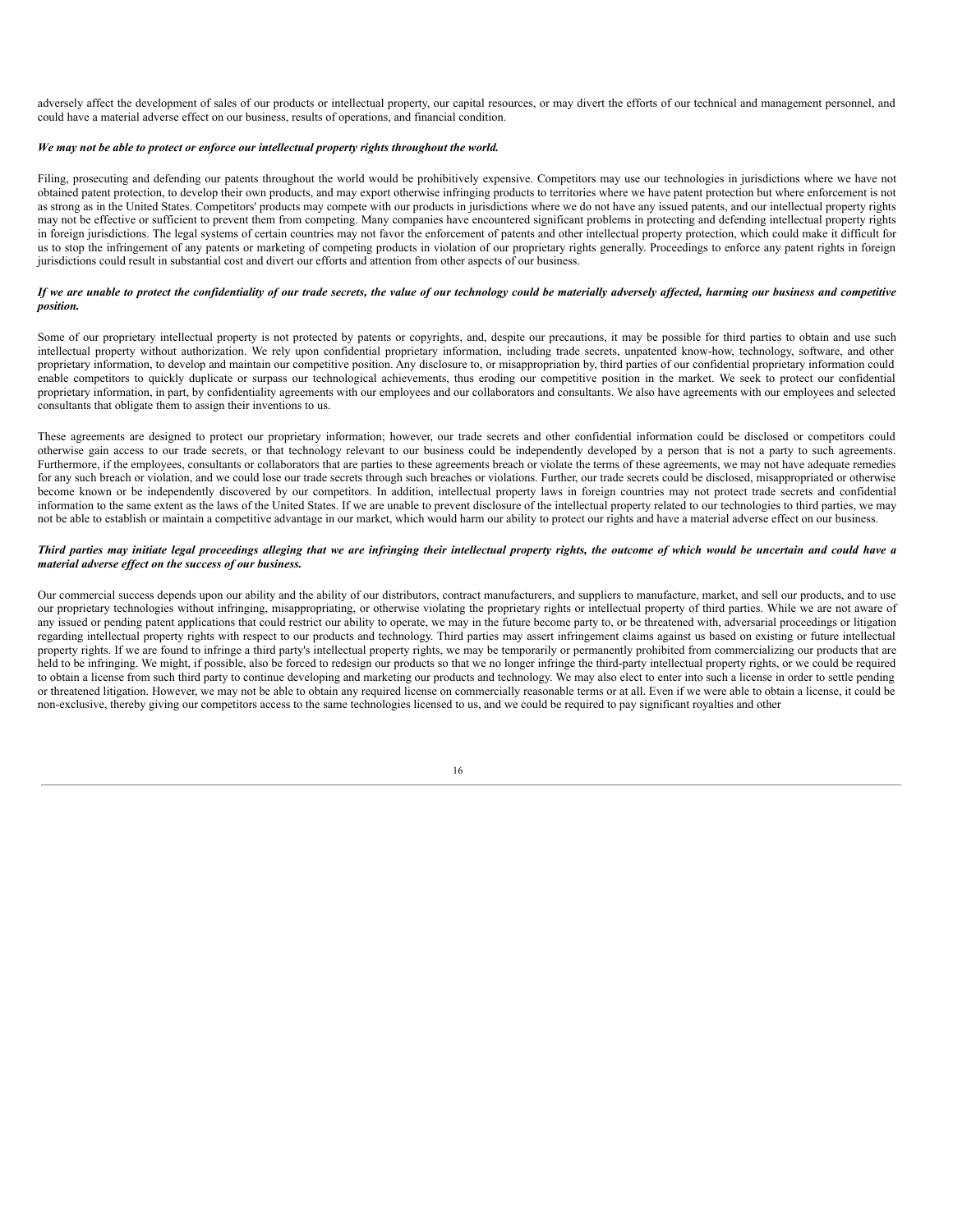fees. We could be forced, including by court order, to cease commercializing the infringing technology or product. In addition, we could be found liable for monetary damages. A finding of infringement could prevent us from commercializing our products or force us to cease some of our business operations, which could materially harm our business.

Even if we are successful in defending against intellectual property claims, litigation or other legal proceedings relating to such claims may cause us to incur significant expenses and could distract our technical and management personnel from their normal responsibilities. Such litigation or proceedings could substantially decrease our operating profits and reduce our resources available for development activities. We may not have sufficient financial or other resources to adequately conduct such litigation or proceedings. As a result of their substantially greater financial resources, some of our competitors may be able to sustain the costs of such litigation or proceedings more effectively than we can. Uncertainties resulting from the initiation and continuation of litigation or other intellectual property-related proceedings could have a material adverse effect on our ability to compete in the marketplace.

#### *If we do not develop and commercialize new competitive products, our revenue may decline.*

To remain competitive in the market for combustion and other emissions control technologies, we must continue to develop and commercialize new products. If we are not able to develop commercially competitive products in a timely manner in response to industry demands, our business and revenues will be adversely affected. Our future ability to develop new products depends on our ability to:

- design and commercially produce products that meet the needs of our customers;
- attract and retain talented research-and-development management and personnel;
- successfully market new products; and
- protect our proprietary designs from our competitors.

We may encounter resource constraints or technical or other difficulties that could delay introduction of new products and services. Our competitors may introduce new products before we do and achieve a competitive advantage.

Additionally, the time and expense invested in product development may not result in commercial products or revenues. Our inability to enhance existing products in a timely manner or to develop and introduce new products that incorporate new technologies, conform to stringent regulatory standards and performance requirements, and achieve market acceptance in a timely manner, could negatively impact our competitive position. New product development or modification is costly, involves significant research, development, time and expense, and may not necessarily result in the successful commercialization of any new products. Moreover, we may experience operating losses after new products are introduced and commercialized because of high start-up costs, unexpected manufacturing costs or problems, or lack of demand.

#### *New technologies could render our existing products obsolete.*

New developments in technology may negatively affect the development or sale of some or all of our products or make our products obsolete. Our success depends upon our ability to design, develop and market new or modified technologies and related products.

#### Our business and financial condition could be negatively impacted if we lose the services of certain members of senior management.

Our development to date has largely depended, and in the future will continue to largely depend, on the efforts of our senior management. We currently do not have key-person insurance on any of our senior management team. Thus, the loss of any member of our senior management could impair our ability to execute our business plan and could therefore have a material adverse effect on our business, results of operations, and financial condition.

#### *Failing to attract and retain skilled employees could impair our growth potential and profitability.*

Our ability to remain productive and profitable depends substantially on our ability to attract and retain skilled employees. Our ability to scale our operations depends on our ability to increase our labor force. The demand for skilled oilfield

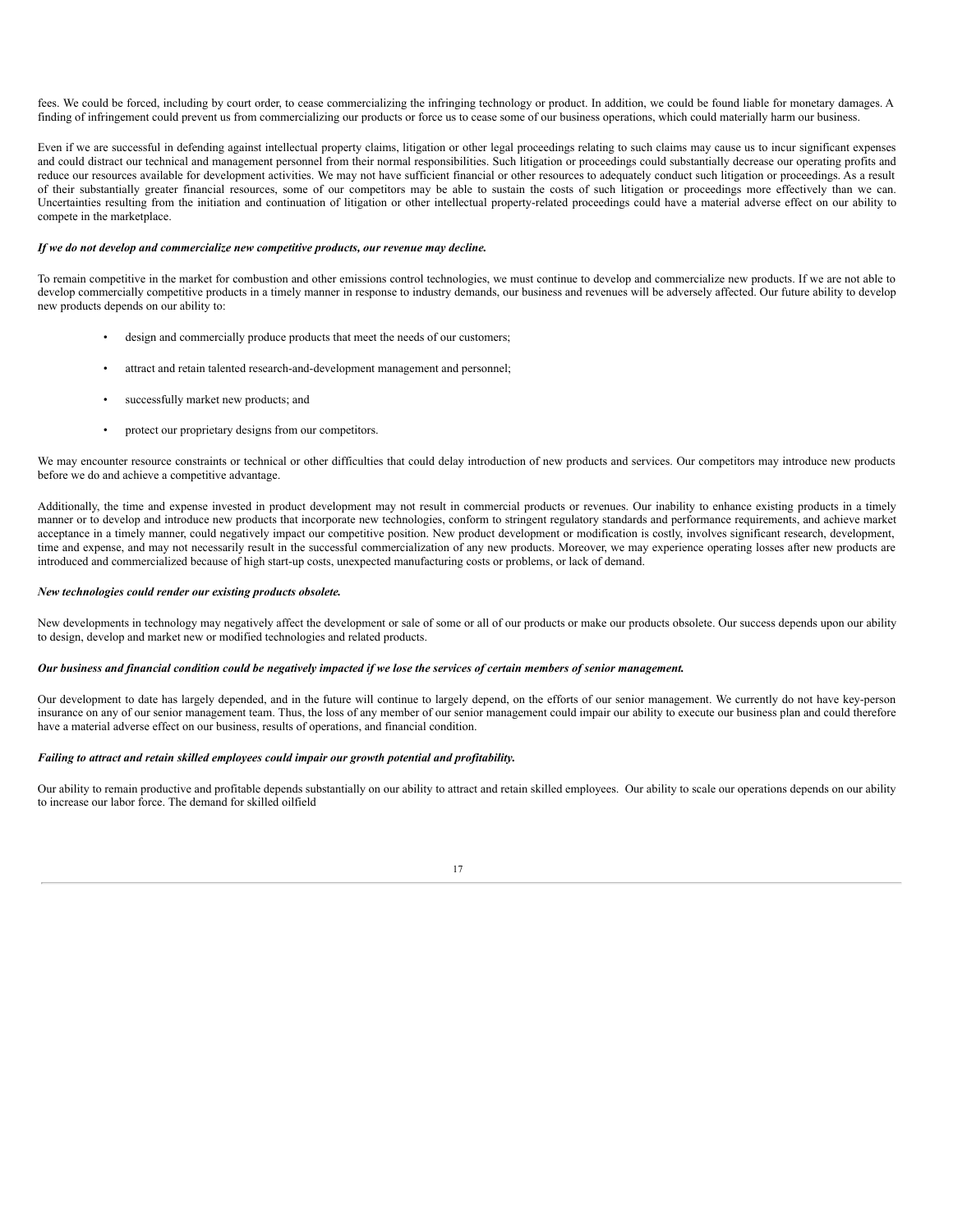employees is high and the supply is limited. As a result of the volatility of the oilfield services and technology industry, our ability to offer competitive wages and retain skilled employees may be diminished.

A portion of our total compensation program for key personnel has historically included awards of options to buy our common stock or other equity-based awards. If the price of our common stock performs poorly, such performance may adversely affect our ability to retain or attract key personnel. In addition, if we are unable to continue to provide attractive equity compensation awards or other compensation incentives for any reason, we may be unable to retain and motivate existing personnel and recruit new personnel.

### If we are unable to expand in existing or into new markets, our ability to grow our business as profitably as planned could be materially and adversely affected.

We may not be able to expand our market share in our existing markets or successfully enter new or contiguous markets especially in light of industry volatility. In addition, such expansion could adversely affect our profitability and results of operations. If we are unable to enter into new markets, our business could be materially and adversely affected.

### If we are unable to manage growth effectively, our business, results of operations, and financial condition could be materially and adversely affected.

Our ability to successfully expand to new markets, or expand our penetration in existing markets, depends on a number of factors including:

- our ability to market our products and services to new customers;
- our ability to provide large-scale support and training materials for a growing customer base;
- our ability to hire, train and assimilate new employees;
- the adequacy of our financial resources; and
- our ability to correctly identify and exploit new geographical markets and to successfully compete in those markets.

We may not be able to achieve our planned expansion and our products may not gain access to new markets or be accepted in new marketplaces. We may not achieve greater market penetration in existing markets and we may not achieve planned operating results, or results comparable to those we experience in existing markets, in the new markets we enter.

### Disruptions, failures or security breaches of our information technology infrastructure could have a negative impact on our operations.

Information technology is critically important to our business operations. We use information technology to manage all business processes including manufacturing, financial, logistics, sales, marketing, and administrative functions. These processes collect, interpret and distribute business data and communicate internally and externally with employees, suppliers, customers, and others.

We invest in industry standard security technology to protect our data and business processes against risk of data security breach and cyber-attack. Our data security management program includes identity, trust, vulnerability, and threat management business processes as well as adoption of standard data protection policies. We measure our data security effectiveness through industry accepted methods and remediate significant findings. Additionally, we certify our major technology suppliers and any outsourced services through accepted security certification standards.

While we believe that our security technology and processes provide adequate measures of protection against security breaches and reduce cybersecurity risks, disruptions in, or failures of, information technology systems are possible and could have a negative impact on our operations or business reputation. Failure of our systems, including failures due to cyber-attacks that would prevent the ability of systems to function as intended, could cause transaction errors, loss of customers and sales, and could have negative consequences to our business, our employees, and those with whom we do business.

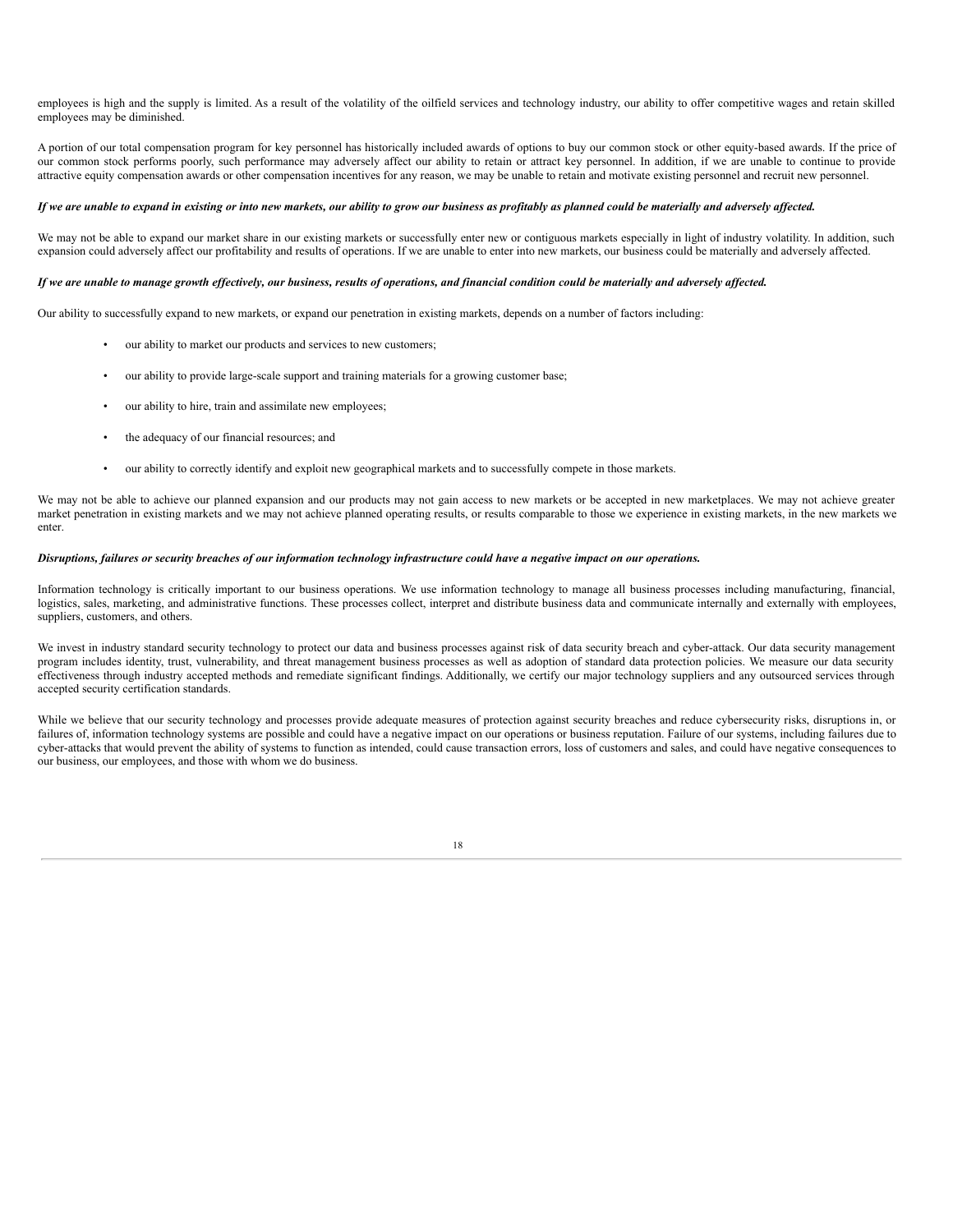### **Risks Relating to our Common Stock**

#### The market price of our common stock has been and may continue to be volatile and you may have difficulty reselling any shares of our common stock.

The market price of our common stock has been volatile and fluctuates widely in price in response to various factors which are beyond our control. The price of our common stock is not necessarily indicative of our operating performance or long-term business prospects. In addition, the securities markets have from time to time experienced significant price and volume fluctuations that are unrelated to the operating performance of particular companies. These market fluctuations may also materially and adversely affect the market price of our common stock. Factors such as the following could cause the market price of our common stock to fluctuate substantially:

- the underlying price of the commodities in the oil and gas industry;
- announcements of capital budget changes by a major customer;
- the introduction of new products by our competitors;
- announcements of technology advances by us or our competitors;
- current events affecting the political and economic environment in the United States or Canada;
- foreign currency fluctuations;
- conditions or industry trends, including demand for our products, services and technological advances;
- changes to financial estimates by us or by any securities analysts who might cover our stock;
- changes in our key personnel;
- government regulation of our industry;
- seasonal, economic, or financial conditions;
- our quarterly operating and financial results; or
- litigation or public concern about the safety of our products.

The realization of any of these risks and other factors beyond our control could cause the market price of our common stock to decline significantly. In particular, the market price of our common stock may be influenced by variations in oil and gas prices, because demand for our products and services is closely related to commodity prices. The stock market in general experiences, from time to time, extreme price and volume fluctuations. Periodic and/or continuous market fluctuations could result in extreme volatility in the price of our common stock, which could cause a decline in the value of our common stock. Price volatility may be worse if the trading volume of our common stock is low.

#### A small number of existing stockholders own a significant amount of our common stock, which could limit your ability to influence the outcome of any stockholder vote.

As of December 31, 2021, our executive officers, directors, and certain beneficial owners owned approximately 35% of our common stock. As a result, our insiders have sufficient voting power to significantly influence the outcome of many matters requiring stockholder approval. These matters may include:

- the composition of our Board of Directors, which has the authority to direct our business, appoint and remove our officers, and declare dividends;
- approving or rejecting a merger, consolidation, or other business combination;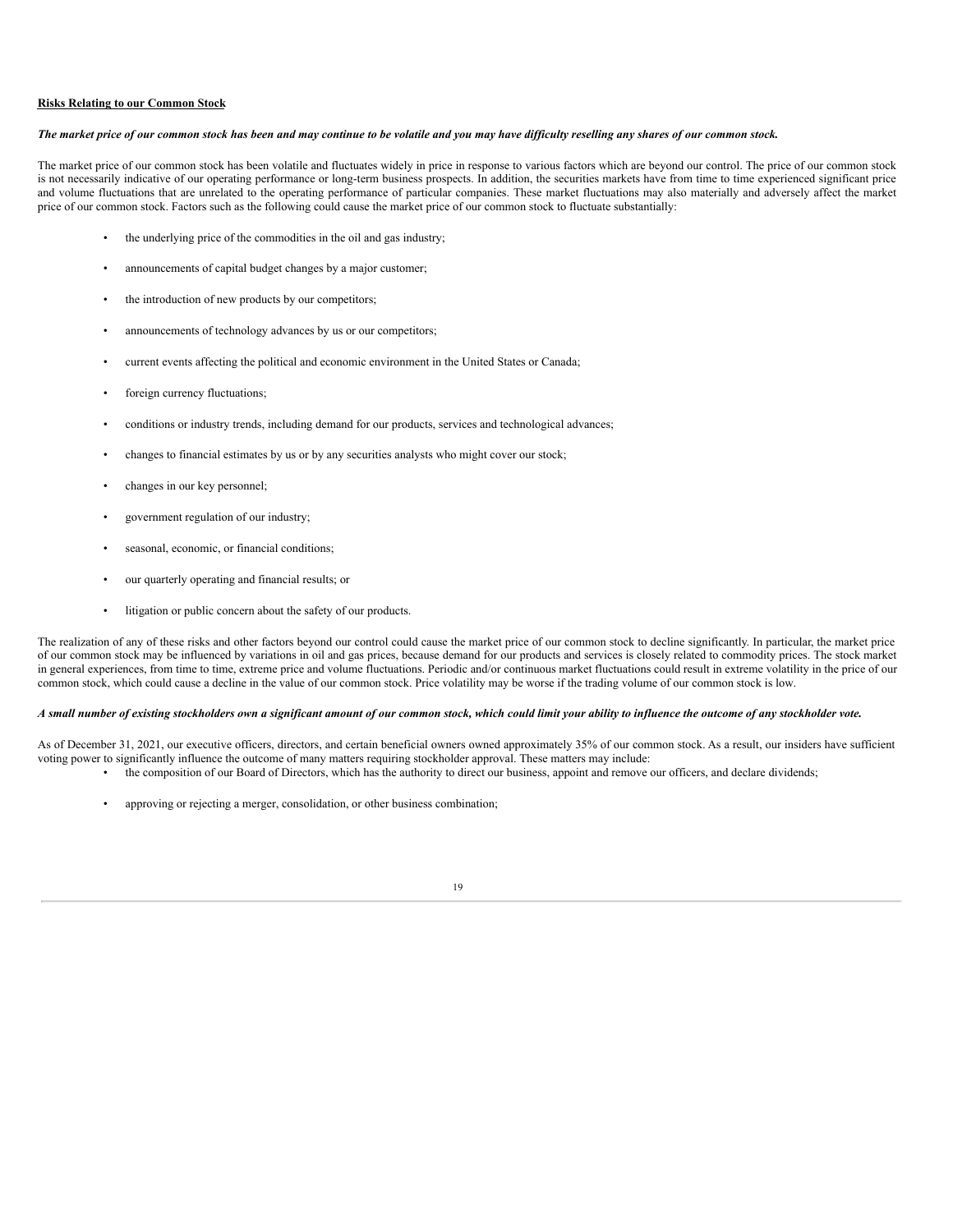- raising future capital; and
- amending our articles of incorporation and bylaws.

This concentration of ownership of our common stock could delay or prevent proxy contests, mergers, tender offers, open-market purchase programs, or other purchases of our common stock that might otherwise give our other stockholders the opportunity to realize a premium over the then-prevailing market price of our common stock. This concentration of ownership may also adversely affect our share price. The interests of these existing stockholders may differ from the interests of our other stockholders.

While we have no existing agreements or plans for mergers or other corporate transactions that would require a stockholder vote at this time, this concentration of ownership may delay, prevent or deter a change in control, or deprive investors of a possible premium for owned common stock as part of a sale of our Company.

#### Our existing stockholders could experience dilution if we elect to raise equity capital to meet our liquidity needs or to finance strategic transactions.

As part of our growth strategy, we may desire to raise capital, issue stock to employees pursuant to our 2014 Equity Incentive Plan or utilize our common stock to effect strategic business transactions. If we issue equity securities in connection with any of these actions, such issuance will result in dilution to our existing stockholders.

#### Future sales of our common stock, or the perception that future sales may occur, may cause the market price of our common stock to decline, even if our business is doing *well.*

If any significant number of outstanding shares of our common stock are sold, such sales could have a depressive effect on the market price of our stock. Sales of substantial amounts of shares in the public market, or the perception that such sales could occur, could depress prevailing market prices for the shares. Such sales may also make it more difficult for us to sell equity securities or equity-related securities in the future at a time and price which we deem appropriate.

#### If we fail to maintain an effective system of internal control over financial reporting, we may not be able to accurately report our financial results, and current and potential *stockholders may lose confidence in our financial reporting.*

We are required by the SEC to establish and maintain adequate internal control over financial reporting that provides reasonable assurance regarding the reliability of our financial reporting and the preparation of financial statements in accordance with generally accepted accounting principles. We are likewise required, on a quarterly basis, to evaluate the effectiveness of our internal control over financial reporting and to disclose any changes in internal control over financial reporting. In [Item](#page-53-0) 9A of this report, we disclose that with respect to the standards of Section 404 of the Sarbanes-Oxley Act of 2002, the internal controls-standard to which we are subject, we concluded that our internal control over financial reporting was effective as of December 31, 2021. For additional information on this item, please see Item 9A. Controls and [Procedures](#page-53-0).

Although we concluded that our internal controls over financial reporting were effective as of December 31, 2021, we cannot be certain that our internal control practices will ensure that we will have or maintain adequate internal control over our financial reporting in future periods. Any failure to have or maintain such internal controls could adversely impact our ability to report our financial results accurately and on a timely basis. If our financial statements are not accurate, investors may not have a complete understanding of our operations.

### We may be subject to stockholder litigation, thereby diverting our resources, which could materially adversely affect our profitability and results of operations.

The market for our common stock is volatile, and we expect it will continue to be volatile for the indefinite future. Plaintiffs often initiate securities class action litigation against a company following periods of volatility in the market price for its securities. In addition, stockholders may bring actions against companies relating to past transactions or other matters. Any such actions could give rise to substantial damages and thereby materially adversely affect our consolidated financial position, liquidity, or results of operations. Even if an action is not resolved against us, the uncertainty and expense associated with stockholder actions could materially adversely affect our business, prospects, and financial condition. Litigation can be costly, time-consuming and disruptive to business operations. The defense of lawsuits could also result in diversion of Management's time and attention away from business operations, which could harm our business.

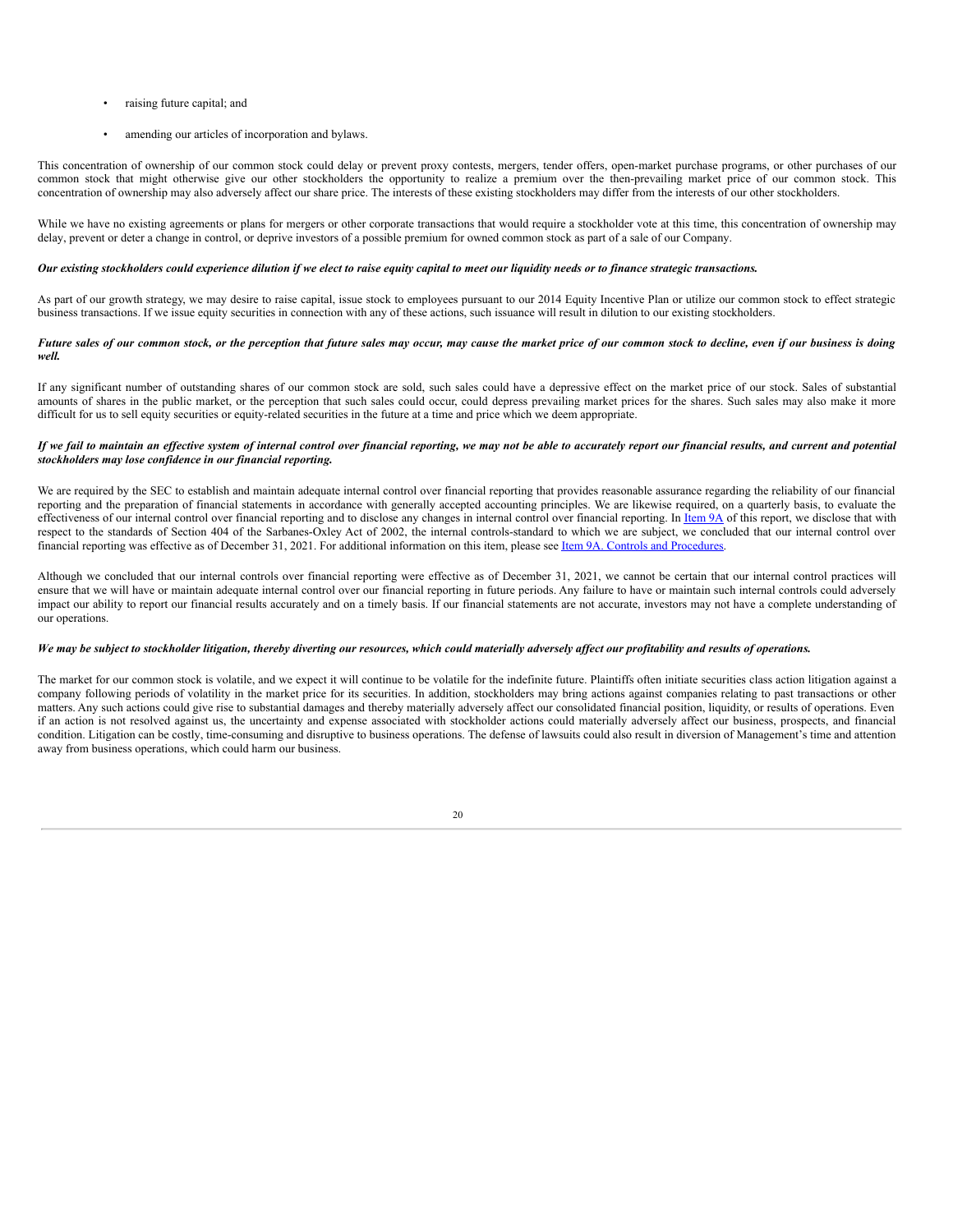#### We could issue "blank check" preferred stock without stockholder approval with the effect of diluting existing stockholders and impairing their voting rights, and provisions in our charter documents and under Nevada corporate law could discourage a takeover that stockholders may consider favorable.

Our articles of incorporation authorize the issuance of up to 10,000,000 shares of "blank check" preferred stock with designations, rights and preferences as may be determined from time to time by our Board of Directors. Our Board of Directors is empowered, without stockholder approval, to authorize the issuance of a series of preferred stock with dividend, liquidation, conversion, voting or other rights which could dilute the interest of, or impair the voting power of, our common stockholders. The issuance of a series of preferred stock could be used as a method of discouraging, delaying or preventing a change in control. For example, it would be possible for our Board of Directors to authorize preferred stock with voting or other rights or preferences that could impede the success of any attempt to effect a change in control of our Company. Any aspect of the foregoing, alone or together, could delay or prevent unsolicited takeovers and changes in control or changes in our management.

#### We do not anticipate paying cash dividends for the foreseeable future, and therefore investors should not buy our stock if they wish to receive cash dividends.

We have never declared or paid any cash dividends or distributions on our common stock. We currently intend to retain our future earnings to support operations and to finance expansion and, therefore, we do not anticipate paying any cash dividends on our common stock in the foreseeable future. Any payment of cash dividends in the future will be dependent on the amount of funds legally available, our earnings, financial condition, capital requirements, and other factors that our Board of Directors may deem relevant. Accordingly, investors must rely on sales of their common stock after price appreciation, which may never occur, as the only way to realize any future gains on their investment. Investors seeking cash dividends should not purchase our common stock.

### Anti-takeover effects of certain provisions of Nevada state law hinder a potential takeover of our company.

Although we are not currently subject to Nevada's control share law, we could become subject to Nevada's control share law in the future. A corporation is subject to Nevada's control share law if it has more than 200 stockholders, at least 100 of whom are stockholders of record and residents of Nevada, and it does business in Nevada or through an affiliated corporation. The law focuses on the acquisition of a "controlling interest" which means the ownership of outstanding voting shares sufficient, but for the control share law, to enable the acquiring person to exercise the following proportions of the voting power of the corporation in the election of directors: (i) one-fifth or more but less than one-third, (ii) one-third or more but less than a majority, or (iii) a majority or more. The ability to exercise such voting power may be direct or indirect, as well as individual or in association with others.

The effect of the control share law is that the acquiring person, and those acting in association with it, obtains only such voting rights in the control shares as are conferred by a resolution of the stockholders of the corporation, approved at a special or annual meeting of stockholders. The control share law contemplates that voting rights will be considered only once by the other stockholders. Thus, there is no authority to strip voting rights from the control shares of an acquiring person once those rights have been approved. If the stockholders do not grant voting rights to the control shares acquired by an acquiring person, those shares do not become permanent non-voting shares. The acquiring person is free to sell its shares to others. If the buyers of those shares themselves do not acquire a controlling interest, their shares do not become governed by the control share law. If control shares are accorded full voting rights and the acquiring person has acquired control shares with a majority or more of the voting power, any stockholder of record, other than an acquiring person, who has not voted in favor of approval of voting rights is entitled to demand fair value for such stockholder's shares. Nevada's control share law may have the effect of discouraging takeovers of the corporation.

In addition to the control share law, Nevada has a business combination law which prohibits certain business combinations between Nevada corporations and "interested stockholders" for two years after the "interested stockholder" first becomes an "interested stockholder," unless the corporation's Board of Directors approves the combination in advance. For purposes of Nevada law, an "interested stockholder" is any person who is (i) the beneficial owner, directly or indirectly, of ten percent or more of the voting power of the outstanding voting shares of the corporation, or (ii) an affiliate or associate of the corporation and at any time within the two previous years was the beneficial owner, directly or indirectly, of ten percent or more of the voting power of the then outstanding shares of the corporation. The definition of the term "business combination" is sufficiently broad to cover virtually any kind of transaction that would allow a potential acquirer to use the corporation's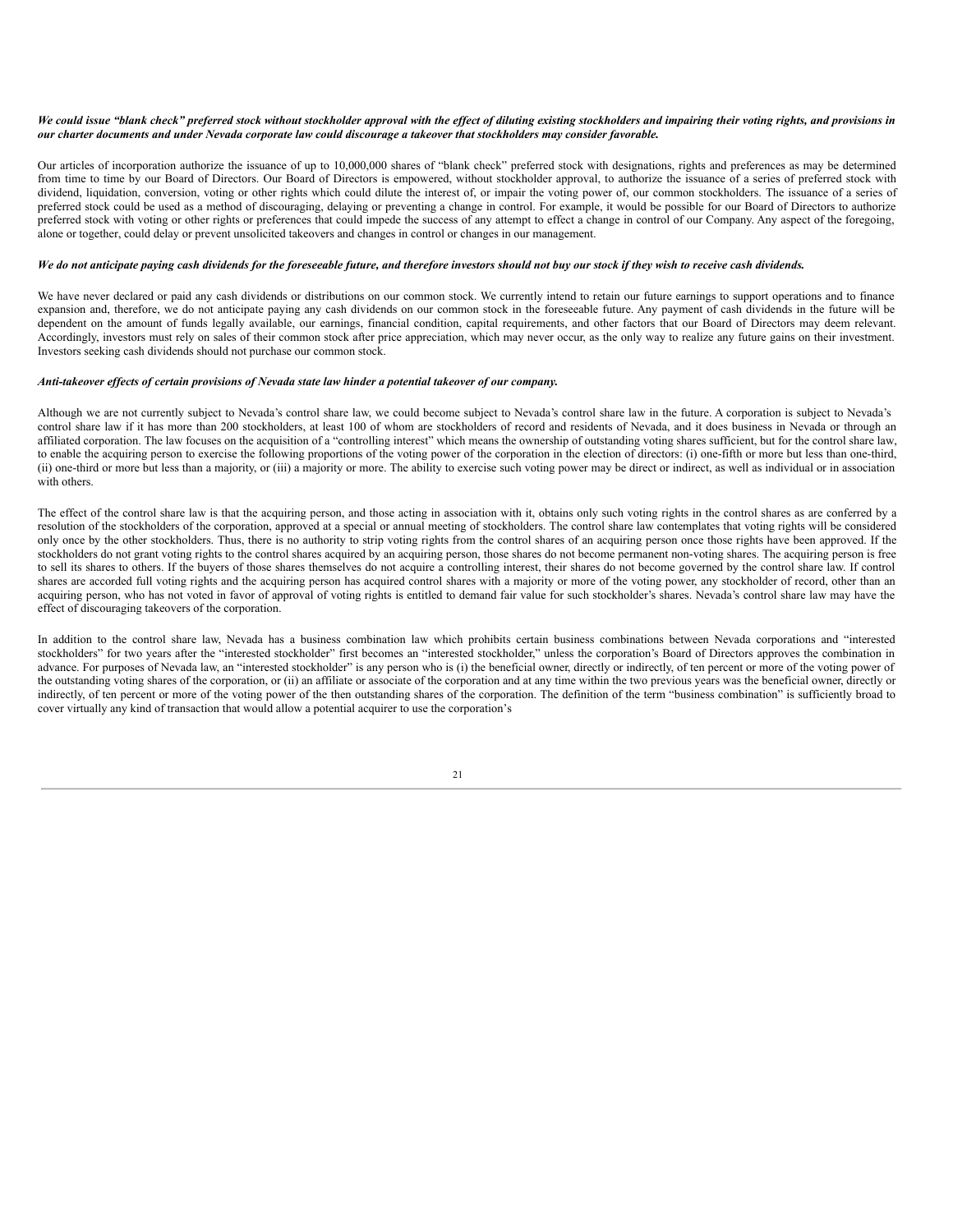assets to finance the acquisition or otherwise to benefit its own interests rather than the interests of the corporation and its other stockholders. The effect of Nevada's business combination law is to potentially discourage parties interested in taking control of our Company from doing so if it cannot obtain the approval of our Board of Directors.

### *We may not be able to maintain compliance with the Nasdaq Capital Market's continued listing requirements.*

Our common stock is listed on the Nasdaq Capital Market. There are a number of continued listing requirements that we must satisfy in order to maintain our listing on the Nasdaq Capital Market. Although we intend to comply with all of the continued listing requirements, it is possible we may fail to do so. If we fail to maintain compliance with all applicable continued listing requirements for the Nasdaq Capital Market and they determine to delist our common stock, the delisting could adversely affect the market liquidity of our common stock, our ability to obtain financing, repay any future debt we could incur, and fund our operations.

On April 24, 2020, we received written notice from the Listing Qualifications Department (the "Staff") of the Nasdaq Stock Market ("Nasdaq") notifying us that we were not in compliance with Nasdaq Listing Rule 5550(a)(2) (the "Minimum Bid Price Requirement") because the closing bid price for our common stock closed below \$1.00 per share for the previous 30 consecutive business days. We did not regain compliance during the initial compliance period, as extended by Nasdaq due to conditions related to the COVID-19 pandemic, which ended on December 28, 2020, and we requested an additional 180 calendar day period to regain compliance with the Minimum Bid Price Requirement. On January 27, 2021, Nasdaq notified us that we had regained compliance with the Minimum Bid Price Requirement and the matter was closed.

### <span id="page-21-0"></span>**Item 1B. Unresolved Staff Comments**

Not applicable.

### <span id="page-21-1"></span>**Item 2. Properties**

The following table lists the location and description of each of our facilities, the current lease expiration date (when applicable), and the facility's principal use, and approximate square footage:

| Location                 | <b>Lease Expiration</b> | Use                               | <b>Square Footage</b> |
|--------------------------|-------------------------|-----------------------------------|-----------------------|
| Lindon, Utah             | Owned                   | Corporate HQ & Warehouse Assembly | 50,500                |
| Acheson, Alberta         | Owned                   | Office & Warehouse Assembly       | 25,500                |
| Greeley, Colorado        | Owned                   | Office & Warehouse Storage        | 2,750                 |
| Victoria, Texas          | July 31, 2022           | Office & Warehouse Assembly       | 3,250                 |
| Homer City, Pennsylvania | May 10, 2022            | Office & Warehouse Storage        | 2.100                 |
| Millersburg, Ohio        | Month-to-Month          | Office & Warehouse Assembly       | 1,600                 |

#### <span id="page-21-2"></span>**Item 3. Legal Proceedings**

From time to time, we may become involved in various lawsuits and legal proceedings which arise in the ordinary course of business. However, litigation is subject to inherent uncertainties, and an adverse result in matters may arise from time to time that may harm our business. As of December 31, 2021, Management is not aware of any pending legal, judicial or administrative proceedings to which the Company or any of its subsidiaries is a party or of which any properties of the Company or its subsidiaries is the subject that we believe could have a material impact on our operations or financial statements.

#### <span id="page-21-3"></span>**Item 4. Mine Safety Disclosures**

Not applicable.

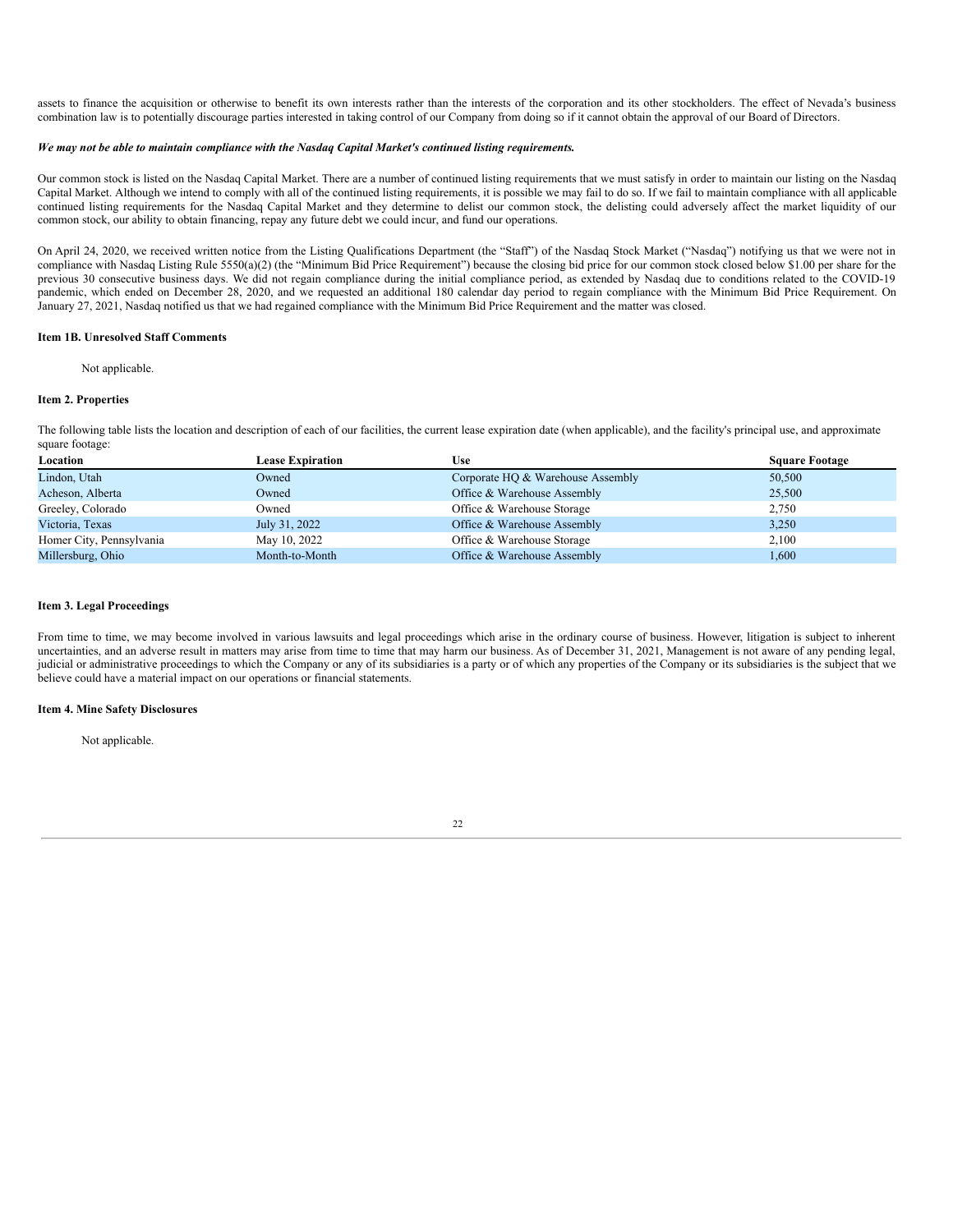### **PART II**

#### <span id="page-22-0"></span>Item 5. Market for Registrant's Common Equity, Related Stockholder Matters and Issuer Purchases of Equity Securities

### *Market Information for Registrant's Common Equity and Holders*

The Company's common stock is traded on the NASDAQ Capital Market under the symbol "PFIE." As of March 7, 2022, there were approximately 81 shareholders of record for our common stock. The number of record shareholders was determined from the records of our stock transfer agent and does not include beneficial owners of common stock whose shares are held in the names of various security brokers, dealers, registered clearing houses or agencies, banks, or other fiduciaries.

### *Dividends*

The Company has not declared or paid any dividends in the past two years and does not intend to do so in the foreseeable future.

### *Securities Authorized for Issuance Under Equity Compensation Plans*

The table below displays information relating to equity compensation:

| Plan category                                              | Number of securities to be<br>issued upon exercise of<br>outstanding options,<br>warrants and rights | Weighted-average<br>exercise price of<br>outstanding options,<br>warrants and rights | Number of securities remaining available<br>for future issuance under<br>equity compensation plans (excluding<br>securities reflected in column (a)) |
|------------------------------------------------------------|------------------------------------------------------------------------------------------------------|--------------------------------------------------------------------------------------|------------------------------------------------------------------------------------------------------------------------------------------------------|
|                                                            | (a)                                                                                                  | (b)                                                                                  |                                                                                                                                                      |
| Equity compensation plans approved by security holders     | 1,622,573                                                                                            | 0.35                                                                                 | 2,234,970                                                                                                                                            |
| Equity compensation plans not approved by security holders |                                                                                                      |                                                                                      |                                                                                                                                                      |
| Total                                                      | 1,622,573                                                                                            | 0.35                                                                                 | 2,234,970                                                                                                                                            |

#### *Issuer Purchases of Equity Securities*

Pursuant to the board of directors' approval of a share repurchase program allowing the Company to repurchase up to \$2,000,000 worth of the Company's common stock from time to time through September 30, 2022, the Company entered into a 10b5-1 Plan in September 2021. After an initial 30-day cooling off period the Company began purchasing shares of common stock pursuant to the terms of the 10b5-1 Plan in October 2021. The Company is not obligated to make any purchases and the program may be suspended or discontinued at any time.

| Period   | (a) Total Number of<br><b>Shares Purchased</b> | (b) Weighted<br>Average Price<br>Paid Per Share | (c) Total Number of Shares<br>Purchased as Part of Publicly<br><b>Announced Plans</b> | (d) Maximum Dollar Value of<br>Shares that May Yet Be<br>Purchased Under the Plans |
|----------|------------------------------------------------|-------------------------------------------------|---------------------------------------------------------------------------------------|------------------------------------------------------------------------------------|
| October  | 140,234                                        | 1.20                                            | 140,234                                                                               | 1,832,199                                                                          |
| November | 252,257                                        | 1.22                                            | 252,257                                                                               | 1,524,050                                                                          |
| December | 272,040                                        | 1.02                                            | 272,040                                                                               | 1,245,426                                                                          |
| Total    | 664,531                                        |                                                 | 664,531                                                                               |                                                                                    |

### <span id="page-22-1"></span>**Item 6. Reserved**

<span id="page-22-2"></span>**Item 7. Management's Discussion and Analysis of Financial Condition and Results of Operations**

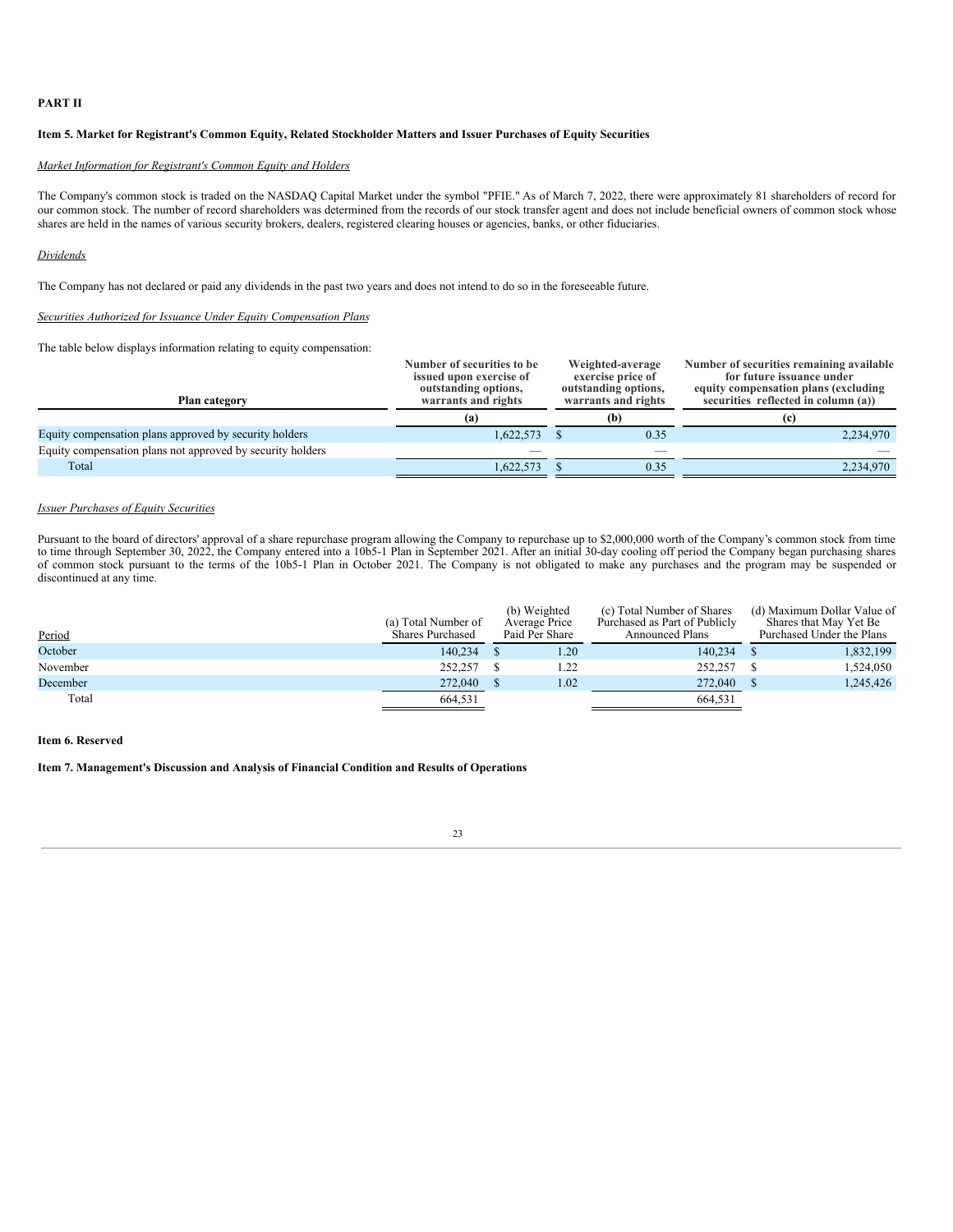For a complete understanding, this Management's Discussion and Analysis should be read in conjunction with the*Financial Statements* and *Notes to the Financial Statements* contained in this annual report on Form 10-K.

### *Results of Operations*

### *Revenues, Cost of Goods Sold, and Gross Profit*

The table below presents information regarding revenues, cost of goods sold, and gross profit.

|                          | For the Year Ended<br>December 31, 2021 | $%$ of Revenue | For the Year Ended<br>December 31, 2020 | % of Revenue | \$ Change | % Change         |
|--------------------------|-----------------------------------------|----------------|-----------------------------------------|--------------|-----------|------------------|
| <b>Total Revenues</b>    | 26.356.176                              | $100\%$        | 21.458.609                              | $100\%$ \$   | 4.897.567 | $23 \frac{9}{6}$ |
| Total Cost of Goods Sold | 14.955.161                              | 57 %           | 11.932.408                              | 56 % \$      | 3.022.753 | 25 %             |
| Gross Profit             | !1.401.015                              | 43 $\%$        | 9.526.201                               | 44 % \$      | .874.814  | $20\frac{9}{6}$  |

Total revenues increased by 23% which was primarily driven by improved customer demand associated with modest recoveries from the COVID-19 pandemic and associated macro industry challenges. The average oil price in 2021 was \$68.14 per barrel compared to \$39.16 per barrel in 2020, representing an increase of 74%. The 2021 weekly average of the onshore rig count for North America was 595, up 18% from a weekly average of 505 rigs in 2020. Although oil prices have recovered from the historic lows of 2020, which were caused by a flood of supply from Russia and Saudi Arabia and a dramatic drop in global demand due to the COVID-19 pandemic, the operating environment in 2021 continued to be characterized by uncertainty surrounding economic recovery from the COVID-19 pandemic and geopolitical factors. This uncertainty continued to create strain in oil supply and demand dynamics. As a result of these extraordinary macro pressures and uncertainties, exploration and production companies remain cautious and have not invested in new production at the same pace as they did prior to the pandemic when oil prices were last at their current historic levels. Despite this ongoing challenges, we were able to increase revenue and business activity year over year.

Total cost of goods sold increased, in large part, due to the increase in revenues. As a percentage of revenue, cost of goods sold increased during 2021 due to changes in product mix and product related services as well as due to inflationary pressures for both direct and indirect costs. We continue to work with our suppliers in an effort to control our inventory costs and limit the impacts of inflation. As a result of these changes, total gross profit increased by \$1,874,814 during 2021 compared to 2020, but as a percentage of revenues, total gross profit decreased due to factors described above.

### *Operating Expenses*

The table below presents information on operating expenses:

|                                                                         | For the Year Ended<br>December 31, 2021 | % of Revenue        | For the Year Ended<br>December 31, 2020 | % of Revenue | \$ Change | $%$ Change |
|-------------------------------------------------------------------------|-----------------------------------------|---------------------|-----------------------------------------|--------------|-----------|------------|
| General and administrative expenses                                     | 11.533.496                              | 44<br>$\frac{0}{0}$ | 10.641.122                              | 50 $\%$ \$   | 892,374   | $8\%$      |
| Research and development                                                | .120.080                                | $\frac{0}{0}$       | .299.103                                | 6 % \$       | (179.023) | $(14) \%$  |
| Depreciation and amortization expense (inclusive of<br>amounts in COGS) | .255.647                                | $\frac{6}{10}$      | .163.722                                | 5 % \$       | 91.925    | $8\,%$     |

General and administrative expenses increased by \$892,374 or 8% during 2021 compared to 2020 but decreased as a percentage of revenue because we were able to keep the increase in fixed costs lower than the growth in revenues during the same period. The increase in 2021 was driven primarily by employee costs as we unwound some of the significant, but temporary, cost reduction measures implemented in 2020 in response to the COVID-19 pandemic and the resulting oil market supply and demand dynamics. Increases also resulted from supply chain challenges and rising inflation.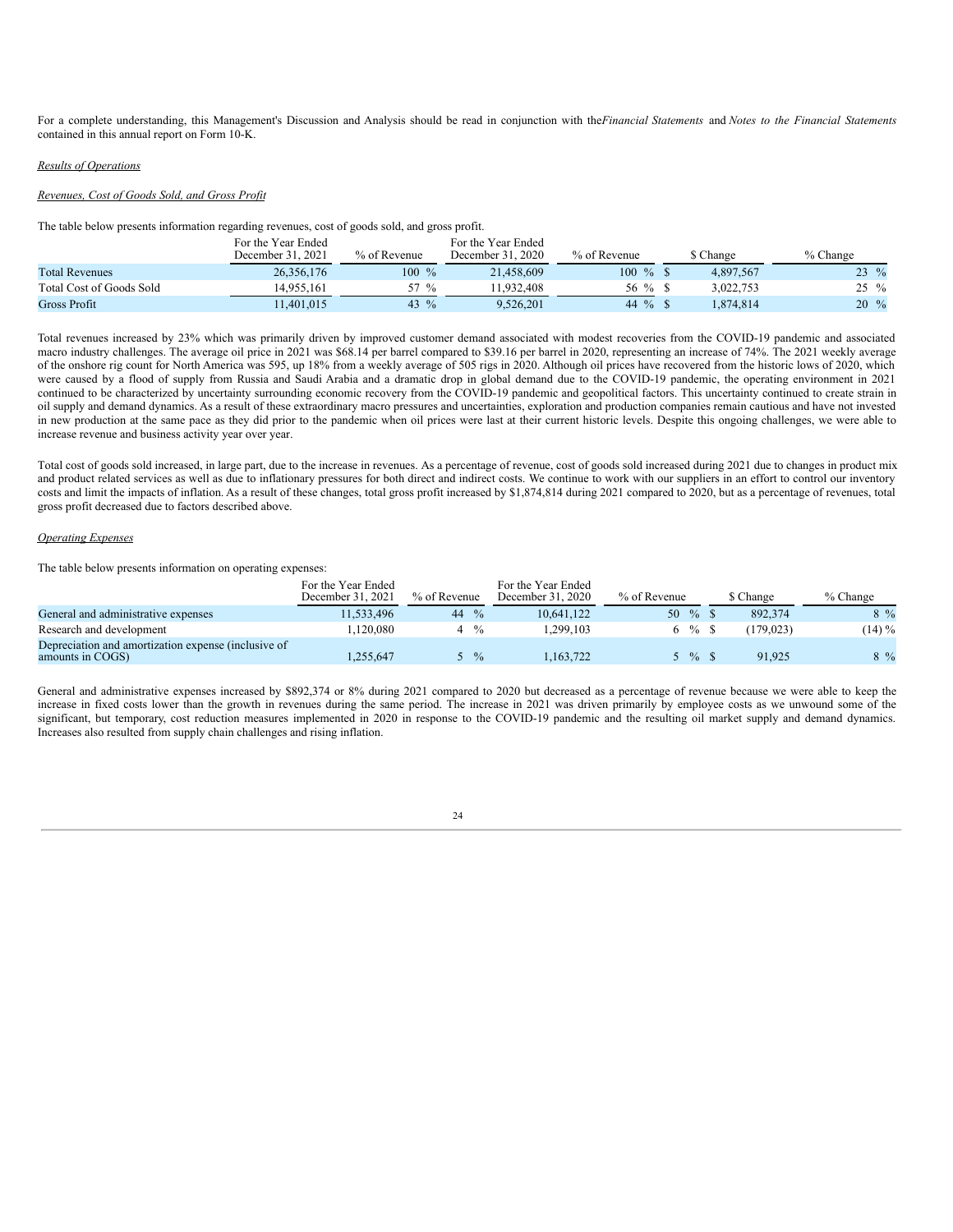Research and development expenses decreased by \$179,023 or 14% during 2021 compared to 2020 and decreased slightly as a percentage of revenue. These decreases were largely a result of higher certification related costs and activities in the prior year. We continue to prioritize research and development projects to ensure that we remain a leader in technology and automation in the oil and gas industry. We intend to expand our research and development efforts during 2022 in order to further diversify and enhance our product offerings.

Depreciation and amortization expense (inclusive of amounts in COGS) increased by \$91,925 or 8% in 2021 compared to 2020 due in part to the completion of our new Canada building in 2020 which increased depreciation after the building was finalized and placed in service. The increase in depreciation from our new building was recorded throughout all of 2021 but not for the full year in 2020, which explains why depreciation and amortization expense increased.

#### *Liquidity and Capital Resources*

Management is committed to maintaining strong liquidity in an effort to be conservative and be able to respond quickly to changes in industry or economic conditions. The Company currently has no long-term debt, and does not have any immediate plans that would require long-term financing. While management believes sources of financing are available if needed, we cannot be certain that financing would be available to us on favorable terms, or at all. We currently do not expect any material changes to our capital resource mix during the next year.

We acquired land for a new office building and research and development facility in Canada in June of 2018. In the first quarter of 2020, we completed the construction of this new building in Acheson, Canada. Excluding the cost of the land, the total cost of the building was approximately \$4,600,000 USD. We completed the sale of the old office building in Canada in January 2021 and received overall cash proceeds from the sale of \$1,154,714 CAD.

The table below presents information on cash and investments:

|                           | December 31, 2021 | December 31, 2020 | Change      | $%$ Change |
|---------------------------|-------------------|-------------------|-------------|------------|
| Cash and cash equivalents | 8.188.270         | 9.148.312         | (960.042)   | $(10)\%$   |
| Short-term investments    | 1.013.683         | 2.388.601         | (1.374.918) | $(58) \%$  |
| Long-term investments     | 8.259.809         | 6.064.294         | 2,195,515   | $36\%$     |
| Total                     | 17.461.762        | 17.601.207        | (139, 445)  | $(1)\%$    |

The Company invests its available cash in investment grade securities. All of the investments either mature within one year or historically can be sold quickly in response to liquidity needs, if necessary.

### The table below presents information regarding cash flows:

|                                                     | For the Year Ended | For the Year Ended |             |            |
|-----------------------------------------------------|--------------------|--------------------|-------------|------------|
|                                                     | December 31, 2021  | December 31, 2020  | \$ Change   | $%$ Change |
| Net Cash Provided by Operating Activities           | 648,927            | 264,400 \$         | 384.527     | 145 $\%$   |
| Net Cash Provided by (Used in) Investing Activities | $(817,503)$ \$     | 1,766,664 \$       | (2,584,167) | $(146)\%$  |
| Net Cash Used in Financing Activities               | $(836, 139)$ \$    | $(210, 435)$ \$    | (625,704)   | 297 %      |
| Effect of exchange rate on Cash                     | 44.673             | $(31,173)$ \$      | 75,846      | 243 %      |
| Net Increase (Decrease) in Cash                     | (960.042)          | 1,789,456 \$       | (2,749,498) | (154)%     |

Our liquidity position is impacted by operating, investing and financing activities. During the year ended December 31, 2021, we generated \$648,927 of positive cash flow from operating activities. Most of this was generated through cash operating activities excluding non-cash expenses. The various movements in working capital items offset one another to a small net increase in working capital during the year. The sizable increase in accounts receivable was offset by the decrease in inventory and the increase in accounts payable. During the year ended December 31, 2021, we used \$817,503 of cash in investing activities, primarily due to liquid investment purchases, partially offset by cash proceeds from the sale of property and equipment. Investing activity trends consist of changes in the mix of our investment portfolio, purchases or sales of fixed assets, and acquisition activities. During the year ended December 31, 2021, we used \$836,139 of cash in financing activities,

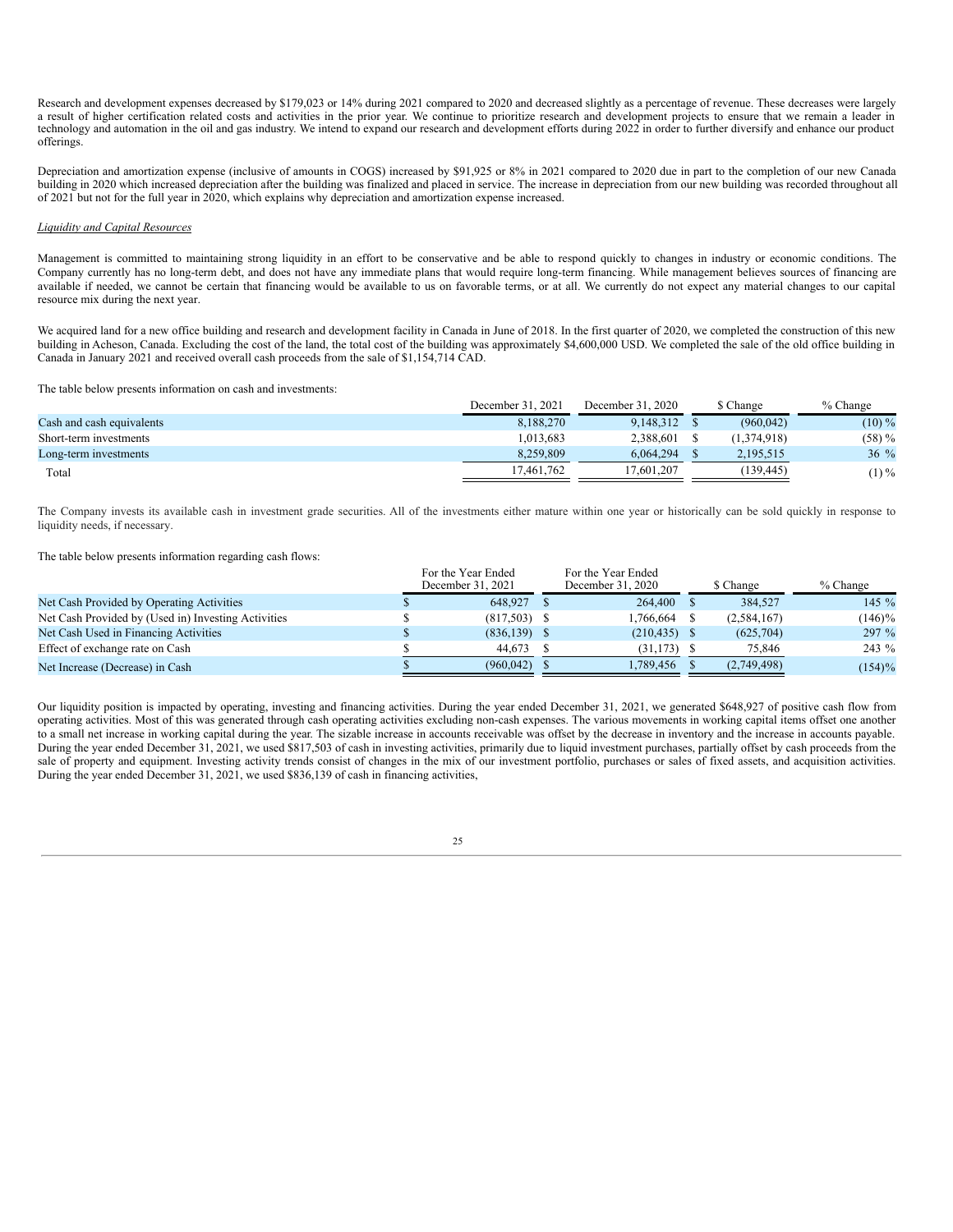primarily related to the purchase of treasury stock. Financing activity trends consist of transactions related to equity awards and purchases or sales of treasury stock.

The global COVID-19 pandemic continued to impact our business in 2021 and as a result, we have remained focused on reinvesting in and building back our corporate structure as we continue to navigate the uncertainty caused by the pandemic and the resulting oil market supply and demand imbalance. The extent to which the global COVID-19 pandemic will continue to affect our liquidity position will depend on future developments, which are highly uncertain and cannot be predicted with confidence. As of December 31, 2021, we hold \$17,461,762 of cash and investments that form our core excess liquidity which could be utilized, if required, due to the issues described above.

## *Of -Balance Sheet Arrangements*

We have not engaged in any off-balance sheet arrangements, nor do we plan to engage in any in the foreseeable future.

### <span id="page-25-0"></span>**Item 7A. Quantitative and Qualitative Disclosures About Market Risk**

<span id="page-25-1"></span>This section is not required.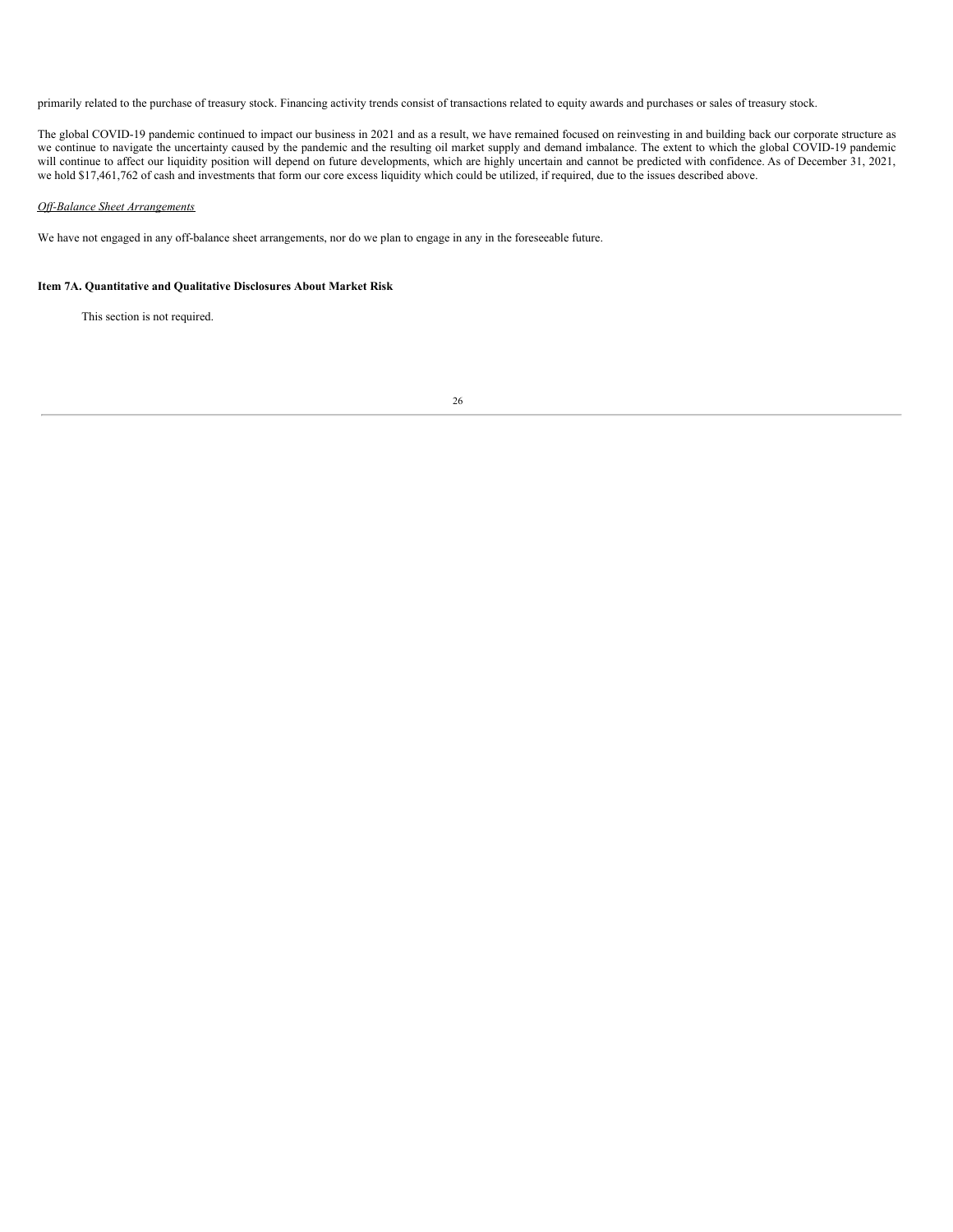## **REPORT OF INDEPENDENT REGISTERED PUBLIC ACCOUNTING FIRM**

To the Board of Directors and Shareholders of Profire Energy, Inc.:

#### Opinion on the Financial Statements

We have audited the accompanying consolidated balance sheets of Profire Energy, Inc. ("the Company") as of December 31, 2021 and 2020, the related consolidated statements of operations and comprehensive income, stockholders' equity, and cash flows for each of the years in the two-year period ended December 31, 2021 and the related notes (collectively referred to as the "financial statements"). In our opinion, the financial statements referred to above present fairly, in all material respects, the financial position of the Company as of December 31, 2021 and 2020, and the results of its operations and its cash flows for each of the years in the two-year period ended December 31, 2021, in conformity with accounting principles generally accepted in the United States of America.

### Basis for Opinion

These financial statements are the responsibility of the Company's management. Our responsibility is to express an opinion on the Company's financial statements based on our audits. We are a public accounting firm registered with the Public Company Accounting Oversight Board (United States) ("PCAOB") and are required to be independent with respect to the Company in accordance with the U.S. federal securities laws and the applicable rules and regulations of the Securities and Exchange Commission and the PCAOB.

We conducted our audits in accordance with the standards of the PCAOB. Those standards require that we plan and perform the audit to obtain reasonable assurance about whether the financial statements are free of material misstatement, whether due to error or fraud. The Company is not required to have, nor were we engaged to perform, an audit of its internal control over financial reporting. As part of our audit, we are required to obtain an understanding of internal control over financial reporting, but not for the purpose of expressing an opinion on the effectiveness of the Company's internal control over financial reporting. Accordingly, we express no such opinion.

Our audits included performing procedures to assess the risks of material misstatement of the financial statements, whether due to error or fraud, and performing procedures that respond to those risks. Such procedures included examining on a test basis, evidence regarding the amounts and disclosures in the financial statements. Our audits also included evaluating the accounting principles used and significant estimates made by management, as well as evaluating the overall presentation of the financial statements. We believe that our audits provide a reasonable basis for our opinion.

### Critical Audit Matters

Critical audit matters are matters arising from the current period audit of the financial statements that were communicated or required to be communicated to the audit committee and that (1) relate to accounts or disclosures that are material to the financial statements and (2) involved our especially challenging, subjective, or complex judgments. We determined that there were no critical audit matters.

*/s/ Sadler, Gibb & Associates, LLC*

We have served as the Company's auditor since 2011.

Salt Lake City, UT March 8, 2022

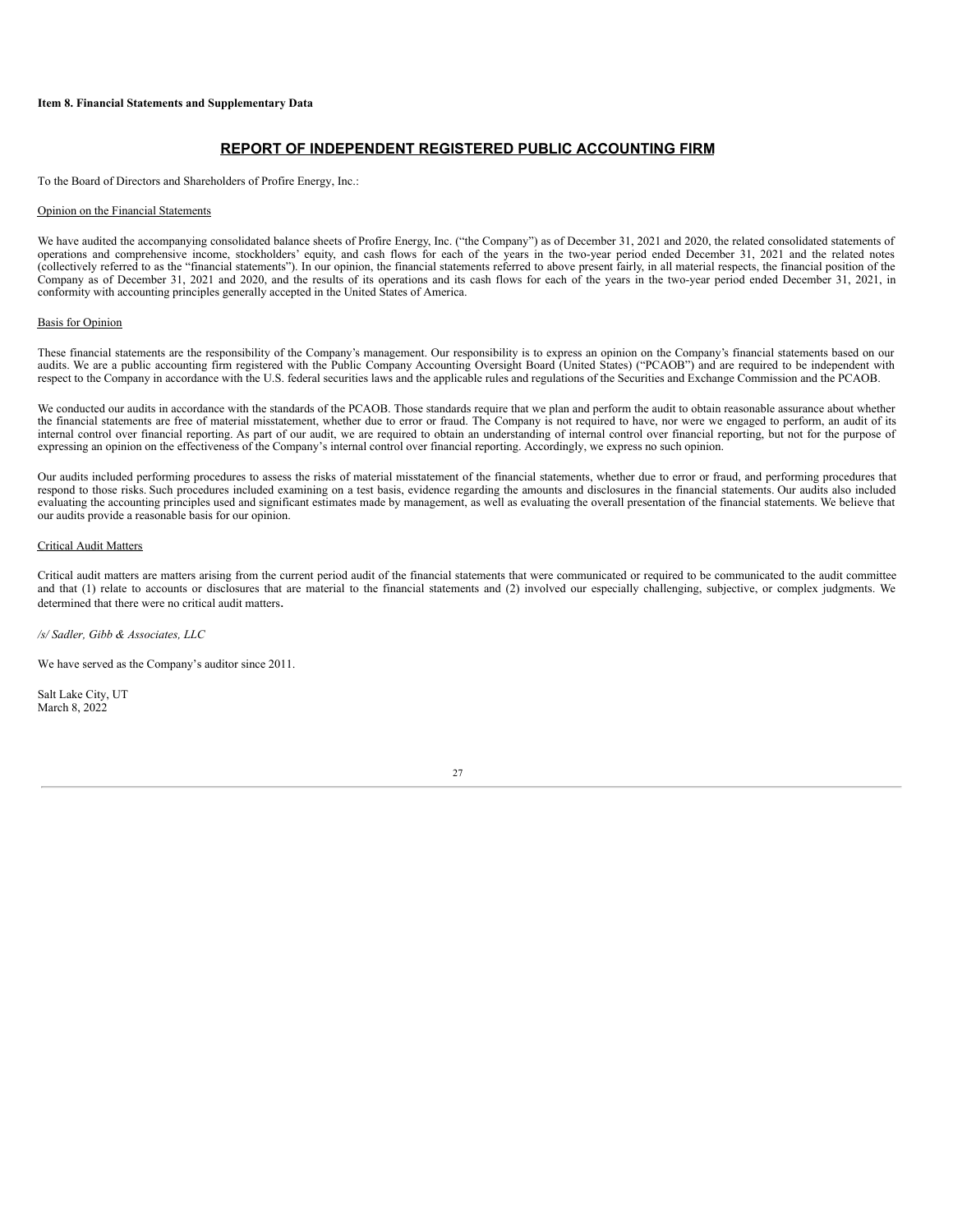# **PROFIRE ENERGY, INC. AND SUBSIDIARIES**

Consolidated Balance Sheets

|                                                                                                                                                                                                             |             |                   | As of         |                   |
|-------------------------------------------------------------------------------------------------------------------------------------------------------------------------------------------------------------|-------------|-------------------|---------------|-------------------|
| <b>ASSETS</b>                                                                                                                                                                                               |             | December 31, 2021 |               | December 31, 2020 |
| <b>CURRENT ASSETS</b>                                                                                                                                                                                       |             |                   |               |                   |
| Cash and cash equivalents                                                                                                                                                                                   | $\mathbb S$ | 8,188,270         | -S            | 9,148,312         |
| Short-term investments (note 2)                                                                                                                                                                             |             | 1,013,683         |               | 2,388,601         |
| Accounts receivable, net                                                                                                                                                                                    |             | 6,262,799         |               | 3,719,508         |
| Inventories, net (note 3)                                                                                                                                                                                   |             | 7,185,248         |               | 8,414,772         |
| Prepaid expenses and other current assets (note 4)                                                                                                                                                          |             | 1,025,276         |               | 1,678,428         |
| Income tax receivable                                                                                                                                                                                       |             | 560,445           |               | 486,154           |
| <b>Total Current Assets</b>                                                                                                                                                                                 |             | 24.235.721        |               | 25,835,775        |
| <b>LONG-TERM ASSETS</b>                                                                                                                                                                                     |             |                   |               |                   |
| Net deferred tax asset                                                                                                                                                                                      |             | 163,254           |               |                   |
| Long-term investments (note 2)                                                                                                                                                                              |             | 8,259,809         |               | 6,064,294         |
| Financing right-of-use asset                                                                                                                                                                                |             | 65,280            |               | 50,094            |
| Property and equipment, net (note 5)                                                                                                                                                                        |             | 11,185,539        |               | 12,021,811        |
| Intangible assets, net (note 6)                                                                                                                                                                             |             | 1,549,138         |               | 1,771,870         |
| Goodwill (note 6)                                                                                                                                                                                           |             | 2,579,381         |               | 2,579,381         |
| <b>Total Long-Term Assets</b>                                                                                                                                                                               |             | 23,802,401        |               | 22,487,450        |
| <b>TOTAL ASSETS</b>                                                                                                                                                                                         | S           | 48,038,122        | $\mathbb{S}$  | 48,323,225        |
| LIABILITIES AND STOCKHOLDERS' EQUITY                                                                                                                                                                        |             |                   |               |                   |
| <b>CURRENT LIABILITIES</b>                                                                                                                                                                                  |             |                   |               |                   |
| Accounts payable                                                                                                                                                                                            | $\mathbb S$ | 1,822,559         | <sup>\$</sup> | 1,178,979         |
| Accrued liabilities (note 7)                                                                                                                                                                                |             | 1,872,348         |               | 1,196,870         |
| Current financing lease liability (note 8)                                                                                                                                                                  |             | 30,214            |               | 39,451            |
| <b>Total Current Liabilities</b>                                                                                                                                                                            |             | 3,725,121         |               | 2,415,300         |
| <b>LONG-TERM LIABILITIES</b>                                                                                                                                                                                |             |                   |               |                   |
| Net deferred income tax liability                                                                                                                                                                           |             | 136,106           |               | 522,870           |
| Long-term financing lease liability (note 8)                                                                                                                                                                |             | 35,912            |               | 12,669            |
| <b>TOTAL LIABILITIES</b>                                                                                                                                                                                    |             | 3,897,139         |               | 2,950,839         |
| STOCKHOLDERS' EQUITY (note 9)                                                                                                                                                                               |             |                   |               |                   |
| Preferred stock: \$0.001 par value, 10,000,000 shares authorized: no shares issued or outstanding                                                                                                           |             |                   |               |                   |
| Common stock: \$0.001 par value, 100,000,000 shares authorized: 51,720,142 issued and 47,643,233 outstanding at December 31, 2021, and 51,384,961 issued<br>and 47,972,583 outstanding at December 31, 2020 |             | 51,720            |               | 51,385            |
| Treasury stock, at cost                                                                                                                                                                                     |             | (6,107,593)       |               | (5,353,019)       |
| Additional paid-in capital                                                                                                                                                                                  |             | 30,819,394        |               | 30,293,472        |
| Accumulated other comprehensive loss                                                                                                                                                                        |             | (2,100,467)       |               | (2,148,924)       |
| Retained earnings                                                                                                                                                                                           |             | 21,477,929        |               | 22,529,472        |
| TOTAL STOCKHOLDERS' EQUITY                                                                                                                                                                                  |             | 44.140.983        |               | 45.372.386        |
| TOTAL LIABILITIES AND STOCKHOLDERS' EQUITY                                                                                                                                                                  | S           | 48,038,122        | S             | 48,323,225        |
|                                                                                                                                                                                                             |             |                   |               |                   |

*The accompanying notes are an integral part of these consolidated financial statements.*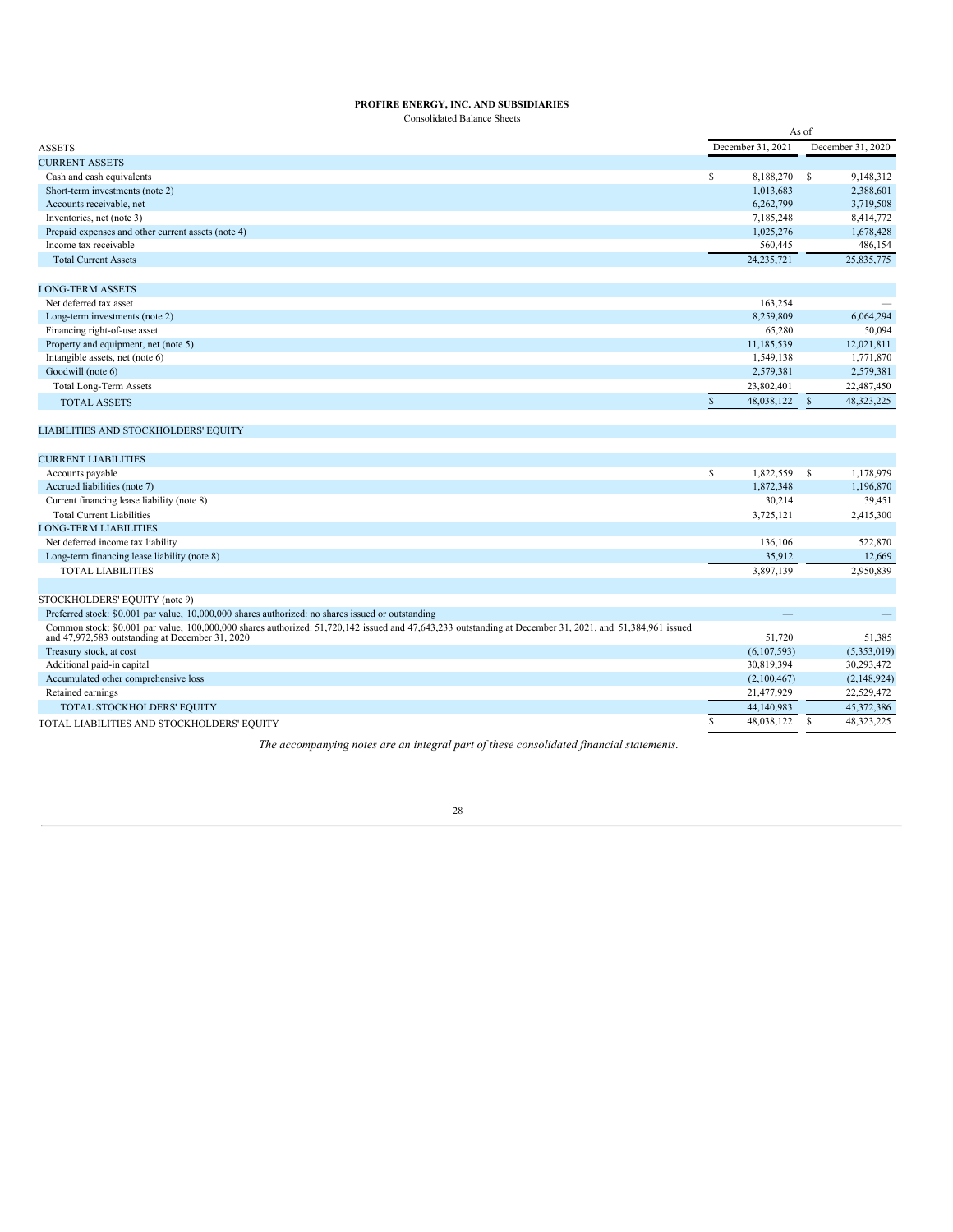# **PROFIRE ENERGY, INC. AND SUBSIDIARIES**

Consolidated Statements of Operations and Comprehensive Income

|                                                                               | For the Year Ended<br>December 31, 2021 |              | For the Year Ended December<br>31, 2020 |
|-------------------------------------------------------------------------------|-----------------------------------------|--------------|-----------------------------------------|
| <b>REVENUES</b> (note 11)                                                     |                                         |              |                                         |
| Sales of goods, net                                                           | S.<br>23,690,994                        | - \$         | 19,395,639                              |
| Sales of services, net                                                        | 2,665,182                               |              | 2,062,970                               |
| <b>Total Revenues</b>                                                         | 26,356,176                              |              | 21,458,609                              |
| <b>COST OF SALES</b>                                                          |                                         |              |                                         |
| Cost of goods sold-product                                                    | 12,825,906                              |              | 10,378,367                              |
| Cost of goods sold-services                                                   | 2,129,255                               |              | 1,554,041                               |
| <b>Total Cost of Goods Sold</b>                                               | 14,955,161                              |              | 11,932,408                              |
| <b>GROSS PROFIT</b>                                                           | 11,401,015                              |              | 9,526,201                               |
| <b>OPERATING EXPENSES</b>                                                     |                                         |              |                                         |
| General and administrative                                                    | 11,533,496                              |              | 10,641,122                              |
| Research and development                                                      | 1,120,080                               |              | 1,299,103                               |
| Depreciation and amortization                                                 | 762,439                                 |              | 666,187                                 |
| <b>Total Operating Expenses</b>                                               | 13,416,015                              |              | 12,606,412                              |
| <b>LOSS FROM OPERATIONS</b>                                                   | (2,015,000)                             |              | (3,080,211)                             |
| OTHER INCOME (EXPENSE)                                                        |                                         |              |                                         |
| Gain on sale of fixed assets                                                  | 192,183                                 |              | 306,871                                 |
| Other income (expense)                                                        | 8,715                                   |              | (67,078)                                |
| Interest income                                                               | 133,201                                 |              | 181,254                                 |
| <b>Total Other Income</b>                                                     | 334,099                                 |              | 421,047                                 |
| <b>LOSS BEFORE INCOME TAXES</b>                                               | (1,680,901)                             |              | (2,659,164)                             |
| <b>INCOME TAX BENEFIT (note 12)</b>                                           | 629,358                                 |              | 483,567                                 |
| <b>NET LOSS</b>                                                               | (1,051,543)<br>\$                       | - \$         | (2,175,597)                             |
|                                                                               |                                         |              |                                         |
| OTHER COMPREHENSIVE INCOME (LOSS)                                             | S                                       |              |                                         |
| Foreign currency translation gain<br>Unrealized gains (losses) on investments | (5, 549)                                | 54,006 \$    | 240,013<br>26,523                       |
|                                                                               | 48,457                                  |              | 266,536                                 |
| Total Other Comprehensive Income                                              |                                         |              |                                         |
| <b>COMPREHENSIVE LOSS</b>                                                     | \$<br>(1,003,086)                       | -S           | (1,909,061)                             |
| BASIC LOSS PER SHARE (note 13)                                                | \$<br>(0.02)                            | $\mathbb{S}$ | (0.05)                                  |
| FULLY DILUTED LOSS PER SHARE (note 13)                                        | $\mathbf S$<br>(0.02)                   | $\mathbb{S}$ | (0.05)                                  |
| BASIC WEIGHTED AVG NUMBER OF SHARES OUTSTANDING                               | 48,070,581                              |              | 47,778,063                              |
| FULLY DILUTED WEIGHTED AVG NUMBER OF SHARES OUTSTANDING                       | 48,070,581                              |              | 47,778,063                              |

*The accompanying notes are an integral part of these consolidated financial statements.*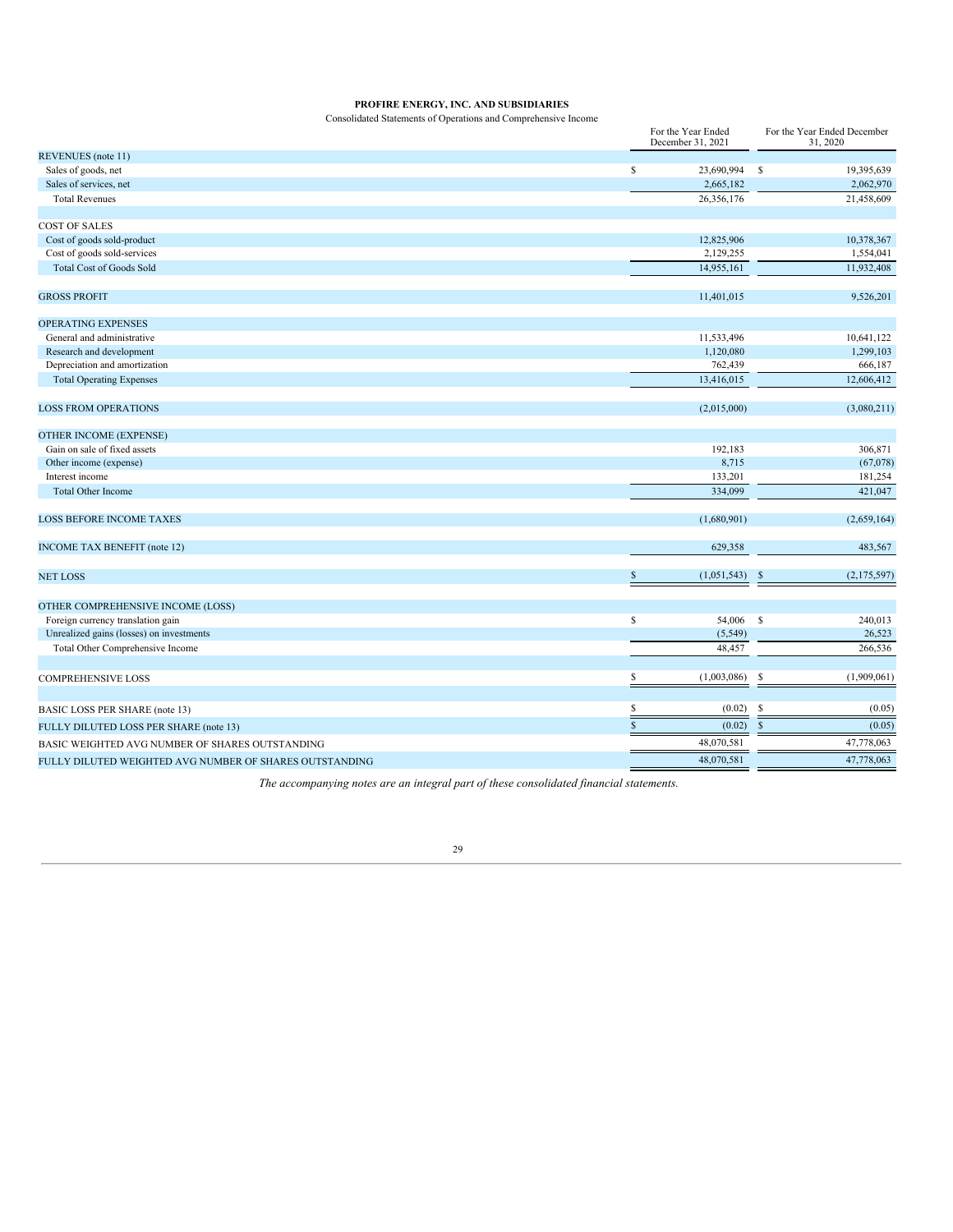### **PROFIRE ENERGY, INC. AND SUBSIDIARIES** Consolidated Statements of Stockholders' Equity

|                                                           | Common Stock             |              |                          |     | Additional Paid-         |              | <b>Accumulated Other</b><br>Comprehensive |      |                       | Retained    |    | Total<br>Stockholders' |
|-----------------------------------------------------------|--------------------------|--------------|--------------------------|-----|--------------------------|--------------|-------------------------------------------|------|-----------------------|-------------|----|------------------------|
|                                                           | <b>Shares</b>            |              | Amount                   |     | In Capital               |              | Income (Loss)                             |      | <b>Treasury Stock</b> | Earnings    |    | Equity                 |
| Balance, December 31, 2019                                | 47,411,977               | <sup>S</sup> | 50,824                   | -8  | 29,584,172               | <sup>S</sup> | (2,415,460)                               |      | (5,353,019)           | 24,705,069  | -S | 46,571,586             |
| Stock based compensation                                  |                          |              |                          |     | 443,127                  |              |                                           |      |                       |             |    | 443,127                |
| Stock issued in exercise of stock options                 | 2,000                    |              | $\overline{2}$           |     | 2,018                    |              |                                           |      |                       |             |    | 2,020                  |
| Stock issued in settlement of RSUs and accrued bonuses    | 558,606                  |              | 559                      |     | 418,814                  |              |                                           |      |                       | -           |    | 419,373                |
| Tax withholdings paid related to stock based compensation |                          |              |                          |     | (154, 659)               |              |                                           |      |                       |             |    | (154, 659)             |
| Foreign currency translation                              |                          |              |                          |     |                          |              | 240,013                                   |      |                       |             |    | 240,013                |
| Unrealized gains on investments                           |                          |              |                          |     |                          |              | 26,523                                    |      |                       |             |    | 26,523                 |
| Net Income For the Year Ended December 31, 2020           | $\overline{\phantom{a}}$ |              |                          |     | $\overline{\phantom{a}}$ |              |                                           |      |                       | (2,175,597) |    | (2,175,597)            |
| Balance, December 31, 2020                                | 47,972,583               | <sup>S</sup> | 51,385                   | -SS | 30,293,472               | <sup>S</sup> | (2,148,924)                               | - 55 | (5,353,019)           | 22,529,472  | -8 | 45,372,386             |
| Stock based compensation                                  |                          |              |                          |     | 567,077                  |              |                                           |      |                       |             |    | 567,077                |
| Stock issued in exercise of stock options                 | 7,000                    |              |                          |     | 6,046                    |              |                                           |      |                       |             |    | 6,053                  |
| Stock issued in settlement of RSUs                        | 328,181                  |              | 328                      |     | (328)                    |              |                                           |      |                       |             |    |                        |
| Tax withholdings paid related to stock based compensation |                          |              | $\overline{\phantom{a}}$ |     | (46, 873)                |              |                                           |      |                       |             |    | (46, 873)              |
| Treasury stock repurchased                                | (664, 531)               |              |                          |     |                          |              | $\qquad \qquad$                           |      | (754, 574)            |             |    | (754, 574)             |
| Foreign currency translation                              | _                        |              | __                       |     | -                        |              | 54,006                                    |      |                       |             |    | 54,006                 |
| Unrealized losses on investments                          |                          |              |                          |     |                          |              | (5, 549)                                  |      |                       |             |    | (5, 549)               |
| Net Loss For the Year Ended December 31, 2021             |                          |              |                          |     |                          |              |                                           |      |                       | (1,051,543) |    | (1,051,543)            |
| Balance, December 31, 2021                                | 47,643,233               |              | 51,720                   |     | 30,819,394               |              | (2,100,467)                               |      | (6,107,593)           | 21,477,929  |    | 44,140,983             |

*The accompanying notes are an integral part of these consolidated financial statements.*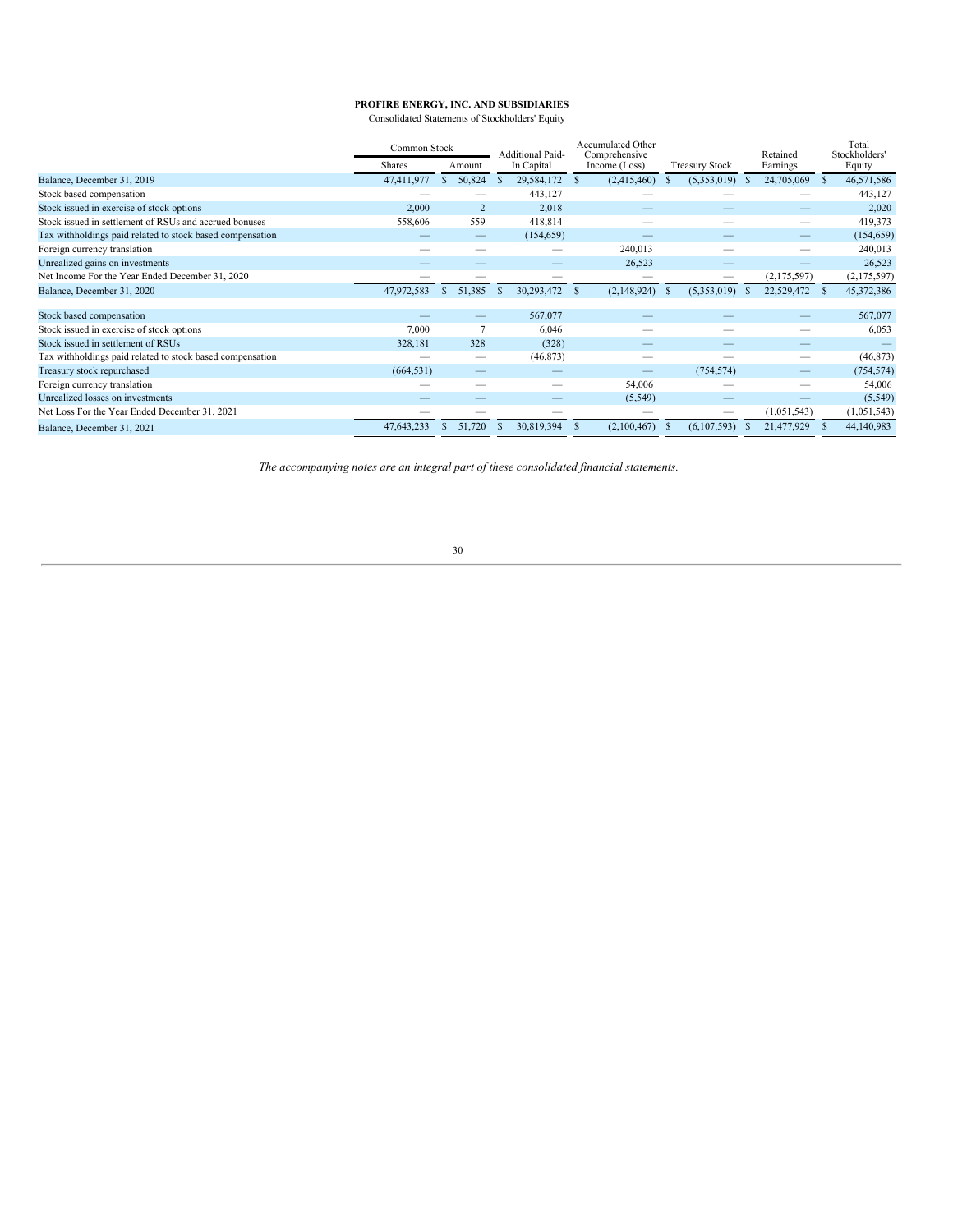#### **PROFIRE ENERGY, INC. AND SUBSIDIARIES**

Consolidated Statements of Cash Flows

|                                                                                 | For the Year Ended<br>December 31, 2021 |                  |               | For the Year Ended<br>December 31, 2020 |
|---------------------------------------------------------------------------------|-----------------------------------------|------------------|---------------|-----------------------------------------|
| OPERATING ACTIVITIES                                                            |                                         |                  |               |                                         |
| Net loss                                                                        | S                                       | $(1,051,543)$ \$ |               | (2,175,597)                             |
| Adjustments to reconcile net loss to net cash provided by operating activities: |                                         |                  |               |                                         |
| Depreciation and amortization expense                                           | 1,255,647                               |                  |               | 1,176,707                               |
| Gain on sale of fixed assets                                                    |                                         | (192, 183)       |               | (306, 871)                              |
| Bad debt expense                                                                |                                         | 15,979           |               | 184,293                                 |
| Stock awards issued for services                                                |                                         | 567,077          |               | 443,127                                 |
| Changes in operating assets and liabilities:                                    |                                         |                  |               |                                         |
| Accounts receivable                                                             | (2,595,483)                             |                  |               | 2,268,435                               |
| Income taxes receivable/payable                                                 | (101,990)                               |                  |               | (404, 345)                              |
| Inventories                                                                     | 1,247,004                               |                  |               | 1,216,200                               |
| Prepaid expenses and other current assets                                       |                                         | 705,575          |               | 157,053                                 |
| Deferred tax asset/liability                                                    |                                         | (524, 791)       |               | 83,595                                  |
| Accounts payable and accrued liabilities                                        | 1,323,635                               |                  |               | (2,378,197)                             |
| Net Cash Provided by Operating Activities                                       |                                         | 648,927          |               | 264,400                                 |
|                                                                                 |                                         |                  |               |                                         |
| <b>INVESTING ACTIVITIES</b>                                                     |                                         |                  |               |                                         |
| Proceeds from sale of property and equipment                                    |                                         | 177,851          |               | 514,448                                 |
| Sale (purchase) of investments                                                  |                                         | (826, 827)       |               | 2,799,547                               |
| Purchase of property and equipment                                              | (168, 527)                              |                  |               | (1, 547, 331)                           |
| Net Cash Provided by (Used in) Investing Activities                             |                                         | (817, 503)       |               | 1,766,664                               |
| <b>FINANCING ACTIVITIES</b>                                                     |                                         |                  |               |                                         |
|                                                                                 |                                         |                  |               |                                         |
| Value of equity awards surrendered by employees for tax liability               |                                         | (46, 873)        |               | (154, 659)                              |
| Cash received in exercise of stock options                                      |                                         | 6,053            |               | 2,020                                   |
| Purchase of treasury stock                                                      |                                         | (754, 574)       |               |                                         |
| Principal paid towards lease liability                                          |                                         | (40,745)         |               | (57,796)                                |
| Net Cash Used in Financing Activities                                           |                                         | (836, 139)       |               | (210, 435)                              |
| Effect of exchange rate changes on cash                                         |                                         | 44,673           |               | (31, 173)                               |
|                                                                                 |                                         |                  |               |                                         |
| NET INCREASE (DECREASE) IN CASH                                                 | (960, 042)                              |                  |               | 1,789,456                               |
| CASH AT BEGINNING OF PERIOD                                                     | 9,148,312                               |                  |               | 7,358,856                               |
|                                                                                 |                                         |                  |               |                                         |
| <b>CASH AT END OF PERIOD</b>                                                    | \$.<br>8,188,270                        |                  | <b>S</b>      | 9,148,312                               |
|                                                                                 |                                         |                  |               |                                         |
| SUPPLEMENTAL DISCLOSURES OF CASH FLOW INFORMATION                               |                                         |                  |               |                                         |
|                                                                                 |                                         |                  |               |                                         |
| <b>CASH PAID FOR:</b>                                                           |                                         |                  |               |                                         |
| Interest                                                                        | \$                                      | 3,205            | $\mathcal{S}$ | 6,090                                   |
| Income taxes                                                                    | $\mathbf S$                             | 17,150           | <sup>S</sup>  | 402,510                                 |
| NON-CASH FINANCING AND INVESTING ACTIVITIES:                                    |                                         |                  |               |                                         |
| Common stock issued in settlement of accrued bonuses                            | $\mathbf S$                             |                  | S             | 419,373                                 |

<span id="page-30-0"></span>*The accompanying notes are an integral part of these consolidated financial statements.*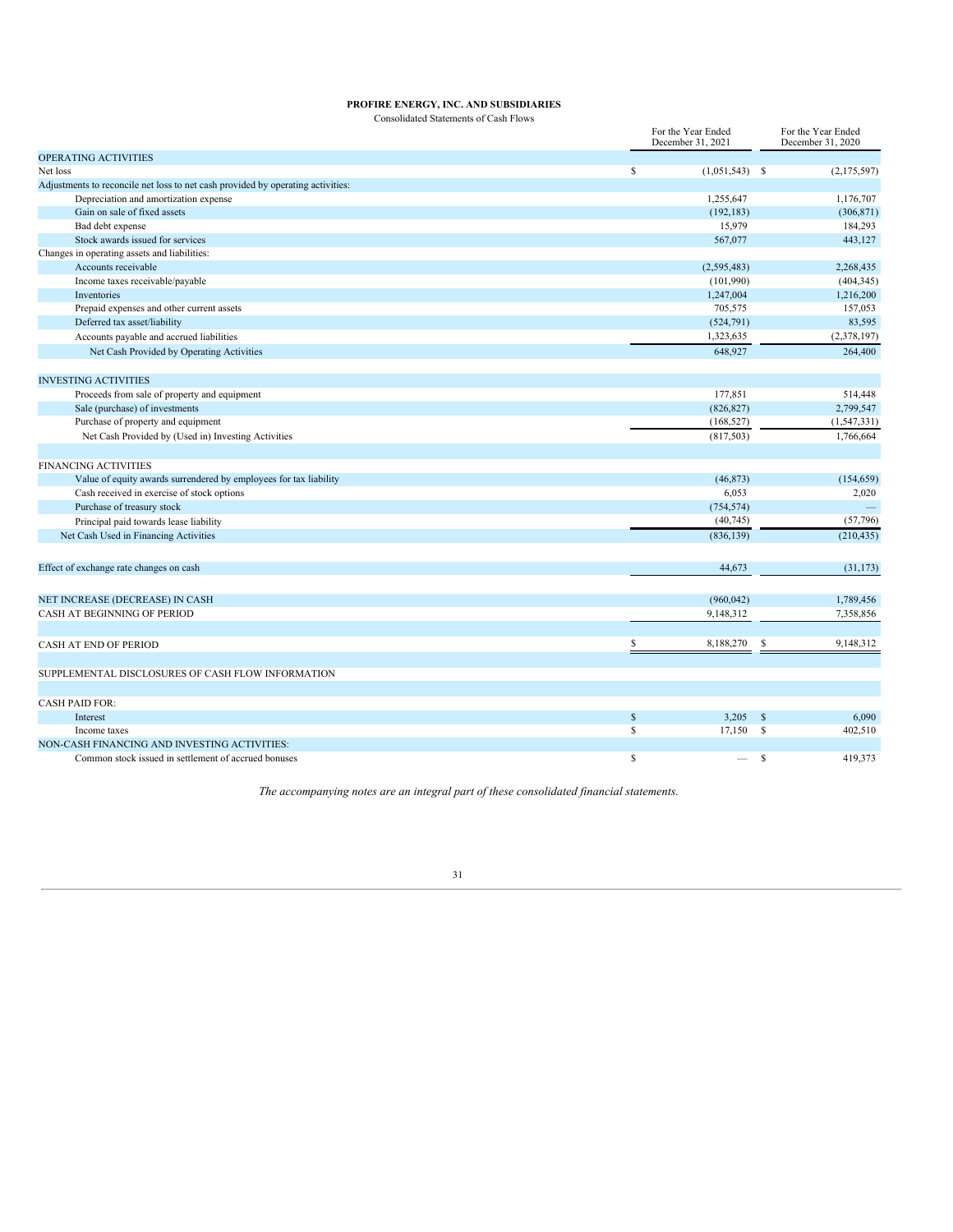### **NOTE 1 – ORGANIZATION AND SUMMARY OF SIGNIFICANT ACCOUNTING POLICIES**

### *Organization and Line of Business*

This Organization and Summary of Significant Accounting Policies of Profire Energy, Inc. and subsidiary (the "Company") is presented to assist in understanding the Company's consolidated financial statements. The Company's accounting policies conform to accounting principles generally accepted in the United States of America ("US GAAP").

The Company specializes in the engineering and design of burner-management systems and solutions used on a variety of oilfield and industrial natural-draft fire and forced-air combustion applications. We sell our products and services primarily throughout North America and Canada.

#### *Recent Accounting Pronouncements*

Accounting Standards Update No. 2021-10 -Government Assistance (Topic 832) -Disclosures by Business Entities about Government Assistance This update was issued to increase the transparency of government assistance by requiring entities to disclose the type of government assistance received, how the assistance was accounted for, and the effect of the assistance on the entity's financial statements. The amendments in this update are effective for annual periods beginning after December 15, 2021 and can be applied either prospectively or retrospectively. We evaluated the impact of this new guidance and determined that we will adopt the provisions of ASU 2021-10 as of December 15, 2021 on a retrospective basis. See [Note](#page-51-0) 17 for additional information.

The Company has evaluated all other recent accounting pronouncements and determined that the adoption of other pronouncements applicable to the Company has not had, nor is expected to have, a material impact on the Company's financial position, results of operations, or cash flows.

### *Use of Estimates*

The preparation of financial statements in accordance with US GAAP requires Management to make estimates and assumptions that affect the reported amounts of assets and liabilities and disclosure of contingent assets and liabilities at the date of the financial statements and the reportable amounts of revenues and expenses during the reporting period. Actual results could differ from those estimates.

## *Principles of Consolidation*

The consolidated financial statements include our wholly-owned subsidiaries. Intercompany balances and transactions have been eliminated.

#### *Foreign Currency and Comprehensive Income*

The functional currencies of the Company and its subsidiaries in the United States and Canada are the U.S. Dollar ("USD") and the Canadian Dollar ("CAD"), respectively. The financial statements of the subsidiary Profire Combustion, Inc. were translated to USD using year-end exchange rates for the balance sheet, and average exchange rates for the statements of operations. Equity transactions were translated using historical rates. The period-end exchange rates of 0.7859 and 0.7843 were used to convert the Company's December 31, 2021 and December 31, 2020 balance sheets, respectively, and the statements of operations used weighted average rates of 0.7845 and 0.7809 for the years ended December 31, 2021 and December 31, 2020, respectively. All amounts in the financial statements and footnotes are presumed to be stated in USD, unless otherwise identified. Foreign currency translation gains or losses as a result of fluctuations in the exchange rates are reflected in the Consolidated Statement of Income and Comprehensive Income (Loss), and the Consolidated Statements of Stockholders' Equity.

In addition to foreign currency translation gains and losses, the Company recognizes unrealized holding gains and losses on available-for-sale securities as part of comprehensive income, as discussed in the investments policy below.

*Cash and Cash Equivalents*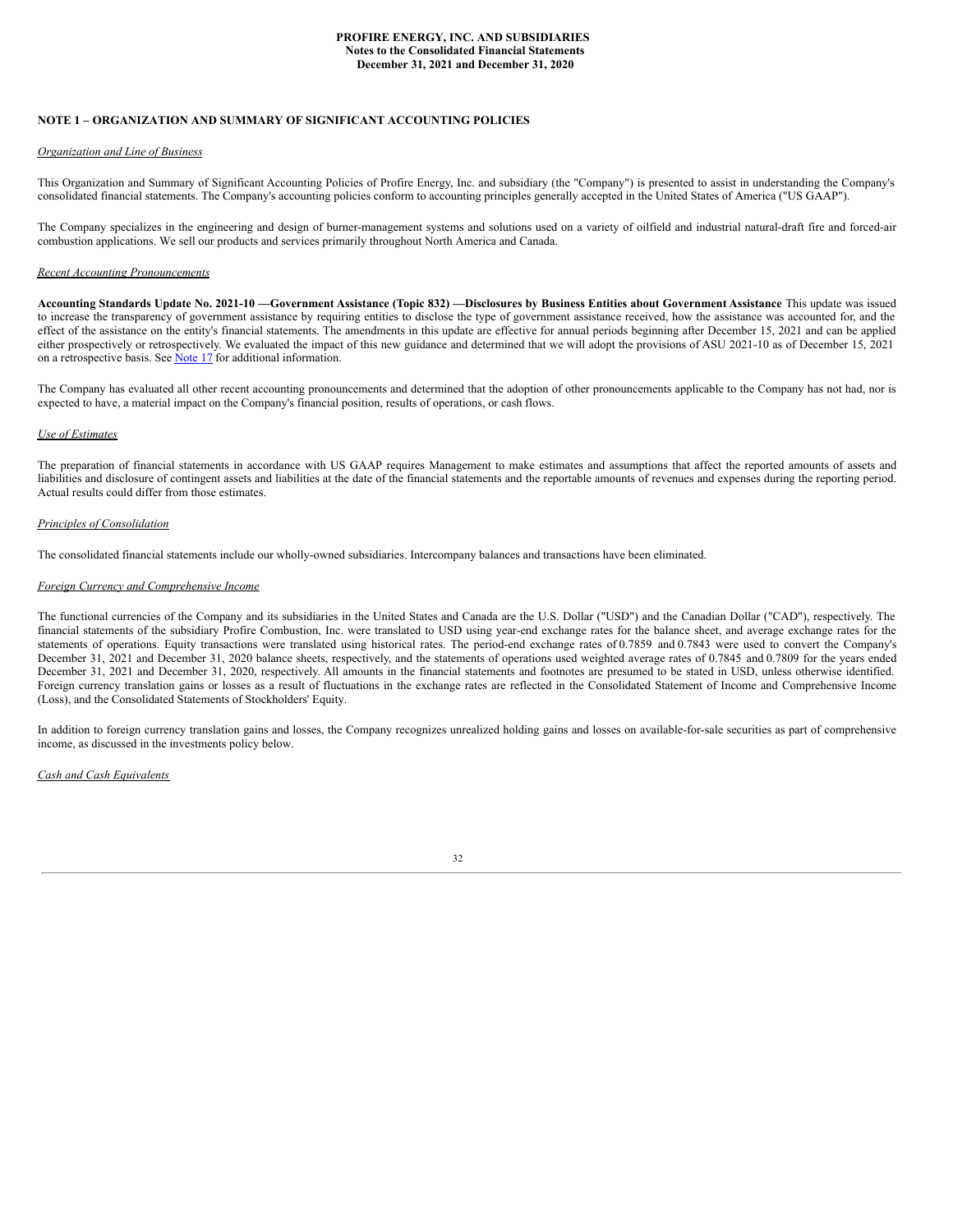The Company considers highly liquid investments with original maturities of three months or less to be cash equivalents. Certificates of deposit held for investment that are not debt securities are included in "investments-other." Certificates of deposit with remaining maturities greater than one year are classified as "long term investments-other." Our cash and cash equivalents held in FDIC insured institutions can exceed the federally insured limit periodically and at the end of reporting periods. Our balances exceeded federally insured amounts by \$6,077,964 and \$7,169,564 as of December 31, 2021 and December 31, 2020, respectively.

#### *Accounts Receivable*

Receivables from the sale of goods and services are stated at net realizable value. This value includes an appropriate allowance for estimated uncollectible accounts. The allowance is calculated based on past collectability and customer relationships. The Company recorded an allowance for doubtful accounts of \$153,909 and \$136,585 as of December 31, 2021 and December 31, 2020, respectively. Uncollectible accounts are written off after all collection efforts have been exhausted and Credit Committee approval is granted. Bad debt expense recognized was \$15,979 and \$184,293 for the years ended December 31, 2021 and December 31, 2020, respectively.

#### *Inventories*

The Company's inventories are valued at the lower of cost (the purchase price, including additional fees) or market. Inventory costs are determined based on the average cost basis. A reserve for slow-moving and potentially obsolete inventories is recorded as of each balance sheet date and total inventories are presented net of that reserve.

#### *Investments*

Investments consist of available-for-sale debt securities and mutual funds invested in debt securities that the Company carries at fair value. Securities with original maturities of greater than three months at the date of purchase are classified as investments. Of these, bonds with maturities of less than one year, and mutual funds expected to be liquidated within one year from the balance sheet date, are classified as Short Term Investments. Bonds with maturities of greater than one year or mutual funds not expected to be liquidated within one year as of the balance sheet date are classified as Long Term Investments.

The Company accumulates unrealized gains and losses, net of tax, on the Company's available-for-sale securities in Accumulated Other Comprehensive Income (Loss) in the Shareholders' Equity section of its balance sheets. Such unrealized gains or losses do not increase or decrease net income for the applicable accounting period. The Company includes realized gains and losses on its available-for-sale securities in other income (expense), in its Statements of Operations. Dividend and interest income earned on all investments is included in earnings as other income.

### *Long-Lived Assets*

The Company periodically reviews the carrying amount of long-lived assets for impairment. An asset is considered impaired when estimated future cash flows are less than the asset's carrying amount. In the event the carrying amount of such asset is not considered recoverable, the asset is adjusted to its fair value.

### *Goodwill*

Goodwill represents the difference between the total purchase price and the fair value of assets (tangible and intangible) and liabilities at the date of acquisition. Goodwill is reviewed for impairment annually on December 31, and more frequently as circumstances warrant, and written down only in the period in which the recorded value of such assets exceed their fair value. The Company does not amortize goodwill in accordance with Financial Accounting Standards Board (the "FASB") Accounting Standards Codification ("ASC") 350, "Intangibles—Goodwill and Other" ("ASC 350"). Goodwill is tested for impairment at the reporting unit level. The reporting unit for goodwill testing purposes is the consolidated company as a whole.

### *Other Intangible Assets*

The Company accounts for Other Intangible Assets under the guidance of ASC 350, "Intangibles—Goodwill and Other." Under such guidance, other intangible assets with definite lives are amortized over their estimated useful lives and tested

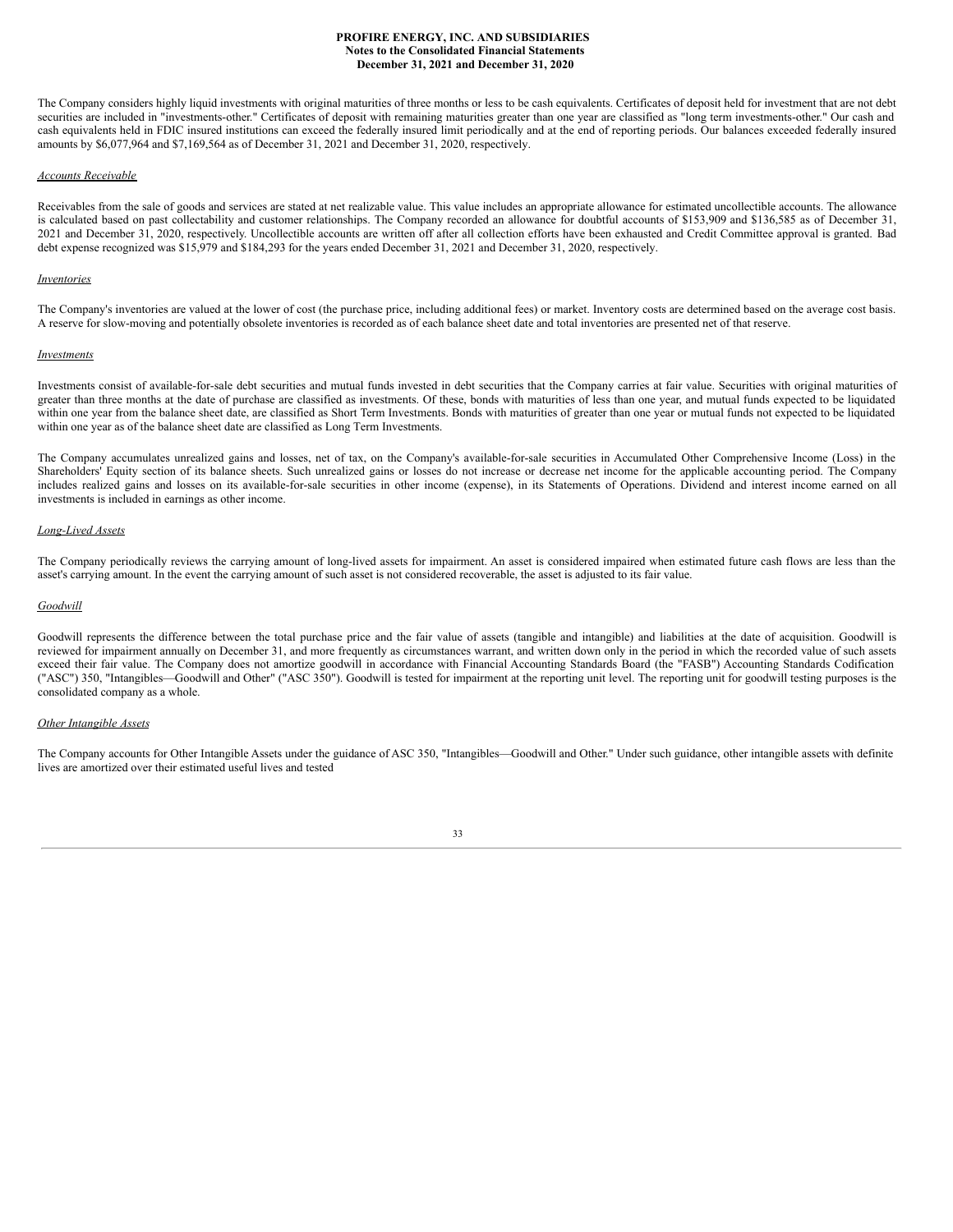annually for impairment or more frequently as circumstances warrant. Intangible assets with indefinite lives are tested annually for impairment.

### *Treasury Stock*

Treasury stock repurchased and held by the Company is recorded as a separate line item on the Consolidated Balance Sheets. Treasury stock is held at cost until retired or reissued. Legal, brokerage, and other costs to acquire shares are not included in the cost of treasury stock. When treasury stock is reissued or retired, any gains are included as part of additional paid-in capital. Losses upon reissuance or retirement reduce additional paid-in capital to the extent that previous net gains from the same class of stock have been recognized and any losses above that are recognized as part of retained earnings.

### *Revenue Recognition*

The Company's revenue recognition practices follow ASC 606, "Revenue from Contracts with Customers".Refer to [Note](#page-42-0) 11 for further details.

### *Cost of Sales*

The Company includes product costs (i.e., material, direct labor and overhead costs), shipping and handling expense, production-related depreciation expense and product license agreement expense in cost of sales.

#### *Advertising Costs*

The Company classifies expenses for advertising as general and administrative expenses and recognizes the expense when incurred. The Company incurred advertising costs of \$51,212 and \$27,098 during the years ended December 31, 2021 and December 31, 2020, respectively.

### *Stock-Based Compensation*

The Company follows the provisions of ASC 718, "Share-Based Payments," which requires all share-based payments to employees to be recognized in the income statement based on their fair values. The Company uses the Black-Scholes pricing model for determining the fair value of stock options. The intrinsic value method is used to value restricted stock and restricted stock units. The Company has elected to recognize forfeitures as they occur.

### *Concentration of Credit Risk*

Financial instruments that potentially subject us to concentrations of credit risk consist primarily of cash and cash equivalents and accounts receivable. The Company performs ongoing credit evaluations of its customers and maintains allowances for potential credit losses. Sales to the Company's four largest customers represented approximately 15% and 15% of total sales during the years ended December 31, 2021 and December 31, 2020, respectively.

#### *Income Taxes*

The Company is subject to US income taxes on a stand-alone basis. The Company and its subsidiary, Profire Combustion, Inc. file separate stand-alone tax returns in each jurisdiction in which they operate. Profire Combustion, Inc. is a corporation operating in Canada and is subject to Canadian income taxes on its stand-alone taxable income.

The Company utilizes an asset and liability approach for financial accounting and reporting for income taxes. Deferred income taxes are provided for temporary differences on the basis of assets and liabilities as reported for financial statement and income tax purposes. Deferred income taxes reflect the tax effects of net operating loss and tax credit carryovers and temporary differences between the carrying amounts of assets and liabilities for financial reporting purposes and the amounts used for income tax purposes. Realization of certain deferred tax assets is dependent upon future earnings, if any. The Company makes estimates and judgments in determining the need for a provision for income taxes, including the estimation of our taxable income for each full fiscal year.

### *Shipping and Handling Fees and Costs*

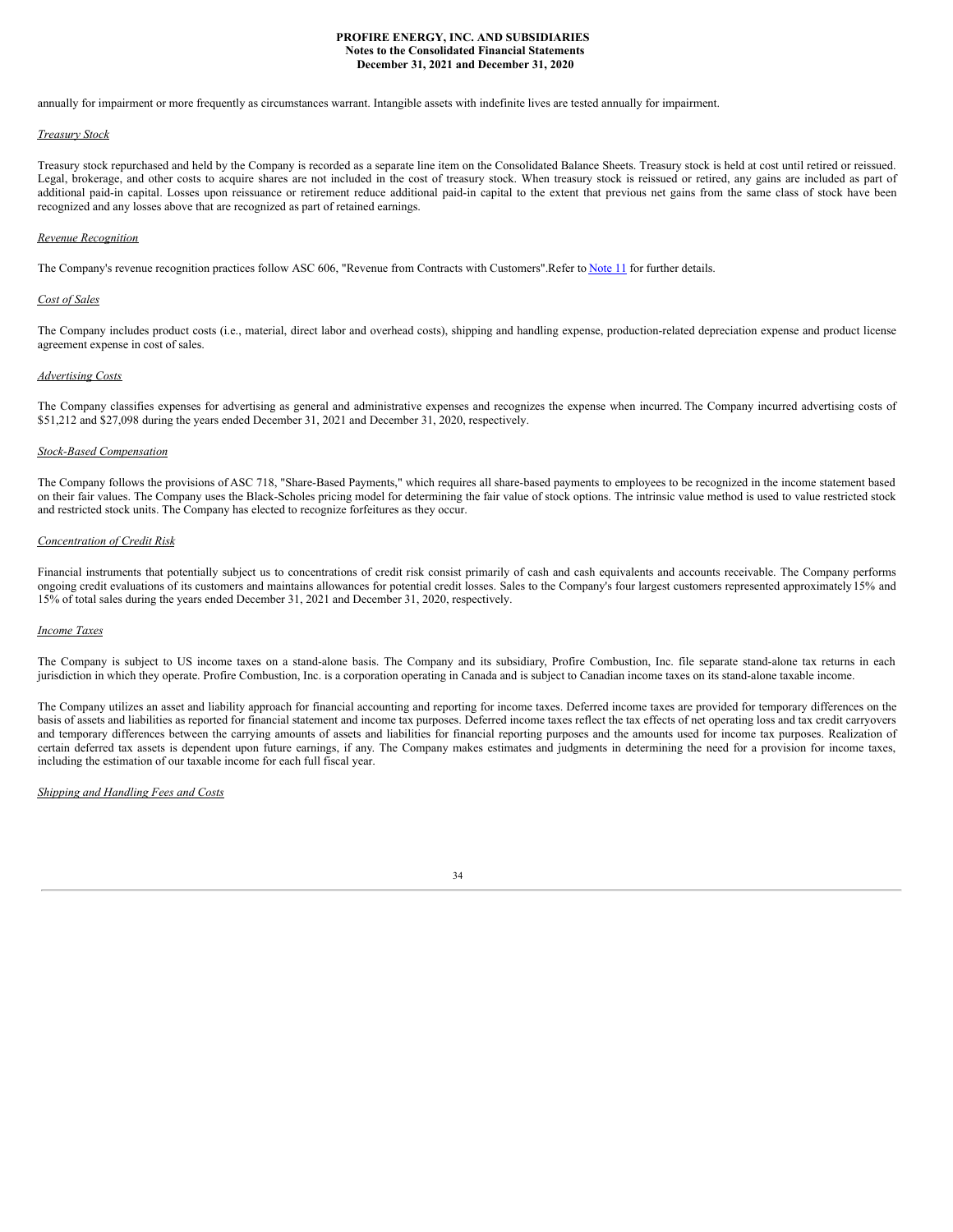The Company records all amounts billed to customers related to shipping and handling fees as revenue. The Company classifies expenses for shipping and handling costs as cost of goods sold.

### *Defined Contribution Retirement Plan*

The Company matches employee contributions to our 401(k) plan up to4% of their annual salary. The expense is recognized as part of general and administrative expenses on the income statement and was \$174,281 and \$192,485 for the years ended December 31, 2021 and December 31, 2020, respectively.

#### *Property and Equipment*

Property and equipment are stated at historical cost and depreciated over the useful life of the asset using the straight-line method. Useful lives are assigned to assets depending on their category. For details regarding property and equipment, refer to [Note](#page-36-0) 5.

### *Research and Development*

The Company's policy is to expense all costs associated with research and development ("R&D") that have no future alternative uses when those costs are incurred. Costs incurred to acquire assets currently used in R&D that do have future alternative uses are capitalized and the cost of depreciation is included in R&D expense.

### *Fair Value of Financial Instruments*

The carrying value of cash, cash equivalents, accounts receivable, accounts payable and accrued liabilities approximate their fair value because of the short-term nature of these instruments. Bond and mutual fund investments are presented at fair value as of the balance sheet date and accumulated gains or losses on those investments are reported in other comprehensive income. Refer to [Note](#page-34-0) 2 for further details regarding instruments recorded at fair value.

### *Earnings Per Share*

Basic earnings per share is calculated by dividing net income by the weighted average number of shares of common stock outstanding during each period. Diluted earnings per share is calculated by adjusting the weighted average number of shares of common stock outstanding for the dilutive effect, if any, of common stock equivalents. Common stock equivalents whose effect would be antidilutive are not included in diluted earnings per share. The Company uses the treasury stock method to determine the dilutive effect, which assumes that all common stock equivalents have been exercised at the beginning of the period and that the funds obtained from those exercises were used to repurchase shares of common stock of the Company at the average closing market price during the period. Refer to <u>[Note](#page-48-0) 1[3](#page-48-0)</u> for further details on the earning per share calculation.

### <span id="page-34-0"></span>**NOTE 2 - FINANCIAL INSTRUMENTS AND INVESTMENTS**

The fair value of a financial instrument is the amount that could be received upon the sale of an asset or paid to transfer a liability in an orderly transaction between market participants at the measurement date. Fair value measurements do not include transaction costs.

A fair value hierarchy is used to prioritize the quality and reliability of the information used to determine fair values. Categorization within the fair value hierarchy is based on the lowest level of input that is significant to the fair value measurement. The fair value hierarchy is divided into the following three categories: Level 1: Quoted market prices in active markets for identical assets or liabilities.

Level 2: Observable market-based inputs or inputs that are corroborated by market data.

Level 3: Unobservable inputs that are not corroborated by market data.

Fair value estimates of financial instruments are made at a specific point in time, based on relevant information about financial markets and specific financial instruments. As these estimates are subjective in nature, involving uncertainties and matters of significant judgment, they cannot be determined with precision. Changes in assumptions can significantly affect

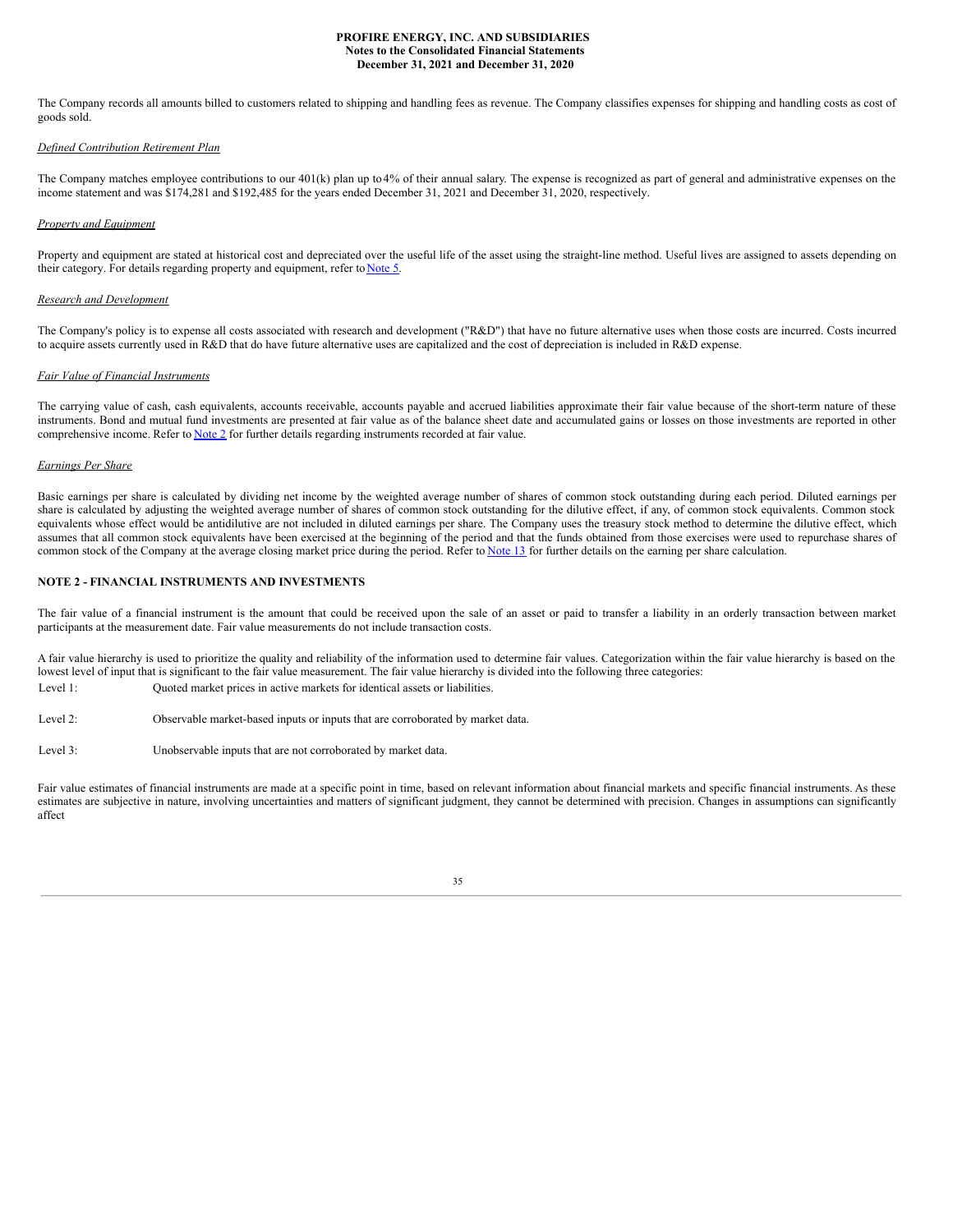estimated fair value. Management is of the opinion that the Company is not exposed to significant interest or credit risks arising from financial instruments and any declines in the value of investments are temporary in nature. Money market funds and certificates of deposits are shown at cost on the balance sheet and their adjusted cost approximates their fair value.

The following tables show the adjusted cost, unrealized gains (losses) and fair value of the Company's cash and cash equivalents and investments held as of December 31, 2021 and 2020:

|                        |              |                      |                    |                                      |               | December 31, 2021 |               |                                 |               |                   |               |           |
|------------------------|--------------|----------------------|--------------------|--------------------------------------|---------------|-------------------|---------------|---------------------------------|---------------|-------------------|---------------|-----------|
|                        |              | Adjusted<br>Cost     |                    | Pre-Tax Unrealized<br>Gains/(Losses) |               | Fair Value        |               | Cash<br>and Cash<br>Equivalents |               | Short Term        |               | Long Term |
| Level 1                |              |                      |                    |                                      |               |                   |               |                                 |               |                   |               |           |
| Money Market Funds     | $\mathbb{S}$ | 3,587,278            | $\mathcal{S}$      |                                      | $\mathcal{S}$ | 3,587,278         | $\mathcal{S}$ | 3,587,278                       | $\mathcal{S}$ |                   | $\mathcal{S}$ |           |
| Other Funds            |              | 1,889,552            |                    | 93,123                               |               | 1,982,675         |               |                                 |               |                   |               | 1,982,675 |
|                        |              | 5,476,830            |                    | 93,123                               |               | 5,569,953         |               | 3,587,278                       |               |                   |               | 1,982,675 |
| Level <sub>2</sub>     |              |                      |                    |                                      |               |                   |               |                                 |               |                   |               |           |
| <b>Corporate Bonds</b> |              | 1,396,435            |                    | (17, 727)                            |               | 1,378,708         |               |                                 |               | 101,004           |               | 1,277,704 |
| Municipal Bonds        |              | 5,933,534            |                    | (21, 425)                            |               | 5,912,109         |               |                                 |               | 912,679           |               | 4,999,430 |
|                        |              | 7,329,969            |                    | (39, 152)                            |               | 7,290,817         |               |                                 |               | 1,013,683         |               | 6,277,134 |
| Total                  | \$           | 12,806,799           | \$                 | 53,971                               | <sup>\$</sup> | 12,860,770        | <sup>\$</sup> | 3,587,278                       | -S            | 1,013,683         | -S            | 8,259,809 |
|                        |              |                      |                    |                                      |               |                   |               |                                 |               |                   |               |           |
|                        |              |                      |                    |                                      |               | December 31, 2020 |               |                                 |               |                   |               |           |
|                        |              | <b>Adjusted Cost</b> |                    | Pre-Tax Unrealized<br>Gains/(Losses) |               | Fair Value        |               | Cash<br>and Cash<br>Equivalents |               | <b>Short Term</b> |               | Long Term |
| Level 1                |              |                      |                    |                                      |               |                   |               |                                 |               |                   |               |           |
| Money Market Funds     | $\mathbb{S}$ | 4,315,394            | $\mathbf{\hat{s}}$ |                                      | $\mathbb{S}$  | 4,315,394         | $\mathcal{S}$ | 4,315,394                       | $\mathbf{s}$  | $=$               | \$            |           |
| Other Funds            |              | 1,889,552            |                    | 12,205                               |               | 1,901,757         |               |                                 |               |                   |               | 1,901,757 |
|                        |              | 6,204,946            |                    | 12,205                               |               | 6,217,151         |               | 4,315,394                       |               |                   |               | 1,901,757 |
| Level <sub>2</sub>     |              |                      |                    |                                      |               |                   |               |                                 |               |                   |               |           |
| Corporate Bonds        |              | 1,610,092            |                    | 22,222                               |               | 1,632,314         |               |                                 |               | 754,586           |               | 877,728   |
| Municipal Bonds        |              | 4.890.027            |                    | 28,797                               |               | 4,918,824         |               |                                 |               | 1,634,015         |               | 3,284,809 |
|                        |              | 6,500,119            |                    | 51,019                               |               | 6,551,138         |               |                                 |               | 2,388,601         |               | 4,162,537 |

Pre-tax unrealized gains (losses) on investments incurred during the periods are presented below:

|                                   | December 31, 2021 | For the Year Ended | December 31, 2020 | For the Year Ended |
|-----------------------------------|-------------------|--------------------|-------------------|--------------------|
| Unrealized Holding Gains (Losses) |                   | (9,253)            |                   | 36.9               |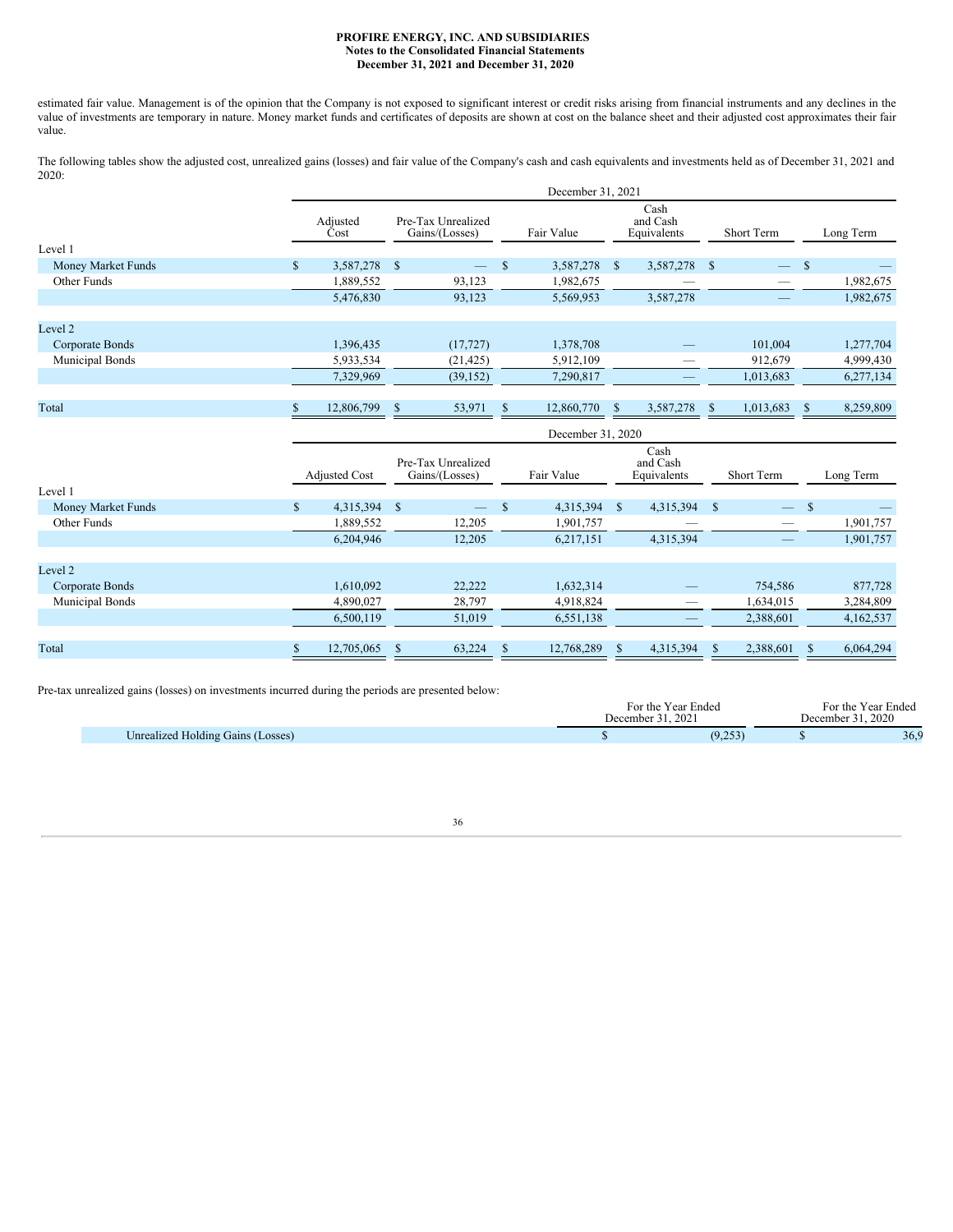The maturities for bonds held by the Company as of December 31, 2021 are presented in the table below:

| Maturity           | Fair Value                      |
|--------------------|---------------------------------|
| Less Than One Year | 1,013,683                       |
| 1-2 years          | 1,432,290                       |
| 2-5 years          | 4,844,844                       |
| 5-10 years         | $\hspace{0.1mm}-\hspace{0.1mm}$ |
| Over 10 years      | $\hspace{0.1mm}-\hspace{0.1mm}$ |
|                    | 7,290,817                       |

# **NOTE 3 – INVENTORIES**

Inventories consisted of the following at each balance sheet date:

|                          | As of                |  |                      |
|--------------------------|----------------------|--|----------------------|
|                          | December 31,<br>2021 |  | December 31,<br>2020 |
| Raw materials            | 301,320 \$           |  | 328,772              |
| Finished goods           | 7,556,048            |  | 9,229,298            |
| Work in process          |                      |  |                      |
| Subtotal                 | 7,857,368            |  | 9,558,070            |
| Reserve for obsolescence | (672, 120)           |  | (1,143,298)          |
| Total                    | 7,185,248            |  | 8,414,772            |

## **NOTE 4 – PREPAID EXPENSES AND OTHER CURRENT ASSETS**

Prepaid expenses and other current assets consisted of the following at each balance sheet date:

|                                    |  | December 31, 2021 |  | December 31, 2020 |
|------------------------------------|--|-------------------|--|-------------------|
| Assets classified as held for sale |  |                   |  | 623,805           |
| Prepaid inventory                  |  | 530,725           |  | 542,313           |
| Prepaid insurance                  |  | 228,849           |  | 217,465           |
| Interest receivables               |  | 63,841            |  | 65,984            |
| Vehicle trade-in credits           |  | _                 |  | 55,733            |
| Other                              |  | 201,861           |  | 173,128           |
| Total                              |  | 1,025,276         |  | 1,678,428         |

<span id="page-36-0"></span>In the table above, the assets classified as "held for sale" consisted of an office building located in Spruce Grove, Alberta, Canada. During 2021, we sold the remainingthree bays of the office building, which resulted in a gain of \$42,378 CAD that was recorded during that year.

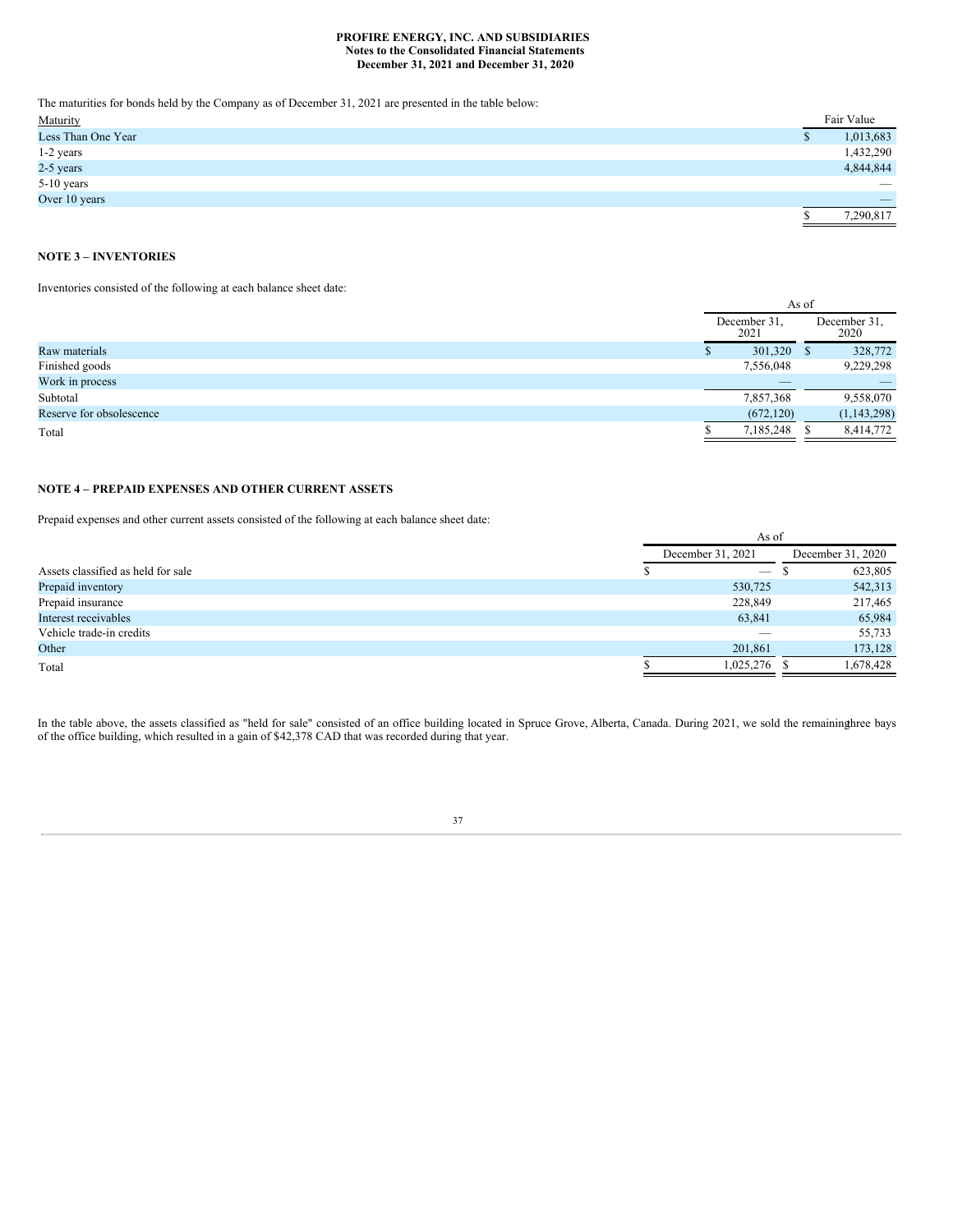## **NOTE 5 – PROPERTY AND EQUIPMENT**

Property and equipment and estimated useful lives are presented in the table below:

|                              |                      | As of       |                      |             |                  |
|------------------------------|----------------------|-------------|----------------------|-------------|------------------|
|                              | December 31.<br>2021 |             | December 31.<br>2020 |             | Est. Useful Life |
| Furniture and fixtures       |                      | 652,859     | <sup>S</sup>         | 649,022     | 7 years          |
| Computers                    |                      | 465,758     |                      | 394,945     | 3 years          |
| Software                     |                      | 246,963     |                      | 246,958     | 2 years          |
| Machinery and equipment      |                      | 488,652     |                      | 477,468     | 7 years          |
| Vehicles                     |                      | 2,242,221   |                      | 2,453,042   | 5 years          |
| Land and buildings           |                      | 11,692,779  |                      | 11,742,322  | 30 years         |
| Total property and equipment |                      | 15,789,232  |                      | 15,963,757  |                  |
| Accumulated depreciation     |                      | (4,603,693) |                      | (3,941,946) |                  |
| Net property and equipment   |                      | 11,185,539  |                      | 12,021,811  |                  |

The table below shows total depreciation and amortization expense and how depreciation is allocated between cost of goods sold and operating expenses:

|                                           | For the Year Ended December 31, 2021 | For the Year Ended December 31, 2020 |
|-------------------------------------------|--------------------------------------|--------------------------------------|
| Cost of goods sold - product depreciation | 338,748 \$                           | 342,780                              |
| Cost of goods sold - service depreciation | 154.460                              | 154.755                              |
| Operating expense depreciation            | 500,142                              | 391.958                              |
| Amortization expense                      | 262,297                              | 274.229                              |
| Total depreciation & amortization expense | 1.255.647                            | .163.722                             |

## **NOTE 6 – INTANGIBLE ASSETS**

Definite-lived intangible assets consist of developed technology, customer relationships, trade names and distribution agreements. The costs of developed technology, customer relationships and trade names are amortized over the respective useful life of each asset, ranging from 3-18 years. The costs of the distribution agreements are amortized over the remaining life of the agreements. Indefinite-lived intangible assets consist of goodwill. In accordance with ASC 350, goodwill is not amortized but tested for impairment annually or more frequently when events or circumstances indicate that the carrying value of a reporting unit more likely than not exceeds its fair value. We test goodwill for impairment as of each balance sheet date. Intangible assets consisted of the following:

### **Definite-lived intangible assets**

|                                       |                      | As of      |  |                      |  |
|---------------------------------------|----------------------|------------|--|----------------------|--|
|                                       | December 31,<br>2021 |            |  | December 31,<br>2020 |  |
| Definite-lived intangible assets      |                      | 2,100,000  |  | 2,100,000            |  |
| Less: Accumulated amortization        |                      | (550, 862) |  | (328, 130)           |  |
| Definite-lived intangible assets, net |                      | 1.549.138  |  | 1,771,870            |  |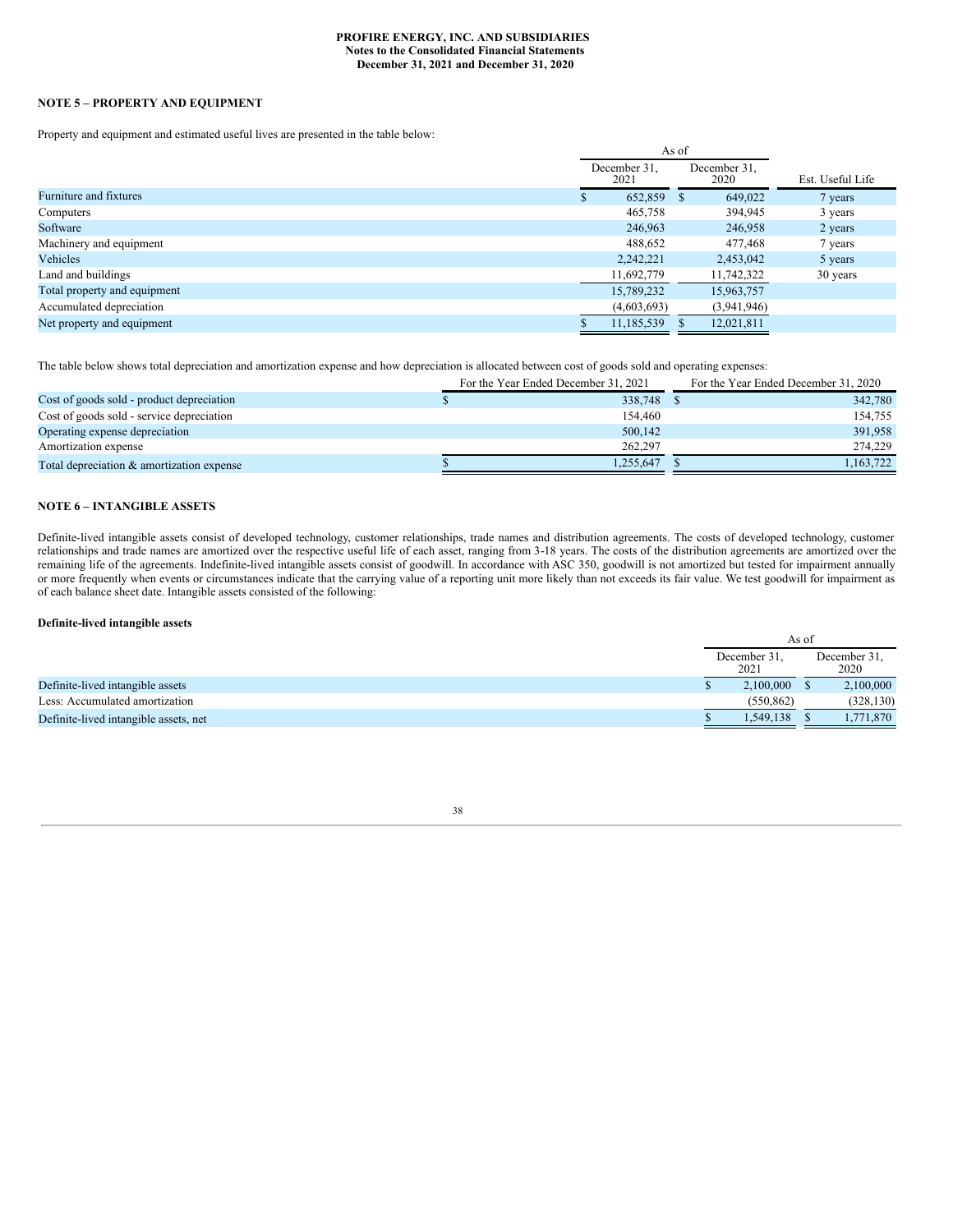During 2020, definite-lived intangible assets decreased primarily driven by amortization expense for the year.

Estimated amortization expense for the next five years related to the definite-lived intangible assets is displayed in the following table:

| For the Years Ending December 31, | Amount  |
|-----------------------------------|---------|
| 2022                              | 217,871 |
| 2023                              | 204,190 |
| 2024                              | 148,565 |
| 2025                              | 80,899  |
| 2026                              | 80,899  |
| Greater than 5 years              | 816,714 |

### **Indefinite-lived intangible assets**

|          |   |                      | As of |                                       |
|----------|---|----------------------|-------|---------------------------------------|
|          |   | December 31,<br>2021 |       | $\sim$ $\sim$<br>December 31,<br>2020 |
| Goodwill | Ψ | 2,579,381            |       | 579,381<br>ر د سه                     |

Goodwill is reviewed annually for impairment during the fourth quarter of the year, or whenever there are significant indicators of potential impairment. In 2021, the Company determined that the fair value of the reporting unit related to the goodwill was not less than its carrying value. As such, the Company did not have any goodwill impairment for the year ended December 31, 2021.

In 2020 and 2021, the COVID-19 pandemic spread across the globe and disrupted economies around the world, including the oil and gas industry in which we operate. These factors caused us to review goodwill for impairment periodically throughout 2020. During each impairment review, we performed a quantitative assessment by comparing the fair value of the reporting unit related to goodwill with its carrying value. In each impairment test we performed during 2020, the estimated fair value of our reporting unit exceeded its carrying value. As such, the Company did not have any goodwill impairment for the year ended December 31, 2020.

## **NOTE 7 – ACCRUED LIABILITIES**

Accrued liabilities consisted of the following at each balance sheet date:

|                            |                      | As of |                      |
|----------------------------|----------------------|-------|----------------------|
|                            | December 31,<br>2021 |       | December 31,<br>2020 |
| Employee-related payables  | 1,621,131            |       | 789,573              |
| Inventory-related payables | 67,027               |       | 158,519              |
| Warranty liabilities       | 49,624               |       | 71,852               |
| Other                      | 134,566              |       | 176,926              |
| Total                      | 1,872,348            |       | .196,870             |

#### **NOTE 8 – LEASES**

We have leases for office equipment and office space. The leases for office equipment are classified as financing leases and the typical term is36 months. We have the option to extend most office equipment leases, but we do not intend to do so. Accordingly, no extensions have been recognized in the right-of-use asset or lease liability. The office equipment lease payments are not variable and the lease agreements do not include any non-lease components, residual value guarantees, or restrictions. There are no interest rates implicit in the office equipment lease agreements, so we have used our incremental borrowing rate to determine the discount rate to be applied to our financing leases. In 2021, we entered into a new lease agreement to replace some aging office equipment. The weighted average discount rate applied to our financing leases is 4.50% and the weighted average remaining lease term is 29.2 months.

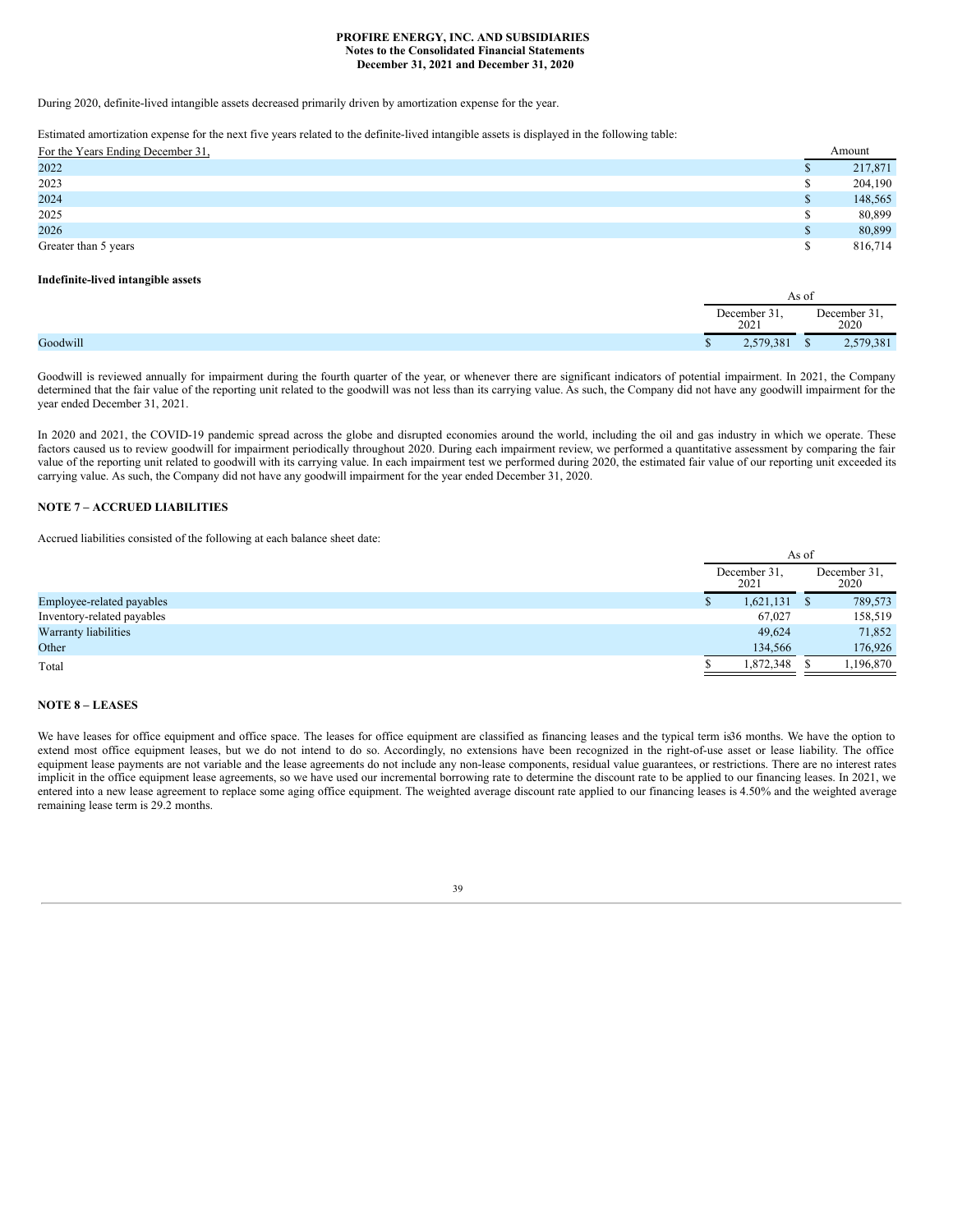The following table shows the components of financing lease cost:

| <b>Financing Lease Cost</b>         | For the Year Ended December<br>31, 2021 | For the Year Ended December 31,<br>2020 |  |  |  |
|-------------------------------------|-----------------------------------------|-----------------------------------------|--|--|--|
| Amortization of right-of-use assets | 39,565                                  | 56.318                                  |  |  |  |
| Interest on lease liabilities       | .676                                    | 3.618                                   |  |  |  |
| Total financing lease cost          | 41.241                                  | 59.936                                  |  |  |  |

The following table reconciles future minimum lease payments to the discounted finance lease liability:

Years ending December 31

| $1 \text{ cm}$ , $\mu$ externoon $51$ |                          |
|---------------------------------------|--------------------------|
| 2022                                  | 32,394                   |
| 2023                                  | 19,591                   |
| 2024                                  | 17,960                   |
| 2025                                  |                          |
| 2026                                  |                          |
| Thereafter                            | $\overline{\phantom{a}}$ |
| Total future minimum lease payments   | 69,945                   |
| Less: Amount representing interest    | 3,819                    |
| Present value of future payments      | 66,126                   |
| Current portion                       | 30,214                   |
| Long-term portion                     | 35,912                   |
|                                       |                          |

Because our office space leases are substantially all considered to be short-term, we have elected not to recognize them on our balance sheet under the short-term recognition exemption. During the years ended December 31, 2021 and December 31, 2020, we recognized \$69,808 and \$75,147, respectively, of short-term lease costs associated with office space leases.

### **NOTE 9 – STOCKHOLDERS' EQUITY**

As described in [Note](#page-30-0) 1, treasury stock is recorded at cost until reissued or retired. As of December 31, 2021, and December 31, 2020, the Company held4,076,909 and 3,412,378 shares in treasury at a total cost of \$6,107,593 and \$5,353,019, respectively. Pursuant to the board of directors approval of a share repurchase program allowing the Company to repurchase up to \$2,000,000 worth of the Company's common stock from time to time through September 30, 2022, the Company entered into a 10b5-1 Plan in September 2021. After an initial 30-day cooling off period the Company began purchasing shares of common stock pursuant to the terms of the 10b5-1 Plan in October 2021. The Company is not obligated to make any purchases and the program may be suspended or discontinued at any time. During 2021, we repurchased 664,531 shares of common stock. There were no treasury stock repurchase plans open during 2020 and as a result we did not repurchase any shares of common stock during that period. All purchases of treasury stock during 2021 were made at market prices.

### *2021 EIP and LTIP*

On May 28, 2021, the Compensation Committee (the "Compensation Committee") of the Board of Directors of the Company (the "Board") approved the 2021 Executive Incentive Plan (the "2021 EIP") for Brenton W. Hatch, the Company's Executive Chairman, Ryan W. Oviatt, the Company's Co-CEO, Co-President, and CFO, Cameron M. Tidball, the Company's Co-CEO and Co-President, Jay G. Fugal, the Company's then Vice President of Operations, and Patrick D. Fisher, the Company's Vice President of Product Development. The 2021 EIP provides for the potential award of incentive compensation to the participants based on the Company's financial performance in fiscal 2021. If earned, the incentive compensation will be payable in cash and stock, and the stock portion of the incentive compensation is intended to constitute an award under the Company's 2014 Equity Incentive Plan, as amended (the "2014 Plan").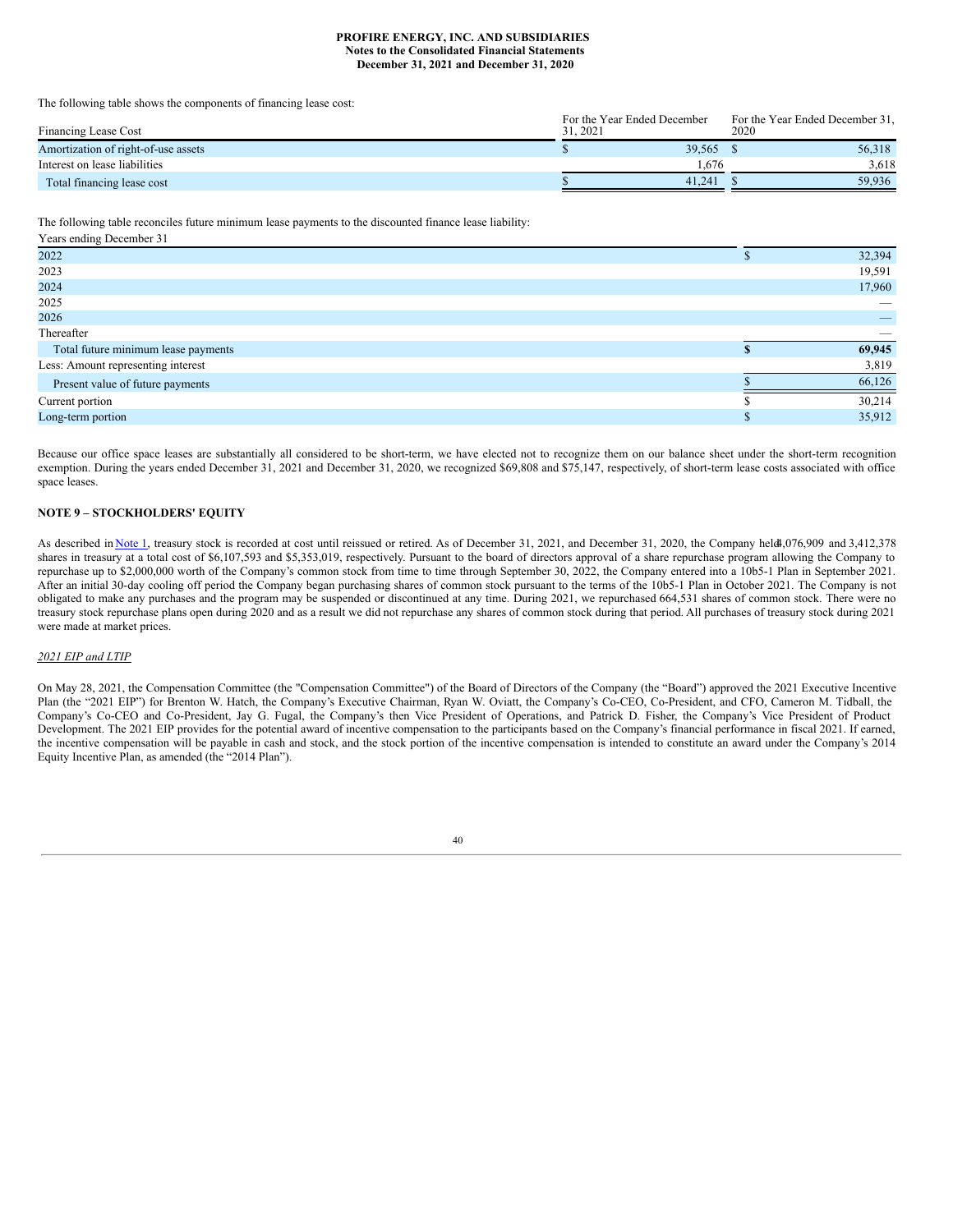Under the terms of the 2021 EIP, each participating executive officer has been assigned a target incentive compensation amount for fiscal 2021. The target incentive compensation amount for Mr. Hatch is \$200,000, the target incentive compensation amount for Mr. Oviatt is \$150,000, the target incentive compensation amount for Mr. Tidball is \$150,000, the target incentive compensation for Mr. Fugal is \$54,000, and the target incentive compensation for Mr. Fisher is \$51,000 CAD.

Participants will be eligible to receive incentive compensation based upon reaching or exceeding performance goals established by the Compensation Committee for fiscal 2021. The performance goals in the 2021 EIP are based on the Company's total revenue, EBITDA, and a non-financial milestone relating to revenue source diversification. Each of these performance goals will be weighted one third in calculating incentive compensation amounts.

The incentive compensation amounts earned under the 2021 EIP, if any, will be paid 50% in cash and 50% in shares of restricted stock under the 2014 Plan. In no event shall the total award exceed 200% of the target incentive compensation amount for each participant, or exceed any limitations otherwise set forth in the 2014 Plan. The actual incentive compensation amounts, if any, will be determined by the Compensation Committee upon the completion of fiscal 2021 financial statement audit and paid by March 15, 2022, subject to all applicable tax withholding.

In addition to the 2021 EIP, the Board also approved, as a long-term incentive plan, the grants of restricted stock unit awards to Messrs. Oviatt, Tidball, Fugal, and Fisher pursuant to the 2014 Plan (the "2021 LTIP"). The 2021 LTIP consists of total awards of up to 204,543 restricted stock units ("Units") to Mr. Oviatt, up to 204,543 Units to Mr. Tidball, up to 85,908 Units to Mr. Fugal, and up to 47,973 Units to Mr. Fisher, pursuant to two separate restricted stock unit award agreements (collectively, the "Restricted Stock Unit Award Agreements") between the Company and each participant. One agreement covers 33% of each award recipient's Units that are subject to time-based vesting, and the other agreement covers the remaining 67% of such award recipient's Units that may vest based on performance metrics. Upon vesting, the award agreements entitle the award recipients to receive one share of the Company's common stock for each vested Unit. The vesting period of the 2021 LTIP began on January 1, 2021 and terminates on December 31, 2023 (the "Performance Vesting Date").

The Units subject to time-based vesting, including68,181 Units to Mr. Oviatt, 68,181 Units for Mr. Tidball, 28,636 Units to Mr. Fugal, and 15,991 Units to Mr. Fisher, will vest in three equal annual installments beginning December 31, 2021 and ending on December 31, 2023 if the award recipients' employment continues with the Company through such dates.

The performance-vesting Units, including up to136,362 Units for Mr. Oviatt, 136,362 Units for Mr. Tidball, 57,272 Units for Mr. Fugal, and 31,982 Units to Mr. Fisher, are eligible to vest over a three-year performance period beginning January 1, 2021 (the "Performance Period") based upon the following Company performance metrics:

| Performance Metric                             | Weight | <b>Target</b>  | <b>Above Target</b> | Outstanding    |
|------------------------------------------------|--------|----------------|---------------------|----------------|
| Total Shareholder Return                       | 1/3    | 35%            | 194%                | 253%           |
| Relative Total Shareholder Return              | 1/3    | Third Ouartile | Second Ouartile     | First Quartile |
| <b>EBITDA</b> as a Percentage of Total Revenue | 1/3    | 10%            | 15%                 | 20%            |

One-third of such performance-vesting Units, consisting of 45,454 Units for Mr. Oviatt, 45,454 Units for Mr. Tidball, 19,091 Units for Mr. Fugal, and 10,661 Units for Mr. Fisher, are eligible to vest for each of the three performance metrics identified in the table above. The number of Units that will vest for each performance metric on the Performance Vesting Date shall be determined as follows:

• if the "Target" level for such performance metric is not achieved,none of the Units relating to such performance metric will vest;

• if the "Target" level (but no higher level) for such performance metric is achieved,50% of the Units relating to such performance metric will vest;

- if the "Above Target" level (but no higher level) for such performance metric is achieved,75% of the Units relating to such performance metric will vest; and
- if the "Outstanding" level for such performance metric is achieved,100% of the Units relating to such performance metric will vest.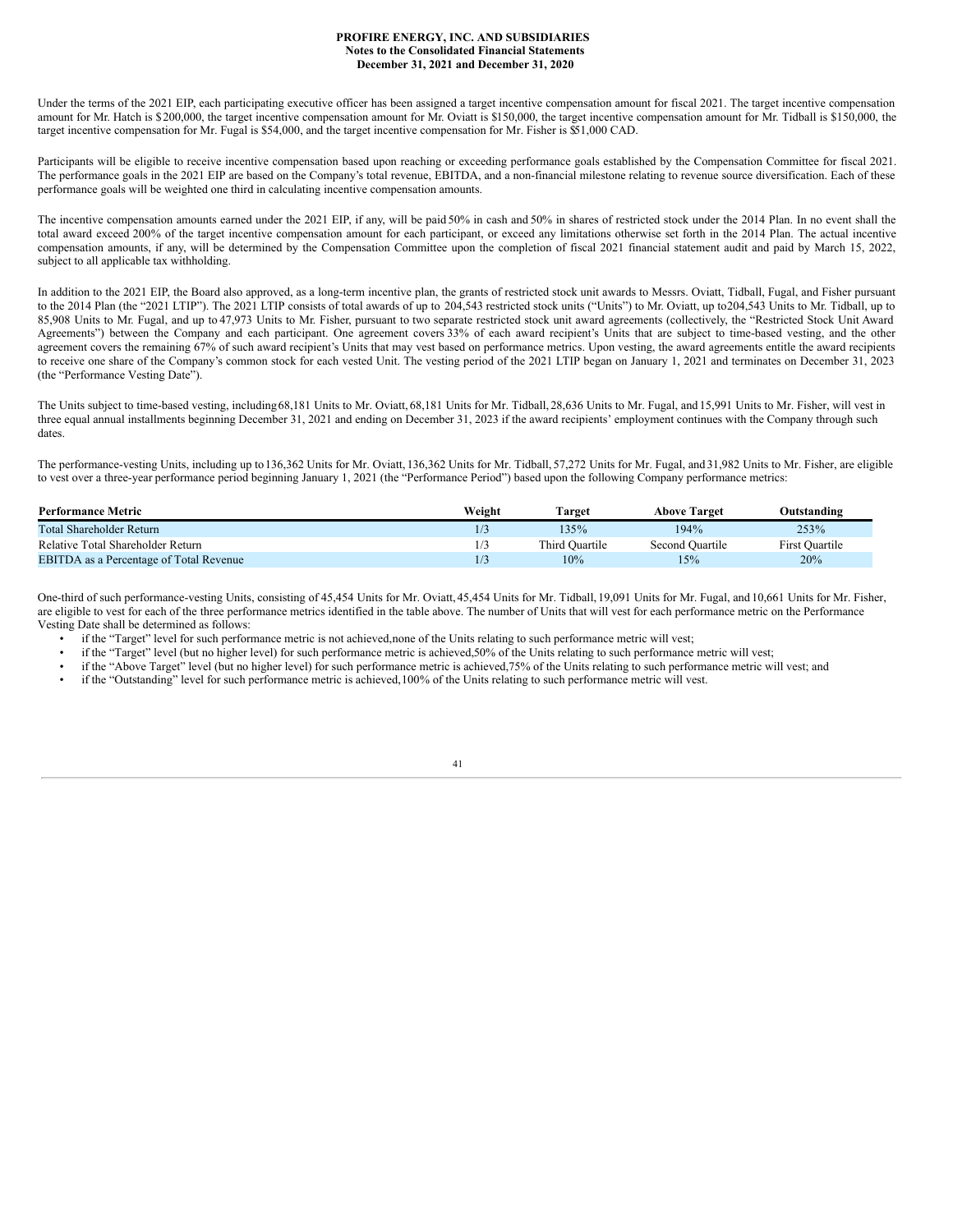Mr. Fugal resigned, effective October 31, 2021, from his position as Vice President of Operations to pursue an opportunity as CEO of another company. Accordingly, Mr. Fugal will not be eligible to receive incentive compensation under the 2021 EIP, and his unvested restricted stock units will be forfeited. Additionally, Mr. Fugal is not eligible for any awards that were not vested prior to October 31, 2021 for the 2019 and 2021 long-term incentive plans.

The foregoing summary of the 2021 EIP, the 2021 LTIP and the Restricted Stock Unit Award Agreements is qualified in its entirety by the text of the 2021 EIP and each of the Restricted Stock Unit Award Agreements, which the Company has filed as a exhibits to its quarterly report on Form 10-Q for the quarter ended June 30, 2021.

### *2020 EIP and LTIP*

Due to economic uncertainties including those caused by the COVID-19 pandemic, the Board, with the support of the Company's executives, elected to not adopt an executive incentive plan or long-term incentive plan for 2020. The Board and executives believed this was an appropriate short-term measure that helped to align the Company's cost structure with the extraordinary conditions affecting the industry during 2020.

### *2021 RSUs*

On February 18, 2021, the Board, upon the recommendation of the Compensation Committee, approved a restricted stock award of18,852 shares of common stock to each of Cameron M. Tidball and Ryan W. Oviatt. Messrs. Tidball and Oviatt entered into Restricted Stock Unit Award Agreements, the forms of which were approved pursuant to the Plan. These restricted stock awards, which vested immediately, were settled by the issuance of a total of 27,334 shares of common stock, net of tax withholding and resulted in \$45,999 of compensation expense.

On June 16, 2021, pursuant to the annual renewal of director compensation, the Board approved a grant of189,471 RSUs to the Company's independent directors. Half of the RSUs vested immediately on the date of grant and the remaining 50% of the RSUs will vest on the first anniversary of the grant date or at the Company's next annual meeting of stockholders, whichever is earlier. The awards will result in total compensation expense of approximately \$216,000 to be recognized over the vesting period.

### *2020 RSUs*

On June 17, 2020, pursuant to the annual renewal of Director compensation, the Board approved a grant of270,966 RSUs to Independent Directors. Half of the RSUs vested immediately on the date of grant and the remaining 50% of the RSUs vested on the first anniversary of the grant date or at the Company's next Annual Meeting of Stockholders, whichever was earlier. The awards resulted in total compensation expense of \$209,999 which was recognized over the vesting period.

On July 30, 2020, Mr. Arlen B. Crouch notified the Chairman of the Board of the Company of his decision to resign, effective August 3, 2020, from his position as a member of the Board. Mr. Crouch's resignation did not result from any disagreements with Management or the Board. On Mr. Crouch's resignation date all of his unvested RSUs were forfeited and the related compensation expense recaptured. On July 30, 2020, the Board appointed Colleen Larkin Bell to serve as a director to fill the vacancy resulting from Mr. Crouch's resignation, effective August 3, 2020. Ms. Bell is serving as Chair of the Nominating Committee and serves on the Audit and Compensation Committees. As compensation for her service on the Board and Committee Assignments, on August 21, 2020, the board approved a grant of 92,934 RSUs. Half of the RSUs vested immediately on the date of the grant and the remaining 50% of the RSUs vested on the first anniversary of the grant date. The awards resulted in total compensation expense of \$7,953 which was recognized over the vesting period.

### *2021 Stock Options*

No stock options were issued during the year ended December 31, 2021.

*2020 Stock Options*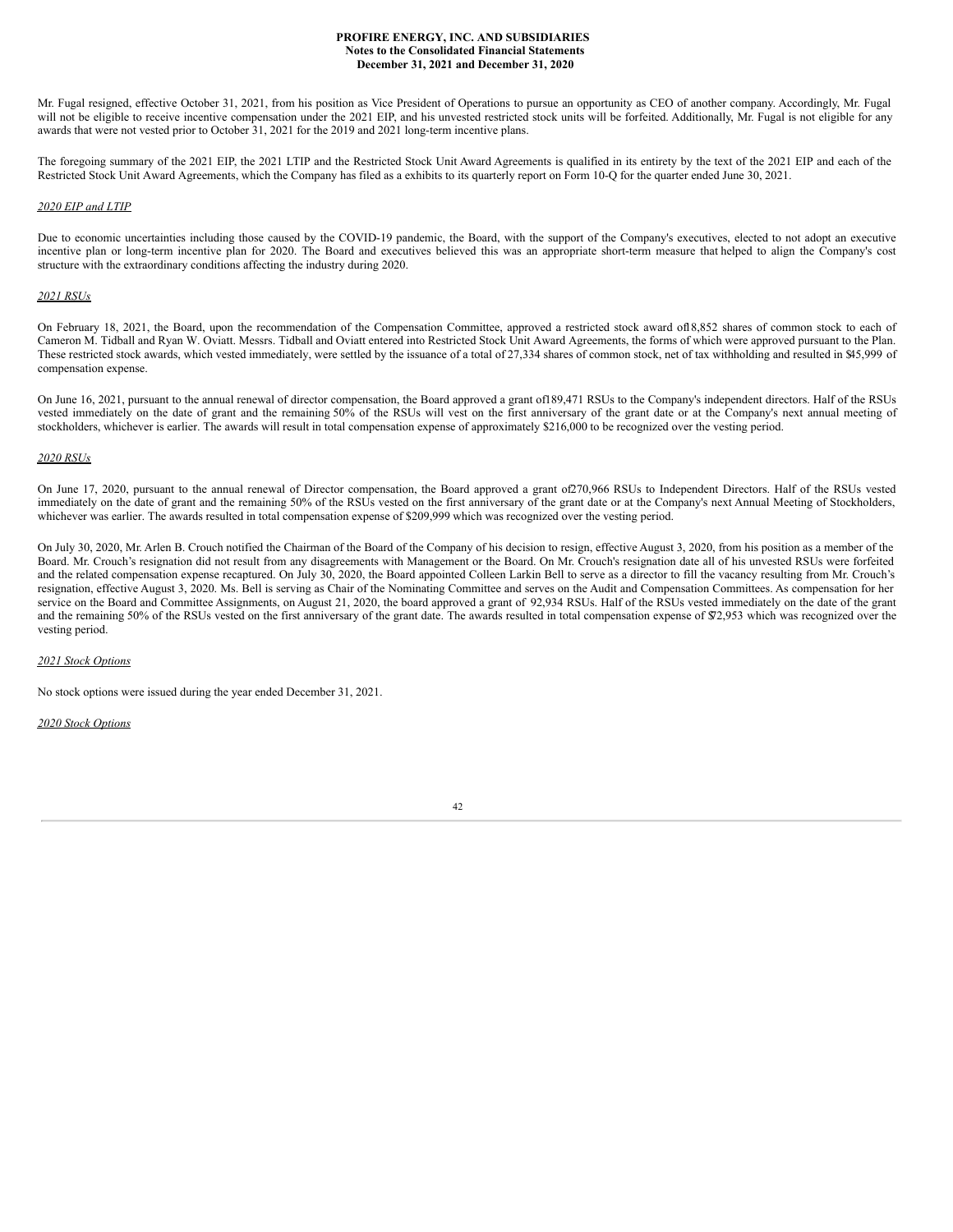On March 17, 2020 (the "March Grant Date"), the Board approved a grant of options to purchase115,200 shares of the Company's common stock at a strike price of \$0.81 to various employees under the 2014 Plan (the "March 2020 Options"). The March 2020 Options terminate four years from the March Grant Date and become exercisable as to onethird of the shares of common stock covered thereby on each anniversary of the March Grant Date for the subsequent three years following the March Grant Date. The March 2020 Options resulted in a total compensation expense of \$40,280.

On July 2, 2020 (the "July Grant Date"), upon the recommendation of the Compensation Committee, the Board approved the grant of a non-qualified stock option to purchase 100,000 shares of the Company's common stock to each of Mr. Oviatt and Mr. Tidball under the 2014 Plan and pursuant to the standard form of Notice of Stock Option Grant and Stock Option Agreement under the plan (the "July Options"). The exercise price of the July Options is equal to the closing bid price of the Company's common stock on July 2, 2020 or \$0.8439 per share. The July Options shall vest equally over a period of three years from the July Grant Date. Vesting occurs on the anniversary date of the July Grant Date, with one-third of the total shares vesting on each of the first three anniversaries of the July Grant Date. Vesting is contingent upon the executive's continued employment with the Company on each applicable vesting date. The July Options expire on July 2, 2024. These July Options will result in total compensation expense of \$79,431 to be recognized over the vesting period.

On August 21, 2020 (the "August Grant Date"), the Board approved a grant of options to purchase630,000 shares of the Company's common stock at a strike price of \$0.79 to various employees under the 2014 Plan (the "August 2020 Options"). The Options terminate four years from the August Grant Date and the August 2020 Options become exercisable as to one-third of the shares of common stock covered thereby on each anniversary of the August Grant Date for the subsequent three years following the August Grant Date. The August 2020 Options resulted in total compensation expense of \$233,111 that will be recognized over the vesting period.

### 2019 LTIP

The 2019 LTIP consists of total awards of up to66,213 restricted stock units ("Units") to Mr. Oviatt, up to51,646 Units to Mr. Tidball, up to 35,313 Units to Mr. Fugal, and up to 24,862 Units to Mr. Fisher pursuant to two separate Restricted Stock Unit Award Agreements to be entered between the Company and each participant. One agreement covers 33% of each award recipient's Units that are subject to time-based vesting, and the other agreement covers the remaining 67% of such award recipient's Units that may vest based on performance metrics. Upon vesting, the award agreements entitle the award recipients to receive one share of the Company's common stock for each vested Unit. The vesting period of the 2019 LTIP began on January 1, 2019 and terminated on December 31, 2021.

### <span id="page-42-0"></span>**NOTE 10 - REVENUE**

### *Performance Obligations*

Our performance obligations include providing product and servicing our product. We recognize product revenue performance obligations in most cases when the product is delivered to the customer. Occasionally, if we are shipping the product on a customer's account, we recognize revenue when the product has been shipped. At that point in time, the control of the product is transferred to the customer. When we perform service work, we apply the practical expedient that allows us to recognize service revenue when we have the right to invoice the customer for the work completed. We do not engage in transactions acting as an agent. The time needed to complete our performance obligations varies based on the size of the project; however, we typically satisfy our performance obligations within a few months of entering into the applicable sales contract or service contract.

Our customers have the right to return certain unused and unopened products within 90 days for a restocking fee. We provide a warranty on some of our products ranging from90 days to 2 years, depending on the product. The amount accrued for expected returns and warranty claims was immaterial as of December 31, 2021.

### *Contract Balances*

We have elected to use the practical expedient in ASC 340 (regarding recognition of the incremental costs of obtaining a contract) for costs related to contracts that are estimated to be completed within one year. All of our current sales contracts and service contracts are expected to be completed within one year, and as a result, we have not recognized a contract asset account. If we had chosen not to use this practical expedient, we would not expect a material difference in the contract balances. We also did not have any material contract liabilities because we typically do not receive payments in advance of recognizing revenue.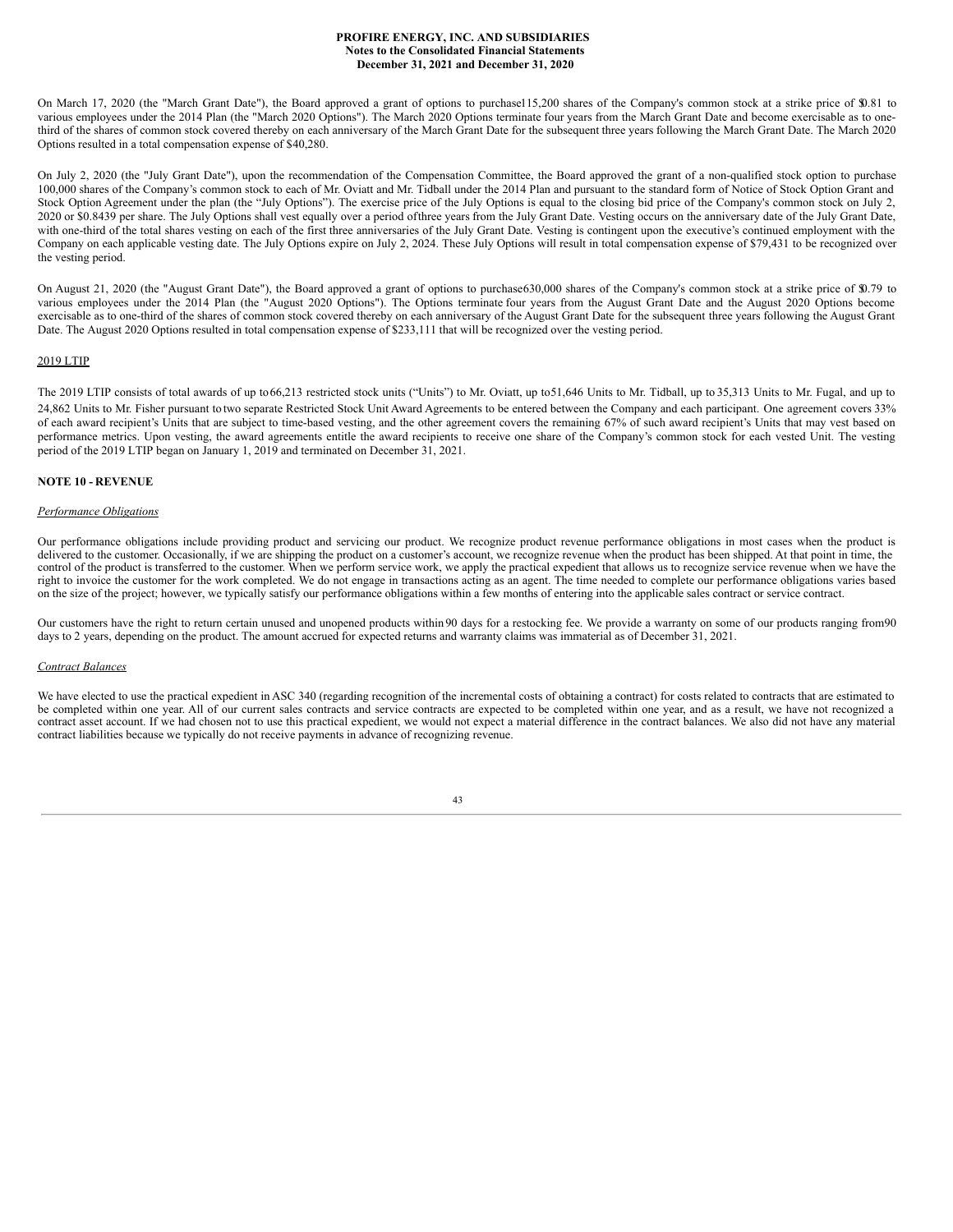#### *Significant Judgments*

For most revenue contracts, we invoice the customer when the performance obligation is satisfied and payment is due30 days later. Occasionally, other terms such as progress billings or longer terms are agreed to on a case-by-case basis. We do not have significant financing components, non-cash consideration, or variable consideration. We estimate the transaction price between performance obligations based on stand-alone product prices. We elected the practical expedient by which disclosures are not required regarding the value of unsatisfied performance obligations for contracts with an original expected duration of one year or less.

#### *Disaggregation of Revenue*

All revenue recognized in the income statement is considered to be revenue from contracts with customers. The table below shows revenue by category:

|                      | Year Ended December 31, 2021 | Year Ended December 31, 2020 |            |
|----------------------|------------------------------|------------------------------|------------|
| Electronics          | 9,076,345                    |                              | 7,689,187  |
| Manufactured         | 1,213,218                    |                              | 878,962    |
| Re-Sell              | 13,401,431                   |                              | 10,827,490 |
| Service              | 2.665.182                    |                              | 2,062,970  |
| <b>Total Revenue</b> | 26,356,176                   |                              | 21,458,609 |

### **NOTE 11 – STOCK-BASED COMPENSATION**

Periodically the Company issues stock-based awards to employees and independent directors. Vesting terms for outstanding grants vary by grant, ranging from immediate to ratably over 5 years. Typically, grants expire one year after the final vesting. The Board has authorized 4,812,000 shares to be granted for such awards under the Plan. Historically, the Company has only issued non-qualified stock options, restricted stock, and restricted stock units; however, the Plan does allow for other types of awards to be granted in the future. Most awards have been exercisable or convertible based solely on meeting service conditions; however, some grants to executives have been made convertible based on meeting both service and performance conditions. Upon exercise or conversion, the Company may issue new shares or reissue shares held in treasury, at the discretion of Management. The Company has elected to recognize forfeitures as they occur.

The Company uses the Black-Scholes method for measuring compensation cost of stock options and the intrinsic value method for measuring compensation cost of restricted stock and restricted stock units. Total compensation cost for share-based payments recognized in income was \$567,077 and \$443,127 during the years ended December 31, 2021 and December 31, 2020, respectively. As of December 31, 2021, the Company had \$ 527,574 in unamortized compensation expense with a weighted average of 1.54 years remaining. The Company received \$6,053 and \$2,020 in cash from the exercise of share options during the years ended December 31, 2021 and December 31, 2020, respectively. For the tax effect on total compensation expense and the exercise of options, see [Note](#page-46-0) [12](#page-46-0) for the income tax provision.

During the years ended December 31, 2021 and December 31, 2020, the intrinsic value of options exercised was \$2,352 and \$936, respectively. The total fair value of options, restricted stock, and restricted stock units vested during the years ended December 31, 2021 and December 31, 2020 was \$537,063 and \$418,682, respectively. During the years ended December 31, 2021 and December 31, 2020 the Company granted 770,142 and 1,309,100 awards, respectively, with weighted-average grant date fair values of \$1.14 and \$0.52, respectively.

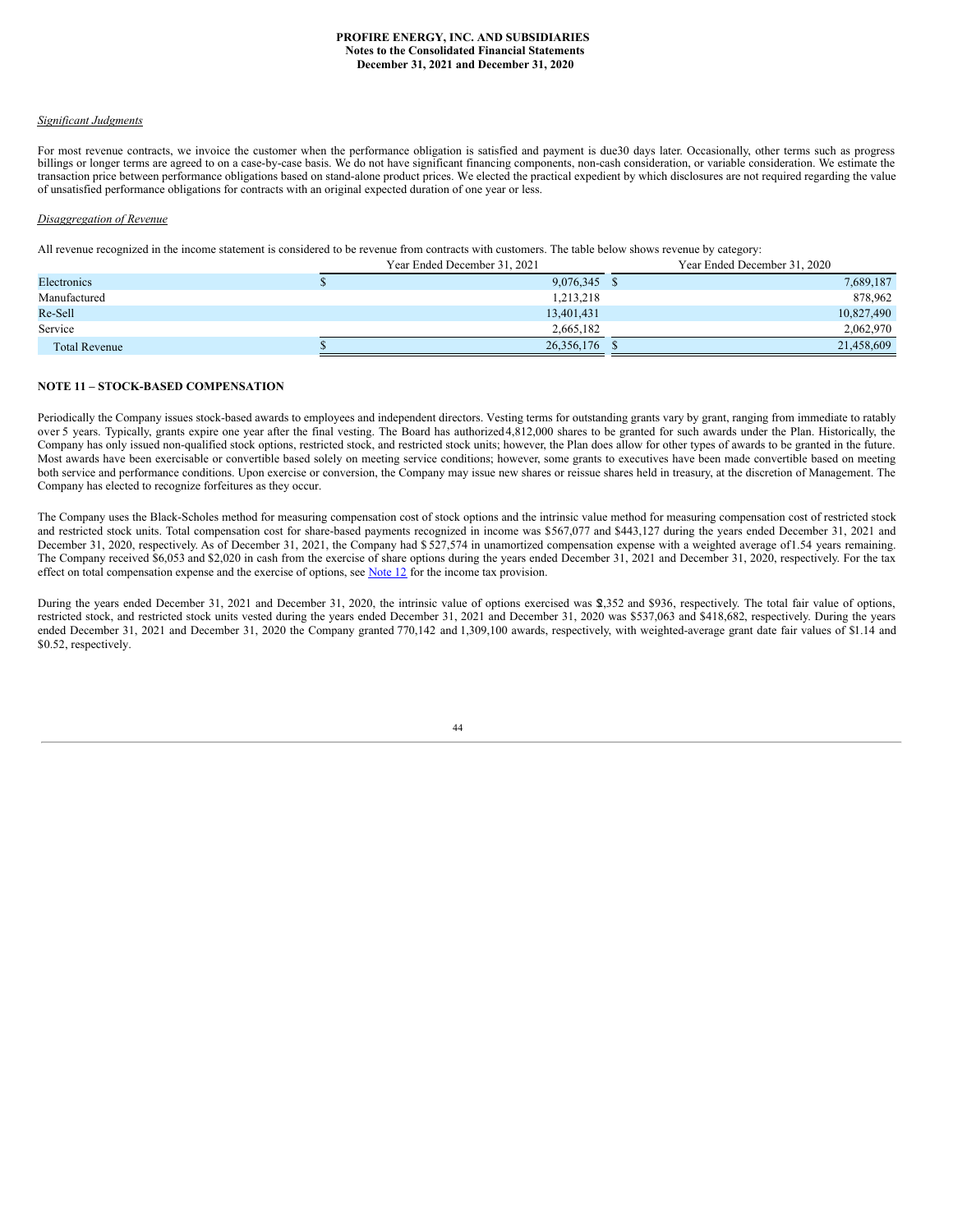Information regarding outstanding options, restricted stock awards, and restricted stock units is summarized in the tables below: Total Outstanding and Exercisable Awards December 31, 2021

|                                                         |                                 |          |                                      | <b>Awards Outstanding</b> |          | Awards Exercisable                    |      |                   |      |  |  |  |  |  |  |  |
|---------------------------------------------------------|---------------------------------|----------|--------------------------------------|---------------------------|----------|---------------------------------------|------|-------------------|------|--|--|--|--|--|--|--|
| <b>Grant Price</b><br><b>Grant Price</b><br>High<br>Low |                                 | Quantity | Remaining Contractual Life<br>Years) | Exercise<br>Price         | Duantity | Remaining Contractual Life<br>(Years) |      | Exercise<br>Price |      |  |  |  |  |  |  |  |
|                                                         | $\hspace{0.1mm}-\hspace{0.1mm}$ | 0.39     | 738,873                              | 2.41                      |          |                                       |      |                   |      |  |  |  |  |  |  |  |
| S                                                       | 0.40                            | 0.80     | 579,000                              | 2.64                      | 0.79     | 203,000                               | 2.64 |                   | 0.79 |  |  |  |  |  |  |  |
|                                                         | 0.81                            | 0.84     | 304,700                              | 2.40                      | 0.83     | 101.566                               | 2.40 |                   | 0.83 |  |  |  |  |  |  |  |
|                                                         |                                 |          | .622,573                             | 2.49                      | 0.44     | 304,566                               | 2.56 |                   | 0.80 |  |  |  |  |  |  |  |

## Total Outstanding and Exercisable Awards December 31, 2020

|   |                                                         |  |          |                                      | <b>Awards Outstanding</b> |          |                                      | Awards Exercisable |                   |   |
|---|---------------------------------------------------------|--|----------|--------------------------------------|---------------------------|----------|--------------------------------------|--------------------|-------------------|---|
|   | <b>Grant Price</b><br><b>Grant Price</b><br>High<br>Low |  | Ouantity | Remaining Contractual Life<br>Years) | Exercise<br>Price         | Ouantity | Remaining Contractual Life<br>Years) |                    | Exercise<br>Price |   |
|   | $\hspace{0.1mm}-\hspace{0.1mm}$                         |  | 0.39     | 508,123                              | 1.65                      |          |                                      |                    |                   |   |
| S | 0.40                                                    |  | 0.80     | 630,000                              | 3.64                      | 0.79     | $\overline{\phantom{a}}$             |                    |                   | _ |
|   | 0.81                                                    |  | 0.84     | 304,700                              | 3.36                      | 0.83     | $\overline{\phantom{a}}$             |                    |                   |   |
|   |                                                         |  |          | 442,823                              | 2.88                      | 0.52     |                                      |                    |                   |   |

Information regarding stock options for the year ended December 31, 2021 is summarized in the tables below:

| <b>Stock Options</b>                               | Number of Awards         |               | Weighted<br>Average<br><b>Exercise Price</b> | Weighted<br>Average Share<br>Price on Date<br>of Exercise | Weighted<br>Average Fair<br>Value | Weighted Average<br>Remaining Contractual<br>Life (Years) | Aggregate Intrinsic<br>Value |
|----------------------------------------------------|--------------------------|---------------|----------------------------------------------|-----------------------------------------------------------|-----------------------------------|-----------------------------------------------------------|------------------------------|
| Outstanding, beginning of period                   | 934,700                  | ъ             | 0.80                                         |                                                           | 0.37                              |                                                           | 48,695                       |
| Granted                                            |                          |               |                                              |                                                           |                                   |                                                           |                              |
| Exercised/Released                                 | $(7,000)$ \$             |               | 0.79                                         | 1.12<br><b>S</b>                                          | 0.37                              |                                                           | 2,352                        |
| Canceled/Forfeited                                 | $(44,000)$ \$            |               | 0.79                                         |                                                           | 0.37                              |                                                           | 17,820                       |
| Expired                                            | $\qquad \qquad - \qquad$ |               | $\overline{\phantom{a}}$                     |                                                           | $\mathbf{0}$                      |                                                           |                              |
| Outstanding, end of period                         | 883,700                  |               | 0.80                                         |                                                           | 0.37                              | $2.56$ \$                                                 | 228,620                      |
| Vested and unvested exercisable, end of the period | 304,566                  | <sup>\$</sup> | 0.80                                         |                                                           | 0.37                              | $2.56$ \$                                                 | 78,957                       |
| Vested and expected to vest, end of the period     | 883,700                  |               | 0.80                                         |                                                           | 0.37                              | 2.56                                                      | 228,620                      |

| <b>Stock Options</b>                      | Number of Awards         | Weighted Average<br><b>Exercise Price</b> | Weighted<br>Average Grant<br>Date Fair Value | Weighted Average Remaining<br>Amortization Period (Years) |
|-------------------------------------------|--------------------------|-------------------------------------------|----------------------------------------------|-----------------------------------------------------------|
| Unvested Outstanding, beginning of period | 934,700 \$               | 0.80                                      | 0.37                                         |                                                           |
| Granted                                   | $\overline{\phantom{a}}$ | $\hspace{0.1mm}-\hspace{0.1mm}$           | $\qquad \qquad$                              |                                                           |
| Canceled/Forfeited                        | $(44,000)$ \$            | 0.79                                      | 0.37                                         |                                                           |
| Expired                                   |                          |                                           |                                              |                                                           |
| Vested, outstanding shares                | $(311,566)$ \$           | 0.80                                      | 0.37                                         |                                                           |
| Unvested Outstanding, end of period       | 579,134                  | 0.80                                      | 0.37                                         | 1.56                                                      |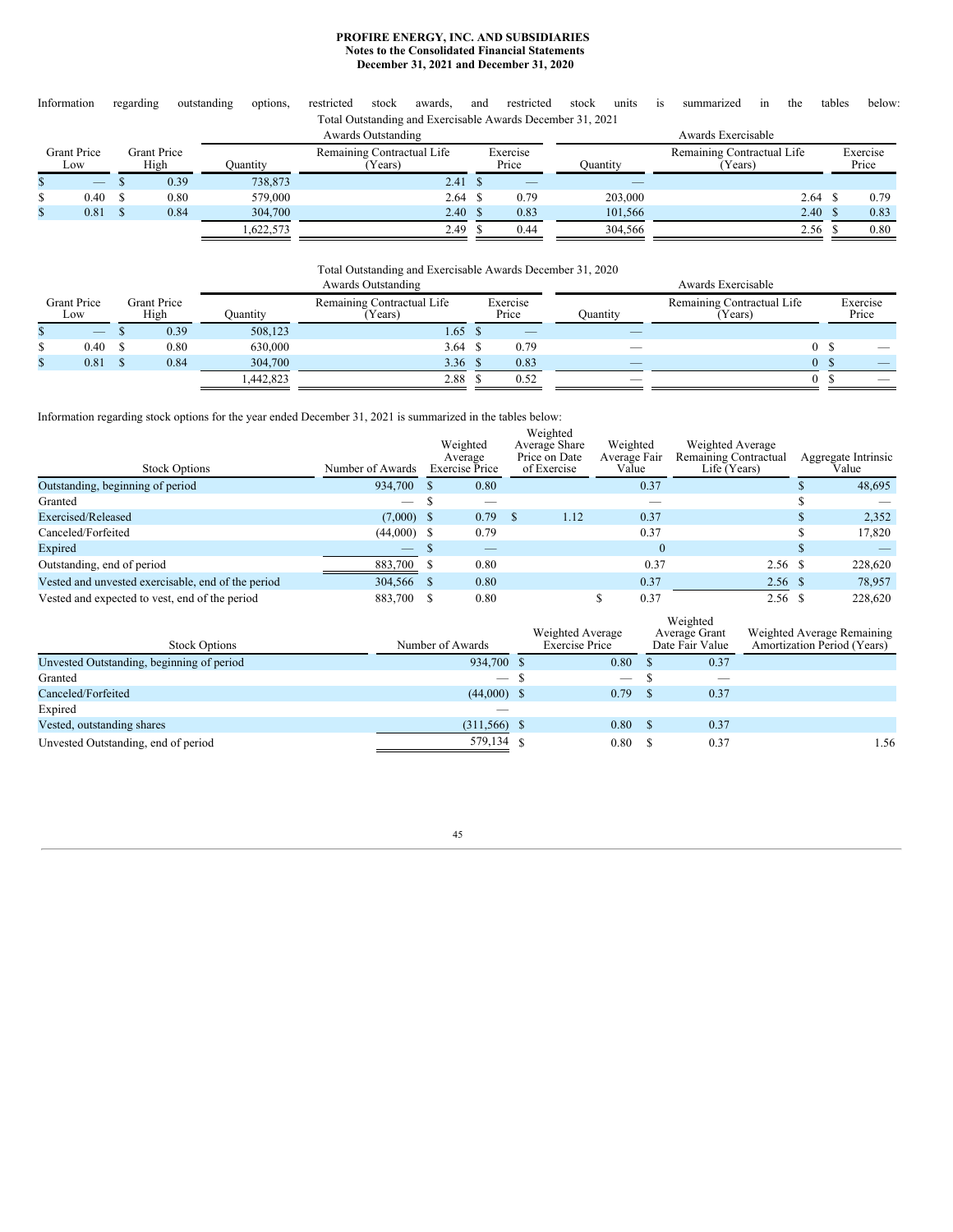| Information         | regarding                                      | restricted                    | stock | units | for | the | year                | ended | December                              | 31. | 2021                                                      | 1S | summarized                        | 1n                                       | the              | tables | below:                       |
|---------------------|------------------------------------------------|-------------------------------|-------|-------|-----|-----|---------------------|-------|---------------------------------------|-----|-----------------------------------------------------------|----|-----------------------------------|------------------------------------------|------------------|--------|------------------------------|
|                     |                                                | <b>Restricted Stock Units</b> |       |       |     |     | Number of<br>Awards |       | Weighted<br>Average<br>Exercise Price |     | Weighted<br>Average Share<br>Price on Date<br>of Exercise |    | Weighted<br>Average Fair<br>Value | Remaining<br>Contractual Life<br>(Years) | Weighted Average |        | Aggregate<br>Intrinsic Value |
|                     | Outstanding, beginning of period               |                               |       |       |     |     | 255,422             | S     |                                       |     |                                                           |    | 1.34                              |                                          |                  |        | 217,747                      |
| Granted             |                                                |                               |       |       |     |     | 408.164             | -S    | _                                     |     |                                                           |    | 1.14                              |                                          |                  |        | 466,513                      |
| Exercised/Released  |                                                |                               |       |       |     |     | $(368, 820)$ \$     |       |                                       |     | 1.14                                                      | S  | 1.14                              |                                          |                  |        | 419,093                      |
| Cancelled/Forfeited |                                                |                               |       |       |     |     | $(36,560)$ \$       |       |                                       |     |                                                           |    | 1.29                              |                                          |                  |        | 43,506                       |
|                     | Outstanding, end of period                     |                               |       |       |     |     | 258,206             |       |                                       |     |                                                           |    | 1.33                              |                                          | 2.24             | - \$   | 273,698                      |
|                     | Vested and exercisable, end of the period      |                               |       |       |     |     |                     |       |                                       |     |                                                           |    |                                   |                                          |                  |        |                              |
|                     | Vested and expected to vest, end of the period |                               |       |       |     |     | 258,206             |       |                                       |     |                                                           |    | 1.33                              |                                          | 2.24             |        | 273,698                      |

| <b>Restricted Stock Units</b>             | Number of<br>Awards | <b>Exercise Price</b> | Weighted Average | Average Grant Date Fair<br>Value | Weighted | Weighted Avera<br>Remaining Amortizatio<br>Period (Years) |
|-------------------------------------------|---------------------|-----------------------|------------------|----------------------------------|----------|-----------------------------------------------------------|
| Unvested Outstanding, beginning of period | 255,422             |                       |                  |                                  | 1.34     |                                                           |
| Granted                                   | 408,164             |                       |                  |                                  | 1.14     |                                                           |
| Cancelled/Forfeited                       | (36, 560)           |                       |                  |                                  | 1.29     |                                                           |
| Vested, outstanding shares                | (368, 820)          |                       |                  |                                  | 1.14     |                                                           |
| Unvested Outstanding, end of period       | 258,206             |                       |                  |                                  | 1.33     |                                                           |

Information regarding performance based restricted stock units for the year ended December 31, 2021 is summarized in the tables below:

| Performance Based Restricted Stock Units           | Number of<br>Awards | Weighted<br>Average<br><b>Exercise Price</b> | Weighted<br>Average Share<br>Price on Date<br>of Exercise | Weighted<br>Average Fair<br>Value | Weighted Average<br>Remaining<br>Contractual Life<br>(Years) |               | Aggregate<br>Intrinsic Value |
|----------------------------------------------------|---------------------|----------------------------------------------|-----------------------------------------------------------|-----------------------------------|--------------------------------------------------------------|---------------|------------------------------|
| Outstanding, beginning of period                   | 252,701 \$          |                                              |                                                           | 1.99                              |                                                              |               | 215,428                      |
| Granted                                            | 361,978 \$          |                                              |                                                           | 1.13                              |                                                              |               | 409,035                      |
| Exercised/Released                                 |                     |                                              |                                                           | $\overline{\phantom{m}}$          |                                                              |               |                              |
| Cancelled/Forfeited                                | $(134, 012)$ \$     |                                              |                                                           | 2.37                              |                                                              | \$            | 155,044                      |
| Outstanding, end of period                         | 480,667             |                                              |                                                           | 1.24                              | 2.51                                                         | <sup>\$</sup> | 509,507                      |
| Vested and exercisable, end of the period          |                     |                                              |                                                           |                                   |                                                              |               |                              |
| Vested and unvested exercisable, end of the period |                     |                                              |                                                           |                                   |                                                              |               |                              |
| Vested and expected to vest, end of the period     | 180.989 \$          |                                              |                                                           | 1.13                              | 3.00                                                         | -8            | 191,848                      |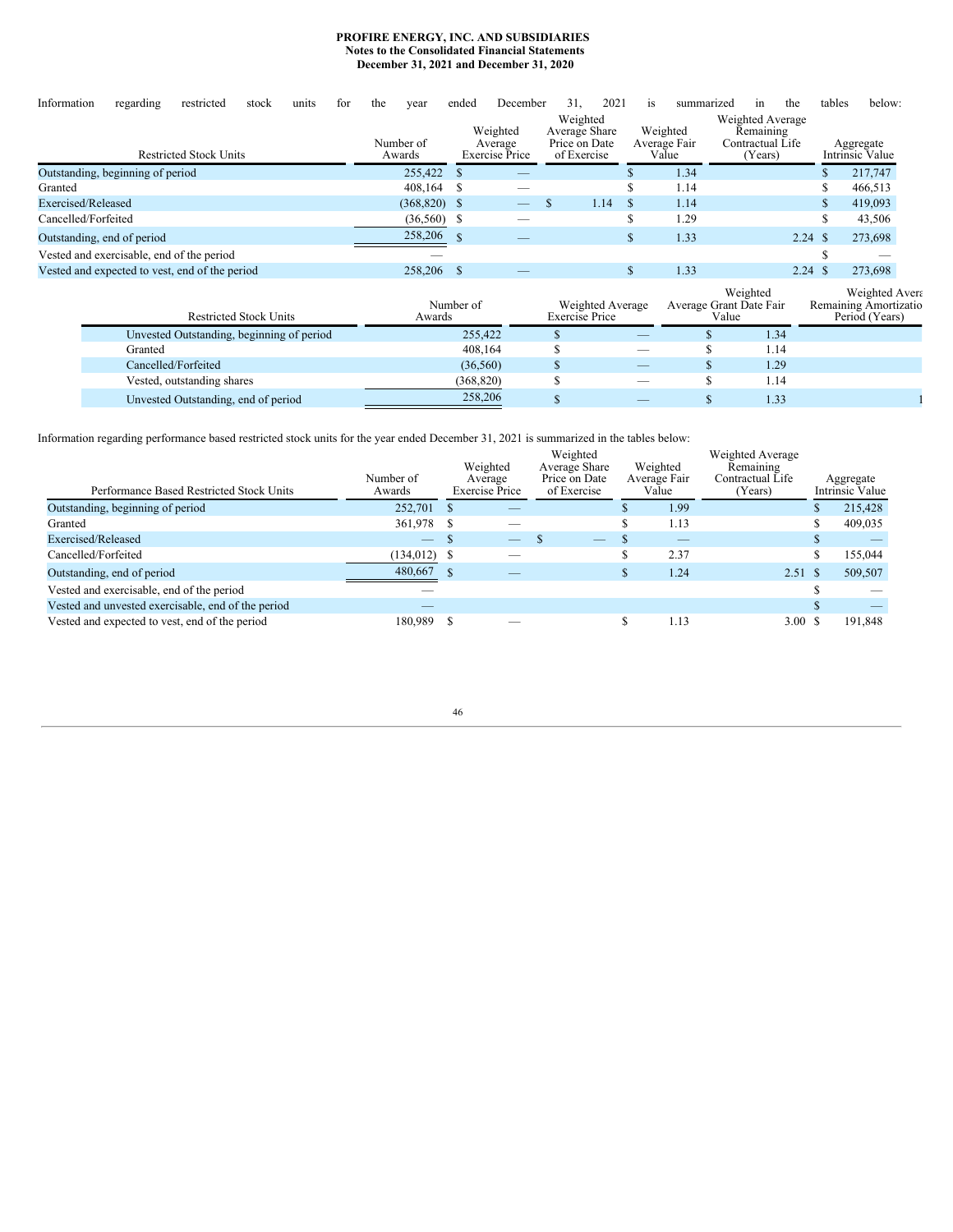| Performance Based Restricted Stock Units  | Number of<br>Awards | <b>Exercise Price</b> | Weighted Average | Average Grant Date Fair<br>Value | Weighted                 | Weighted Avera<br>Remaining Amortizatio<br>Period (Years) |
|-------------------------------------------|---------------------|-----------------------|------------------|----------------------------------|--------------------------|-----------------------------------------------------------|
| Unvested Outstanding, beginning of period | 252,701             |                       |                  |                                  | 1.99                     |                                                           |
| Granted                                   | 361,978             |                       | _                |                                  | 1.13                     |                                                           |
| Cancelled/Forfeited                       | (134, 012)          |                       |                  |                                  | 2.37                     |                                                           |
| Vested, outstanding shares                |                     |                       |                  |                                  | $\overline{\phantom{a}}$ |                                                           |
| Unvested Outstanding, end of period       | 480,667             |                       |                  |                                  | 1.24                     |                                                           |

### <span id="page-46-0"></span>**NOTE 12 – PROVISION FOR INCOME TAXES**

During the years ended December 31, 2021 and December 31, 2020, the Company did not expect to incur any interest or penalties related to income taxes. Accordingly, the Company had no accruals for interest and penalties at December 31, 2021, nor December 31, 2020. When our taxes for the years ended December 31, 2021 and December 31, 2020 were finalized there was an immaterial amount of penalties and interest that was ultimately paid. We do not expect any material penalties or interest will result from the filing of our 2022 tax return. If the Company were to incur any such material charges, it would elect to recognize interest related to underpayment of income taxes in interest expense and recognize any penalties in operating expenses.

The Company is current on its U.S. and Canadian income tax filings. Tax years that remain open for examination are 2019 through 2021 in the U.S. and 2016 through 2021 in Canada.

At December 31, 2021, and December 31, 2020, the Company had operating loss carryforwards at its Canadian subsidiary of \$4,351,044 CAD and \$4,241,450 CAD, respectively. A valuation allowance has been recorded for approximately 80% of the 2021 operating loss carryforwards and 100% of the operating loss carryforwards for 2020. We estimate there is a greater than 50% likelihood that we will utilize, at least a portion, of our operating loss carryforwards to offset taxable income in Canada in future years and as a result, a small deferred tax asset was recorded on our balance sheet during 2021.

At December 31, 2021 and December 31, 2020, the Company had operating loss carryforwards at its US subsidiary of \$1,575,071 and \$1,314,358, respectively. We estimate there is a greater than 50% likelihood that we will utilize all of our US 2021 operating loss carryforwards to offset taxable income in our US subsidiary within the next few years and as a result, no valuation allowance was considered to be necessary and we recorded a deferred tax asset on our balance sheet as of December 31, 2021. Also no valuation allowance was considered necessary for 2020 operating loss carryforwards. In 2020, the Coronavirus Aid, Relief, and Economic Security (CARES) Act was signed into law, which among other things, allows net operating losses from the year 2020 to be carried back five years to claim refunds for taxes that were previously paid. Since our US Subsidiary had taxable income in prior years, during 2021, we filed an amendment to our 2015 and 2016 tax returns and utilized all of the net operating losses from the year ended December 31, 2020, which generated a tax refund of approximately \$450,000. Additionally, during 2021, we filed an amendment to our 2019 tax return to correct some filing information for Prochem ULC, a Canadian subsidiary owned by our US entity. As a result of this amendment, we expect to receive a tax refund of approximately \$100,000. Both of these refunds are expected to be received during 2022 and as a result, we have record current tax receivables related to these two items.

The Company invests in available-for-sale securities that are reported on the balance sheet at fair value, with the gains/losses reported net of tax as part of Other Comprehensive Income (OCI). The tax benefit allocated to OCI during the year ended December 31, 2021 was \$2,158 and the tax expense allocated to OCI during the year ended December 31, 2020 was \$9,319.

The Company has not provided a valuation allowance at December 31, 2021 nor December 31, 2020 for deferred tax assets and thus the valuation allowance did not change between December 31, 2020 and December 31, 2021. Realization of the deferred tax asset is dependent on generating sufficient taxable income to offset the tax items that will be deductible in the future. Although realization is not assured, Management believes it is more likely than not that all of the deferred tax asset will be realized. The amount of the deferred tax asset considered realizable, however, could be reduced in the near term if estimates of future taxable income are reduced.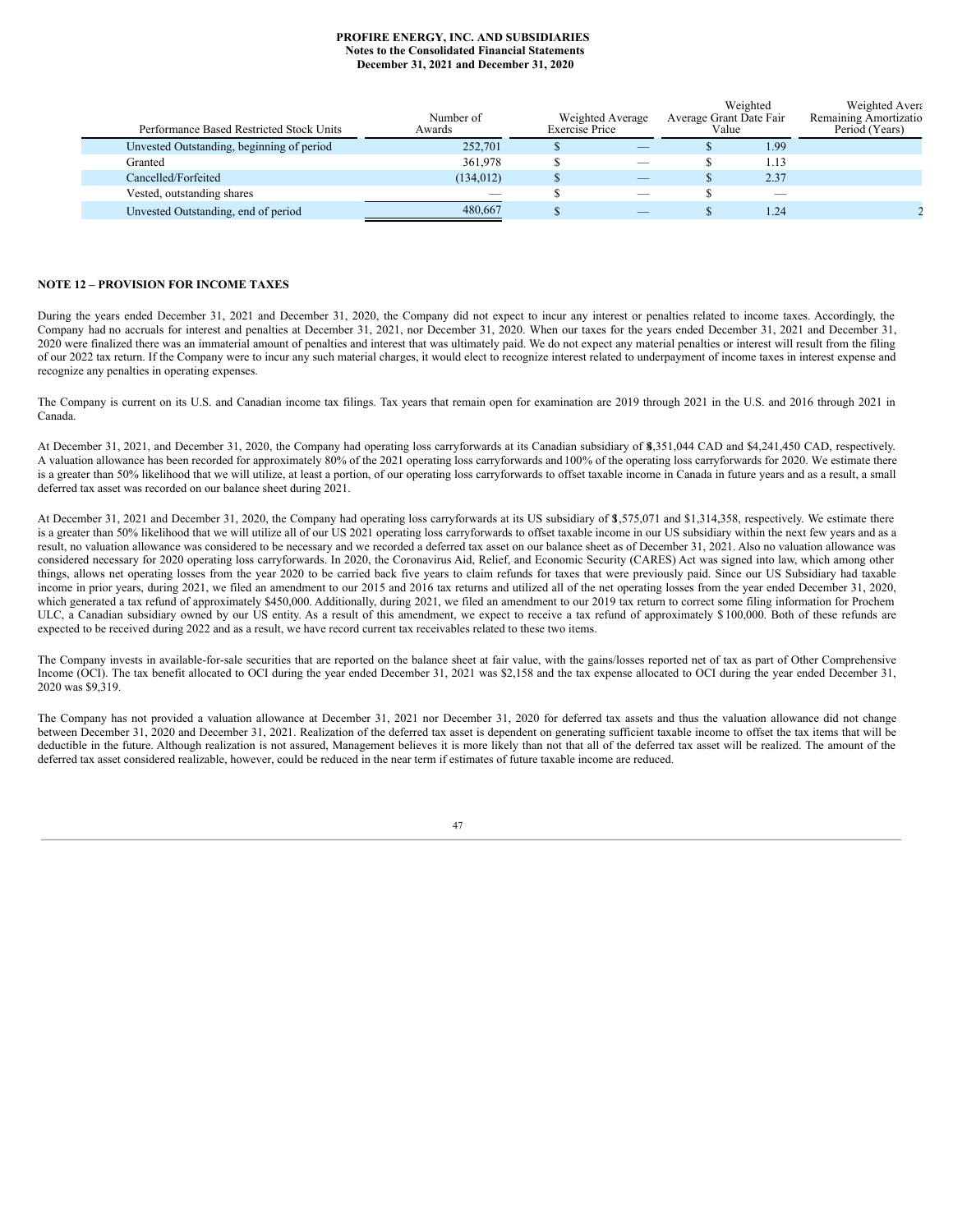The table below outlines the components of income tax expense (benefit):

|                                | For the Year Ended December 31, 2021 | For the Year Ended December 31, 2020 |  |  |  |
|--------------------------------|--------------------------------------|--------------------------------------|--|--|--|
| Current                        |                                      |                                      |  |  |  |
| U.S. Federal                   | $(492,757)$ \$                       | (388, 728)                           |  |  |  |
| State and local                | 25,374                               | (97, 426)                            |  |  |  |
| Foreign                        | (179, 939)                           | (73, 417)                            |  |  |  |
| <b>Total Current</b>           | (647,322)                            | (559, 571)                           |  |  |  |
| Deferred                       |                                      |                                      |  |  |  |
| U.S. Federal                   | 15,831                               | 61,388                               |  |  |  |
| State and local                | 2,133                                | 14,616                               |  |  |  |
| <b>Total Deferred</b>          | 17.964                               | 76,004                               |  |  |  |
| Total Benefit for Income Taxes | $(629,358)$ \$                       | (483, 567)                           |  |  |  |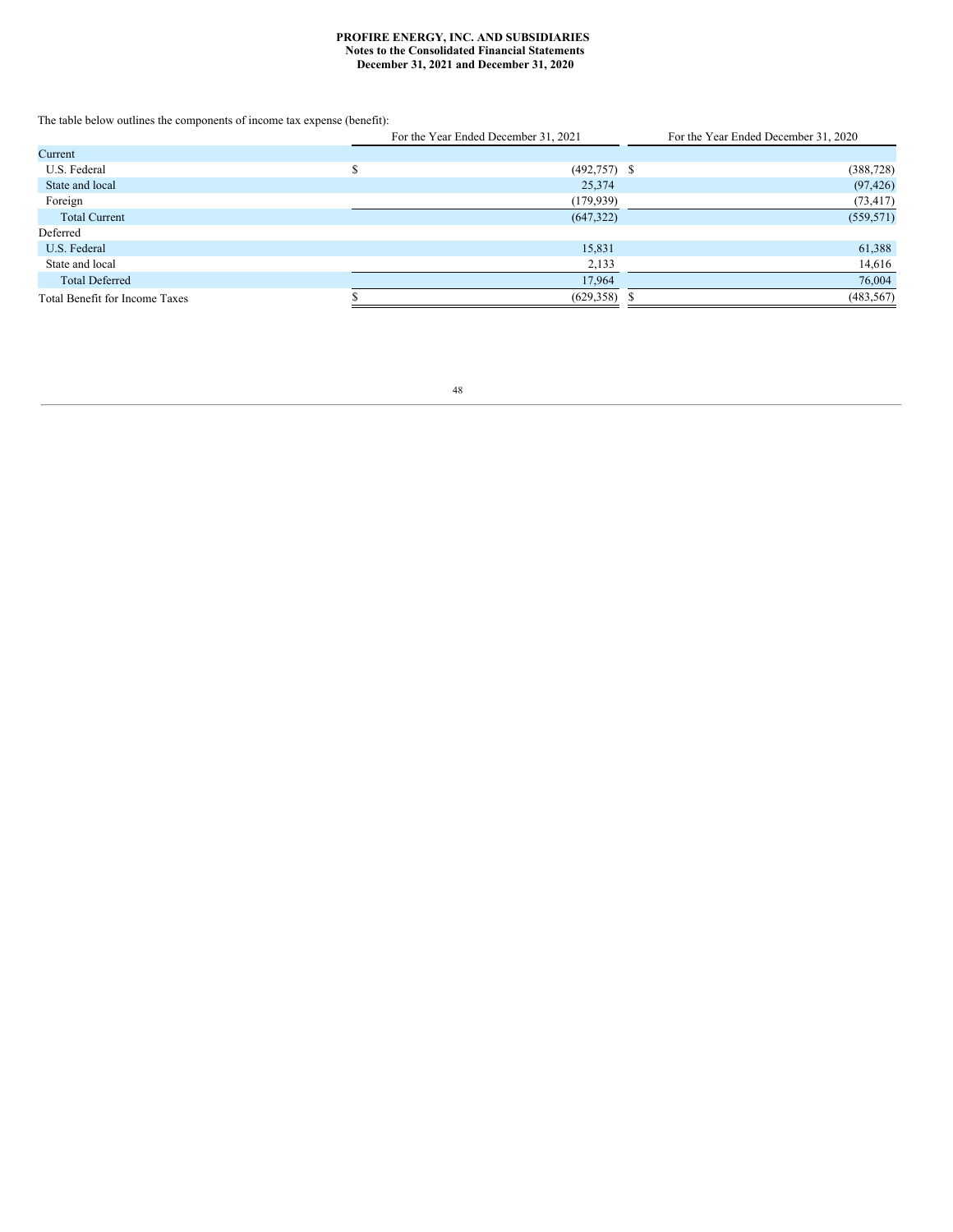The table below reconciles our effective tax rate to the statutory tax rate:

|                                                           | For the Year Ended December<br>31, 2021 | For the Year Ended December<br>31, 2020 |
|-----------------------------------------------------------|-----------------------------------------|-----------------------------------------|
| U.S. Federal statutory tax rate                           | 21.0%                                   | 21.0%                                   |
| State and local statutory tax rate, net of federal effect | 4.0 $\%$                                | 4.0 $%$                                 |
| Depreciation expense                                      | $(2.9)$ %                               | 3.2 $\%$                                |
| Tax-exempt income                                         | $2.9 \%$                                | $1.8\,%$                                |
| Unrealized gains and losses on investments                | $0.1\%$                                 | $(0.3) \%$                              |
| Stock-based compensation                                  | $-$ %                                   | $(1.5) \%$                              |
| Goodwill and intangible asset amortization                | 5.2 $%$                                 | $(3.1)$ %                               |
| Non-U.S. operations                                       | $9.2\%$                                 | $(8.0) \%$                              |
| Other                                                     | $(2.1)$ %                               | 1.1 $\%$                                |
| Effective tax rate                                        | 37.4 $%$                                | 18.2 $%$                                |

The table below shows the components of deferred taxes:

<span id="page-48-0"></span>

|              | 2021    |               | December 31.<br>2020                                           |
|--------------|---------|---------------|----------------------------------------------------------------|
| $\mathbb{S}$ |         |               | 32,158                                                         |
|              | 130,776 |               | 294,505                                                        |
|              | 124,626 |               | 30,887                                                         |
|              | 401,023 |               |                                                                |
|              | 163,254 |               |                                                                |
| S            |         | <sup>\$</sup> | 357,550                                                        |
|              |         |               |                                                                |
| \$           | 12,651  |               | 16,158                                                         |
|              | 265,374 |               | 302,459                                                        |
|              | 174,365 |               | 145,533                                                        |
|              | 362,044 |               | 416,270                                                        |
|              | 814,434 | \$.           | 880,420                                                        |
|              |         |               |                                                                |
| ፍ            |         |               | (522, 870)                                                     |
|              |         | December 31,  | As of<br>$21,903$ \$<br>841,582<br>$\mathbf{s}$<br>$27,148$ \$ |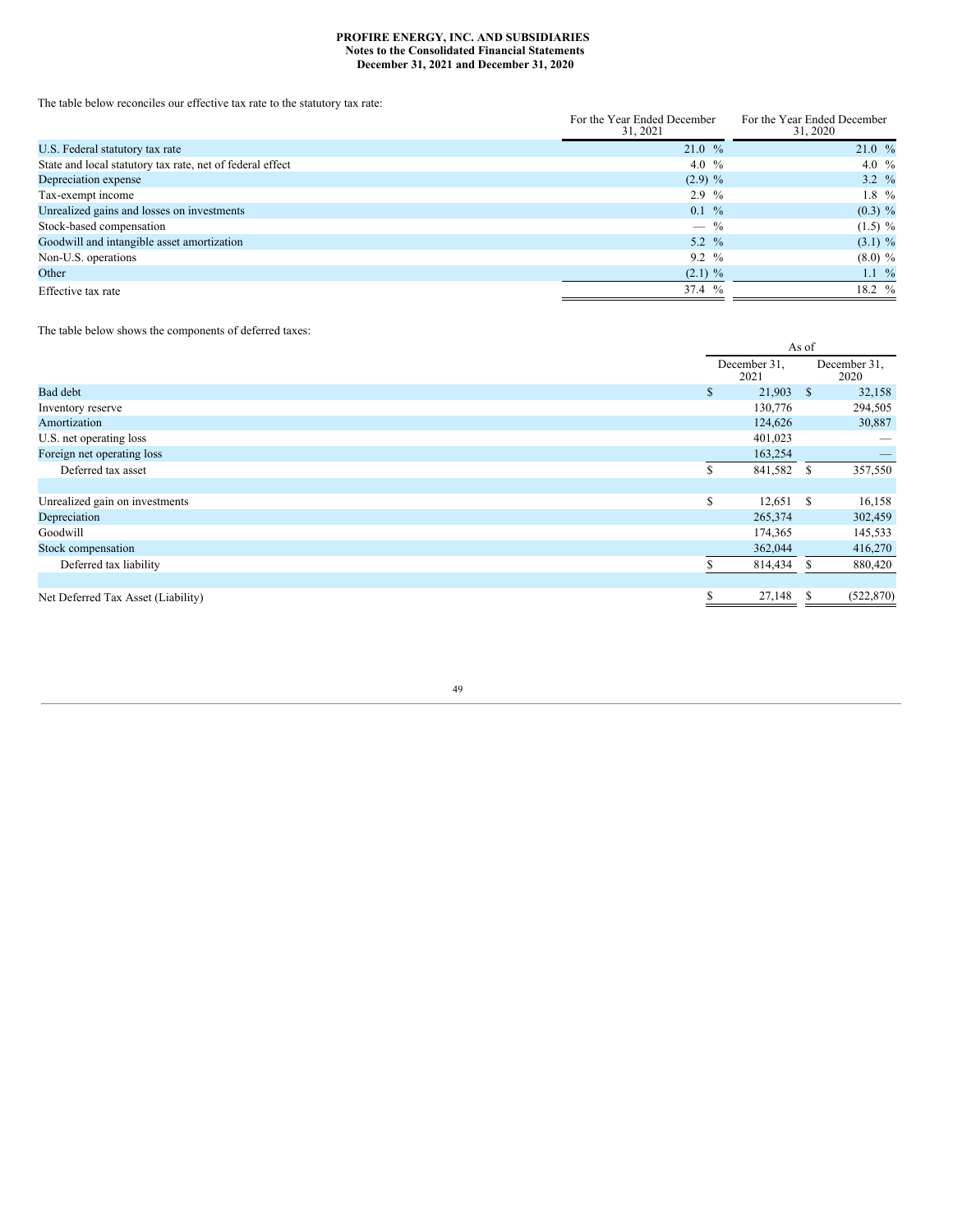## **NOTE 13 – BASIC AND DILUTED EARNINGS PER SHARE**

| The              | following                                                                   | table | <i>is</i> | a | reconciliation | of                    | the | numerator                                | 2021 | and        |     | denominators        | used |                       | in          | the | earnings             | per<br>2020      | share |   | calculation:        |
|------------------|-----------------------------------------------------------------------------|-------|-----------|---|----------------|-----------------------|-----|------------------------------------------|------|------------|-----|---------------------|------|-----------------------|-------------|-----|----------------------|------------------|-------|---|---------------------|
|                  |                                                                             |       |           |   |                | Income<br>(Numerator) |     | Weighted Average<br>Shares (Denominator) |      |            |     | Per-Share<br>Amount |      | Income<br>(Numerator) |             |     | Shares (Denominator) | Weighted Average |       |   | Per-Share<br>Amount |
| <b>Basic EPS</b> |                                                                             |       |           |   |                |                       |     |                                          |      |            |     |                     |      |                       |             |     |                      |                  |       |   |                     |
|                  | Net income (loss) available to common<br>stockholders                       |       |           |   |                | \$<br>(1,051,543)     |     |                                          |      | 48,070,581 |     | (0.02)              | - \$ |                       | (2,175,597) |     |                      | 47,778,063       |       | S | (0.05)              |
|                  | <b>Effect of Dilutive Securities</b>                                        |       |           |   |                |                       |     |                                          |      |            |     |                     |      |                       |             |     |                      |                  |       |   |                     |
|                  | Stock options & RSUs                                                        |       |           |   |                |                       |     |                                          |      |            |     |                     |      |                       |             |     |                      |                  |       |   |                     |
|                  | <b>Diluted EPS</b>                                                          |       |           |   |                |                       |     |                                          |      |            |     |                     |      |                       |             |     |                      |                  |       |   |                     |
|                  | Net income (loss) available to common<br>stockholders + assumed conversions |       |           |   |                | (1,051,543)           |     |                                          |      | 48,070,581 | \$. | (0.02)              |      |                       | (2,175,597) |     |                      | 47,778,063       |       | S | (0.05)              |

Stock options and RSU's to purchase 1,622,573 shares of common stock at a weighted average exercise price of \$1.13 per share were outstanding during the year ended December 31, 2021, but were not included in the computation of diluted EPS because the effect would be anti-dilutive. These stock options and RSU's, which expire between December 2022 and December 2024, were still outstanding at December 31, 2021.

Stock options and RSU's to purchase 1,442,823 shares of common stock at a weighted average exercise price of \$0.52 per share were outstanding during the year ended December 31, 2020, but were not included in the computation of diluted EPS because the effect would be anti-dilutive. These stock options and RSU's, which expire between March 2021 and August 2024, were still outstanding at December 31, 2020.

### **NOTE 14 – SEGMENT INFORMATION**

The Company operates in the United States and Canada. Segment information for these geographic areas is as follows:

|                           | For the Year Ended December 31. |              |      |            |  |  |  |  |
|---------------------------|---------------------------------|--------------|------|------------|--|--|--|--|
| Revenues                  |                                 | 2021         | 2020 |            |  |  |  |  |
| Canada                    |                                 | 5,362,466 \$ |      | 3,506,537  |  |  |  |  |
| <b>United States</b>      |                                 | 20.993.710   |      | 17.952.072 |  |  |  |  |
| <b>Total Consolidated</b> |                                 | 26,356,176   |      | 21.458,609 |  |  |  |  |

|                           | For the Year Ended December 31, |                  |  |             |  |  |  |  |
|---------------------------|---------------------------------|------------------|--|-------------|--|--|--|--|
| Profit (Loss)             |                                 | 2021             |  | 2020        |  |  |  |  |
| Canada                    |                                 | $(2,056,972)$ \$ |  | (943, 635)  |  |  |  |  |
| <b>United States</b>      |                                 | 1.005.429        |  | (1,231,962) |  |  |  |  |
| <b>Total Consolidated</b> |                                 | (1,051,543)      |  | (2,175,597) |  |  |  |  |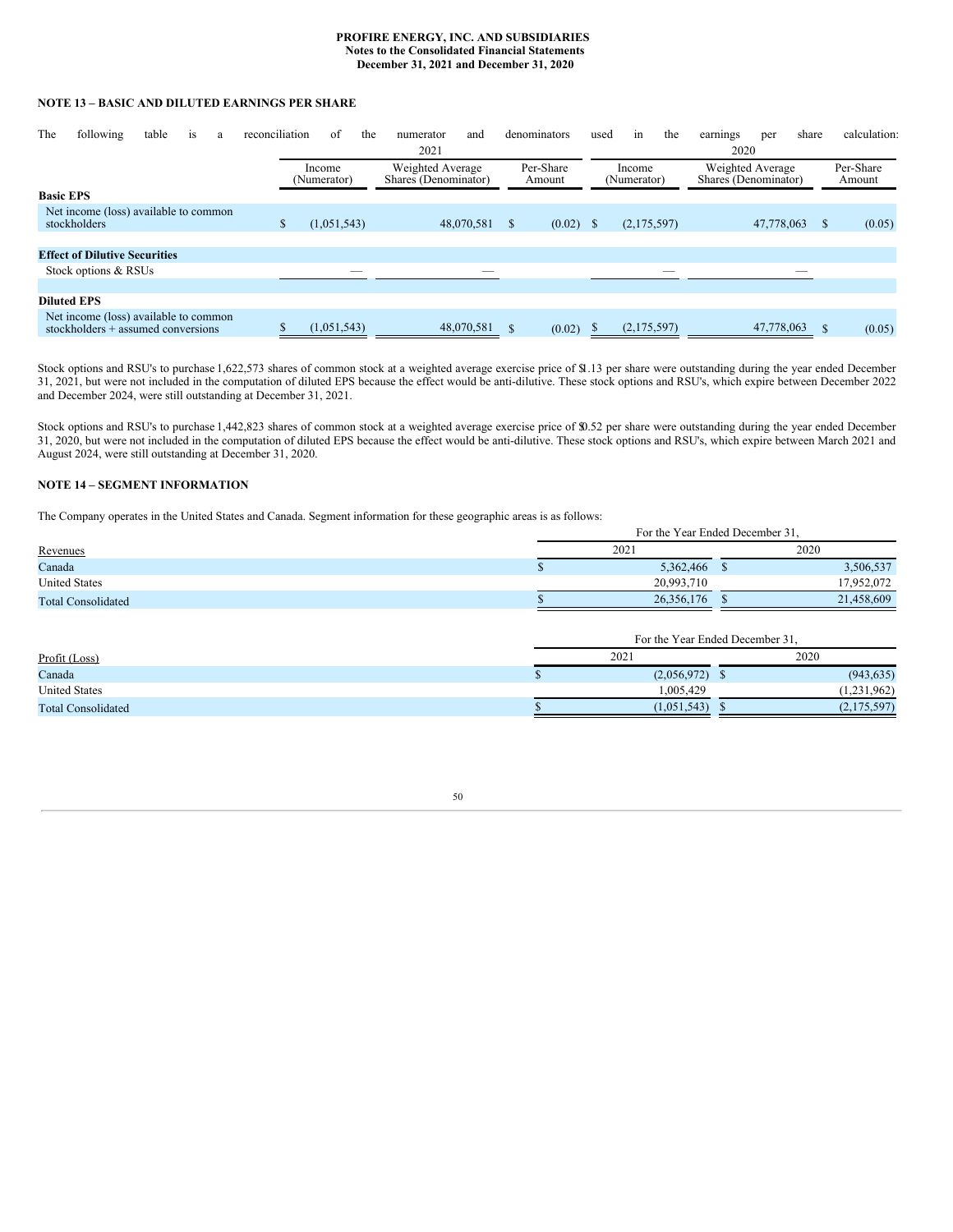Long-lived assets, which are comprised of net property and equipment and financing right-of-use assets, for each geographical region were as follows at each balance sheet date:

|                           | As of             |                   |
|---------------------------|-------------------|-------------------|
| Long-lived assets         | December 31, 2021 | December 31, 2020 |
| Canada                    | 5,667,225         | 6,049,790         |
| <b>United States</b>      | 5,583,594         | 6.022.115         |
| <b>Total Consolidated</b> | 11.250.819        | 12.071.905        |

As of

### **NOTE 15 – QUARTERLY INFORMATION (UNAUDITED)**

Quarterly data for the periods below consisted of the following:

|                                          | For the Quarters Ending |     |              |  |                                 |  |                          |  |  |
|------------------------------------------|-------------------------|-----|--------------|--|---------------------------------|--|--------------------------|--|--|
|                                          | Mar 31, 2021            |     | Jun 30, 2021 |  | Sep 30, 2021                    |  | Dec 31, 2021             |  |  |
| Total revenues                           | 5,092,349               | -86 | 6,034,283    |  | 6,943,198                       |  | 8,286,346                |  |  |
| Gross profit                             | 2,174,687               |     | 2,657,732    |  | 3,119,468                       |  | 3,449,128                |  |  |
| Loss from operations                     | (804, 225)              |     | (594, 437)   |  | (318, 289)                      |  | (298, 049)               |  |  |
| Income tax benefit                       | 107,859                 |     | 125,374      |  | 348,767                         |  | 47,358                   |  |  |
| Net income (loss)                        | (601, 500)              |     | (397,166)    |  | 92.246                          |  | (145, 123)               |  |  |
| Basic earnings (loss) per common share   | $(0.01)$ \$             |     | $(0.01)$ \$  |  | $\hspace{0.1mm}-\hspace{0.1mm}$ |  | $\qquad \qquad$          |  |  |
| Diluted earnings (loss) per common share | $(0.01)$ \$             |     | $(0.01)$ \$  |  | $\overline{\phantom{a}}$        |  | $\overline{\phantom{a}}$ |  |  |

|                                          |              |             |  | For the Quarters Ending |              |                |  |              |
|------------------------------------------|--------------|-------------|--|-------------------------|--------------|----------------|--|--------------|
|                                          | Mar 31, 2020 |             |  | Jun 30, 2020            | Sep 30, 2020 |                |  | Dec 31, 2020 |
| Total revenues                           |              | 7,447,142   |  | 4,359,479               |              | $4,000,106$ \$ |  | 5,651,882    |
| Gross profit                             |              | 3,164,676   |  | 2,086,865               |              | 1,520,423      |  | 2,754,237    |
| Income (loss) from operations            |              | (665,060)   |  | (1,077,453)             |              | (1,329,498)    |  | (8,200)      |
| Income tax benefit                       |              | 225,056     |  | 35,628                  |              | 180,252        |  | 42.631       |
| Net income (loss)                        |              | (365, 264)  |  | (808, 503)              |              | (1,057,748)    |  | 55,918       |
| Basic earnings (loss) per common share   |              | $(0.01)$ \$ |  | (0.02)                  |              | (0.02)         |  |              |
| Diluted earnings (loss) per common share |              | $(0.01)$ \$ |  | (0.02)                  |              | (0.02)         |  |              |

Basic and diluted earnings per share are computed independently for each of the quarters presented. Therefore, the sum of the quarterly amounts may not equal the total computed for the year.

## **NOTE 16 – COMMITMENTS AND CONTINGENCIES**

In March 2014 the Company entered into a consulting agreement with Terra Industrial with Alan Johnson as agent in order to replace a prior royalty agreement. The agreement is for the term of 10 years with fees of \$100,000 CAD paid quarterly. The agreement expires in March of 2024.

The Company has operating leases for office space in Texas and Pennsylvania. Expense recognized for operating leases was \$69,808 and \$60,590 for the years ended December 31, 2021 and December 31, 2020, respectively. The future minimum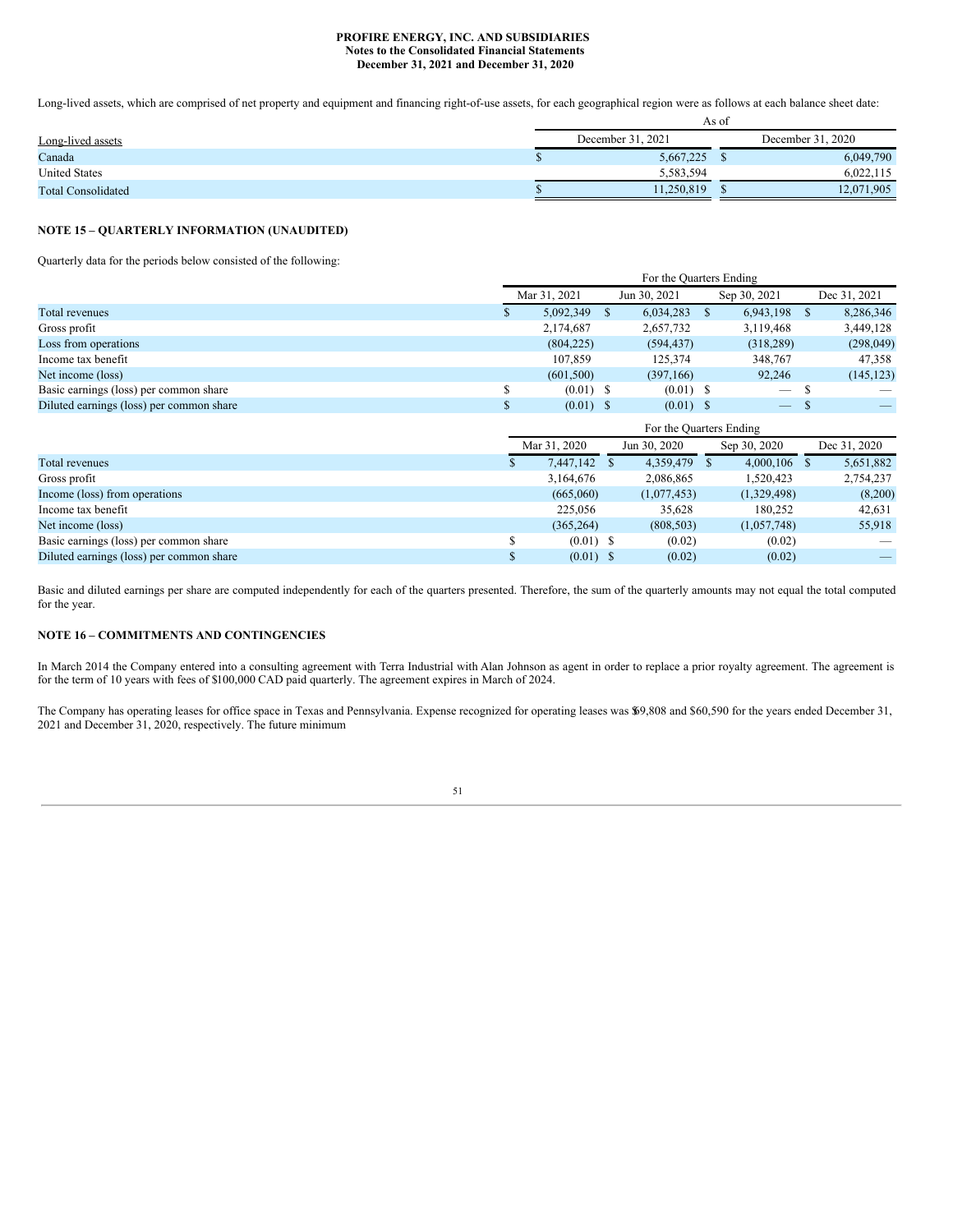lease payments for operating leases as of December 31, 2021, consisted of the following:

| Years ending December 31, | Operating<br>Leases             |
|---------------------------|---------------------------------|
| 2022                      | 16,145                          |
| 2023                      | $\hspace{0.1mm}-\hspace{0.1mm}$ |
| 2024                      | $\hspace{0.1mm}-\hspace{0.1mm}$ |
| 2025                      | $\qquad \qquad$                 |
| 2026                      | $\overbrace{\hspace{25mm}}^{}$  |
| Thereafter                | $\qquad \qquad$                 |
| Total                     | 16,145                          |

## <span id="page-51-0"></span>**NOTE 17 - GOVERNMENT ASSISTANCE**

In Canada, our business qualified for wage subsidies under the Canada Emergency Wage Subsidy (CEWS) program. CEWS is a Canadian government funded program that ran from March 2020 to June 2020, and was subsequently extended through September 2021. Under CEWS if a Canadian business experienced a drop in qualifying revenue greater than a certain percentage, that business could be eligible for a wage subsidy of up to 75% of eligible employee remuneration. Through our Canadian subsidiary, we applied for CEWS in each allowable period from March 2020 – March 2021 and received total wage subsidies of \$163,598 CAD in 2021 and \$754,887 CAD in 2020. Under CEWS rules, we are not required to repay these funds and we do not have any contingencies or commitments related to this CEWS aid. We recorded these amounts within our income statement as credits against employee wages since these amounts represent wage subsidies.

Also in Canada, we have been able to participate in several grant programs that promote technology development and the hiring of technology professionals. We have participated in the Technation Career Ready Program, The Technology Alberta First Jobs Program, and the Venture for Canada Student Internship Program. During 2021 we qualified for \$24,659 CAD in wage subsidies from these programs, some of which was received in 2021 and the remaining amount was received in early 2022. We recorded these amounts within our income statement as credits against employee wages within our research and development department.

In the United States (US), we have not received any government assistance. In 2020, when the COVID pandemic began to impact the economy, the US government implemented a Paycheck Protection Program (PPP), wherein certain applicants could obtain government aid. Profire enrolled in the program as we met the initial qualifications, and we did temporarily receive some government aid. However, shortly after the program began, further guidance was disseminated about the PPP program and after evaluating the new guidance and the impact to the Company, we decided to payback the PPP loan in full within the allowable repayment period. In the end, we did not use any PPP loan money and thus did not receive any assistance from the US government.

# **NOTE 18 – SUBSEQUENT EVENTS**

In accordance with ASC 855 "Subsequent Events," Company management reviewed all material events through the date this report was issued and the following subsequent events took place:

On February 14, 2022, we entered into a contract to sell our office and warehouse storage building located in Greeley, Colorado. We expect to receive cash proceeds from this sale of \$325,000, and anticipate the sale is planned to close on or around March 24, 2022.

On March 2, 2022, the Company's Board of Directors approved a one-time bonus for company executives that was settled by issuing182,626 shares of common stock for meeting targets pursuant to the previously announced "2021 Executive Incentive Plan", which was put in place under the Company's 2014 Equity Incentive Plan. These shares were fully vested as of March 2, 2022.

On March 2, 2022, the Company's Board of Directors also reviewed the previously announced "2019 Executive Long-Term Incentive Plan", and determined that long-term performance targets, which were evaluated for the three year period ending on December 31, 2021, had not been achieved and as a result no bonus was issued pursuant to this plan.

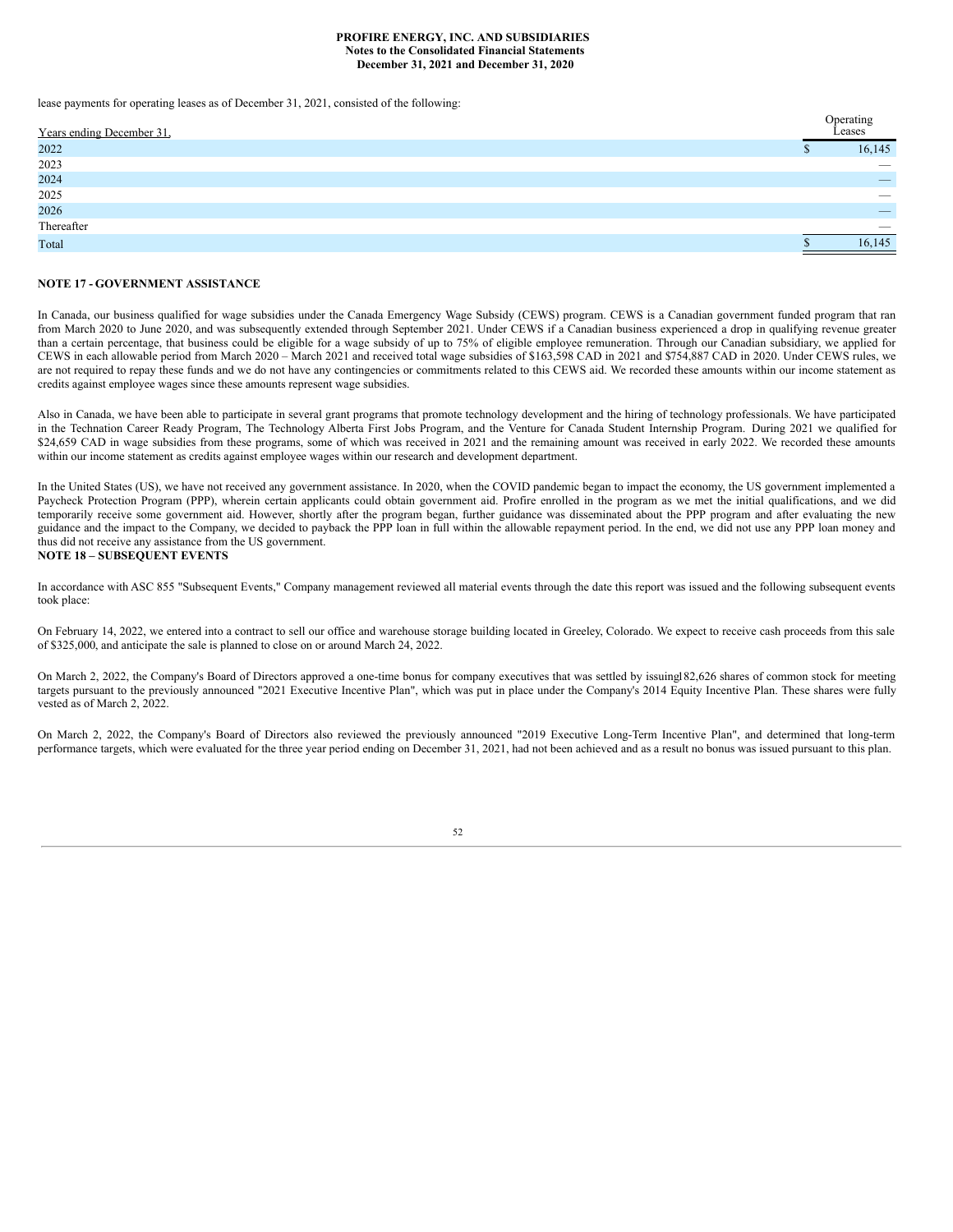<span id="page-52-0"></span>During the period beginning January 1, 2022 and ended March 7, 2022, the Company repurchased248,466 shares of its common stock for a total repurchase price of \$284,446 pursuant to its previously authorized repurchase program. All repurchases were made at market rates.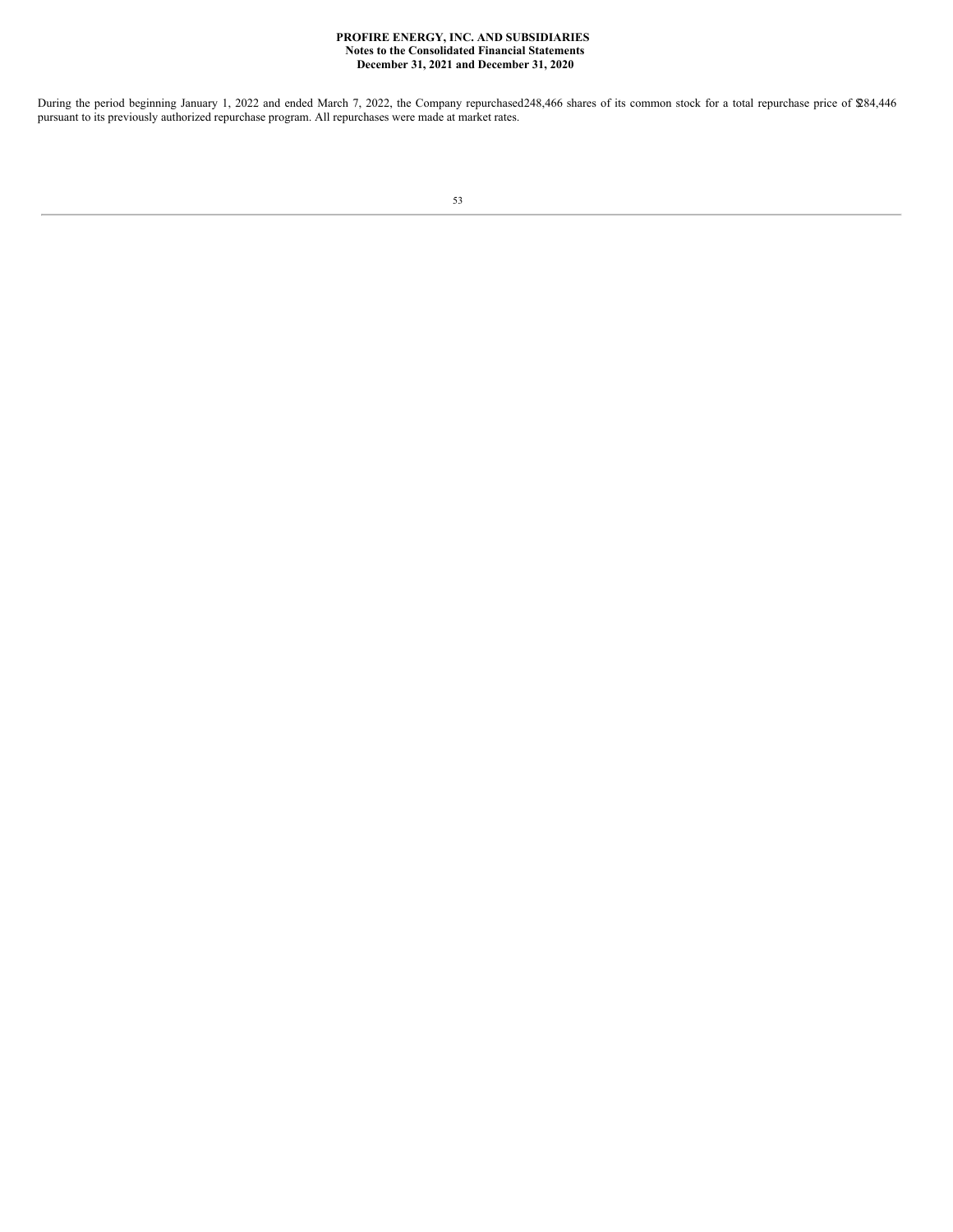### **Item 9. Changes in and Disagreements with Accountants on Accounting and Financial Disclosure**

None.

### <span id="page-53-0"></span>**Item 9A. Controls and Procedures**

### *Evaluation of Disclosure Controls and Procedures*

Management, with the participation of our Co-Chief Executive Officers and our Chief Financial Officer, evaluated the design and effectiveness of our internal controls over financial reporting and disclosure controls and procedures (pursuant to Rule 13a-15(b-c) under the Securities Exchange Act of 1934, as amended ("Exchange Act") as of December 31, 2021. These controls are designed to ensure that information required to be disclosed in our reports under the Exchange Act is recorded, processed, summarized, and reported within the time periods specified in the SEC's rules and forms, and that such information is accumulated and communicated to Management, including our Co-Chief Executive Officers and Chief Financial Officer, as appropriate, to allow timely decisions regarding required disclosure. Based on this evaluation, Management concluded that our controls were effective as of December 31, 2021.

#### *Management's Report on Internal Control over Financial Reporting*

Our management is responsible for establishing and maintaining adequate internal control over financial reporting (as defined in Rule 13a-15(f) and 15d-15(f) promulgated under the Exchange Act). Internal control over financial reporting is a process designed by, or under the supervision of, the Company's principal executive officer and principal financial officer to provide reasonable assurance regarding the reliability of financial reporting and the preparation of consolidated financial statements for external purposes in accordance with generally accepted accounting principles.

All internal control systems, no matter how well designed, have inherent limitations. Because of these inherent limitations, internal control over financial reporting may not prevent or detect misstatements. Therefore, even those systems determined to be effective can provide only reasonable assurance with respect to financial statement preparation and presentation. Projections of any evaluation of effectiveness to future periods are subject to the risk that controls may become inadequate because of changes in conditions, or that the degree of compliance with the policies or procedures may deteriorate.

Under the supervision and with the participation of our Co-Chief Executive Officers and Chief Financial Officer, the Company's management conducted an assessment of the effectiveness of our internal control over financial reporting based on the criteria set forth in the Internal Control – Integrated Framework issued by the Committee of Sponsoring Organizations (COSO) of the Treadway Commissions (2013).

Based upon this assessment, the Company's management concluded that our internal control over financial reporting was effective as of December 31, 2021.

Our financial statements included in this annual report on Form 10-K have been audited by Sadler, Gibb & Associates, LLC, independent registered public accounting firm, as indicated in the report included elsewhere herein.

### *Changes in Internal Control over Financial Reporting*

There have been no material changes in our internal controls over financial reporting during the fiscal year ended December 31, 2021 that materially affected, or are reasonably likely to materially affect, our internal control over financial reporting.

#### *Attestation*

Pursuant to Item 308(b) of Regulation S-K, as amended by the Dodd-Frank Wall Street Reform and Consumer Protection Act (Wall Street Reform Act), this report does not include an attestation report of the Company's registered public accounting firm regarding internal control over financial reporting. The Wall Street Reform Act exempts smaller reporting companies from the requirement to obtain an external audit on the effectiveness of internal financial reporting controls.

### *Limitations on the Ef ectiveness of Internal Controls*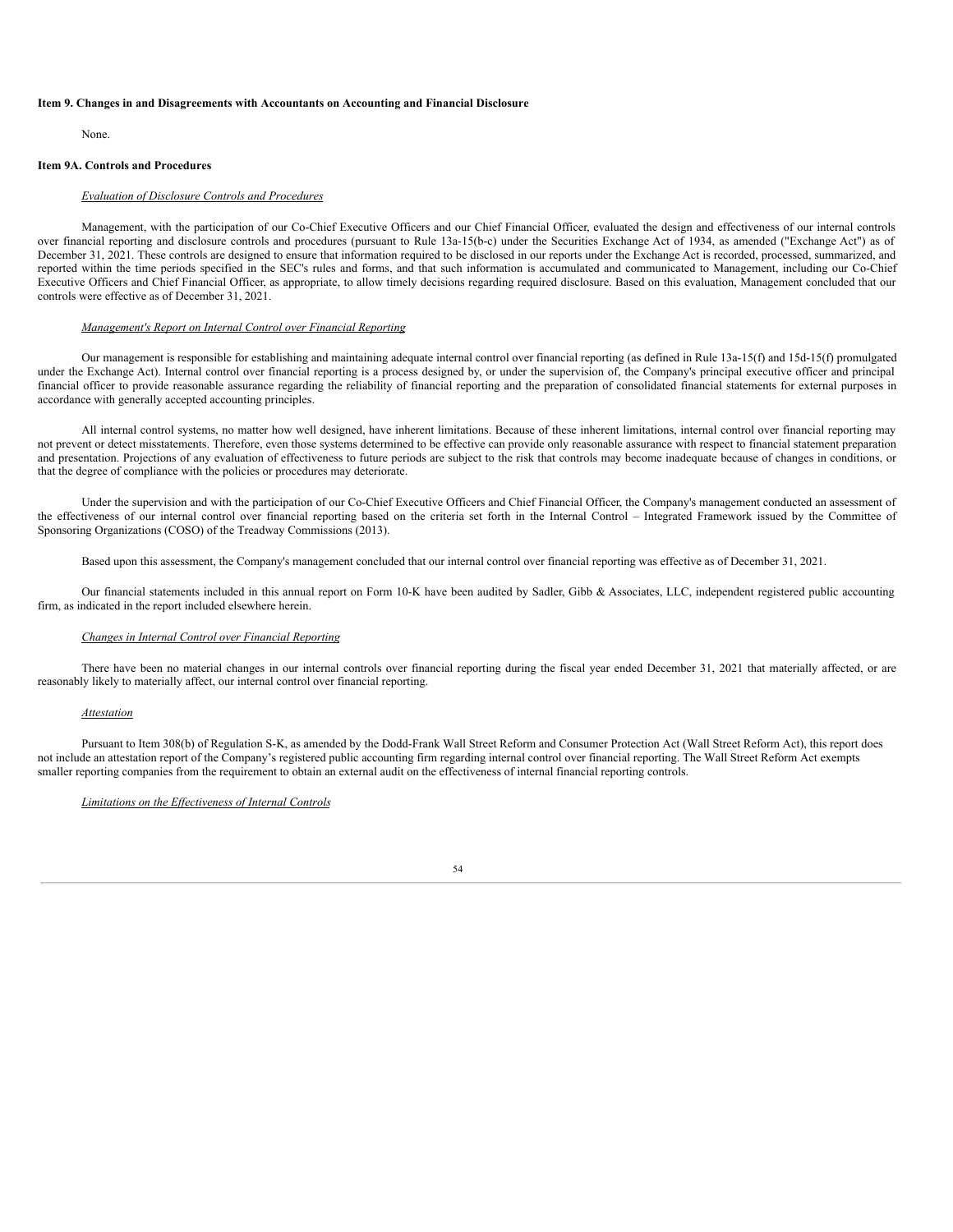An internal control system, no matter how well conceived and operated, can provide only reasonable, not absolute, assurance that the objectives of the control system are met. Further, the design of a control system must reflect the fact that there are resource constraints, and the benefits of controls must be considered relative to their costs. Because of the inherent limitations in all control systems, no evaluation of controls can provide absolute assurance that all control issues and instances of fraud, if any, within the Company have been detected. These inherent limitations include the realities that judgments in decision-making can be faulty, and that breakdowns can occur because of simple error or mistake. Additionally, controls can be circumvented by the individual acts of some persons, by collusion of two or more people, or by Management override of the internal control. The design of any system of controls also is based in part upon certain assumptions about the likelihood of future events, and there can be no assurance that any design will succeed in achieving its stated goals under all potential future conditions. Over time, a control may become inadequate because of changes in conditions, or the degree of compliance with the policies or procedures may deteriorate.

### <span id="page-54-0"></span>**Item 9B. Other Information**

None.

### **Item 9C. Disclosure Regarding Foreign Jurisdictions that Prevent Inspections**

This item is not applicable.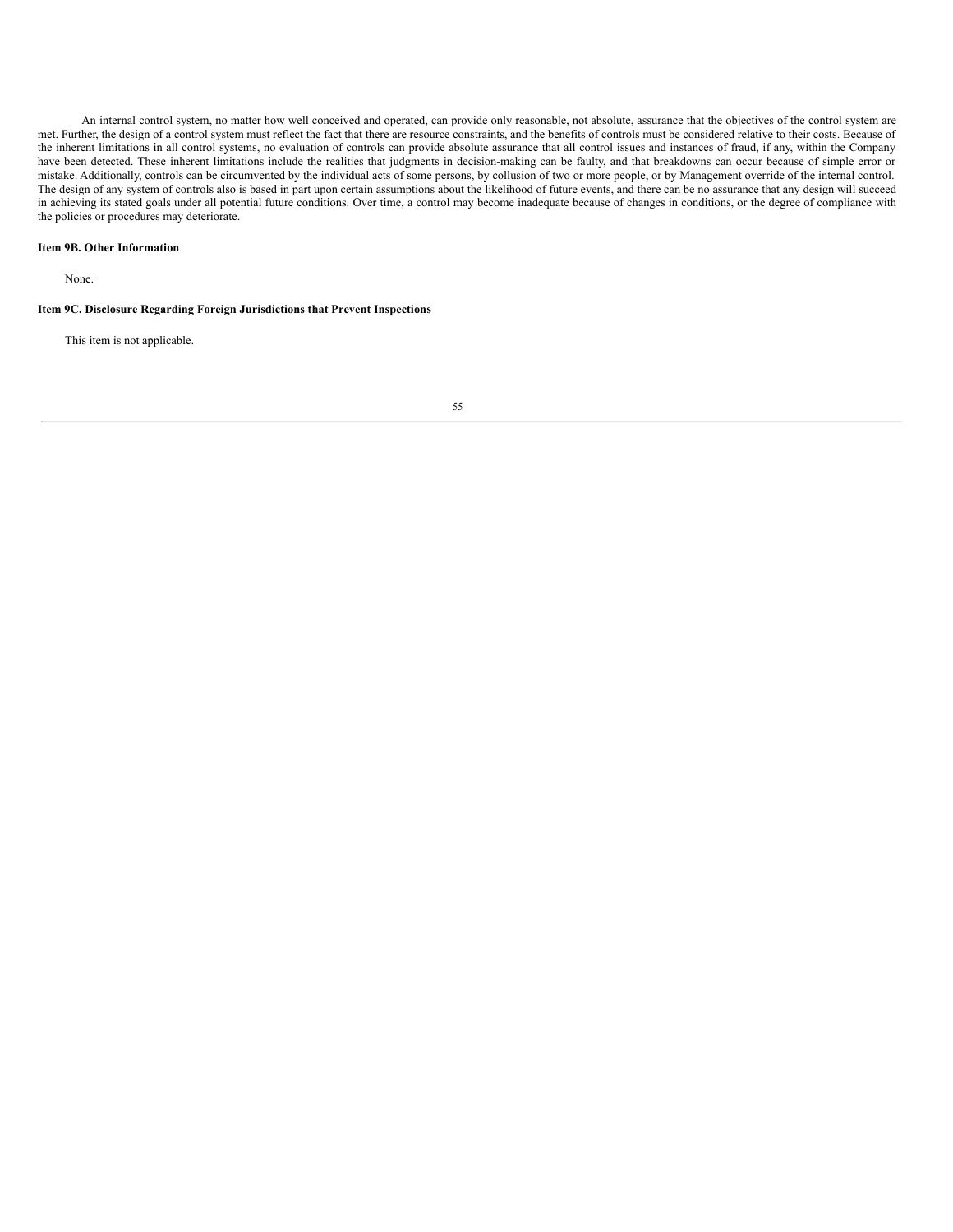### **PART III**

### <span id="page-55-0"></span>**Item 10. Directors, Executive Officers and Corporate Governance**

The information required under this item is incorporated herein by reference to our Definitive Proxy Statement for the Annual Meeting of Stockholders to be filed no later than 120 days after December 31, 2021 (the "Proxy Statement").

### <span id="page-55-1"></span>**Item 11. Executive Compensation**

Incorporated herein by reference to the information to be set forth in the Proxy Statement.

### <span id="page-55-2"></span>**Item 12. Security Ownership of Certain Beneficial Owners and Management and Related Stockholder Matters**

Incorporated herein by reference to the information to be set forth in the Proxy Statement.

### <span id="page-55-3"></span>**Item 13. Certain Relationships and Related Transactions and Director Independence**

Incorporated herein by reference to the information to be set forth in the Proxy Statement.

### <span id="page-55-4"></span>**Item 14. Principal Accounting Fees and Services**

Our independent registered public accounting firm isSadler, Gibb & Associates, LLC, Salt Lake City, Utah, PCAOB ID No. 3627.

Incorporated herein by reference to the information to be set forth in the Proxy Statement.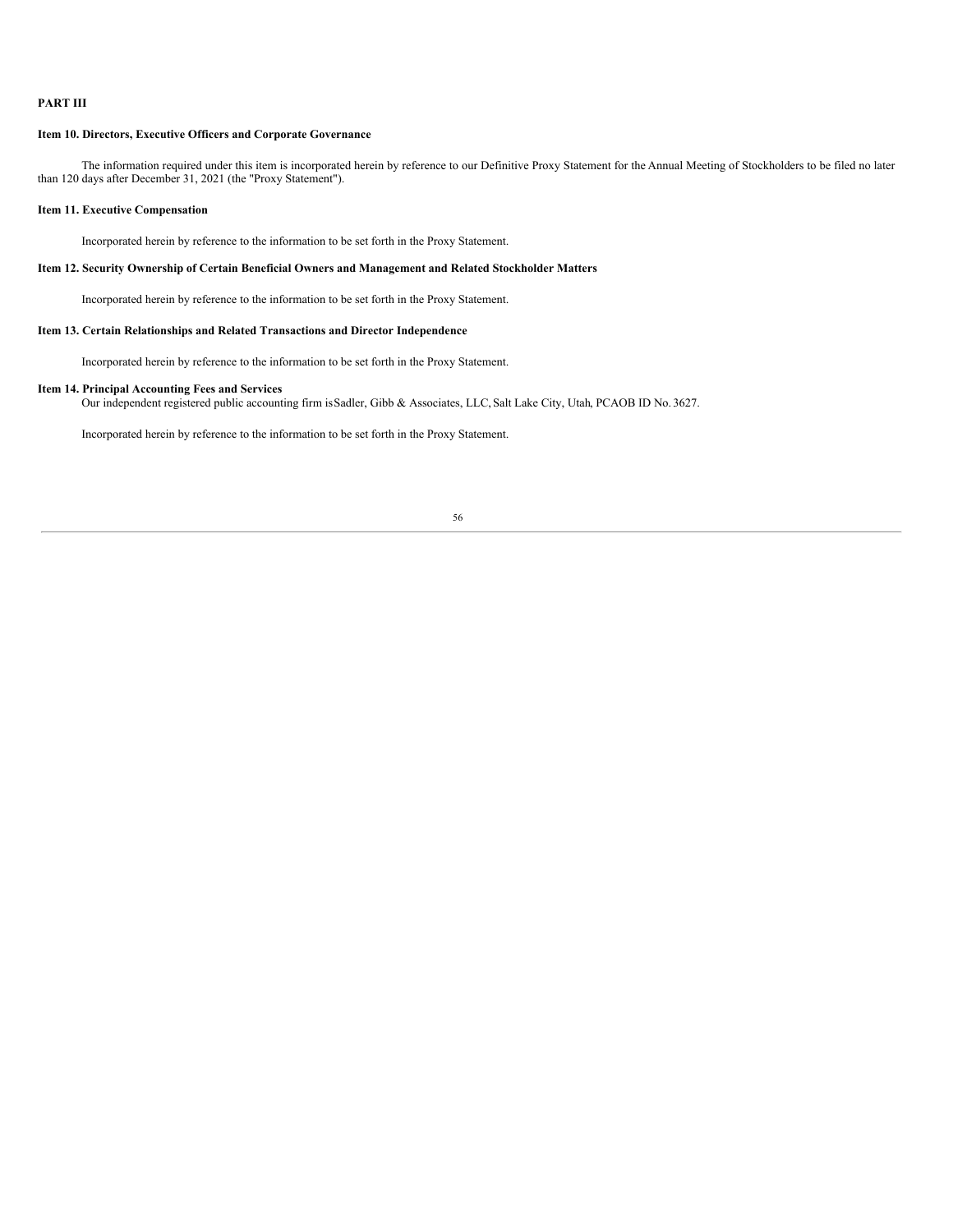## <span id="page-56-0"></span>**PART IV Item 15. Exhibits, Financial Statement Schedules**

| Exhibits. The following exhibits are included as part of this report: |                                                                                                                                                   |
|-----------------------------------------------------------------------|---------------------------------------------------------------------------------------------------------------------------------------------------|
| Exhibit 3.1                                                           | Articles of Incorporation <sup>(1)</sup>                                                                                                          |
| Exhibit 3.2                                                           | Articles of Amendment to the Articles of Incorporation <sup>(2)</sup>                                                                             |
| Exhibit 3.3                                                           | Amended and Restated Bylaws <sup>(3)</sup>                                                                                                        |
| Exhibit 4.1                                                           | Description of Registrant's Securities <sup>(20)</sup>                                                                                            |
| Exhibit 10.1                                                          | Second Amended and Restated Employment Agreement of Brenton W. Hatch dated July 2, 2020 <sup>+(13)</sup>                                          |
| Exhibit 10.2                                                          | Second Amended and Restated Employment Agreement of Ryan Oviatt dated July 2, 2020 <sup>+(14)</sup>                                               |
| Exhibit 10.3                                                          | Form of Indemnification Agreement between the Registrant and its Directors <sup>(4)</sup>                                                         |
| Exhibit 10.4                                                          | Profire Energy, Inc. 2014 Equity Incentive Plan (12)                                                                                              |
| Exhibit 10.5                                                          | Profire Energy, Inc. 2014 Equity Incentive Plan Amendment (5)                                                                                     |
| Exhibit 10.6                                                          | Form of Equity Grant Agreement, Nonqualified Stock Option (6)                                                                                     |
| Exhibit 10.7                                                          | Form of Equity Grant Agreement, Restricted Stock (7)                                                                                              |
| Exhibit 10.8                                                          | Form of Equity Grant Agreement, Restricted Stock Units (8)                                                                                        |
| Exhibit 10.9                                                          | Retirement and Release Agreement with Harold Albert dated February 23, 2017 (11)                                                                  |
| Exhibit 10.10<br>(10)                                                 | Consulting Agreement, dated March 24, 2014, between the Registrant on the one hand and Terra Industrial Corporation and Alan Johnson on the other |
| Exhibit 10.11                                                         | Restricted Stock Unit Agreement between Profire Energy and Ryan Oviatt dated March 2, 2018 <sup>+*(15)</sup>                                      |
| Exhibit 10.12                                                         | Restricted Stock Unit Agreement between Profire Energy and Cameron Tidball dated March 30, 2018 <sup>+(16)</sup>                                  |
| Exhibit 10.13                                                         | Amended and Restated Employment Agreement of Cameron Tidball dated July 2, 2020 <sup>+(19)</sup>                                                  |
| Exhibit 10.14                                                         | Restricted Stock Unit Award Agreement between Profire Energy and Ryan Oviatt dated April 29, 2019 +(22)                                           |
| Exhibit 10.15                                                         | Restricted Stock Unit Award Agreement between Profire Energy and Ryan Oviatt dated April 29, 2019 **                                              |
| Exhibit 10.16                                                         | Restricted Stock Unit Award Agreement between Profire Energy and Cameron Tidball dated April 30, 2019 <sup>+(23)</sup>                            |
| Exhibit 10.17                                                         | Restricted Stock Unit Award Agreement between Profire Energy and Cameron Tidball dated April 30, 2019 **                                          |
| Exhibit 10.18                                                         | Membership Interest Purchase Agreement among Profire Energy, Dustin Baker and Brant Baker dated August 5, 2019 (18)                               |
| Exhibit 10.19                                                         | Asset Purchase Agreement among Profire Combustion, Inc., Millstream Energy Products LTD., Lundstrom Holdings LTD. and Rob Lundstrom dated         |
| June 12, $2019^{(17)}$                                                |                                                                                                                                                   |
| Exhibit 14.1                                                          | Code of Ethics <sup>(9)</sup>                                                                                                                     |
| Exhibit 21                                                            | Subsidiaries of Registrant <sup>(21)</sup>                                                                                                        |
| Exhibit 23.1                                                          | Consent of Sadler, Gibb & Associates, LLC, independent registered public accounting firm*                                                         |
| Exhibit 31.1                                                          | Certification of Co-Principal Executive Officer Pursuant to Rule 13a-14(a) Ryan W. Oviatt*                                                        |
| Exhibit 31.2                                                          | Certification of Co-Principal Executive Officer Pursuant to Rule 13a-14(a) Cameron M. Tidball*                                                    |
| Exhibit 31.3                                                          | Certification of Principal Financial Officer Pursuant to Rule 13a-14(a)*                                                                          |
| Exhibit 32.1                                                          | Certification of Principal Executive Officers Pursuant to 18 U.S.C. Section 1350*                                                                 |
| Exhibit 32.2                                                          | Certification of Ryan W. Oviatt, Principal Financial Officer Pursuant to 18 U.S.C. Section 1350 *                                                 |
| Exhibit 101.INS                                                       | XBRL Instance Document**                                                                                                                          |
| Exhibit 101.SCH                                                       | XBRL Taxonomy Extension Schema Document**                                                                                                         |
| Exhibit 101.CAL                                                       | XBRL Taxonomy Extension Calculation Linkbase Document**                                                                                           |
| Exhibit 101.DEF                                                       | XBRL Taxonomy Definition Linkbase Document**                                                                                                      |
| Exhibit 101.LAB                                                       | XBRL Taxonomy Extension Label Linkbase Document**                                                                                                 |
| Exhibit 101.PRE                                                       | XBRL Taxonomy Extension Presentation Linkbase Document**                                                                                          |

\* Filed herewith<br>+ Indicates Management contract, compensatory plan, or arrangement with the Company<br>\*\* The XBRL related information in Exhibit 101 shall not be deemed "filed" for purposes of Section 18 of the Securities E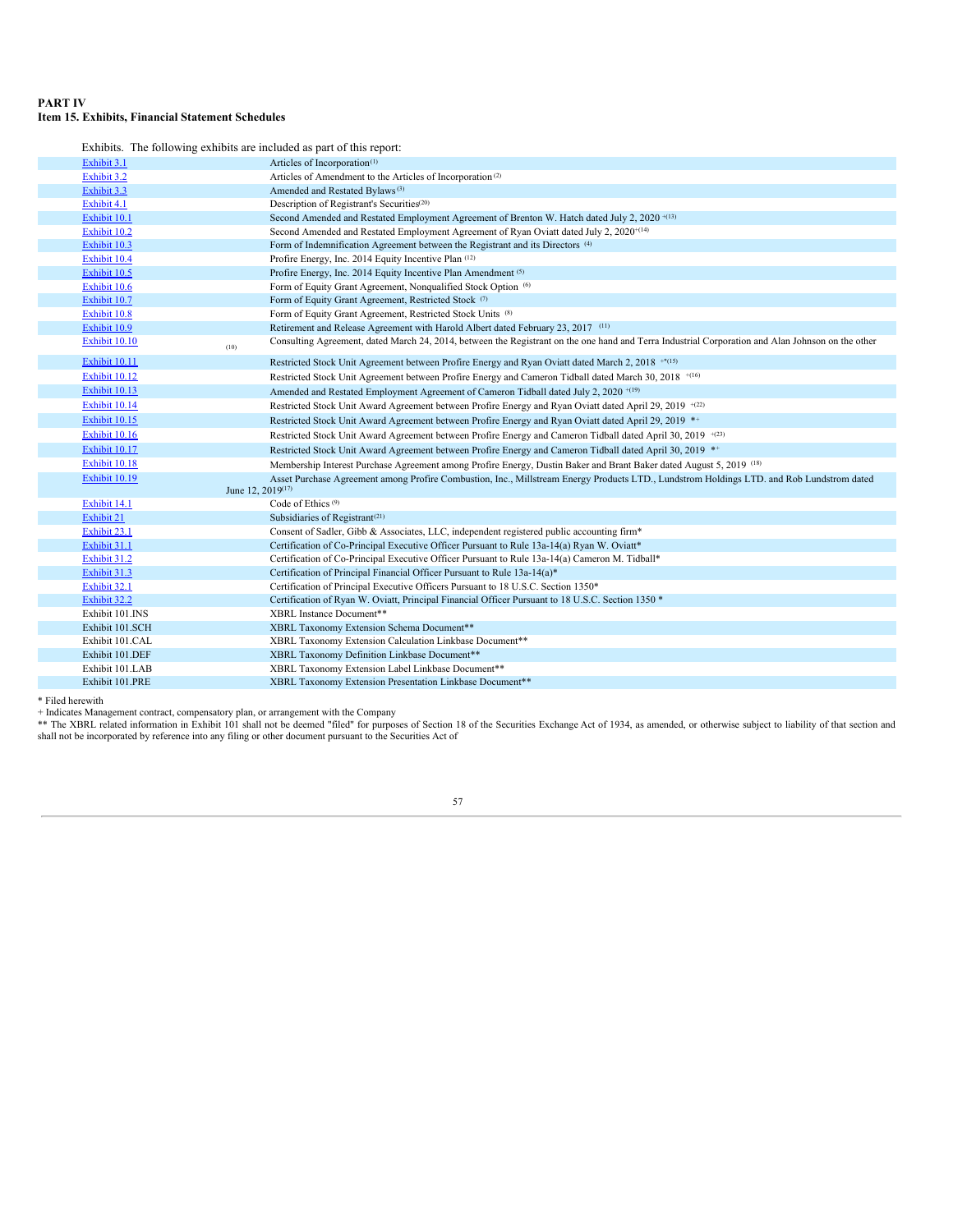| 1933, | as | amended,                                                                                                                                                | except | as | shall | be | expressly | set | forth | by | specific | reference | in | such | filing | or | document. |
|-------|----|---------------------------------------------------------------------------------------------------------------------------------------------------------|--------|----|-------|----|-----------|-----|-------|----|----------|-----------|----|------|--------|----|-----------|
| (1)   |    | Incorporated by reference to Exhibit 3.01 to the Registration Statement of the Registrant on Form SB-2 filed with the Commission on September 24, 2004. |        |    |       |    |           |     |       |    |          |           |    |      |        |    |           |
| (2)   |    | Incorporated by reference to Exhibit 3.1 to the Registrant's quarterly Report on Form 10-Q filed with the commission on February 13, 2009.              |        |    |       |    |           |     |       |    |          |           |    |      |        |    |           |
| (3)   |    | Incorporated by reference to Exhibit 3.1 to the Registrant's Current Report on Form 8-K filed with the Commission on December 23, 2013.                 |        |    |       |    |           |     |       |    |          |           |    |      |        |    |           |
| (4)   |    | Incorporated by reference to Exhibit 10.7 to the Registrant's Form S-1 filed on December 24, 2013                                                       |        |    |       |    |           |     |       |    |          |           |    |      |        |    |           |
| (5)   |    | Incorporated by reference to Appendix B to the Registrant's Revised Definitive Proxy Statement on Schedule 14A filed on May 1, 2017                     |        |    |       |    |           |     |       |    |          |           |    |      |        |    |           |
| (6)   |    | Incorporated by reference to Exhibit 10.14 to the Registrant's Annual Report on Form 10-K filed on June 13, 2016                                        |        |    |       |    |           |     |       |    |          |           |    |      |        |    |           |
| (7)   |    | Incorporated by reference to Exhibit 10.15 to the Registrant's Annual Report on Form 10-K filed on June 13, 2016                                        |        |    |       |    |           |     |       |    |          |           |    |      |        |    |           |
| (8)   |    | Incorporated by reference to Exhibit 10.16 to the Registrant's Annual Report on Form 10-K filed with the Commission on June 13, 2016.                   |        |    |       |    |           |     |       |    |          |           |    |      |        |    |           |
| (9)   |    | Incorporated by reference to Exhibit 14.1 to the Registrant's Current Report on Form 8-K filed with the Commission on February 12, 2014.                |        |    |       |    |           |     |       |    |          |           |    |      |        |    |           |
| (10)  |    | Incorporated by reference to Exhibit 10.1 to the Registrant's Current Report on Form 8-K filed on March 25, 2014                                        |        |    |       |    |           |     |       |    |          |           |    |      |        |    |           |
| (11)  |    | Incorporated by reference to Exhibit 10.1 to the Registrant's Current Report on Form 8-K filed February 27, 2017                                        |        |    |       |    |           |     |       |    |          |           |    |      |        |    |           |
| (12)  |    | Incorporated by reference to Exhibit 10.9 to the Registrant's Transition Report on Form 10-K filed with the Commission on March 9, 2017.                |        |    |       |    |           |     |       |    |          |           |    |      |        |    |           |
| (13)  |    | Incorporated by reference to Exhibit 10.1 to the Registrant's Current Report on Form 8-K filed on July 7, 2020                                          |        |    |       |    |           |     |       |    |          |           |    |      |        |    |           |
| (14)  |    | Incorporated by reference to Exhibit 10.2 to the Registrant's Current Report on Form 8-K filed on July 7, 2020                                          |        |    |       |    |           |     |       |    |          |           |    |      |        |    |           |
| (15)  |    | Incorporated by reference to Exhibit 10.2 to the Registrant's Quarterly Report on Form 10-Q filed on May 9, 2018                                        |        |    |       |    |           |     |       |    |          |           |    |      |        |    |           |
| (16)  |    | Incorporated by reference to Exhibit 10.3 to the Registrant's Quarterly Report on Form 10-Q filed on May 9, 2018                                        |        |    |       |    |           |     |       |    |          |           |    |      |        |    |           |
| (17)  |    | Incorporated by reference to Exhibit 10.6 to the Registrant's Quarterly Report on Form 10-Q filed on August 7, 2019                                     |        |    |       |    |           |     |       |    |          |           |    |      |        |    |           |
| (18)  |    | Incorporated by reference to Exhibit 10.1 to the Registrant's Quarterly Report on Form 10-Q filed on November 6, 2019                                   |        |    |       |    |           |     |       |    |          |           |    |      |        |    |           |
| (19)  |    | Incorporated by reference to Exhibit 10.3 to the Registrant's Current Report on Form 8-K filed on July 7, 2020                                          |        |    |       |    |           |     |       |    |          |           |    |      |        |    |           |
| (20)  |    | Incorporated by reference to Exhibit 4.1 to the Registrant's Annual Report on Form 10-K filed on March 11, 2020                                         |        |    |       |    |           |     |       |    |          |           |    |      |        |    |           |
| (21)  |    | Incorporated by reference to Exhibit 21 to the Registrant's Annual Report on Form 10-K filed on March 11, 2020                                          |        |    |       |    |           |     |       |    |          |           |    |      |        |    |           |
| (22)  |    | Incorporated by reference to Exhibit 10.2 to the Registrant's Quarterly Report on Form 10-Q filed on August 7, 2019                                     |        |    |       |    |           |     |       |    |          |           |    |      |        |    |           |
| (23)  |    | Incorporated by reference to Exhibit 10.3 to the Registrant's Quarterly Report on Form 10-Q filed on August 7, 2019                                     |        |    |       |    |           |     |       |    |          |           |    |      |        |    |           |

# **Item 16. Form 10-K Summary**

<span id="page-57-0"></span>The Company has chosen not to include an optional summary of the information required by this Form 10-K. For a reference to information in the Form 10-K, investors should refer to the Table of Contents to this Form 10-K.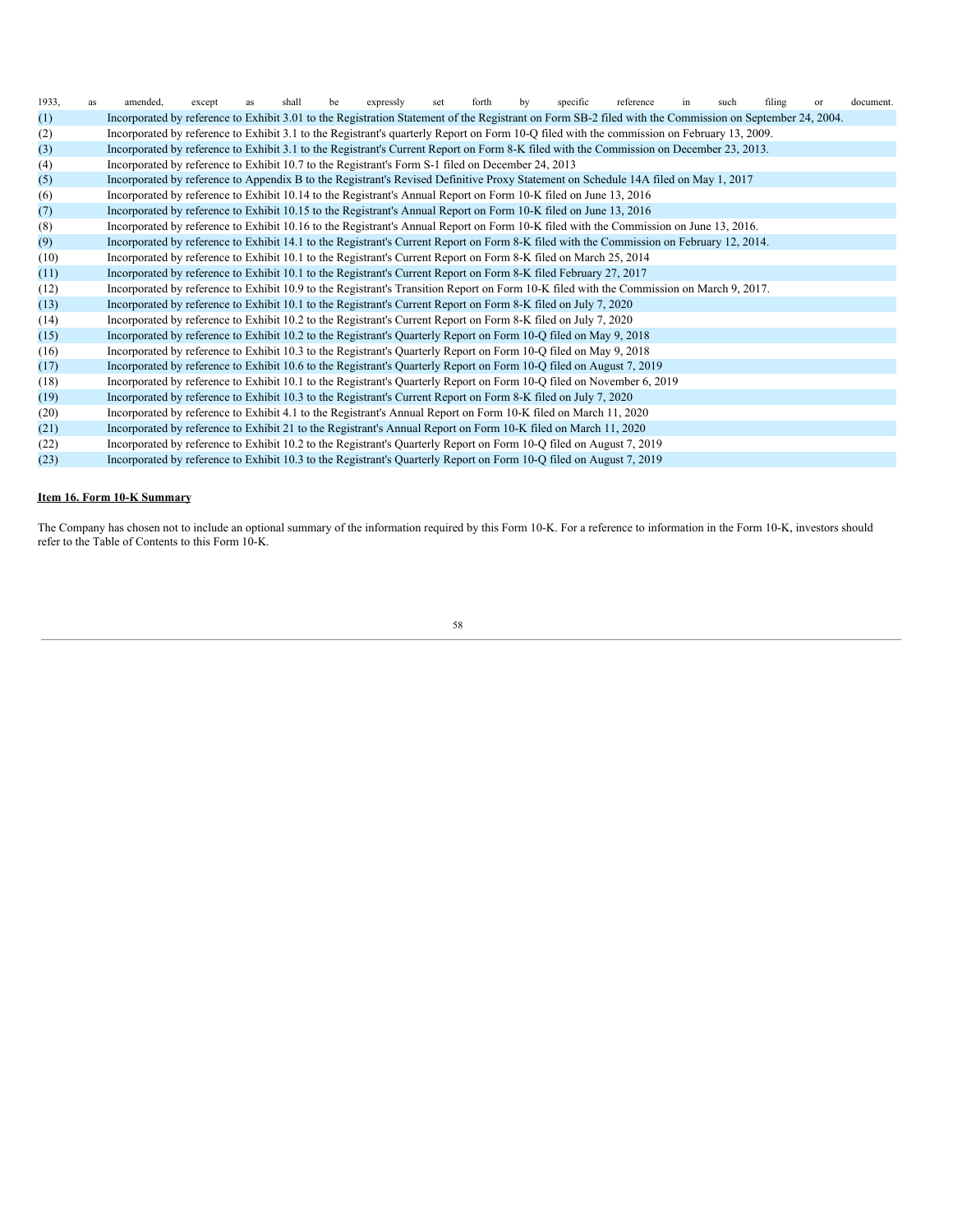## **SIGNATURES**

Pursuant to the requirements of the Section 13 or 15(d) of the Securities Exchange Act of 1934, the Registrant has duly caused this report to be signed by the undersigned, thereunto duly authorized.

PROFIRE ENERGY, INC.

Co-Chief Executive Officer

| Date: | March 8, 2022 By: $/s/Ryan W$ . Oviatt |                            |                                                        |
|-------|----------------------------------------|----------------------------|--------------------------------------------------------|
|       | Ryan W. Oviatt                         |                            |                                                        |
|       |                                        |                            | Co-Chief Executive Officer and Chief Financial Officer |
|       |                                        |                            |                                                        |
| Date: | March 8, 2022                          | By: /s/ Cameron M. Tidball |                                                        |
|       |                                        |                            | Cameron M. Tidball                                     |

Pursuant to the requirements of the Securities Exchange Act of 1934, this report has been signed below by the following persons on behalf of the Registrant and in the capacities and on the dates indicated.

| <b>Signatures</b>                             | <b>Title</b>                                                                                                                                           | Date          |  |  |
|-----------------------------------------------|--------------------------------------------------------------------------------------------------------------------------------------------------------|---------------|--|--|
| /s/ Cameron M. Tidball<br>Cameron M. Tidball  | Co-Chief Executive<br>(Co-Principal Executive Officer)                                                                                                 | March 8, 2022 |  |  |
| /s/ Ryan W. Oviatt<br>Ryan W. Oviatt          | Co-Chief Executive Officer & Chief Financial Officer<br>Director<br>(Co-Principal Executive Officer and Principal Financial and<br>Accounting Officer) | March 8, 2022 |  |  |
| /s/ Brenton W. Hatch<br>Brenton W. Hatch      | Executive Chairman of the Board                                                                                                                        | March 8, 2022 |  |  |
| /s/Colleen Larkin Bell<br>Colleen Larkin Bell | Director                                                                                                                                               | March 8, 2022 |  |  |
| /s/ Daren J. Shaw<br>Daren J. Shaw            | Director                                                                                                                                               | March 8, 2022 |  |  |
| /s/ Ronald R. Spoehel<br>Ronald R. Spoehel    | Director                                                                                                                                               | March 8, 2022 |  |  |

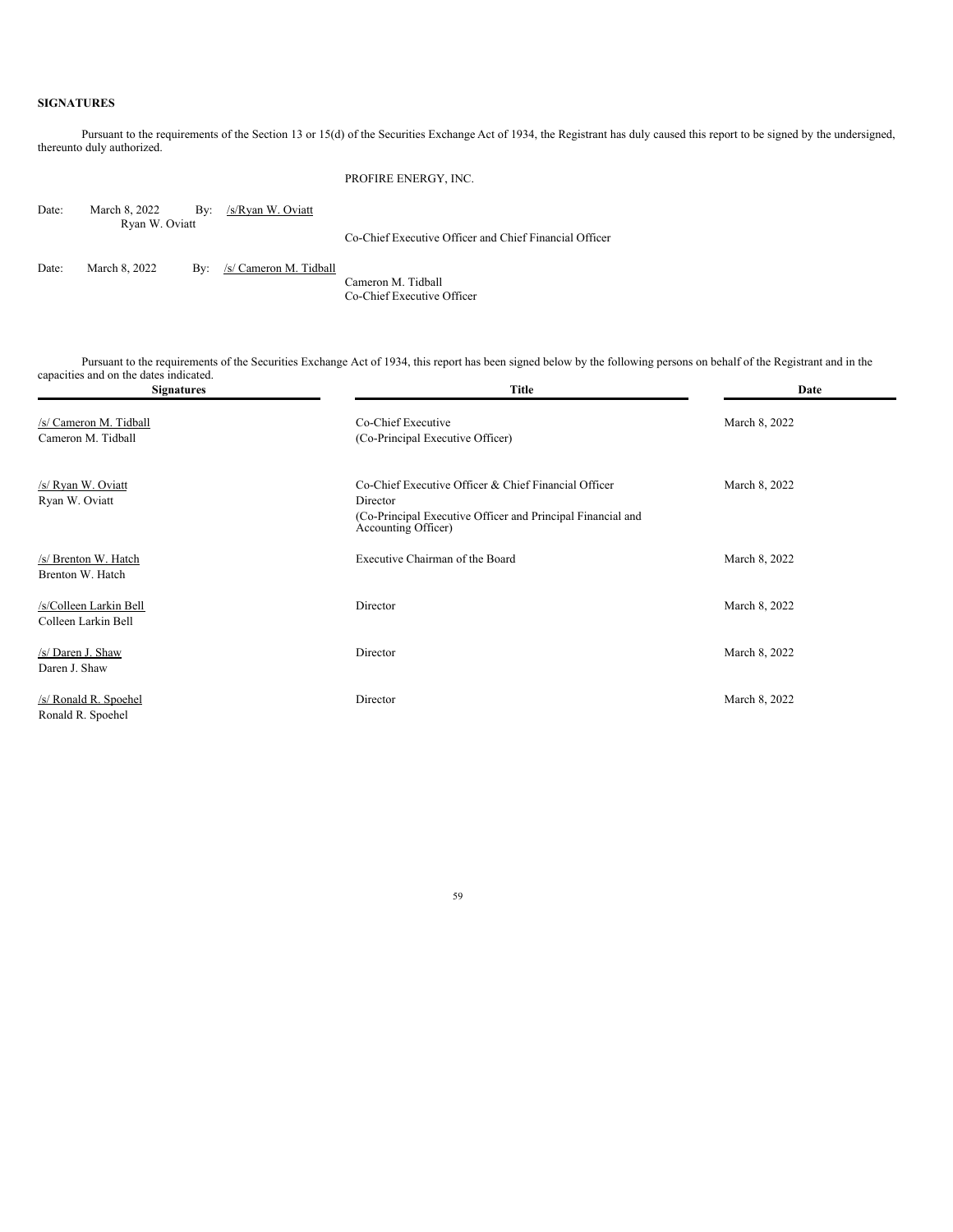<span id="page-59-0"></span>

| Subsidiaries of the Registrant as of December 31, 2021 |  |  |  |  |  |
|--------------------------------------------------------|--|--|--|--|--|
| Jurisdiction of Incorporation                          |  |  |  |  |  |
| Alberta, Canada                                        |  |  |  |  |  |
| Alberta, Canada                                        |  |  |  |  |  |
| Utah                                                   |  |  |  |  |  |
| Ohio                                                   |  |  |  |  |  |
|                                                        |  |  |  |  |  |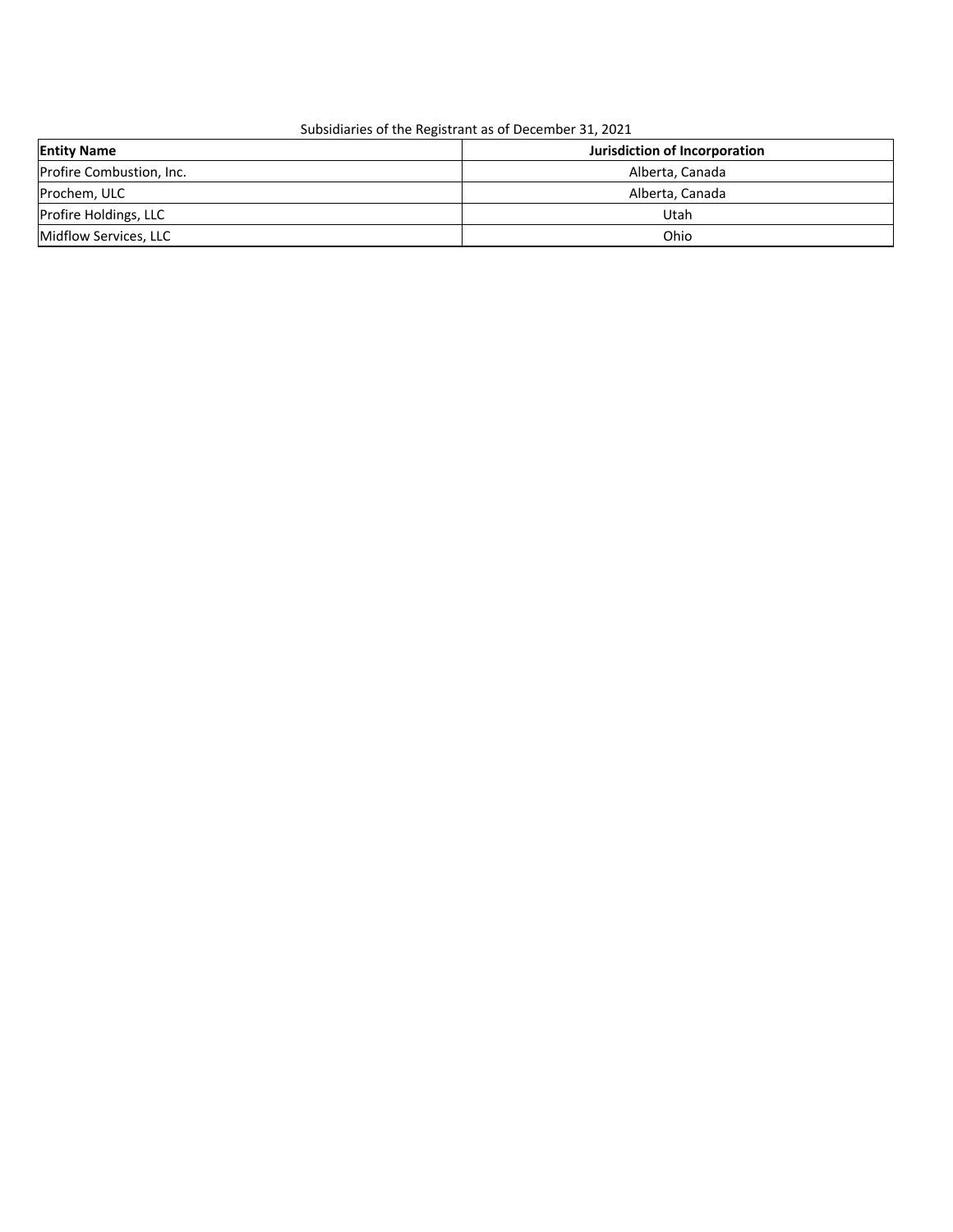<span id="page-60-0"></span>**Registered with the Public Company Accounting Oversight Board**

# **CONSENT OF INDEPENDENT REGISTERED PUBLIC ACCOUNTING FIRM**

To the Board of Directors Profire Energy, Inc. Lindon, UT

We hereby consent to the incorporation by reference in the Registration Statements on Form S-8 (No. 333-190049 and 333-200565) and the Post-Effective Amendment on Form S-3 No. 333-193086 of Profire Energy, Inc. of our report dated March 8, 2022 relating to the consolidated financial statements, which appears in this Form 10-K.

*/s/ Sadler, Gibb & Associates, LLC*

March 8, 2022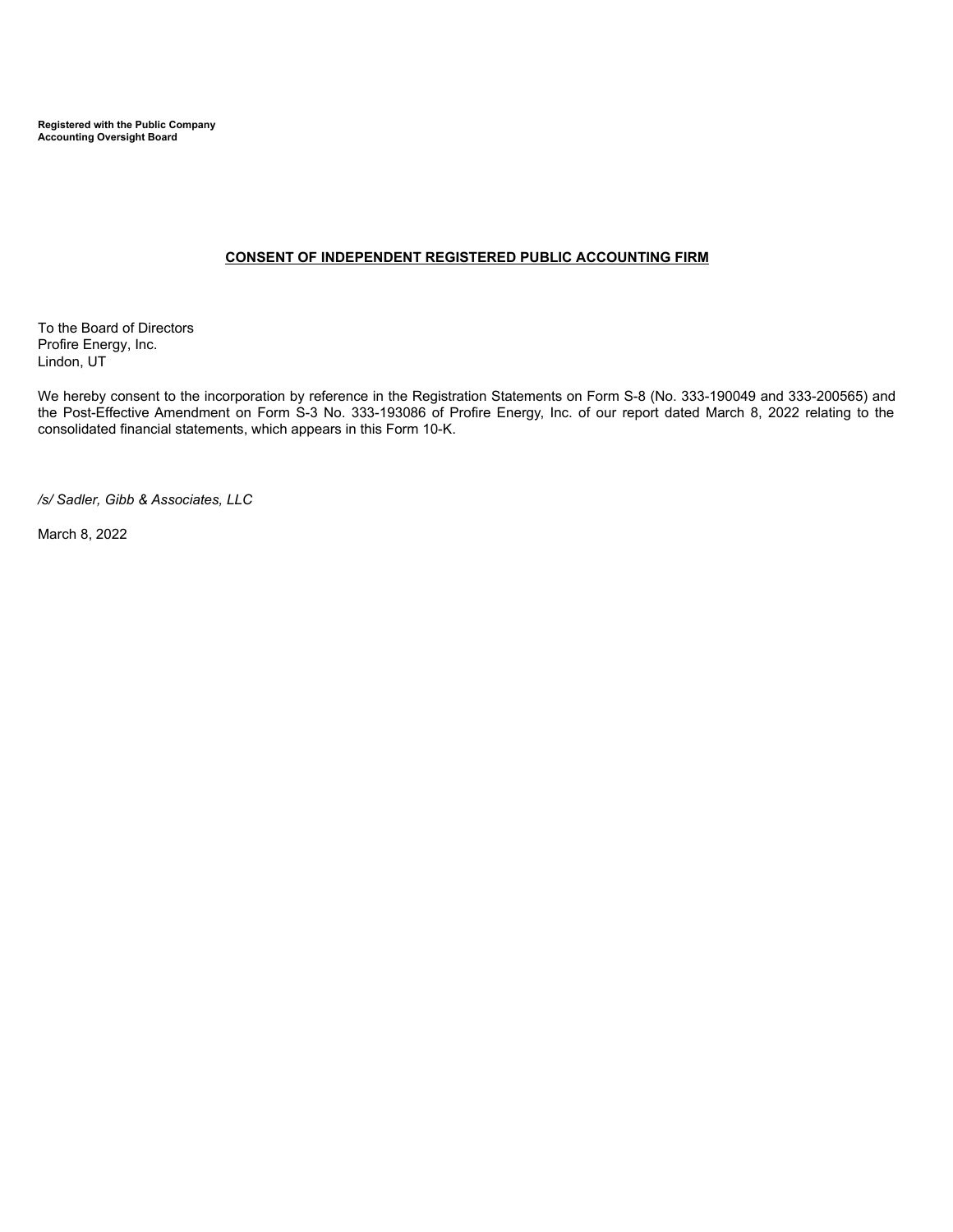## **CERTIFICATION OF PRINCIPAL EXECUTIVE OFFICER Pursuant to Rule 13a-14(a) of the Securities Exchange Act of 1934**

<span id="page-61-0"></span>I, Ryan W. Oviatt, certify that:

1. I have reviewed this annual report on Form 10-K of Profire Energy, Inc.;

2. Based on my knowledge, this report does not contain any untrue statement of a material fact or omit to state a material fact necessary to make the statements made, in light of the circumstances under which such statements were made, not misleading with respect to the period covered by this report;

3. Based on my knowledge, the financial statements, and other financial information included in this report, fairly present in all material respects the financial condition, results of operations and cash flows of the registrant as of, and for, the periods presented in this report;

4. The registrant's other certifying officer and I are responsible for establishing and maintaining disclosure controls and procedures (as defined in Exchange Act Rules 13a-15(e) and 15d-15(e)) and internal control over financial reporting (as defined in Exchange Act Rules 13a-15(f) and 15d-15(f)) for the registrant and have:

- a) Designed such disclosure controls and procedures, or caused such disclosure controls and procedures to be designed under our supervision, to ensure that material information relating to the registrant, including its consolidated subsidiaries, is made known to us by others within those entities, particularly during the period in which this report is being prepared;
- b) Designed such internal control over financial reporting, or caused such internal control over financial reporting to be designed under our supervision, to provide reasonable assurance regarding the reliability of financial reporting and the preparation of financial statements for external purposes in accordance with generally accepted accounting principles;
- c) Evaluated the effectiveness of the registrant's disclosure controls and procedures and presented in this report our conclusions about the effectiveness of the disclosure controls and procedures, as of the end of the period covered by this report based on such evaluation; and
- d) Disclosed in this report any change in the registrant's internal control over financial reporting that occurred during the registrant's most recent fiscal quarter (the registrant's fourth fiscal quarter in the case of an annual report) that has materially affected, or is reasonably likely to materially affect, the registrant's internal control over financial reporting; and

The registrant's other certifying officer and I have disclosed, based on our most recent evaluation of internal control over financial reporting, to the registrant's auditors and the audit committee of the registrant's board of directors (or persons performing the equivalent functions):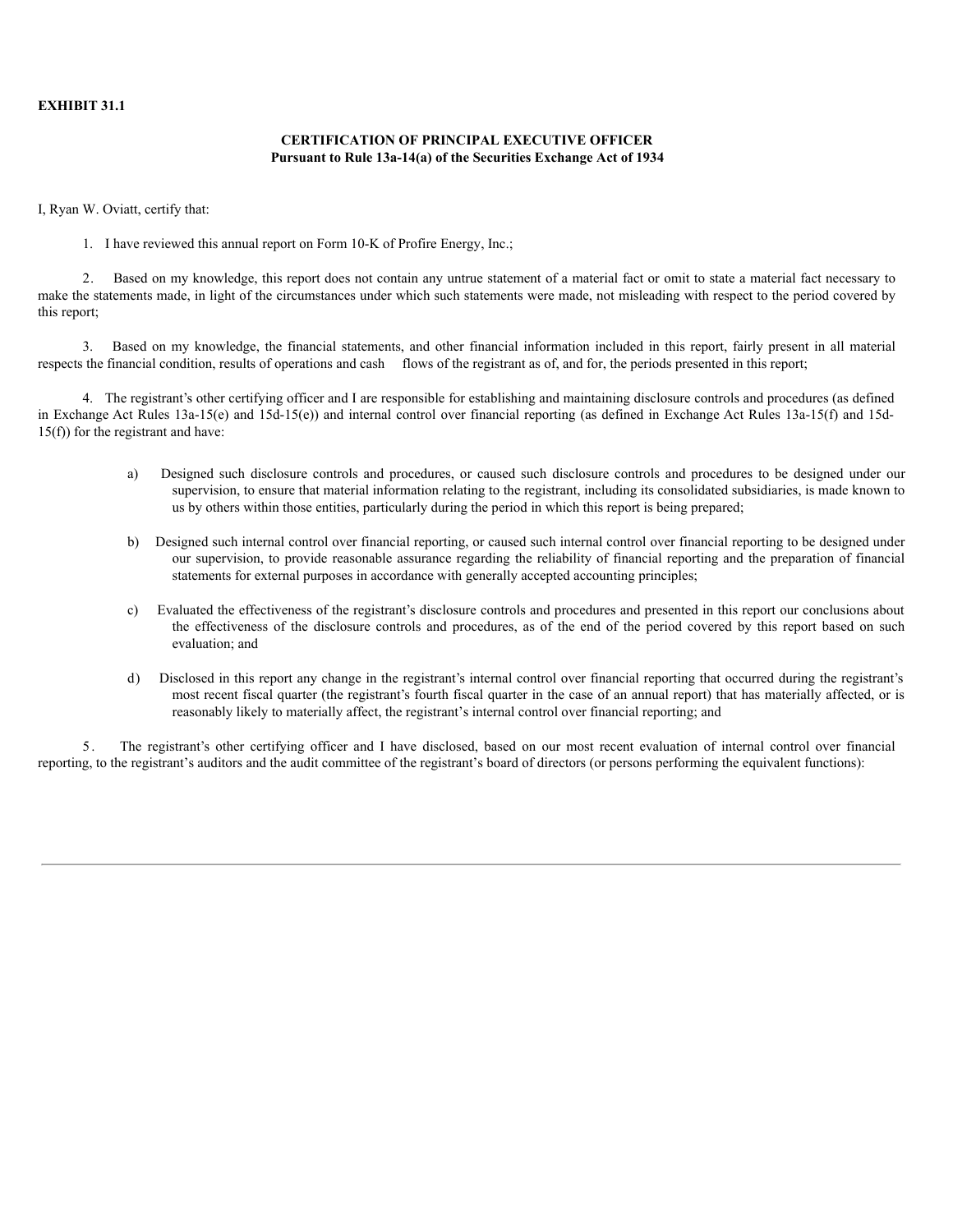- a) All significant deficiencies and material weaknesses in the design or operation of internal control over financial reporting which are reasonably likely to adversely affect the registrant's ability to record, process, summarize and report financial information; and
- b) Any fraud, whether or not material, that involves management or other employees who have a significant role in the registrant's internal control over financial reporting.

Date: March 8, 2022 By: /s/ Ryan W. Oviatt

Ryan W. Oviatt Co-Chief Executive Officer and Co-President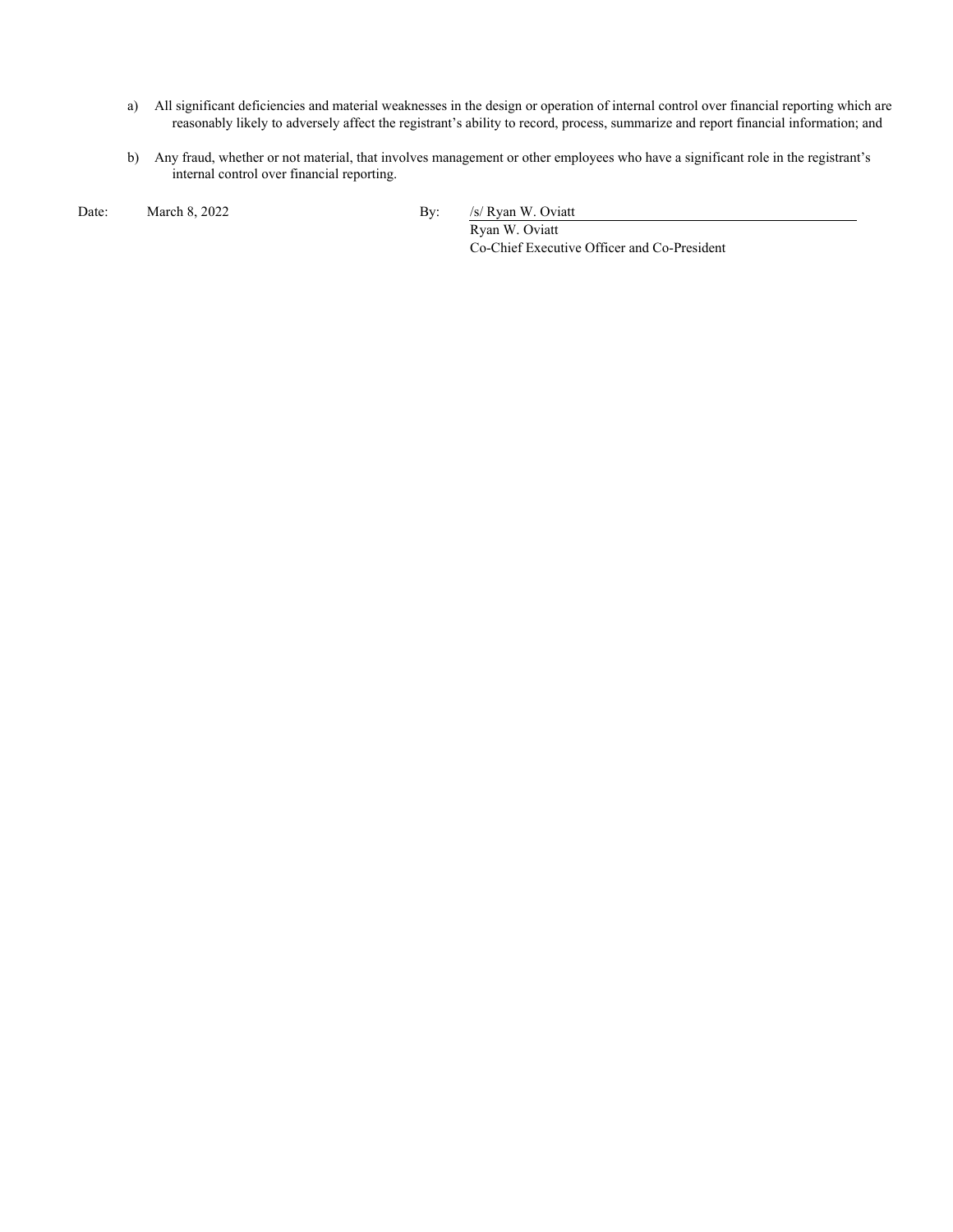## **CERTIFICATION OF PRINCIPAL EXECUTIVE OFFICER Pursuant to Rule 13a-14(a) of the Securities Exchange Act of 1934**

<span id="page-63-0"></span>I, Cameron M. Tidball, certify that:

1. I have reviewed this annual report on Form 10-K of Profire Energy, Inc.;

2. Based on my knowledge, this report does not contain any untrue statement of a material fact or omit to state a material fact necessary to make the statements made, in light of the circumstances under which such statements were made, not misleading with respect to the period covered by this report;

3. Based on my knowledge, the financial statements, and other financial information included in this report, fairly present in all material respects the financial condition, results of operations and cash flows of the registrant as of, and for, the periods presented in this report;

4. The registrant's other certifying officer and I are responsible for establishing and maintaining disclosure controls and procedures (as defined in Exchange Act Rules 13a-15(e) and 15d-15(e)) and internal control over financial reporting (as defined in Exchange Act Rules 13a-15(f) and 15d-15(f)) for the registrant and have:

- a) Designed such disclosure controls and procedures, or caused such disclosure controls and procedures to be designed under our supervision, to ensure that material information relating to the registrant, including its consolidated subsidiaries, is made known to us by others within those entities, particularly during the period in which this report is being prepared;
- b) Designed such internal control over financial reporting, or caused such internal control over financial reporting to be designed under our supervision, to provide reasonable assurance regarding the reliability of financial reporting and the preparation of financial statements for external purposes in accordance with generally accepted accounting principles;
- c) Evaluated the effectiveness of the registrant's disclosure controls and procedures and presented in this report our conclusions about the effectiveness of the disclosure controls and procedures, as of the end of the period covered by this report based on such evaluation; and
- d) Disclosed in this report any change in the registrant's internal control over financial reporting that occurred during the registrant's most recent fiscal quarter (the registrant's fourth fiscal quarter in the case of an annual report) that has materially affected, or is reasonably likely to materially affect, the registrant's internal control over financial reporting; and

5 . The registrant's other certifying officer and I have disclosed, based on our most recent evaluation of internal control over financial reporting, to the registrant's auditors and the audit committee of the registrant's board of directors (or persons performing the equivalent functions):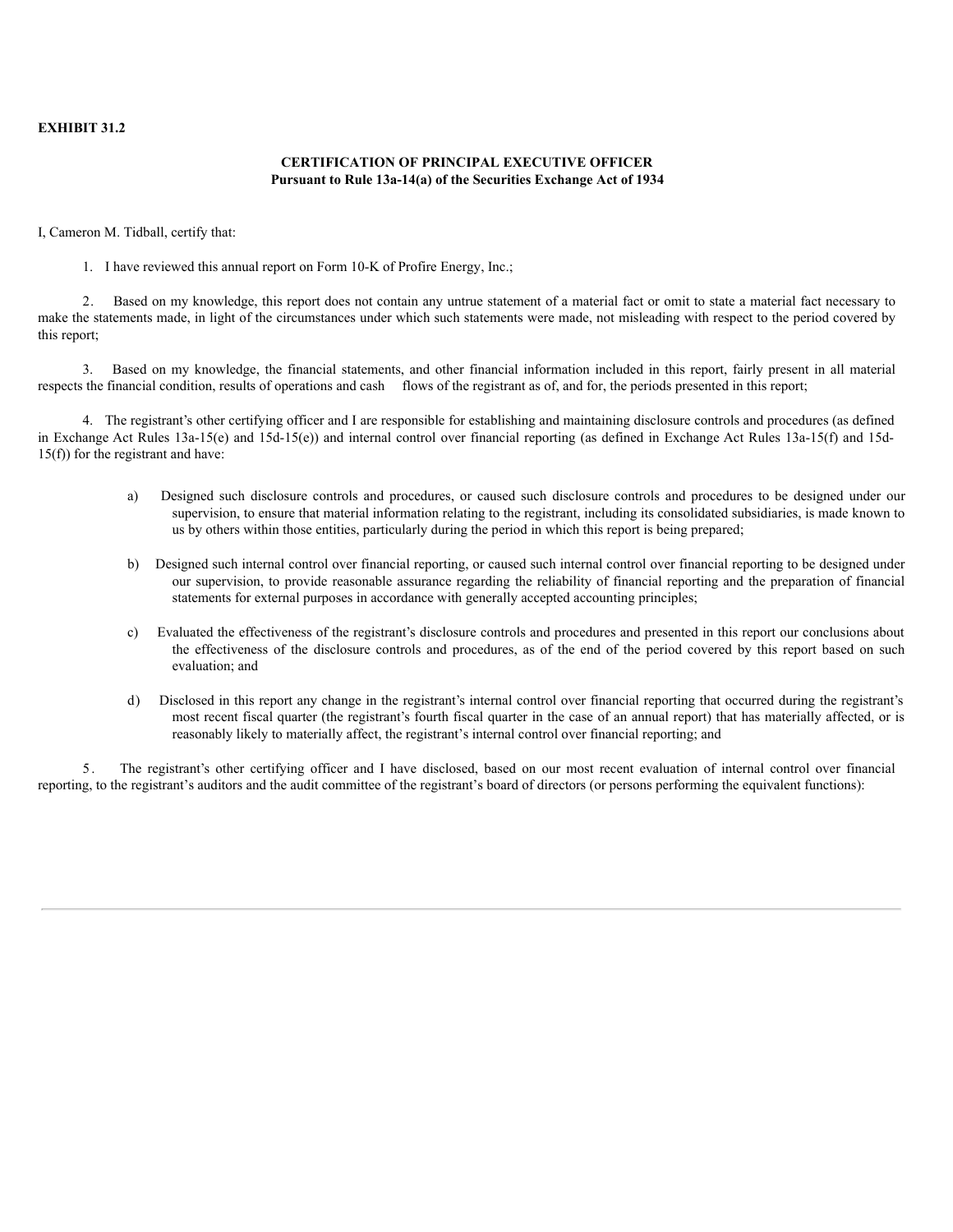- a) All significant deficiencies and material weaknesses in the design or operation of internal control over financial reporting which are reasonably likely to adversely affect the registrant's ability to record, process, summarize and report financial information; and
- b) Any fraud, whether or not material, that involves management or other employees who have a significant role in the registrant's internal control over financial reporting.

Date: March 8, 2022 By: /s/ Cameron M. Tidball

Cameron M. Tidball Co-Chief Executive Officer and Co-President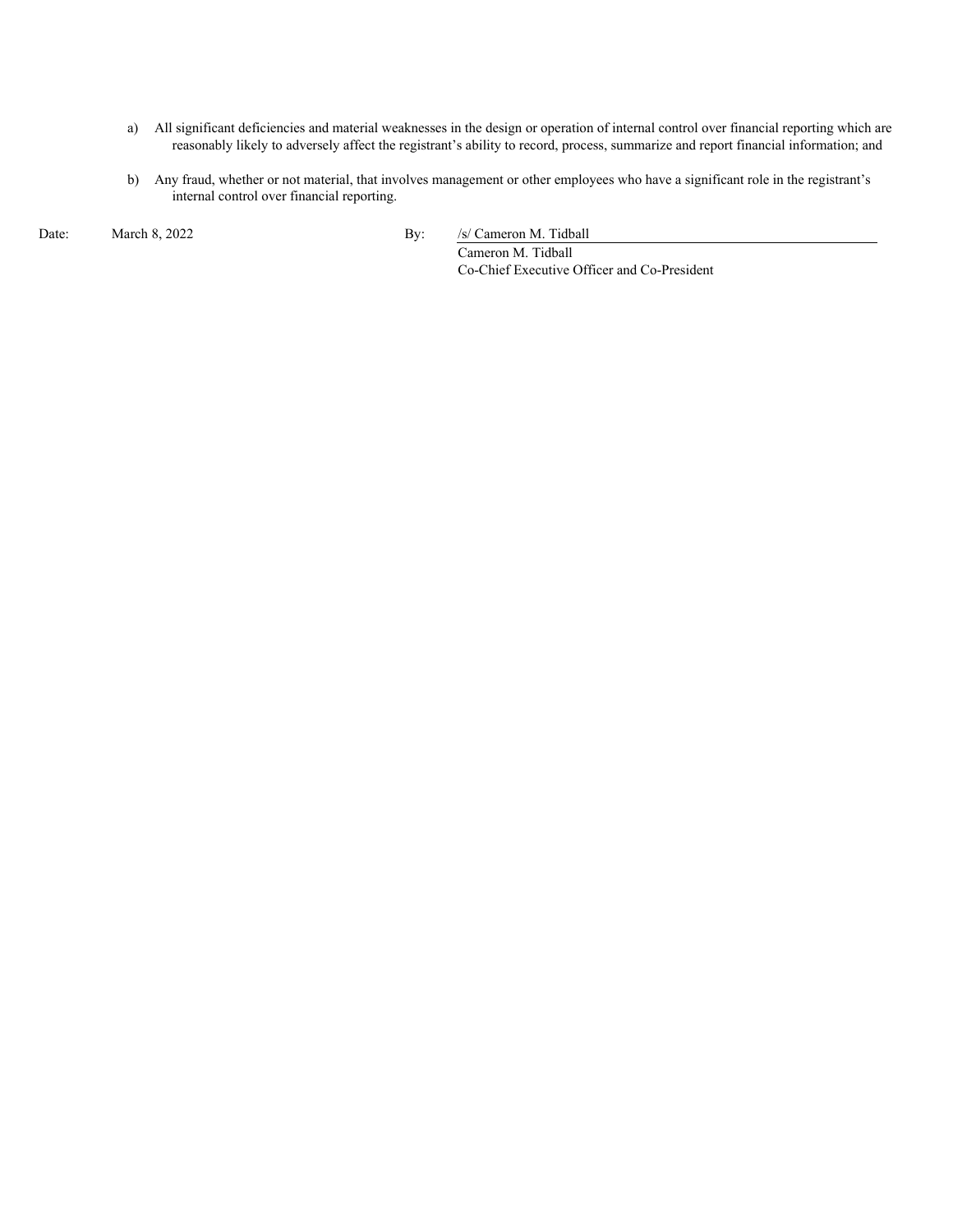## **CERTIFICATION OF PRINCIPAL FINANCIAL OFFICER Pursuant to Rule 13a-14(a) of the Securities Exchange Act of 1934**

<span id="page-65-0"></span>I, Ryan W. Oviatt, certify that:

1. I have reviewed this annual report on Form 10-K of Profire Energy, Inc.;

2. Based on my knowledge, this report does not contain any untrue statement of a material fact or omit to state a material fact necessary to make the statements made, in light of the circumstances under which such statements were made, not misleading with respect to the period covered by this report;

3. Based on my knowledge, the financial statements, and other financial information included in this report, fairly present in all material respects the financial condition, results of operations and cash flows of the registrant as of, and for, the periods presented in this report;

4. The registrant's other certifying officer and I are responsible for establishing and maintaining disclosure controls and procedures (as defined in Exchange Act Rules 13a-15(e) and 15d-15(e)) and internal control over financial reporting (as defined in Exchange Act Rules 13a-15(f) and 15d-15(f)) for the registrant and have:

- a ) Designed such disclosure controls and procedures, or caused such disclosure controls and procedures to be designed under our supervision, to ensure that material information relating to the registrant, including its consolidated subsidiaries, is made known to us by others within those entities, particularly during the period in which this report is being prepared;
- b) Designed such internal control over financial reporting, or caused such internal control over financial reporting to be designed under our supervision, to provide reasonable assurance regarding the reliability of financial reporting and the preparation of financial statements for external purposes in accordance with generally accepted accounting principles;
- c) Evaluated the effectiveness of the registrant's disclosure controls and procedures and presented in this report our conclusions about the effectiveness of the disclosure controls and procedures, as of the end of the period covered by this report based on such evaluation; and
- d) Disclosed in this report any change in the registrant's internal control over financial reporting that occurred during the registrant's most recent fiscal quarter (the registrant's fourth fiscal quarter in the case of an annual report) that has materially affected, or is reasonably likely to materially affect, the registrant's internal control over financial reporting; and

5 . The registrant's other certifying officer and I have disclosed, based on our most recent evaluation of internal control over financial reporting, to the registrant's auditors and the audit committee of the registrant's board of directors (or persons performing the equivalent functions):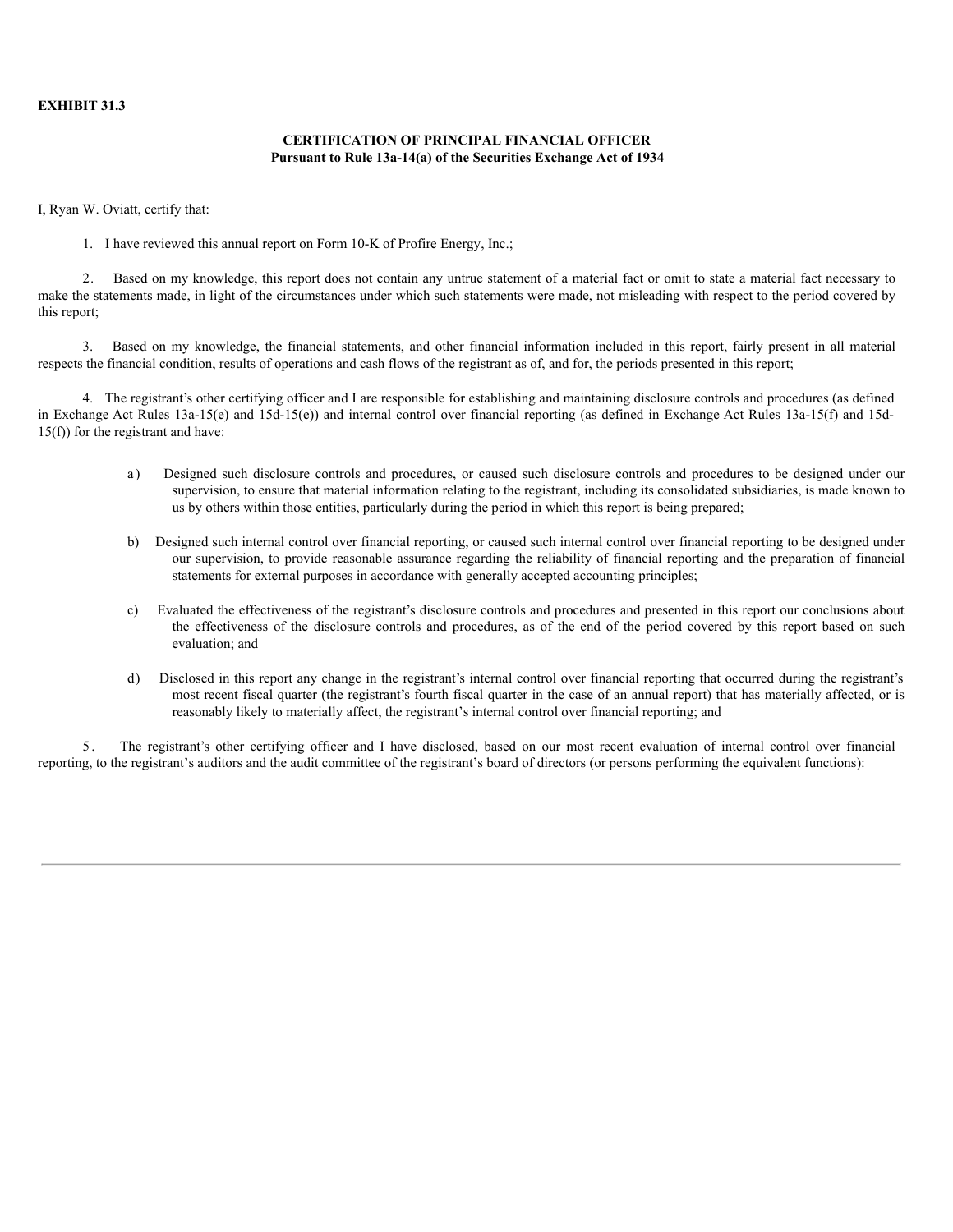- a) All significant deficiencies and material weaknesses in the design or operation of internal control over financial reporting which are reasonably likely to adversely affect the registrant's ability to record, process, summarize and report financial information; and
- b) Any fraud, whether or not material, that involves management or other employees who have a significant role in the registrant's internal control over financial reporting.

Date: March 8, 2022 By: /s/ Ryan W. Oviatt

Ryan W. Oviatt Chief Financial Officer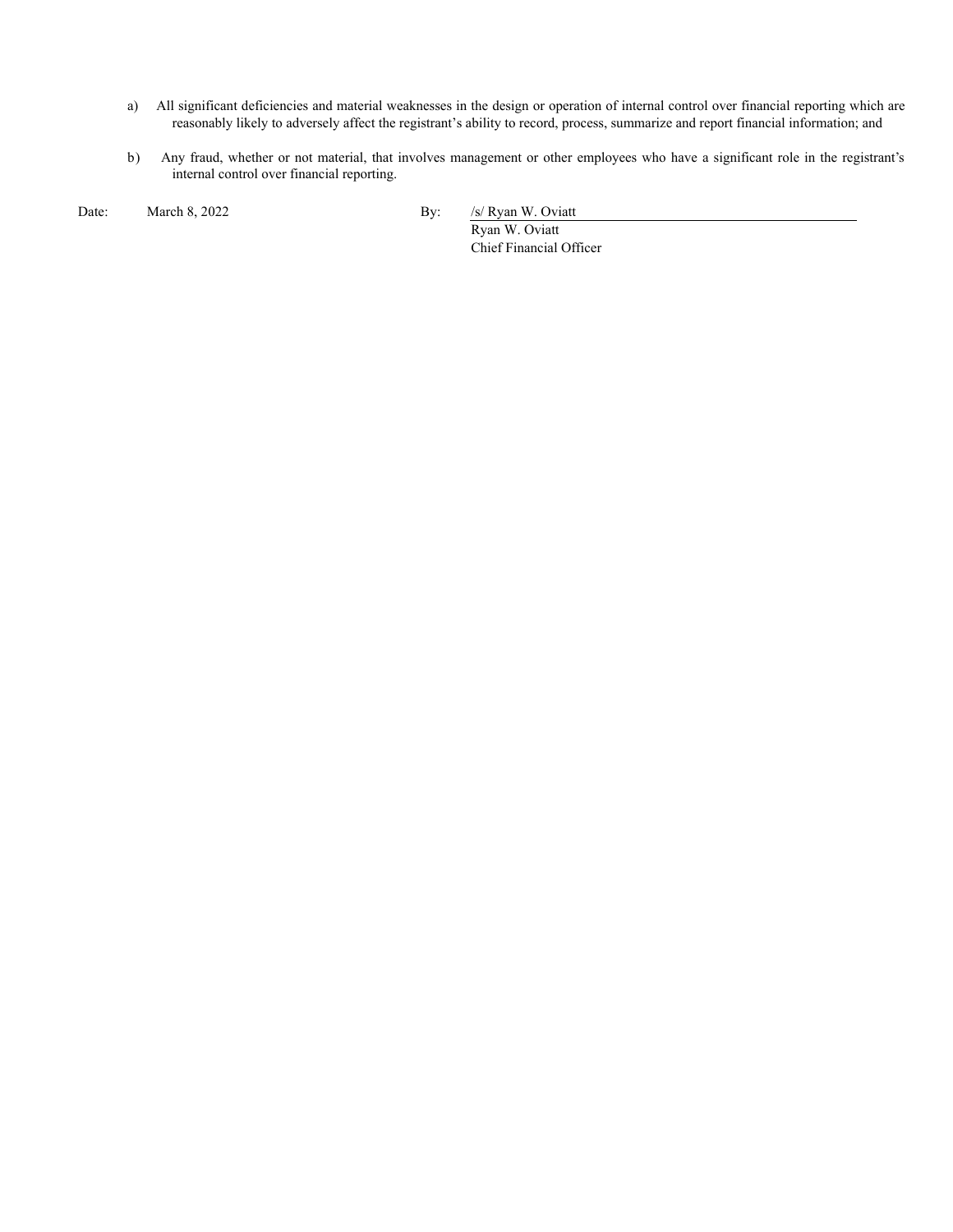## <span id="page-67-0"></span>**EXHIBIT 32.1**

## **CERTIFICATION OF PRINCIPAL EXECUTIVE OFFICER PURSUANT TO 18 U.S.C. SECTION 1350, AS ADOPTED PURSUANT TO SECTION 906 OF THE SARBANES-OXLEY ACT OF 2002**

In connection with this annual report on Form 10-K of Profire Energy, Inc. (the "Company") for the year ended December 31, 2021, as filed with the Securities and Exchange Commission on the date hereof (the "Report"), I, Ryan W. Oviatt and I, Cameron M. Tidball, Co-Chief Executive Officers of the Company, certify, pursuant to 18 U.S.C. Section 1350, as adopted pursuant to Section 906 of the Sarbanes-Oxley Act of 2002, that:

- (1) The Report fully complies with the requirements of section 13(a) or 15(d) of the Securities Exchange Act of 1934; and
- (2) The information contained in the Report fairly presents, in all material respects, the financial condition and results of operations of the Company.

Date: March 8, 2022 By: /s/ Ryan W. Oviatt

Ryan W. Oviatt Co-Chief Executive Officer and Co-President

Date: March 8, 2022 By: /s/ Cameron M. Tidball

Cameron M. Tidball Co-Chief Executive Officer and Co-President